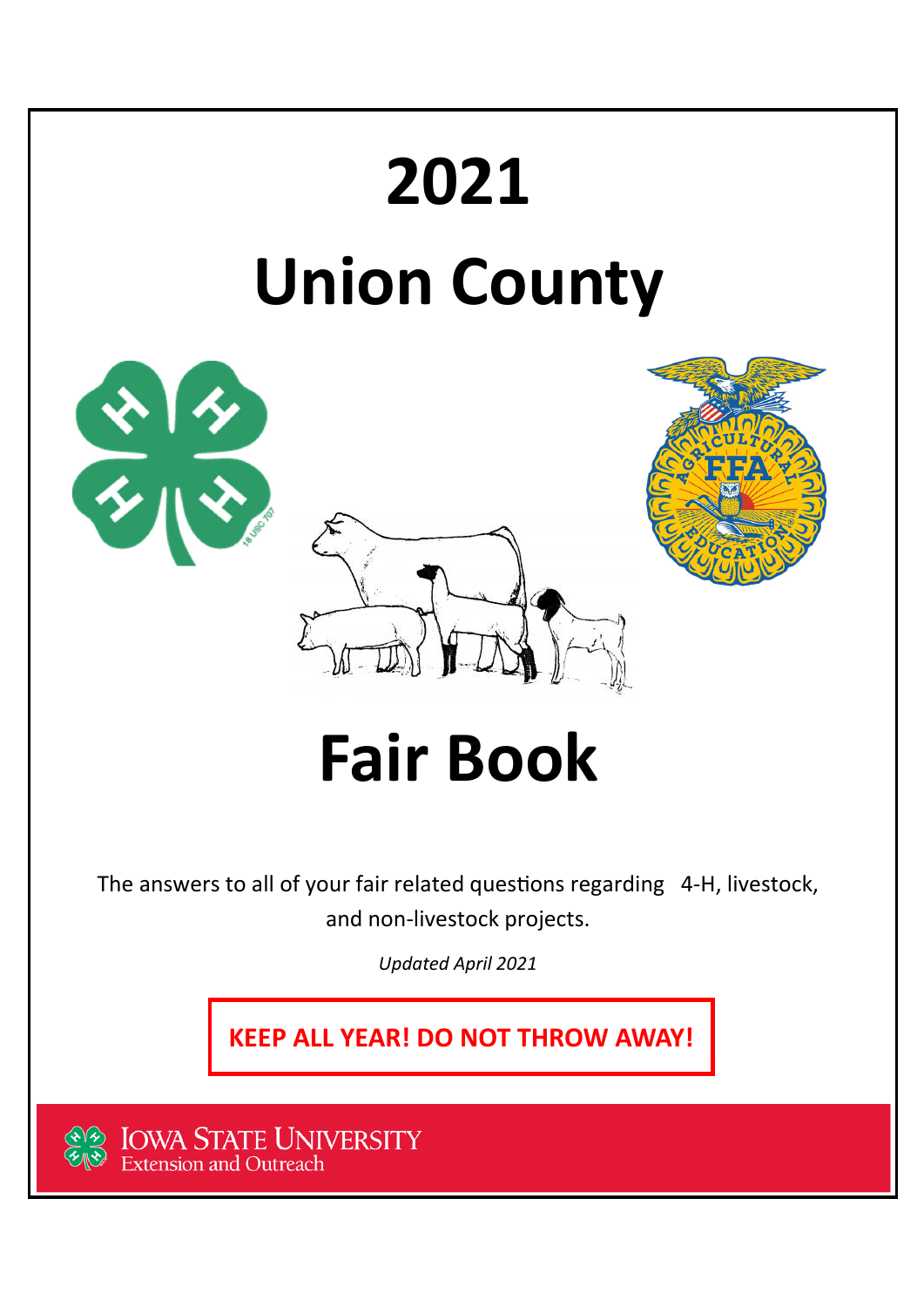### **Iowa State University Extension and Outreach | Union County**

"We are an extension of Iowa State University. We provide research-based learning opportunities and partner with others to improve the quality of life of Iowans. Building a **#STRONGIOWA** "

> Union County Staff Regional Extension Education Director: Justin Akers 4-H Youth Program Specialist: Casey Wenstrand County Youth Coordinator: Adelyda Ebersole Office Assistant: Sandy Seals

Union County Extension Council Chair: Larry Bailey Vice Chair: Ronda Driskill Secretary: Shiloh Gennaro Treasurer: Jean Weisshaar Jennifer Foglesong Nicole Shawley Jerry Hartman Callie Anderson Randy Wuebker

Fair Committees

Each animal species and non-livestock area has a committee lead by a superintendent. These names are listed at the beginning of each section. Superintendents and committee members are also sources for specific species related questions and help during the county fair.

> http://www.extension.iastate.edu/union https://www.facebook.com/unioncounty4hia/

For 4-H related questions including livestock, projects, schedules, and exhibitors contact: Adelyda Ebersole, County Youth Coordinator at ebersole@iastate.edu or 641-782-8426

> 500 E Taylor St. Suite A Creston, Iowa 50801 (641) 782-8426 Hours: Mon.—Fri. 8:00 - Noon and 12:30 - 4:30 PM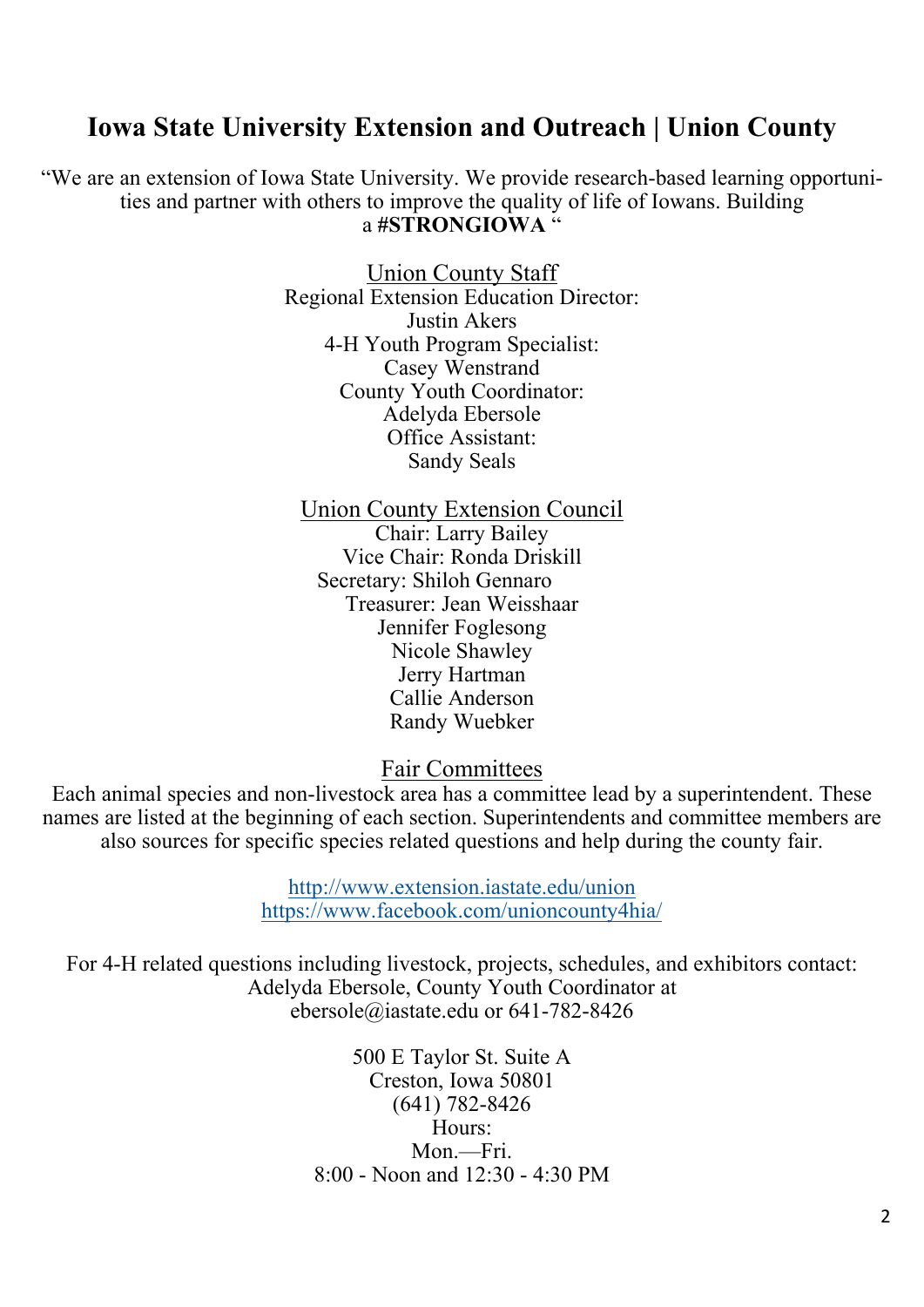### **Union County Fair Board**

"The Union County Fair Board is dedicated to promoting youth development and respect for cultural diversity. The mission of the Union County Fair is to provide the best county fair possible for all resi-

dents of Union County. It provides a gathering place for all communities to showcase their products and skills. It creates educational, social, cultural and economic opportunities to preserve and promote agricultural and traditions of the entire county. The Union County Fair provides the most valua-

ble, educational, and entertaining experience that resources will allow. We support 4-H and FFA Youth of Union County to showcase project work

and livestock to the general public. Operations of the fairgrounds facilities are to serve the community by providing multipurpose facilities

for both generating public and private events in a responsible manner generating economic stimulation and tourism development in this community. In  $\bullet$ carrying out the purpose of the Union County Fair, policies and activities will be guided by the rules of the Fair Board which provides agricultural and educational experiences and support to the agricultural community and the general public."

> Board of Directors and Members President: Dan Stephens Vice President: Ben Adamson

Treasurer: Jaimie Travis Secretary: Sharon Gardner Larry Bailey Dusty Brown Sarah Brown Rob Evans Will Gordon Darin Hatfield Chad Lamb Sam McKnight Cole Miller Chad Rieck Eric Ropperger Vince Taylor Darren Toppin Terry Weinkoetz http://www.unioncountyfairiowa.com/

#### **Union County Friends of 4-H, Inc.**

"The purpose of the Union County Friends of 4-H, Inc., is to raise funds to support the educational and youth development activities and program of the Union County 4-H program, Clover Kids, 4-H clubs and their members. In doing so, the group also will oversee the allocation of these funds and shall operate as a non -profit public charity."

Each year this all-volunteer group raises funds through contributions and an Annual Pie Auction to provide:

- Union County Fair Trophies
- YQCA Face-to-Face Trainings
- Clover Kid and 4-H Program Supplies
- Summer Day-Camp Supplies and Project Materials
- Funding for Trips to Camps, State 4-H Conference and Other 4-H Events
- Project, Leadership and Record Book Awards
- Up to \$5,000 in 4-H Scholarships
- 4-H Program Insurance

Board of Directors

President: Barb Wilmeth Vice President: Dr. Tim Nelson Secretary: Mendy Abell Treasurer: Sara Bolinger Greg Bailey Karen Loudon Ron Skarda Cole Miller Terri VanGelder Dee Weeda Adelyda Ebersole, 4-H CYC

Union County Friends of 4-H, Inc., is a 501(c ) (3) charitable foundation. Contributions are tax deductible as allowed by law.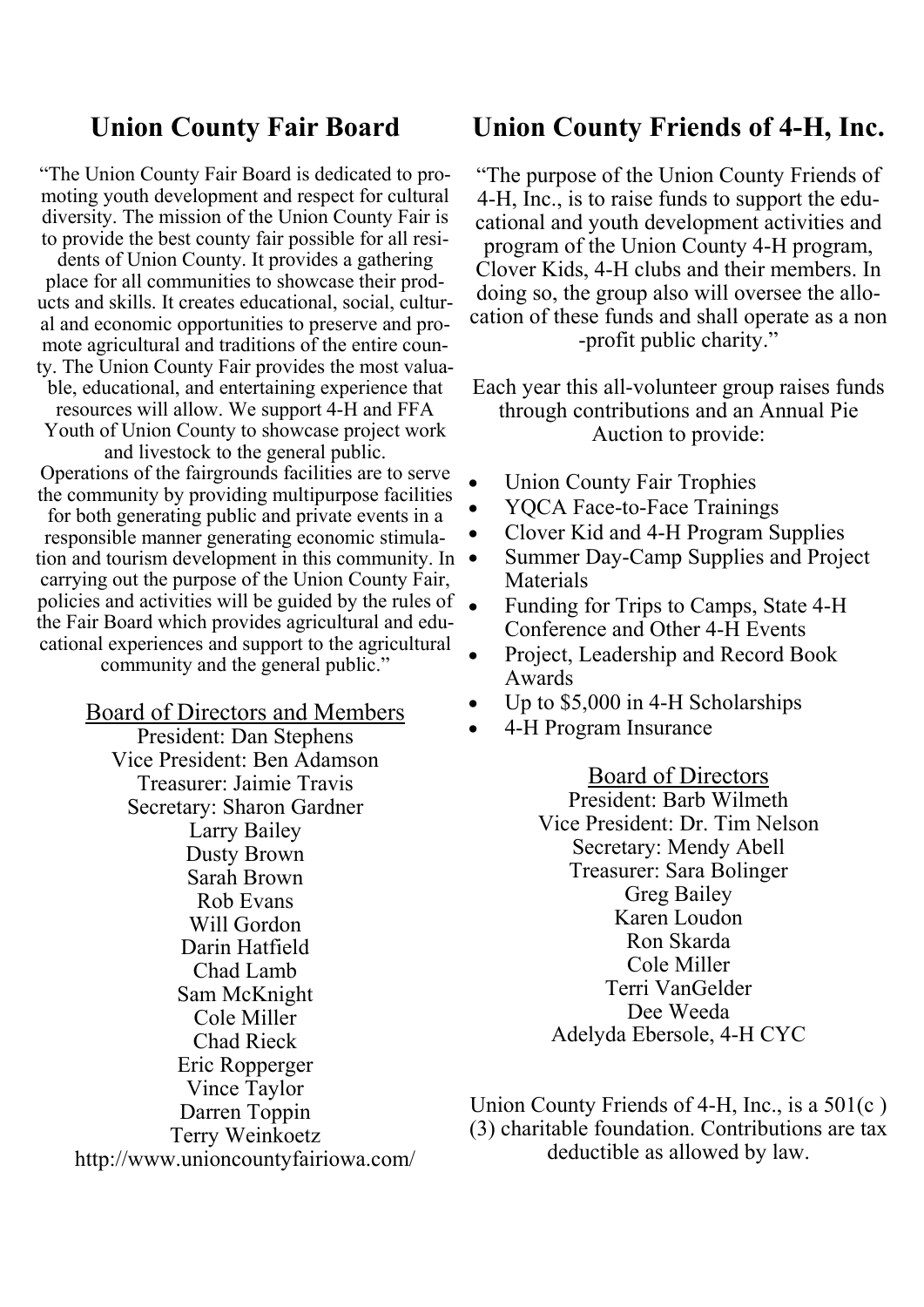# **Table of Contents**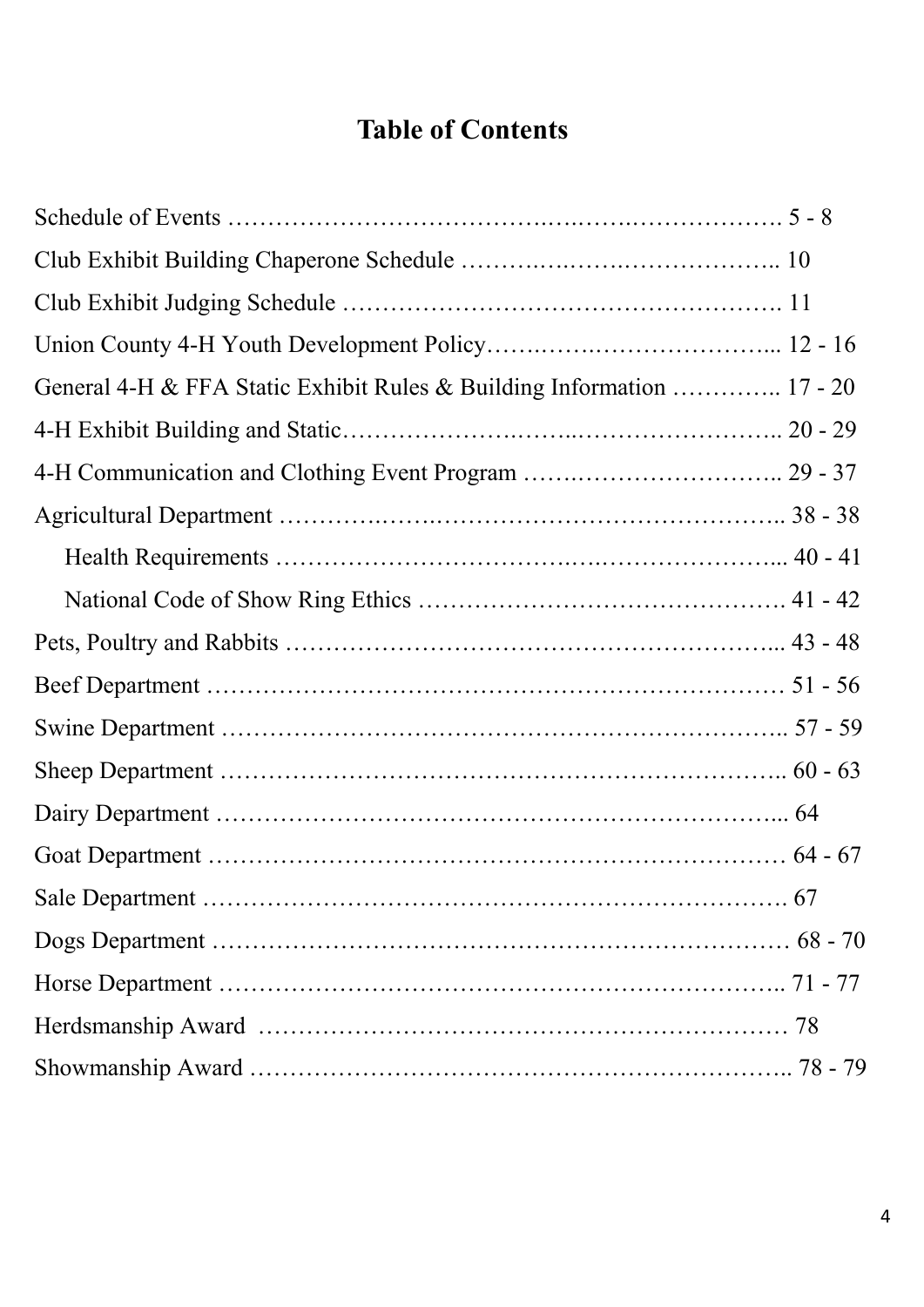### **Schedule of Events**

Key: 4-H/FFA Event, Open Class Event, Entertainment Event, Paid/Grand-Stand Event

Schedule is subject to change, visit unioncountyfairiowa.com for updates. All events are subject to change or cancellation based on current COVID-19 Guidelines from the CDC and the Iowa Department of Public Health. All livestock not participating in the Sale are released after their show. Those participating in the Sale are to remain on grounds, and Horses are released on Tuesday morning.

| Saturday, July 17th              |                                                                   |  |  |
|----------------------------------|-------------------------------------------------------------------|--|--|
| 9:00 AM                          | Fair Clean Up, Pen Set Up, Static Building Set Up<br>and Cook Out |  |  |
| Tuesday, July 20th               |                                                                   |  |  |
| 6:00 PM                          | Final Fair Clean Up                                               |  |  |
| Wednesday, July 21 <sup>st</sup> |                                                                   |  |  |
| $3:00 - 6:00$ PM                 | Static Exhibit Check-In Except Baked Goods, 4-H Bldg.             |  |  |
| $3:00 - 6:00$ PM                 | Turn in Cat and Pet Posters, Static Building                      |  |  |
| $6:00$ PM                        | Livestock May Enter the Grounds                                   |  |  |
| Thursday, July 22nd              |                                                                   |  |  |
| $7:00 - 10:00$ AM                | Check-in Sheep & Goats                                            |  |  |
| $7:00 - 8:00$ AM                 | <b>Check In Rabbits</b>                                           |  |  |
| $8:00 - 11:00$ AM                | Check In & Test Poultry and Market Broilers                       |  |  |
| $9:00 - 4:00$ PM                 | Static Exhibit Judging, 4-H Bldg. by 4-H Club                     |  |  |
| $3:00 - 5:00$ PM                 | <b>Check-in Horses</b>                                            |  |  |
| $3:30 - 6:00$ PM                 | Clover Kid Static Exhibit                                         |  |  |
|                                  | Presentations and Interviews, Show Arena                          |  |  |
| $5:30 - 6:30$ PM                 | <b>Check in Open Class Textiles and Arts</b>                      |  |  |
|                                  | Check in Open Class Genealogy and History                         |  |  |
|                                  | <b>Check in Open Class Canned Goods</b>                           |  |  |
| $6:30 - 8:00$ PM                 | <b>Check-in Swine</b>                                             |  |  |
| 5:30 PM                          | Selected for State Fair Static Exhibit Photo, Commercial Bldg.    |  |  |
| 6:00 PM                          | Queen's Coronation, ISSB Arena                                    |  |  |
| $7:00$ PM                        | <b>Bill Riley Talent Show,</b>                                    |  |  |
|                                  | <b>Commercial Building</b>                                        |  |  |
| $7:00 \text{ PM}$                | <b>Bags Tournament - Grass Area</b>                               |  |  |
| 8:30 - 10:00 PM                  | Fair Dance, Show Arena - ISSB Arena                               |  |  |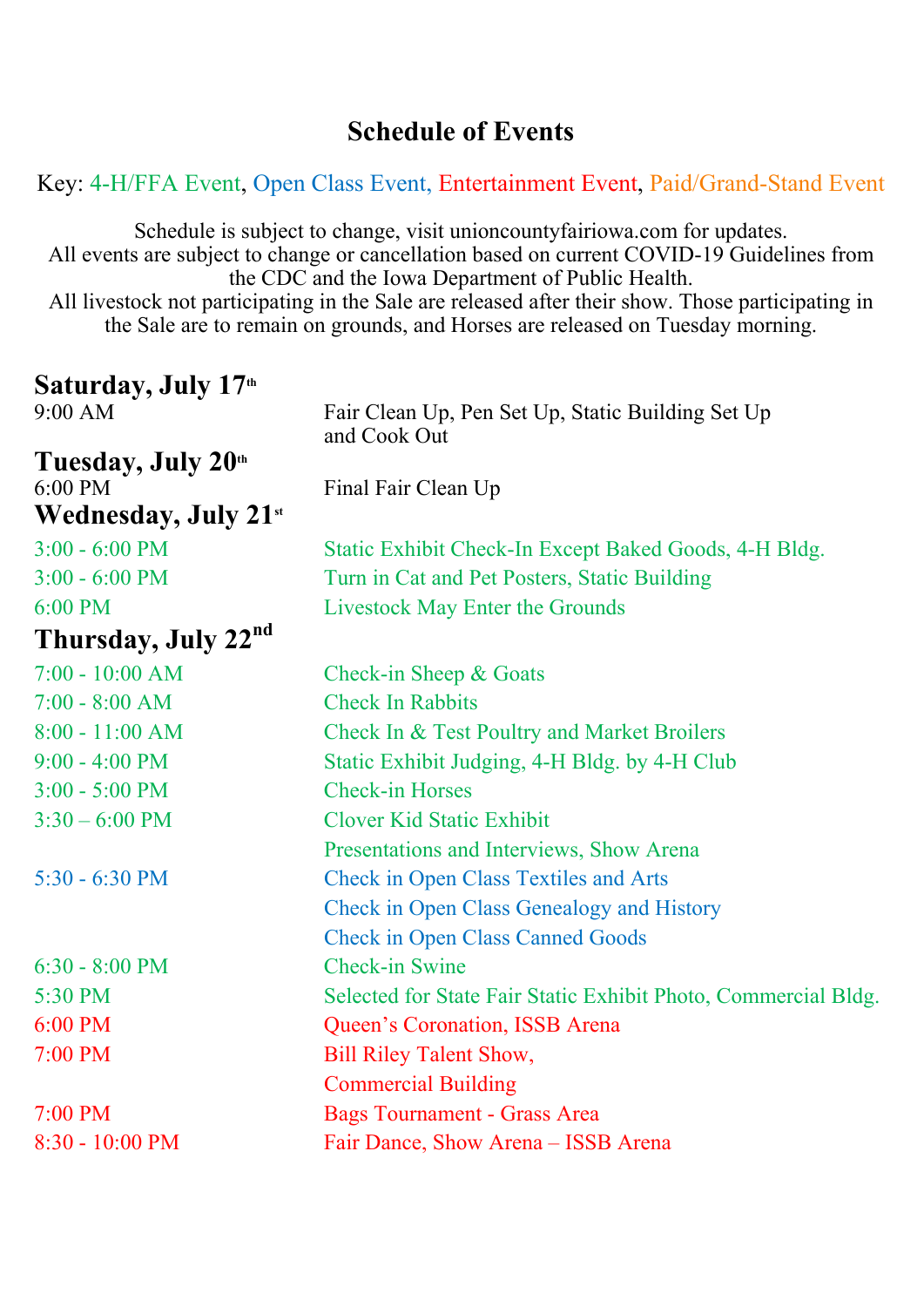# **Friday, July 23rd**

| $7:00 - 9:00 AM$  | Grounds Clean Up                                            |  |  |
|-------------------|-------------------------------------------------------------|--|--|
| $7:00 - 9:00 AM$  | Check-in Beef Starting with Pens of 3 and Carcass Beef      |  |  |
| $7:00 - 10:00$ AM | Ultra-Sounding for Beef, followed by Sheep                  |  |  |
| $10:00$ AM        | Craft Time, Fun Venue Shelter                               |  |  |
| $8:00 - 12:00$ PM | 4-H/FFA Poultry Show, ISSB Arena                            |  |  |
|                   | Followed by Broiler Show, Poultry Barn                      |  |  |
| $8:00 - 11:00$ AM | Check-in Open Class Agriculture and Floriculture            |  |  |
|                   | Check-in Open Class Textiles and Arts & Crafts              |  |  |
|                   | <b>Check-in Canned Goods</b>                                |  |  |
|                   | Check-in Genealogy and History                              |  |  |
| $9:00 - 11:00 AM$ | <b>Check-in Open Class Baked Goods</b>                      |  |  |
| 10:00 AM          | <b>Fun Venue Shelter</b>                                    |  |  |
| 11:00 AM          | Judging Open Class Genealogy and History                    |  |  |
| $12:00 - 6:00$ PM | 4-H/FFA Sheep & Goat Show, ISSB Arena                       |  |  |
| 12:00 PM          | Judging Open Class Arts & Crafts                            |  |  |
| 1:00 PM           | Judging Open Class Floriculture, Canned Goods, Baked Goods, |  |  |
|                   | <b>Textiles and Agriculture</b>                             |  |  |
| 1:00 PM           | Archery with 3 Mile Sharp Shooters                          |  |  |
| $2:00$ PM         | Open Class Bake Sale, Commercial Bldg.                      |  |  |
| 3:00 PM           | Water Balloon Toss, Fun Venue Shelter                       |  |  |
| 5:00 PM           | Friday After Hours Music, Beer Garden                       |  |  |
| 6:00 PM           | <b>Clover Buddies Show</b>                                  |  |  |
| 7:00 PM           | 4-H/FFA Speed Events, 4-H Arena                             |  |  |
| 8:00 PM           | <b>Live Music Entertainment</b>                             |  |  |
| . ⊿th             |                                                             |  |  |

# **Saturday, July 24th - Kid's Day**

| $7:00 - 9:00 AM$          | Grounds Clean Up                                   |  |  |
|---------------------------|----------------------------------------------------|--|--|
| $9:00$ AM - $1:00$ PM     | 4-H/FFA Swine Show, ISSB Arena                     |  |  |
| $9:00 - 6:00$ PM          | <b>Youth Genealogy Coloring Contest</b>            |  |  |
| $9:00 - 11:00 AM$         | <b>Children's Potato Head Decorating Contest</b>   |  |  |
| $10:00$ AM                | Craft Time, Fun Venue Shelter                      |  |  |
| $10:00$ AM                | Open Fun Horse Show by Union County Saddle Club,   |  |  |
|                           | Horse Arena                                        |  |  |
| $10:00 - 2:00 \text{ PM}$ | <b>Little Farmers Barnyard</b>                     |  |  |
| $10:00$ AM                | Afton Lion's Inflatables & Afton Volunteer Fireman |  |  |
| $10:00$ AM                | Afton Volunteer Fireman – Water Fun                |  |  |
|                           |                                                    |  |  |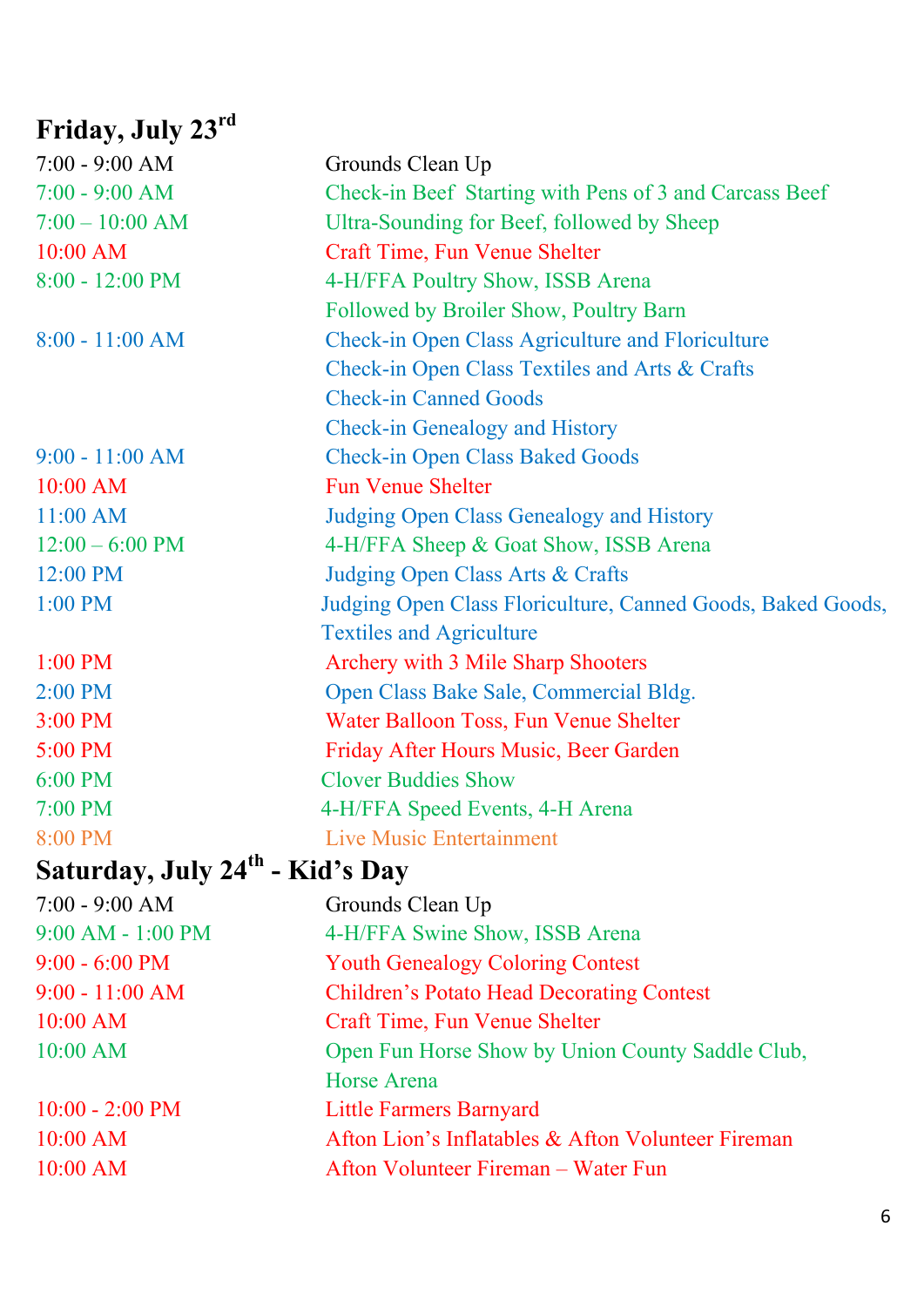| 10:30-12:30                   | Kids Cookie Decorating Contest, Commercial Bldg.        |  |  |
|-------------------------------|---------------------------------------------------------|--|--|
| 1:00 PM                       | Fun Venue Shelter - Kid's Pedal Tractor Pull Sign Up    |  |  |
| 1:00 PM                       | <b>Beginning Genealogy</b>                              |  |  |
| $1:00$ PM                     | 4-H/FFA Livestock Judging Contest by EU FFA, ISSB Arena |  |  |
| 1:30 PM                       | Kid's Pedal Pull                                        |  |  |
| $3:00$ PM                     | Sheep & Goat Weigh Back                                 |  |  |
| 3:00 PM                       | Water Balloon Toss, Fun Venue Shelter                   |  |  |
| 5:30 PM                       | <b>Queen's Parade</b>                                   |  |  |
| 7:00 PM                       | <b>Truck and Tractor Pull</b>                           |  |  |
| Sunday, July 25 <sup>th</sup> |                                                         |  |  |
| $7:00 - 9:00 AM$              | Grounds Clean Up                                        |  |  |
| $7:00 - 8:00$ AM              | Check-in 4-H/FFA Feeder Calves                          |  |  |
| $9:00 - 2:00$ AM              | 4-H/FFA Beef Show, ISSB Arena                           |  |  |
| $10:00$ AM                    | Craft Time, Fun Venue Shelter                           |  |  |
| $12:00 - 3:00$ PM             | 4-H/FFA Rabbit Show and Costume Contest,                |  |  |
|                               | Commercial Bldg.                                        |  |  |
| $1:00$ PM                     | <b>Beginning Genealogy</b>                              |  |  |
| 1:00 PM                       | Fun Venue Shelter - (Possibly Ray Thompson              |  |  |
|                               | Magic and Hypnotist Show)                               |  |  |
| 3:00 PM                       | <b>Swine Weigh Back</b>                                 |  |  |
| 3:00 PM                       | 4-H/FFA Pet & Cat Shows, ISSB Arena                     |  |  |
|                               | Followed by Clover Kid Pet Show                         |  |  |
| 3:00 PM                       | Fun Venue Shelter - Water Balloon Toss                  |  |  |
| 5:00 PM                       | Fun Venue Shelter – (Possibly Ray Thompson Magic        |  |  |
|                               | and Hypnotist Show)                                     |  |  |
| $6:00$ PM                     | <b>Beginning Genealogy</b>                              |  |  |
| 6:00 PM                       | <b>Demo Derby</b>                                       |  |  |
| <b>Monday, July 26th</b>      |                                                         |  |  |
| $7:00 - 9:00 AM$              | Grounds Clean Up                                        |  |  |
| 9:00 AM                       | 4-H/FFA Horse Show excluding Speed Events, Horse Arena  |  |  |
| 9:00 AM                       | Cattle EID Tagging, Scale House                         |  |  |
| 10:00 AM                      | <b>Fun Venue Shelter</b>                                |  |  |
| 1:00 PM                       | Fun Venue Shelter – (Possibly Ray Thompson Magic and    |  |  |
|                               | <b>Hypnotist Show</b> )                                 |  |  |
| 2:00 PM                       | Union County Cattlemen's Open Bucket Calf Show          |  |  |
| 3:00 PM                       | Fun Venue Shelter - Water Balloon Toss                  |  |  |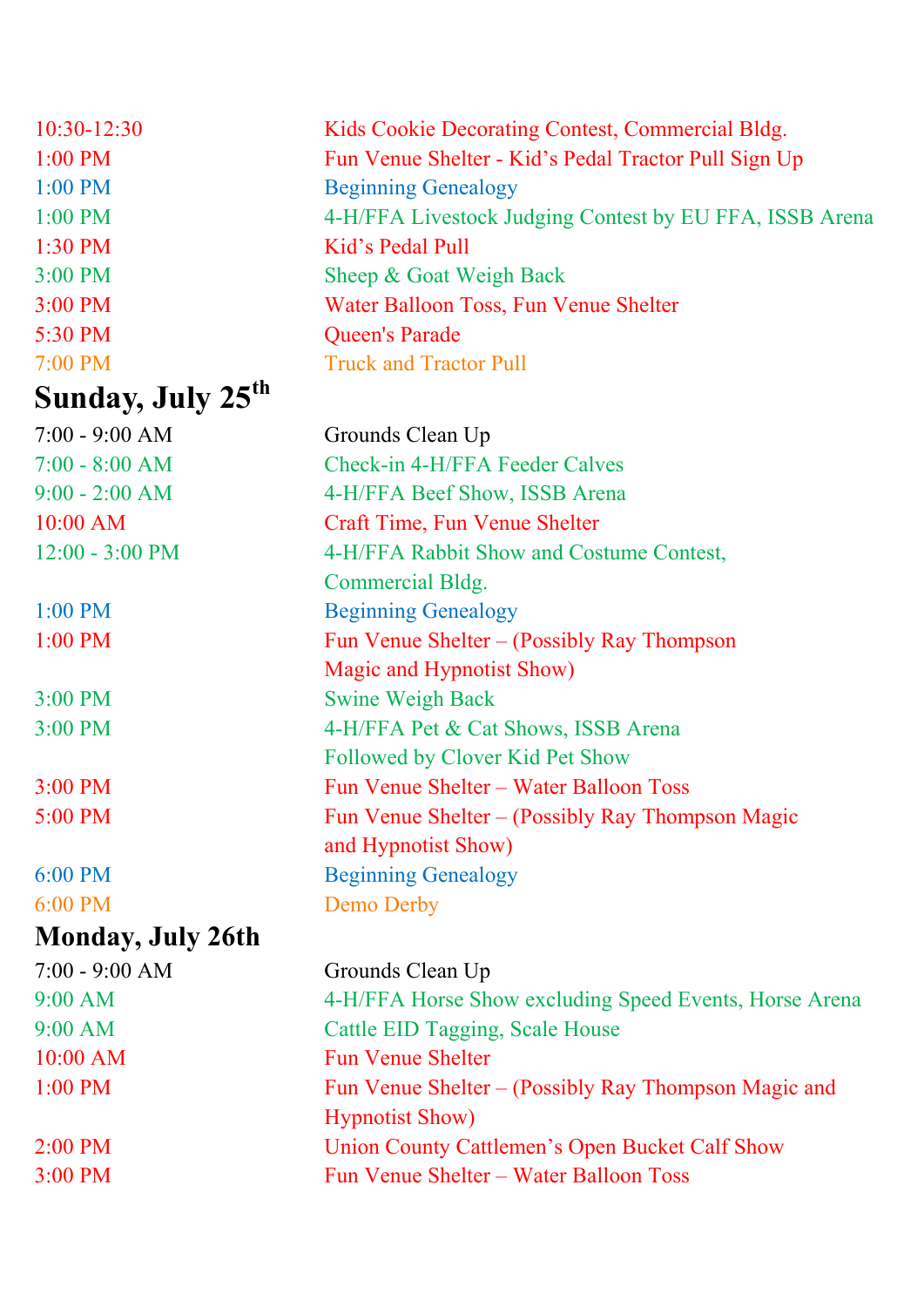| 4:00 PM                                  | 4-H/FFA Static Exhibits Released except State Fair Qualifiers<br>and Honorable Mention |  |  |
|------------------------------------------|----------------------------------------------------------------------------------------|--|--|
| 5:00 PM                                  | Fun Venue Shelter – (Possibly Ray Thompson Magic and                                   |  |  |
|                                          | <b>Hypnotist Show</b> )                                                                |  |  |
| 5:00 PM                                  | Swine Carcass Talk, Weaver's Locker                                                    |  |  |
| 5:30 PM                                  | Celebrity Beef Show, Show Arena                                                        |  |  |
| $6:00$ PM                                | Quilt Show & Tell Hour, Breezeway                                                      |  |  |
| 7:30 PM                                  | Mutton Bustin'                                                                         |  |  |
| 8:00 PM                                  | Rodeo                                                                                  |  |  |
| Tuesday, July 27th - Senior Citizens Day |                                                                                        |  |  |
| $7:00 - 9:00 AM$                         | Grounds Clean Up                                                                       |  |  |
| 8:00 AM                                  | <b>Horses are Released</b>                                                             |  |  |
| 8:30 AM                                  | <b>Check-In Dogs</b>                                                                   |  |  |
| $9:00$ AM                                | <b>Senior Day Program</b>                                                              |  |  |
| <b>Immediately Following</b>             | Clothing and Communications Presentation, 4-H Building                                 |  |  |
| $9:00 - 1:00$ PM                         | 4-H/FFA Dog Show                                                                       |  |  |
| $10:00$ AM                               | Fun Venue Shelter-                                                                     |  |  |
| 12:00 PM                                 | <b>Open Class Exhibits Release</b>                                                     |  |  |
| $1:00$ PM                                | Fun Venue Shelter - Water Balloon Toss                                                 |  |  |
| $2:00 - 6:30$ PM                         | 4-H/FFA Livestock Sale, Show Arena                                                     |  |  |
| 7:00 PM                                  | 4-H/FFA Round Up, Show Arena                                                           |  |  |
| 7:30 PM                                  | Mutton Bustin'                                                                         |  |  |
| 8:00 PM                                  | Rodeo                                                                                  |  |  |
| Wednesday, July 28th                     |                                                                                        |  |  |
| $8:00-9:00$ AM                           | Grounds Clean Up & Storage                                                             |  |  |
| $9:00$ AM                                | Rain Date for 4-H/FFA Horse Show, Horse Arena                                          |  |  |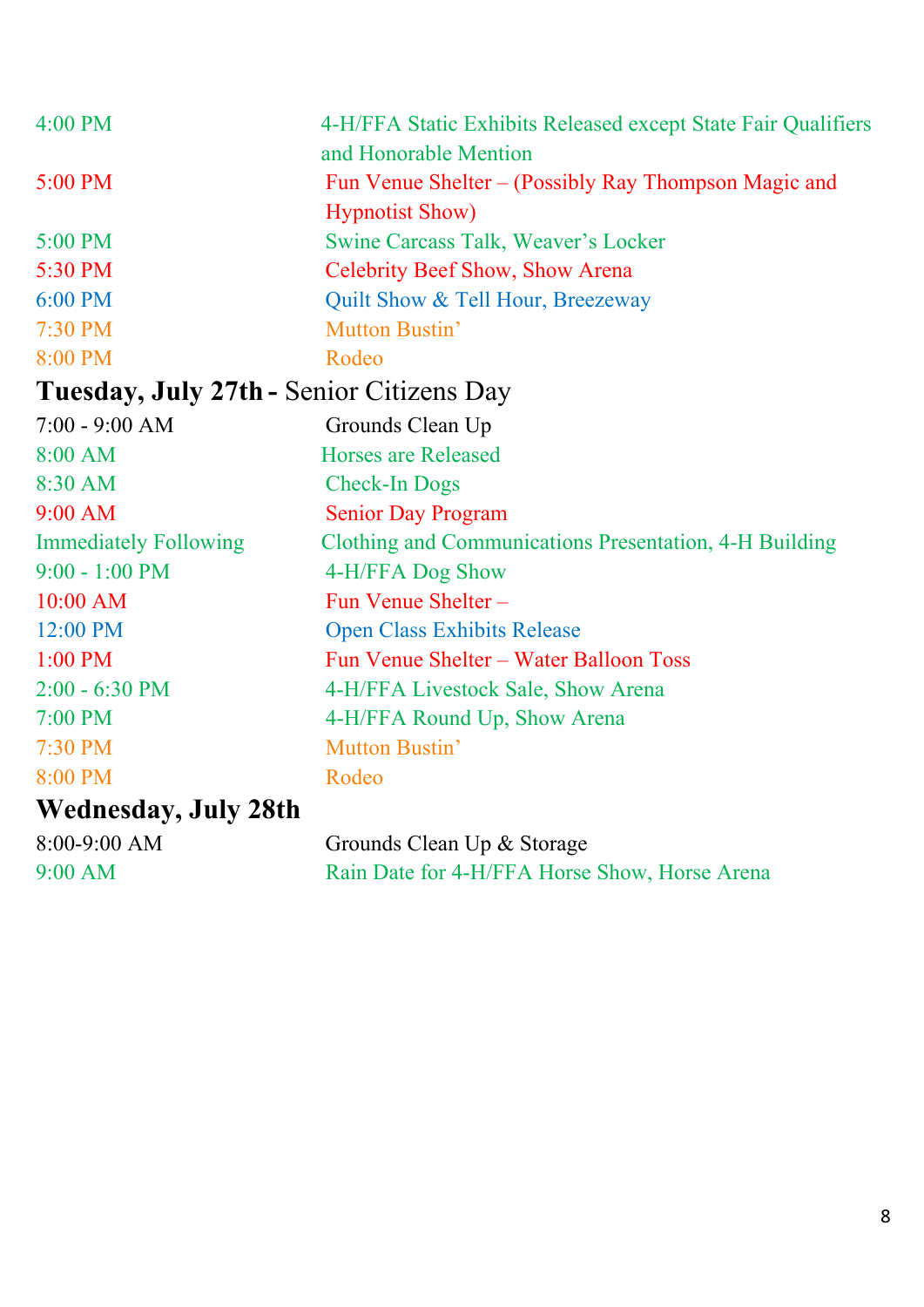

# Help Stop COVID-19



#### **Wash your hands often.**

If soap and water are not readily available, use a hand sanitizer made of at least 70% alcohol.



#### **PracƟce social distancing of at least 6 feet.**

Protect yourself and others from virus spread by keeping a 6 foot distance from you and other people.



#### **Cover your coughs and sneezes.**

Use a tissue to cover your coughs and sneezes. Promptly dispose of the used tissue in the closest trash receptacle. If you do not have a tissue, cough and sneeze into your elbow.



#### **Wear a face mask.**

Face masks are strongly encouraged to help prevent the spread of coronavirus. Cover your mouth and nose when around others and social distancing is not possible.



#### **Stay home if you are sick.**

A person does not have to actively be showing symptoms of illness to be contagious. If you or someone in your household do not feel well, please stay home.





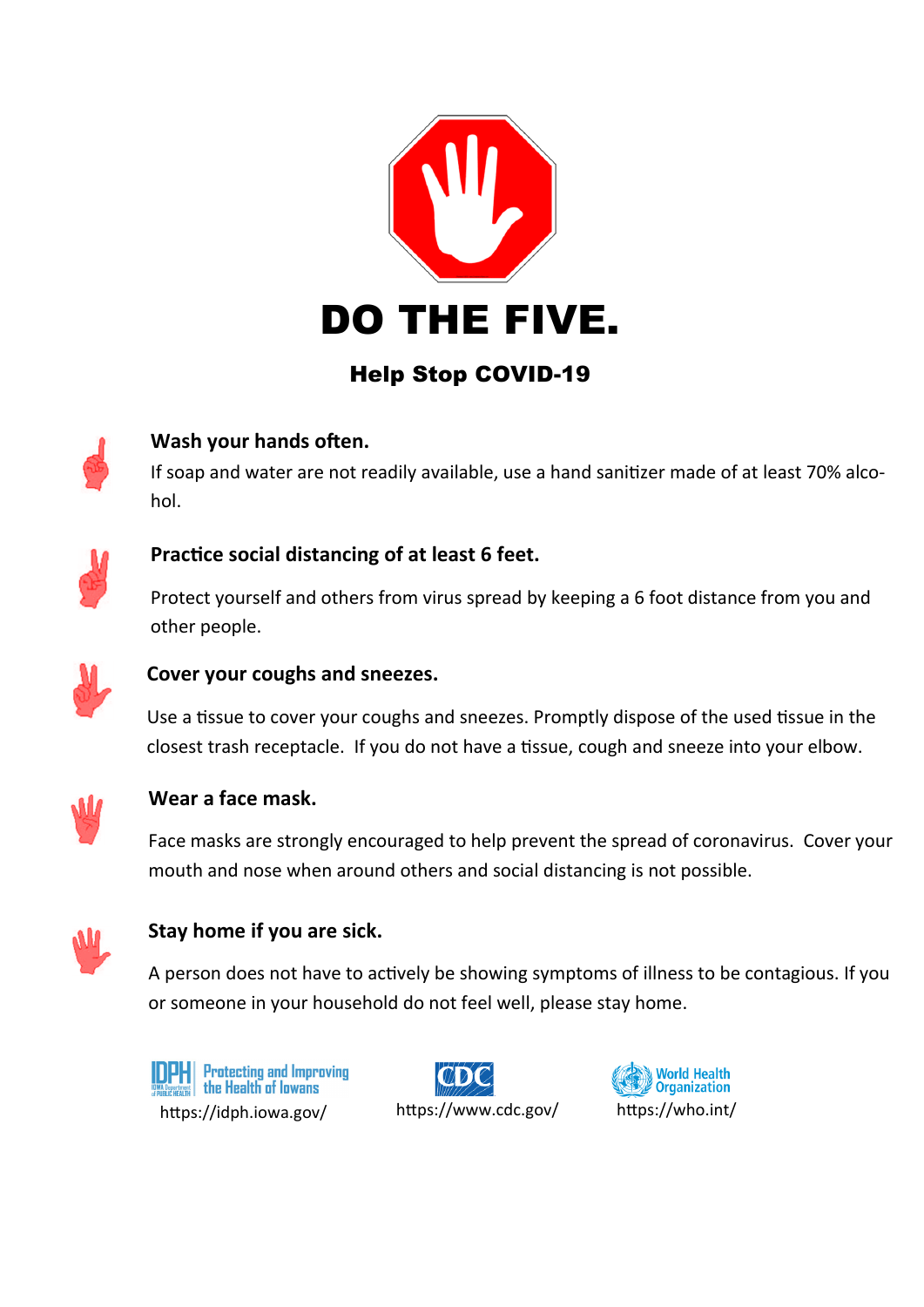# **CLUB 4-H BUILDING CHAPERONE SCHEDULE**

Please find two representatives from your club to watch the 4-H Exhibit Building when your club is assigned. Their job is to help keep the Exhibit Building clean, answer questions, and direct people to exhibits. If there is conflict with your assigned chaperone time please make arrangements to trade with another club and communicate this change with the Extension office.

#### **Friday, July 23rd**

9:00 AM - 10:00 AM Horse & Riders Noon - 1:00 PM 3Mile Sharp Shooters 3:00 PM - 4:00 PM Douglas Boosters 6:00 PM - 7:00 PM Highland Highlights

#### **Saturday, July 24th**

| $9:00 AM - 10:00 AM$                | Horse & Riders                   |
|-------------------------------------|----------------------------------|
| Noon $-1:00$ PM                     | Lincoln United                   |
| $3:00 \text{ PM} - 4:00 \text{ PM}$ | New Hope Boosters                |
| $6:00 - 7:00 \text{ PM}$            | <b>Pleasant Valley Explorers</b> |

#### **Sunday, July 25th**

9:00 AM - 10:00 AM Sand Creek Pioneers Noon - 1:00 PM Wiggles and Wags 6:00 PM - 7:00 PM Douglas Boosters

3:00 PM - 4:00 PM 3 Mile Sharp Shooters

#### **Monday, July 26th**

9:00 AM - 10:00 AM Highland Highlights Noon - 1:00 PM Lincoln United 3:00 PM - 4:00 PM New Hope Boosters 6:00 PM - 7:00 PM Pleasant Valley Explorers

### **Tuesday, July 27th**

Check-out static exhibits between 10:00 AM - 12:00 PM with the Static Exhibit Committee. Must sign out your exhibits with committee during check-out.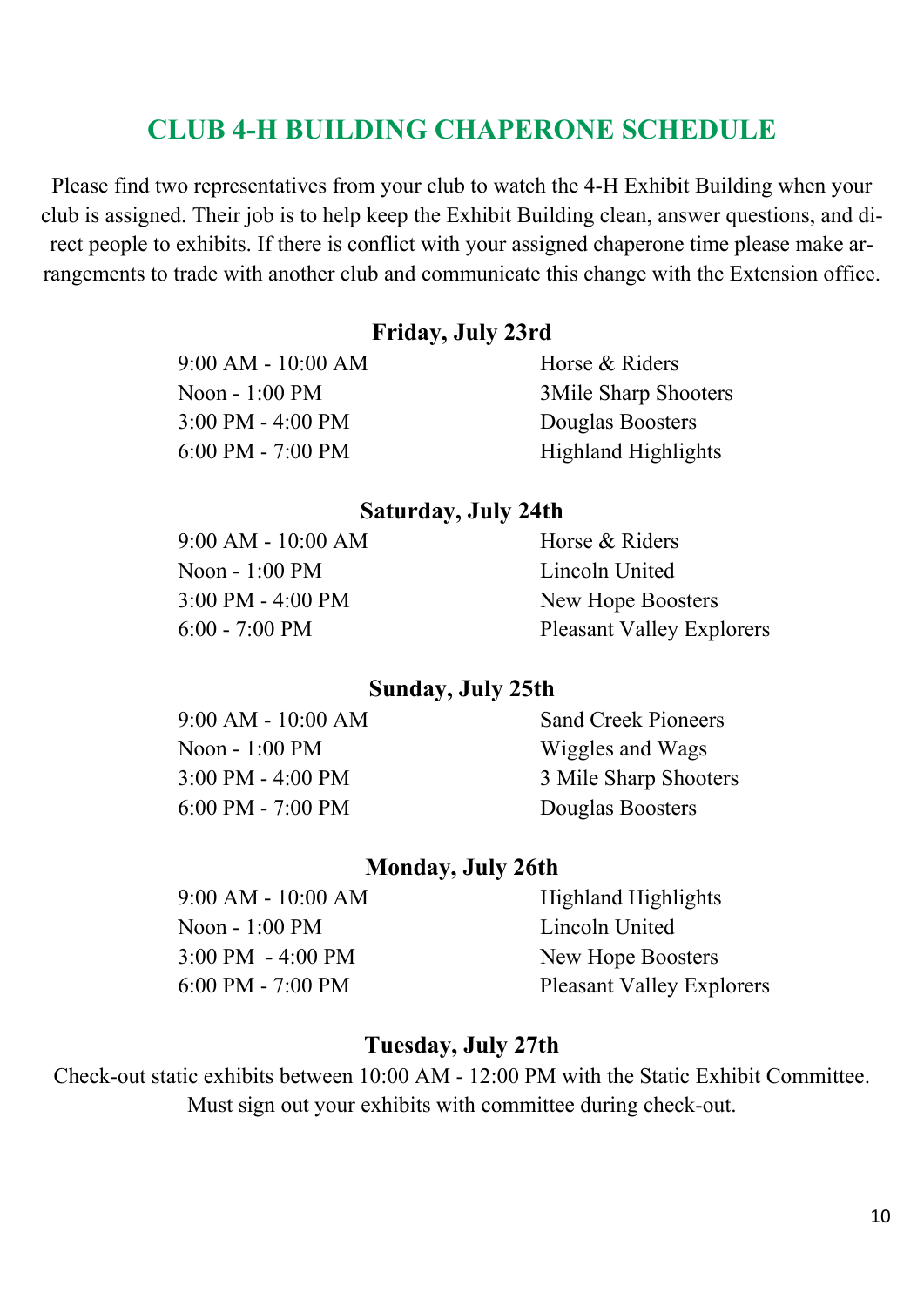# **STATIC EXHIBIT JUDGING SCHEDULE BY CLUB**

All times are approximate but clubs should plan to check in within the time frame assigned. Large clubs can take longer to get members evaluated so patience is the key for all!

| $9:00$ am         | <b>Creston FFA</b><br>East Union FFA                 |
|-------------------|------------------------------------------------------|
| 9:30 am           | <b>Highland Highlights</b>                           |
| 10:30 am          | <b>Pleasant Valley Explorers</b><br>Wiggles and Wags |
|                   | <b>Noon Lunch Break</b>                              |
| $1:00$ pm         | Douglas Boosters<br>Horse & Riders                   |
| $1:30$ pm         | Lincoln United<br><b>Sand Creek Pioneers</b>         |
| $2:00 \text{ pm}$ | New Hope Boosters<br>3 Mile Sharp Shooters           |
| $3:00 \text{ pm}$ | <b>State Fair Selection Process Begins</b>           |

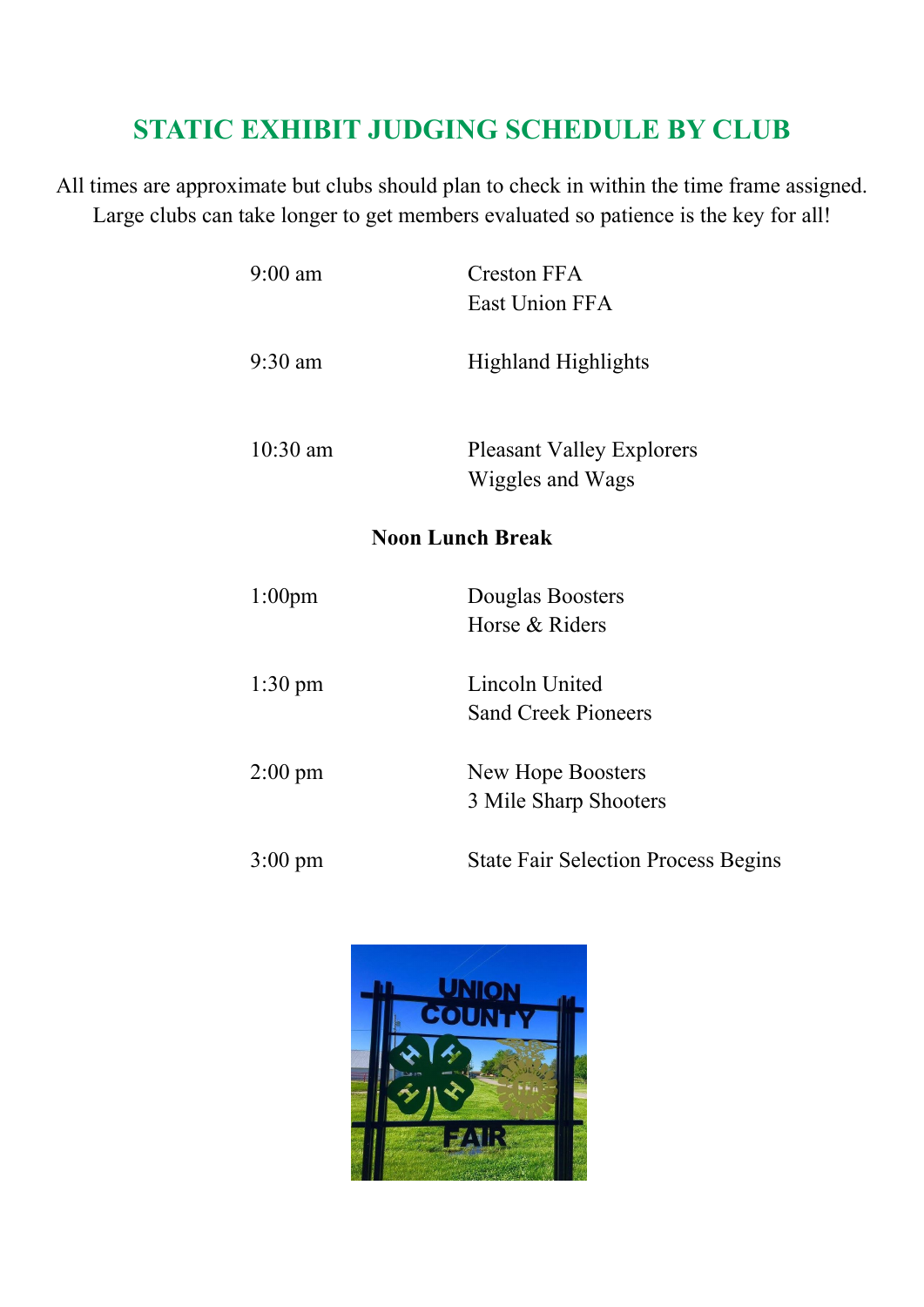# **UNION COUNTY 4-H YOUTH DEVELOPMENT POLICY**

#### **I. The mission of the 4-H Program in Iowa:**

Iowa State University Extension and Outreach Youth and 4-H Program is to Empower youth to reach their full potential through youth adult partnerships and research-based experiences.

#### **II. Union County 4-H Youth Development Program**

**1.** Where by-laws or a constitution exists, the following statement will be included in all charters of 4-H clubs; "All youth of 4-H age who are willing to actively participate in a Union County 4-H Club, shall have equal access to the benefits of the 4-H youth programs, regardless of race, color, national origin, age, disability, and where applicable, sex, marital status, familial status, parental status, religion, sexual orientation, genetic information, political beliefs, reprisal, or because all or part of an individual's income is derived from any public assistance program."

**2.** Clubs/groups may not vote to see if a youth is eligible to be a member of their club

**3.** Clubs/groups will collect a fee, not to exceed \$15 of the \$30 (\$15.00 covered by Extension Council) in support of the state's yearly fee assessment. No child will be denied membership in the community club program or independent membership due to their inability to pay club dues or the statewide program development fee. If a child's lack of ability to pay fees will create a hardship, please notify the Extension Office. Assistance can be requested from the Iowa 4-H Foundation.

**4.** All clubs/groups are encouraged to meet on a regular basis throughout the program year.

#### **III. Expectations**

**1.** 4-H'ers and volunteers who participate in 4-H Youth Development sponsored programs will be courteous, responsible and cooperative.

**2.** Members and volunteers will not distribute, possess or be under the influence of illegal drugs, alcohol or tobacco products while taking part in any 4-H Youth Development activities.

**3.** Inappropriate behaviors at 4-H events will be dealt with on an individual basis and will involve volunteers, staff, Youth Policy Committee, Extension Council, parents and others as necessary.

**4.** Consequences may include verbal or written apology, restitution, community service, and restrictions on 4-H activity.

#### **IV. Membership Qualifications**

**1.** Youth wishing to participate in the 4-H community club must have started 4th grade by September 15th of the current year.

**2.** Youth in Kindergarten through 3rd grade who wish to participate in 4-H should give consideration to joining "Clover Kids", a 4-H exploratory program. Alternatively– youth ages 5-9 can participate.

**3.** Independent Membership is an opportunity for youth from 4th – 12th grade where an adult mentor guides a 4-H'er in the planning of their 4-H experience. Independent membership provides individual youth access to ISU Extension 4-H programs.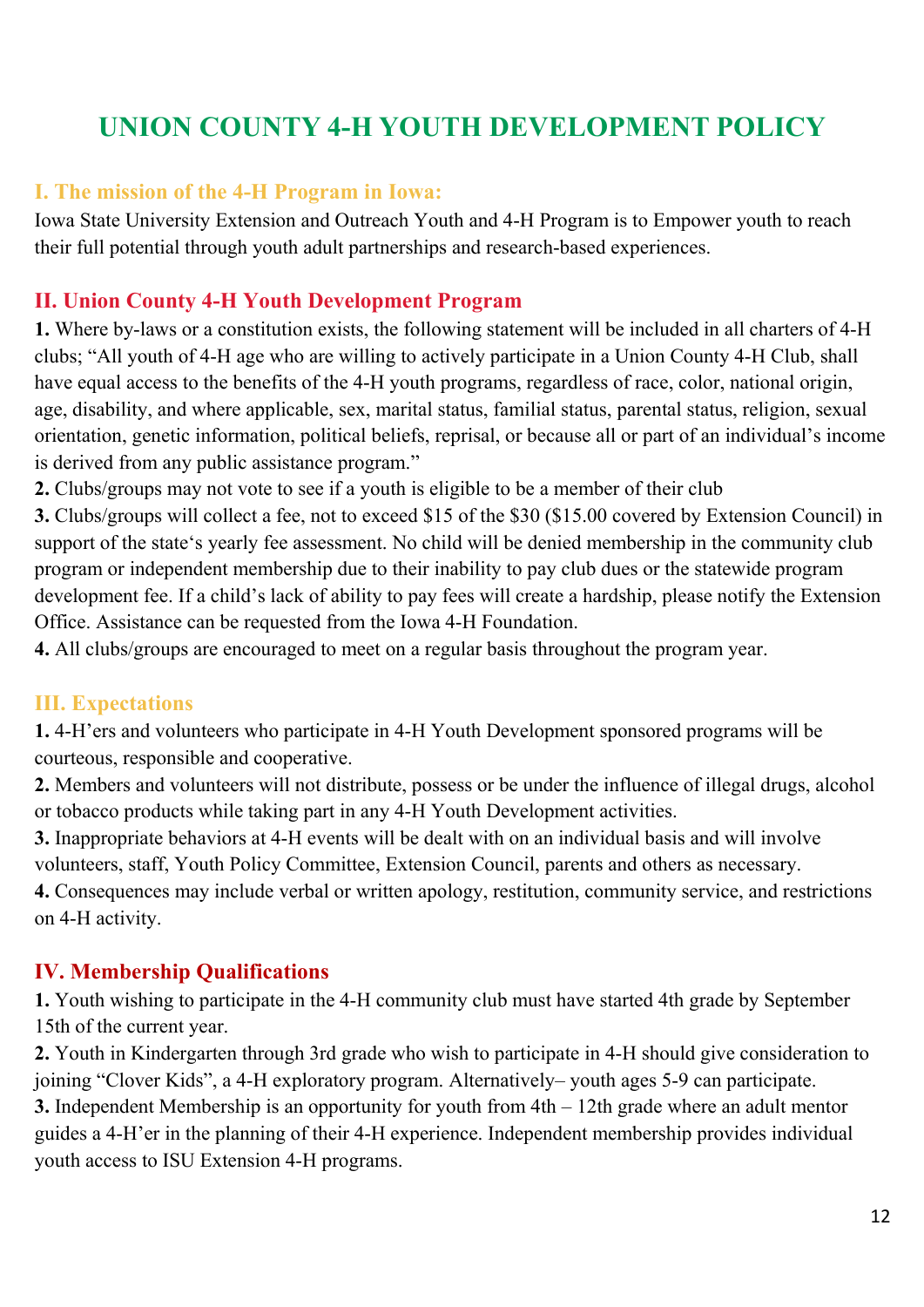**4.** In order to be considered a member for the current year, a membership enrollment must have been completed in 4-H Online during the current year.

**5.** Grade group classifications include Clover Kids (Kindergarten, 1st, 2nd, 3rd grade), Junior (4th, 5th, 6th grade); Intermediate (7th, 8th grade); Senior (9th, 10th, 11th, 12th grade).

**6.** 4-H members must have recorded that the member annual fee has been paid before exhibiting at the county fair or receiving any type of premium, award, or reward.

#### **V. Membership Responsibilities**

**1.** Exhibitors must have attended at least (4) regular 4-H community club meetings in order to exhibit at the county and/or state fair. Subject to change per Extension Staff decision due to Pandemic Concerns. **2.** Members are encouraged to:

- a. give a talk, presentation, or other program at a local club meeting
- b. complete a project according to goal(s) established for the project
- c. complete a record summary of yearly activities

**3.** Youth are expected to be sincere, honest and act in sportsmanlike ways at all times. Youth represent the entire program and their behavior reflects on their parents, leaders, club and the entire youth program. All adults involved with the youth program, leaders as well as parents, are expected to set positive examples and serve as positive role models by what they say and do. Any youth who breaks the Code of Ethics or allows another person (adult or peer) to talk them into violating the Code of Ethics agrees to forfeit all prizes, awards and premiums. The youth may also be prohibited from exhibiting at current and future exhibitions including the Iowa State Fair and other county, state or regional exhibitions. To understand the guidelines and expectations for Iowa 4-H Youth Code of Ethics found on our website at www.extension.iastate.edu/union/4h

#### **VI. Volunteer Leaders**

**1.** A volunteer application form, references, screening, and approval by Extension Council are required to be completed before an adult can act in the capacity of a club or project leader. Red flags on background screenings will be taken into consideration by extension council on a case by case basis.

**2.** All club and project leaders must complete the state volunteer training annually.

**3.** 4-H relies on its volunteers. At every level 4-H programs are successful to the extent they tap the creativity, nurturing, wisdom and skills of volunteers. Our general/organizational volunteers provide overall leadership to club or group organization, overseeing the structure and operation and serving as the club's contact with Extension employees and county volunteers. They involve and coordinate activities of other volunteer roles that support the group. Project volunteers meet with youth on a regular basis in a club, special interest, after school, or camping program to assist youth in achieving success in one of the 4-H outcomes. An activity volunteer helps conduct club, county, area or state events involving 4-H members and/or adult 4-H volunteers.

**3. Continued** A resource volunteer helps assist or conduct a short-term, single event or learning experience under the administration of a trained volunteer or staff member. All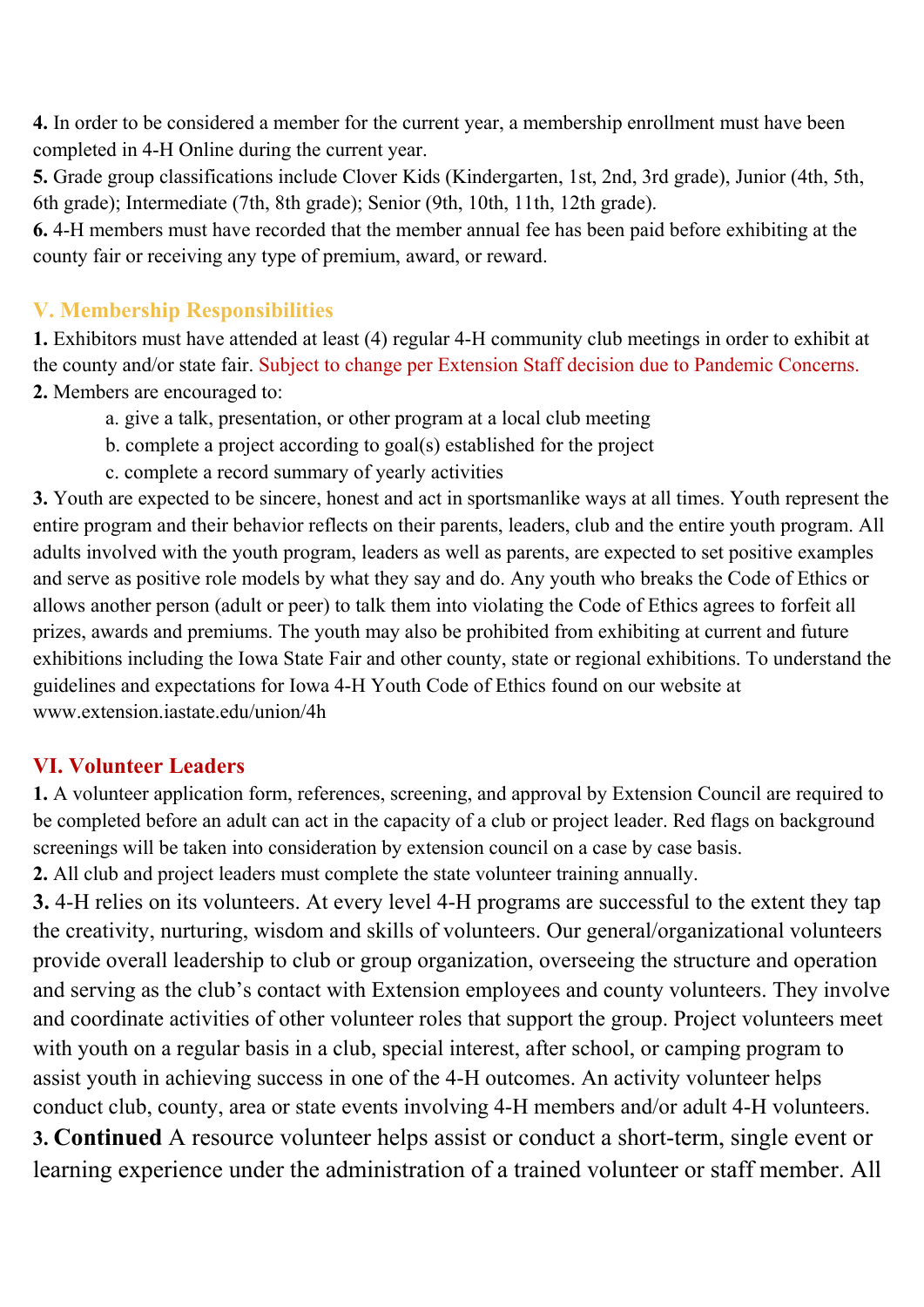4-H volunteers support youth by providing a safe environment for them to feel they belong, develop independence, gain knowledge and skills and demonstrate generosity through service to others.

#### **VII. County 4-H Youth Council**

**1.** Union County  $9<sup>th</sup>$ -12<sup>th</sup> grade 4-H members are eligible to apply annually to serve on the County 4-H Youth Council upon selection process.

**2.** Council members will elect their own officers consisting of but not limited to: President, Vice President, and Secretary.

#### **VIII. 4-H Records and Awards**

**1.** Although it is not mandatory, members are strongly urged to keep records for later reference.

**2.** Members may, but are not required to apply for specific awards. Members may be recommended for awards by leaders or committee members; however, records must be completed and submitted for awards to be received.

**3.** The awards committee will review and recommend changes to the award program. This committee may also select others to assist with the 4-H awards selection.

**4.** Record of award selection will be made for all grades.

**5.** If a member has already won the top award in a class, he/she may not apply or be eligible for the lesser award, but if he/she has won the lesser award, he/she may apply and be eligible for the top award.

**6.** Number of awards given will be at the discretion of the awards committee.

**7.** Marie Winkler Leadership Award will be presented to a Senior 4-H member who is a least a Junior in High School.

**8.** Chris Pokorny Achievement award is to be presented to an outstanding Senior 4-H member showing personal growth and achievement through participation in various 4-H projects and programs.

**10.** Leroy Winkler award for creativity is to be presented for a project nominated by judges at the county fair. Members whose project was nominated will fill out an application for the award at the time records are being evaluated for the awards event.

**11.** Mary Clayton Memorial Award will be given to a youth with outstanding work in a sewing project.

### **IX. Friends of 4-H**

 **1.** Friends of 4-H is a group of former 4-H'ers and supporters of 4-H who fundraise to obtain additional funds for the Union County 4-H program. Programs that they support are: senior scholarships, trophies for the county fair, financial assistance for summer camps, conferences and 4-H enrollment fees, the Union County Clover Kids program, record book awards, and many other programs and events that relate to Union County 4-H.

### **X. Out of County Events**

**1.** Members may apply to attend out of county events with a portion of the cost of the event trip being covered by Friends of 4-H. Application must be made for those funds and will be given only at the discretion of the Friends of 4-H board as funds are available.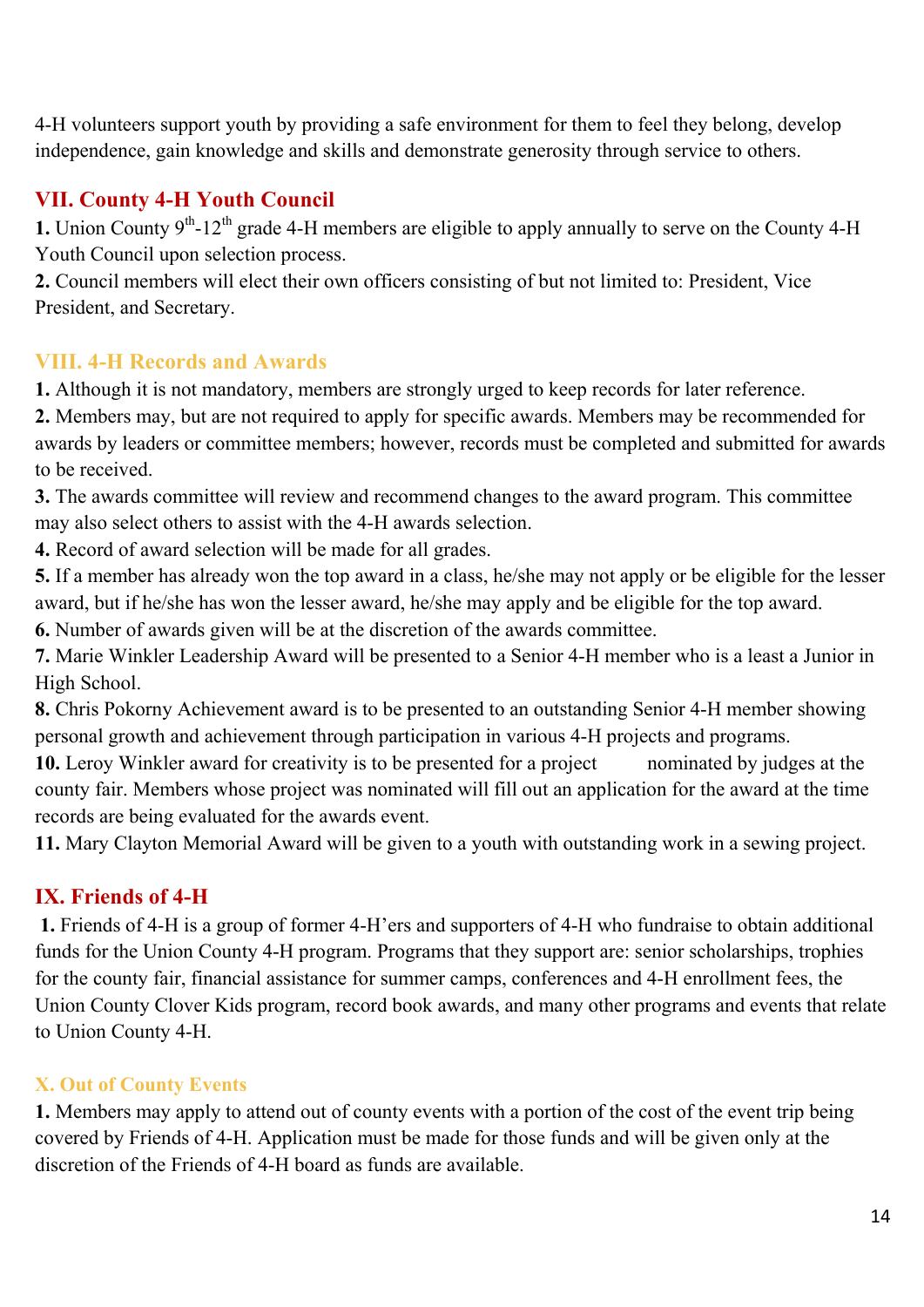#### **2.** 4-H members may apply for funds only once per 4-H year (October through September).

#### **XI. Fashion Review and Clothing Selection**

The Senior winners of the county contest will represent Union County at the state fair with necessary fees paid by the county.

#### **XII. Educational Presentations & Working Exhibits at the County Level**

- **1.** Every club is encouraged to have members participate in county contests.
- **2.** Members of a team need not be from the same 4-H club.
- **3.** Divisions will be made according to the grade divisions of the 4-H organization.

#### **XIII. County Fair**

1. All eligible members are encouraged to exhibit at the county fair. Note: Rules and regulations specific to each project area are listed in the county fair book published each year.

**2.** Clover Kids members will participate in a non-competitive atmosphere with evaluation of their projects based on participation rather than quality of the project.

**3.** In accordance with Federal law and U.S. Department of Agriculture (USDA) civil rights regulations and policies, this institution is prohibited from discriminating on the basis of race, color, national origin, sex, age, disability, and reprisal or retaliation for prior civil rights activity. (Not all prohibited bases apply to all programs.) Program information may be made available in languages other than English. Persons with disabilities who require alternative means of communication for program information (e.g., Braille, large print, audiotape, and American Sign Language) should contact the responsible State or local Agency that administers the program or USDA's TARGET Center at 202-720-2600 (voice and TTY) or contact USDA through the Federal Relay Service at 800-877-8339. To file a program discrimination complaint, a complainant should complete a Form AD-3027, USDA Program Discrimination Complaint Form, which can be obtained online at https://www.ocio.usda.gov/document/ad-3027, from any USDA office, by calling 866-632-9992, or by writing a letter addressed to USDA. The letter must contain the complainant's name, address, telephone number, and a written description of the alleged discriminatory action in sufficient detail to inform the Assistant Secretary for Civil Rights (ASCR) about the nature and date of an alleged civil rights violation. The completed AD-3027 form or letter must be submitted to USDA by: (1) Mail: U.S. Department of Agriculture Office of the Assistant Secretary for Civil Rights, 1400 Independence Avenue, SW Washington, D.C. 20250-9410; or (2) Fax: 833-256-1665 or 202-690- 7442; or (3) Email: program.intake@usda.gov. This institution is an equal opportunity provider. For the full non-discrimination statement or accommodation inquiries, go to www.extension.iastate.edu/diversity/ ext.

**4.** Clover Kids may not exhibit market beef, breeding heifers, feeder calves, dairy, swine, sheep, or horses. 3rd grade Clover Kids members may exhibit bucket-bottle calves, bucket-bottle lambs, or bucketbottle goats on a non-competitive basis.

**5.** Exhibitors must have attended at least (4) regular 4-H community club meetings in order to exhibit at the county fair. NEW! Only 2 meetings per month will be counted for the total 4 meetings.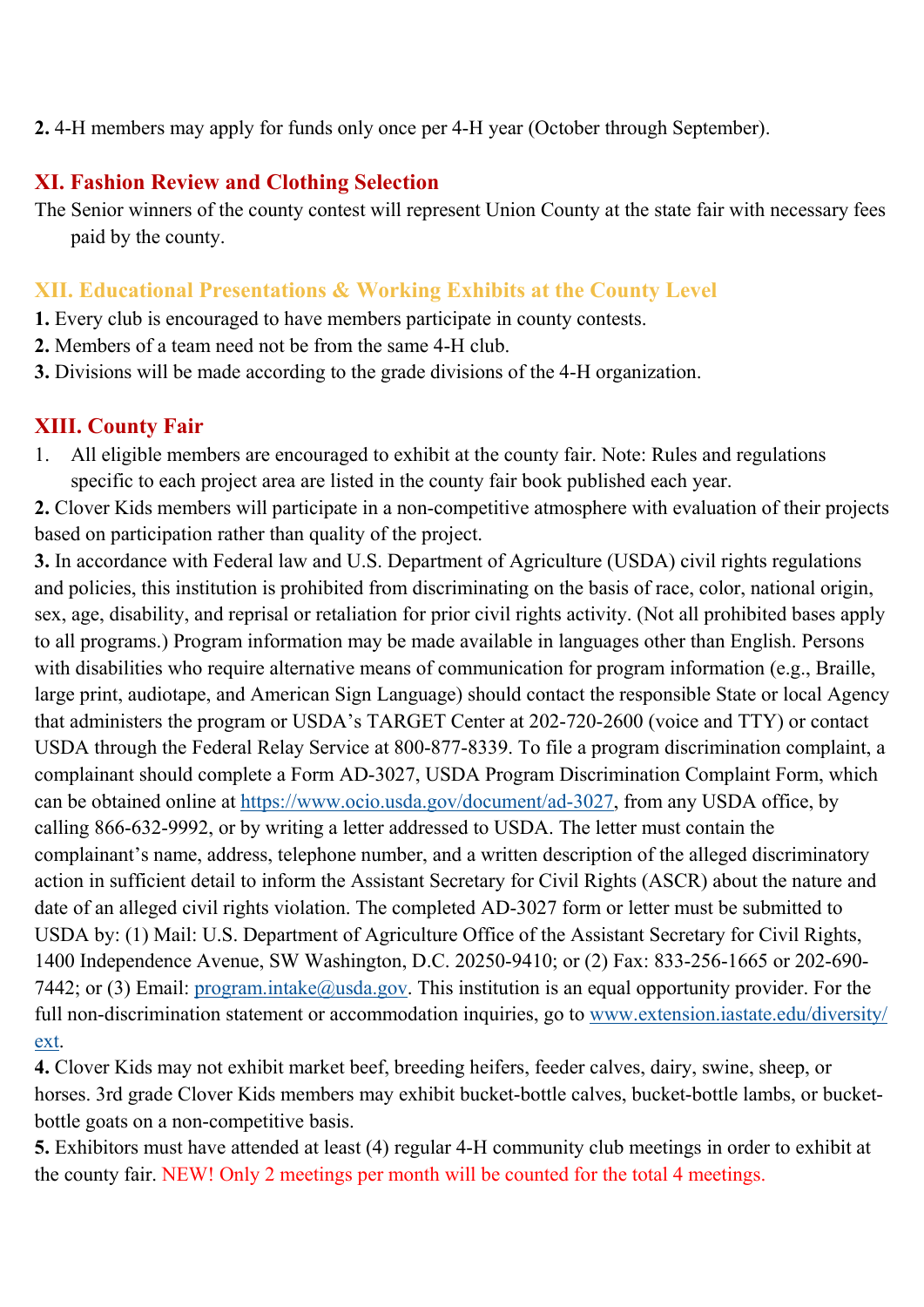**6.** The Extension Council and Staff in cooperation with volunteers will determine eligibility if any question arises that is not addressed in this statement: The Union County Extension Council and Staff reserves the

right and discretion to reject any entry submitted by or disqualify an exhibitor from competition if he/she has been disqualified from competition in any other livestock show, exposition or fair, or has had a premium withheld or withdrawn by any other show, exposition, or fair, for any reason, including, but not limited to, rules infraction, misrepresentation, or fraud.

#### **XIV. 4-H & FFA Protest and Appeals**

**1.** Any 4-H & FFA protest, verified in writing with names or witnesses, given reason for protest may be filed with the Union County Extension staff or department committee member during day of judging with a \$20.00 deposit, which shall be forfeited if protest is not proven.

**2.** No statement or complaint of incompetence of the judges will be considered.

**3.** All matters of question or difference not included in these rules shall be deferred to the 4-H Executive Board whose decision shall be final.

**4.** The 4-H Executive Board shall consist of (1) Extension Council Member, (1) Union County Extension Staff, (2) Non-Interested Department Committee Members, and FFA Advisor, if applicable.

### **XV. Club Financial Policy**

- 1. All 4-H clubs should have an account at the County Extension Office. If a new club is being formed, an account should be started at the County Extension Office. The club treasurer must use the Treasurer's 4-H Record Book or similar record to show cash received, where the money came from and payments made complete with check number, date and purpose. The County Extension Office will provide a monthly report of the cash received and payments made. If the information does not match, please contact your County Extension Office.
- 2. Every payment should be in response to a formal written bill or invoice. The itemized invoice, clearly stating what was billed, should be given to the County Extension Office with a completed 4-H Club Voucher Request.
- 3. For more information refer to "Financial Guidelines for Iowa 4-H Clubs and Groups" here: https:// www.extension.iastate.edu/countyservices/4-h-club-financial-management.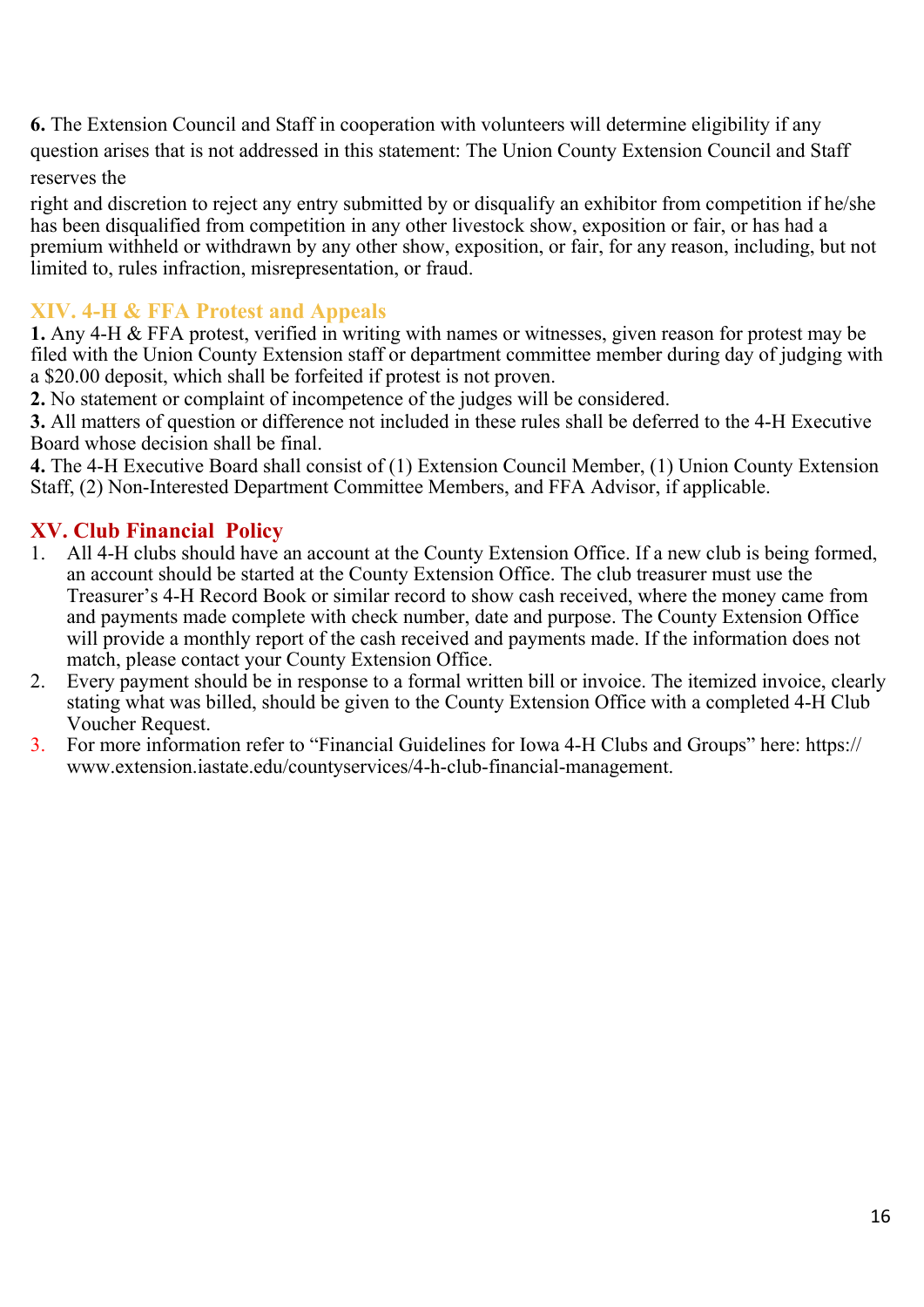# **General 4-H & FFA Static Exhibit Rules & Building Information**

### **EXHIBIT COMMITTEE:**

Terri Van Gelder, Jerry Hartman, Sharon Gardener

Most exhibit classes have specific guidelines and requirements that will be included in the judging process. Members are highly encouraged to find information about judging criteria for exhibits that they create from their 4-H project learning.

### **Must have completed the 5th grade to be considered and selected for State Fair. July 1st—Static FairEntry Deadline**

Judging format will take place face-to-face in 2021 unless otherwise stated. Look for official guidance from Extension Office on changes and updates due to COVID-19 restrictions and recommendations.

### **GENERAL RULES:**

### **For all exhibits in the 4-H/FFA Building (Grades 4th - 12th)**

**1.** Static exhibits must be entered and submitted on FairEntry by the designated county deadline. **2.** Eligible exhibits are an outgrowth of work done as a planned part of the participation in projects or programs during the current 4-H year. Exhibits can be done by an individual or group and may represent all or part of the learning in the project or program.

**3.** Exhibits that do not comply with the class description, size guidelines, copy- right restrictions, safety and approved methods will be disqualified.

**4.** If the exhibitor chooses a display to illustrate what was learned:

• Posters may not exceed 24" x 36" in size.

• Chart boards, graph boards, project presentation boards, model displays, etc., may not exceed 48" x 48" in size. Maximum size is determined by measuring the flat (unfolded) dimensions.

• Display boxes may not exceed 28" x 22" in height or width and 12" in depth.

**5.** Endangered and threatened plants and animals (including insects), or song- bird feathers and nests may NOT be used in an exhibit.

**6.** Copyrighted materials and designs may not be used in an exhibit that is presented as original work by the exhibitor. Exhibitors must include remission from the copyright holder/owner when using copyrighted materials. Exhibitors must give proper credit to the original source of all materials/designs used in exhibits. (See also special rules for Visual Arts and general copyright information for 4-H'ers.)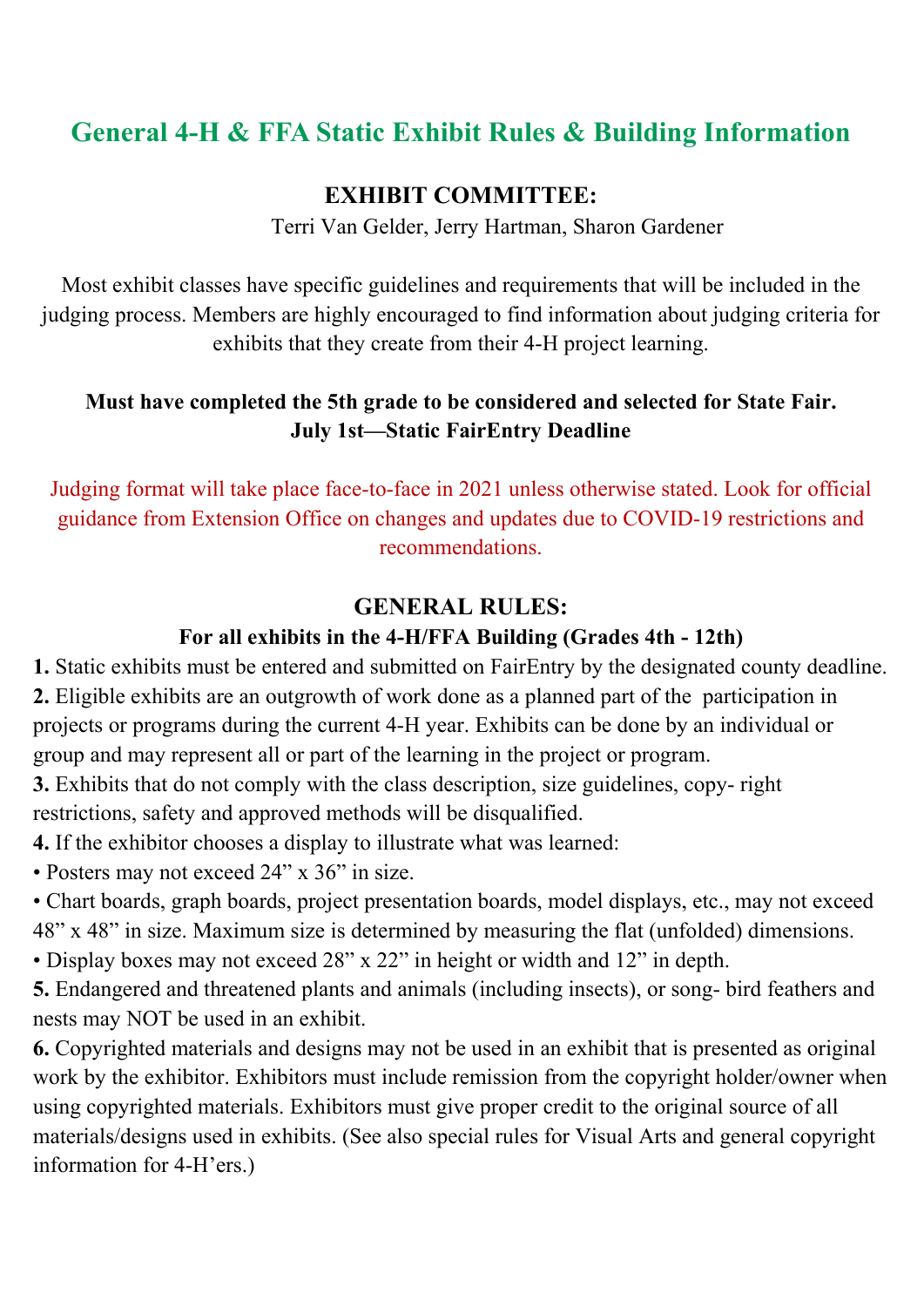**7.** The exhibitor's goal and applicable exhibit standards will form the basis of the evaluation process. Evaluation criteria will include demonstrated learning, workmanship and techniques, and general appearance and design. Exhibitors will receive written evaluation comments on the exhibits and a blue, red, or white fair exhibitor's ribbon. Refer to exhibit class evaluation rubrics for detailed evaluation criteria in each class. Rubrics are located on each 4-H project page at www.extension.iastate.edu/4h/exhibit-tip-sheets.

**8.** A written explanation, audio recording, or video recording is to be included as part of each exhibit. The exhibitor should respond briefly to the following questions about the exhibit:

• What did you plan to learn or do? (What was your exhibit goal(s)?)

• What steps did you take to learn or do this?

• What were the most important things you learned?

\*\*\*Check for additional requirements in exhibit classes for food and nutrition, photography, and visual art classes. \*Judges have five to seven minutes to evaluate the exhibit. The information requested needs to be well organized and brief.

**9.** Each item in an exhibit must be securely labeled with an official FairEntry tag, which includes the name of the club, class number, exhibitor's name, and official FairEntry barcode.

**10.** NUMBER OF EXHIBITS—There are no limits to the number of exhibits a 4-H'er can exhibit; however there is a limit on the number of photos an exhibitor can enter. See photography rules.

**11.** CONFERENCE JUDGING—Each exhibitor is encouraged to be present to exhibit her/his exhibits, and to talk with the judge about each exhibit.

**12.** PENCIL JUDGING - An option for static exhibits when the youth cannot be present on the judging day at the fair. This means that a judge will still judge the exhibit and write comments but the youth is not present to discuss the project with the judge. Pencil judged exhibits WILL NOT be eligible for State Fair consideration, however the pencil judged exhibit will still be judged and showcased at the county fair.

**13.** SCHOOL PROJECTS—If an exhibitor has set a goal(s) that can be accomplished by both a classroom assignment and an outgrowth of a project goal, then it is okay. The exhibitor must realize that the evaluation criteria and exhibit guidelines for each opportunity will be different  $\&$ should prepare the required support information accordingly.

**14.** Exhibits should not be set on the floor. It is suggested that you set exhibits on a rug or carpet squares.

**15.** Elements and Principles of Design - Reference should be made to the elements and principles of design in several project areas - Textiles & Clothing, Home Improvement, Visual Arts, etc. Your write-ups on this topic should be BRIEF! 4-H members will need to relate their project to the elements (color, line, texture, shape, space) and/or principles of design (rhythm,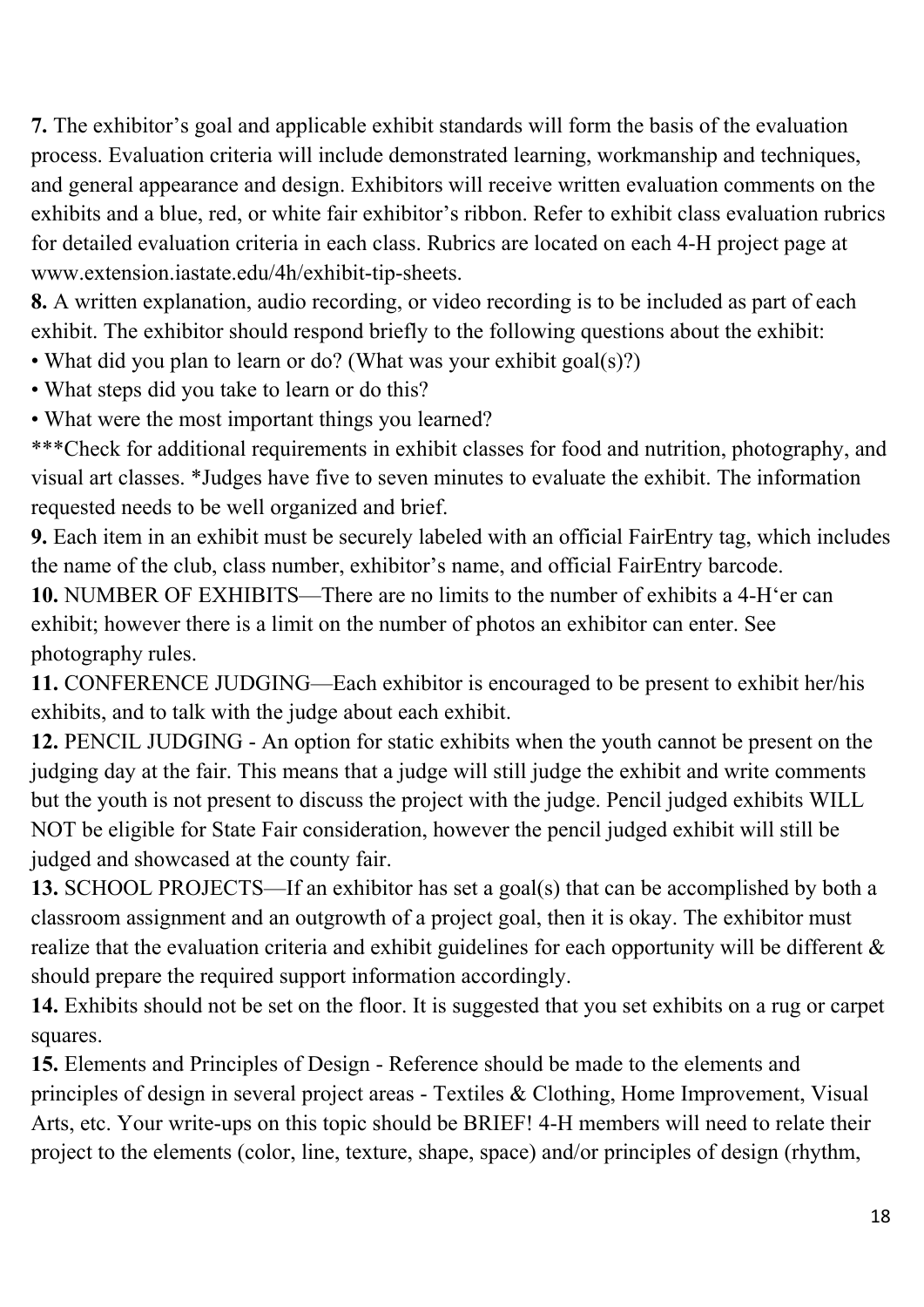proportion, emphasis, balance, unity).

**a.** Clothing: Special Rule #1: When application of design elements and art principles must be explained, the following guidelines shall be used:

**i.** Members in grades 5-6 are responsible only for application of the design element line or color;

**ii.** Members in grades 7-8 are responsible only for applica tion of two design elements;

 **iii.** Members in grades 9-12 are responsible for application of at least one design element and at least one principle of design.

**16.** Due to security, we discourage exhibitors from bringing items that have special meaning and historical value as the exhibit or part of an exhibit. The Union County Fair board and Union County Extension will use diligence to insure the safety of articles entered for exhibition after their arrival and placement, but will not be responsible for damage or loss by fire, theft, etc. **17.** All exhibits must remain until 8:00 AM on Wednesday.

**18.** All exhibits must be picked up by 11:00 AM on Wednesday. If you cannot pick up your items, you must arrange for someone to collect them for you.

**19**. 4H AND FFA ENTRIES -Exhibitors in 4-H classes are not eligible to exhibit in a similar department of the FFA divisions or vice-versa. See also "4-H Department General Rules & Regulations". Exhibits previously entered in an FFA Ag Science Fair or any other FFA event or competition may not be entered in any 4-H exhibit class. FFA members showing static exhibits may not be selected for the state fair, and must enter for the state fair through their FFA advisor. **20.** STATE FAIR EXHIBITS— 4-H'ers who have completed 5th grade through 12th grade (or that equivalent) in 2021 are eligible to exhibit at the Iowa State Fair. Exception: Group exhibits from an entire club may include 4th grade members. Exhibitors are limited to two exhibits to be sent to State Fair. Members having exhibits selected for State Fair should gather at 5:30 PM, Friday in the Commercial Building.

**21.** The Committee for this division can interpret rules and make other necessary rulings and changes, and its decision will be final. To appeal a decision of the committee, a request must be made in writing to the chairman of the Extension Council, or to a County Extension staff person. **22.** All judges' decisions are final

**23.** DIVISIONS— (grades are as of the fall of 2020):

- a. CLOVER KIDS— Kindergarten, 1st, 2nd, 3rd grade (non-competitive)
- b. JUNIOR— 4th, 5th, & 6th grade
- c. INTERMEDIATE— 7th & 8th grade
- d. SENIOR— 9th, 10th, 11th, & 12th grade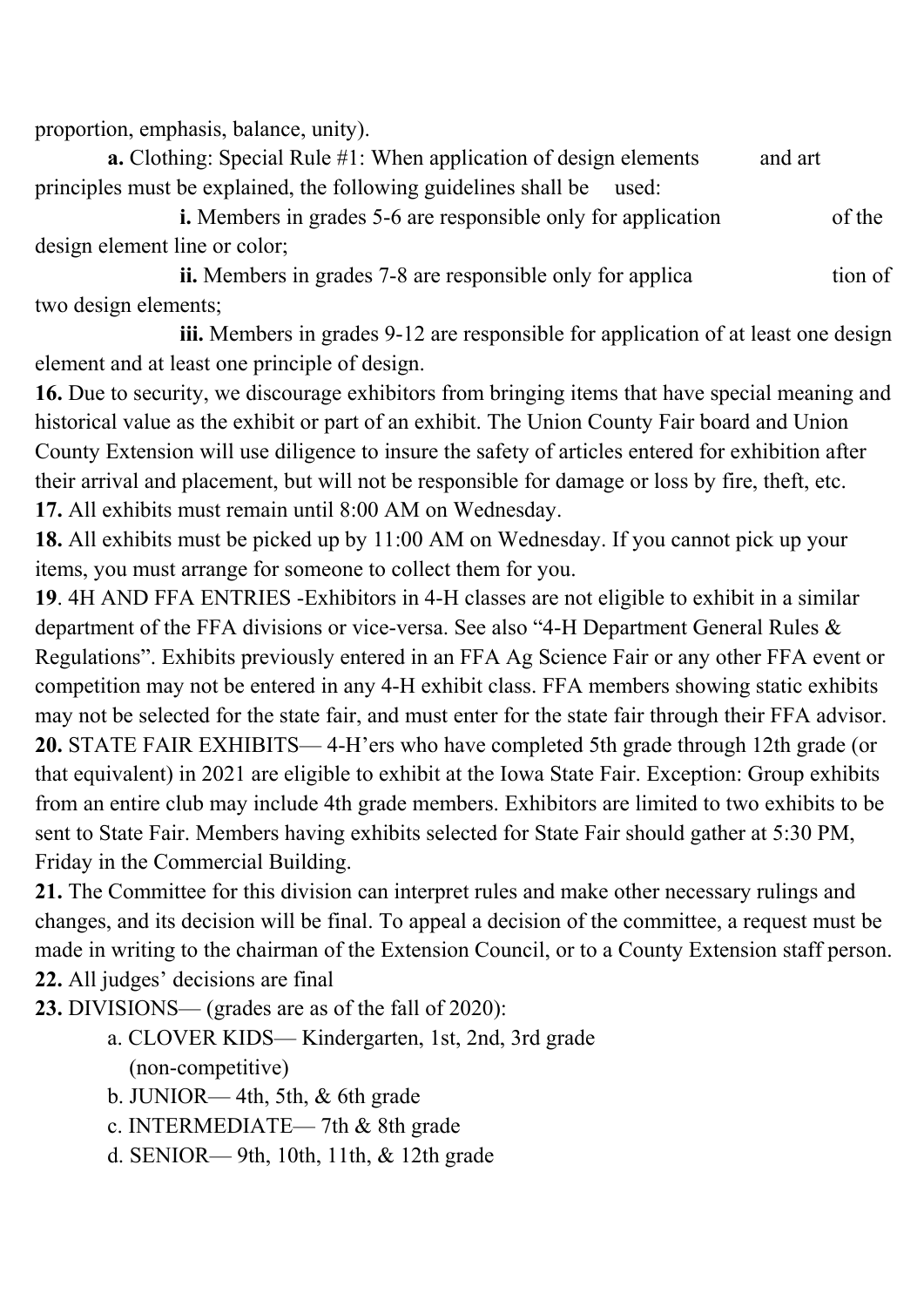**24.** PLACINGS AND PREMIUMS—Deserving exhibits will earn blue, red, and white placing according to quality. Premiums: Exhibits will be rated blue, red, and white ribbon groups. The amount of premium to be paid will be pro-rated.

### **Check-out static exhibits between 10:00 AM - 12:00 PM with the Static Exhibit Committee. Must sign out your exhibits with committee during check-out.**

# **4-H EXHIBIT BUILDING CLASS LIST**

### **ANIMALS**

**10110 Animal Science** - An exhibit (other than the animal itself) that shows the learning about a large or small animal including beef, dairy cattle, dairy goats, dogs, horse & pony, meat goats, pets, poultry, rabbits, sheep and swine. Ownership of any animal is not required. **10120 Veterinary Science** - An exhibit that shows learning about keeping animals healthy.

### **AGRICULTURE AND NATURAL RESOURCES**

**10210 Crop Production** - An exhibit that shows learning about the growth, use, and value of field crops.

**10220 Environment and Sustainability** - An exhibit that shows the connections between humans and their environment including energy, stewardship, conservation, entomology, fish and wildlife, or forestry. Includes collections.

**10230 Horticulture and Plant Science** - An exhibit that shows learning about the growth, use, and value of plants, soils, small fruit production, vegetable and flower gardens, plant nutrition, careers, etc.

**10235 Home Grounds Improvement** – An exhibit that shows learning about landscape plans, selection of landscape plants, ornamental garden features, home yard improvement, storage sheds, careers, etc.

**10240 Outdoor Adventures** - An exhibit that shows learning about backpacking, biking, camping, canoeing, fishing, hiking or other outdoor activities.

**10250 Safety and Education in Shooting Sports** - An exhibit that shows learning about safe and responsible use of firearms and archery equipment or wildlife management. (The exhibit may not include actual firearms; archery equipment allowed if tips are removed from arrows).

**10260 Other Agriculture and Natural Resources** - An exhibit that shows learning about agriculture or natural resources and does not fit in any of the classes listed above.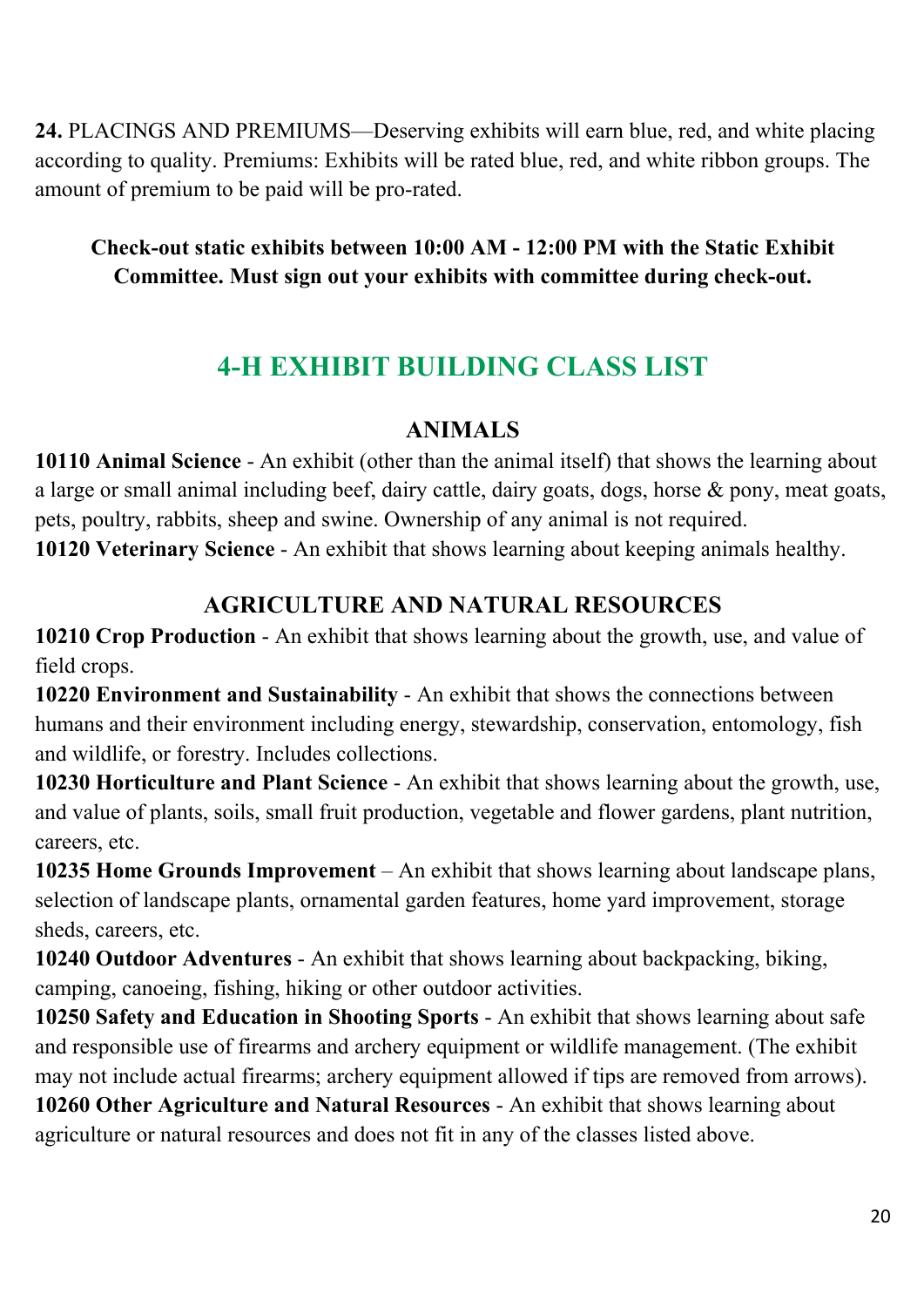### **CREATIVE ARTS**

**10310 Music** - An exhibit that shows learning about musical performance, composition and arrangements, instruments, musical styles or history.

**10320 Photography** - An exhibit, either photo(s) or an educational display, that shows learning about photography from choosing a camera to modifying your photo. Still photos only, not video. **Exhibitors are limited to three photo entries.** 

### *Photography Special Rules:*

1. *Photographs may be either black and white or color. They may be processed from negatives, slides, or digital cameras and computer manipulation programs. Photographs must have been taken since county fair of the previous year.*

2. *Photographs should be a minimum of 4" x 6". Finished size (including mounting/matting) of single photographs may not exceed 11" x 14". Exception: Panoramic photos must not exceed 24" in length.*

3. *All photographs must be printed on photographic paper.* 

*4. Mounted photos can be (a) flush-mounted [no board showing] on mounting board, or (b) with mount borders [window mat or flat mount directly on board]. Exhibitors may cut their own mounting boards, use ready-cut window mats or have matting done professionally. 4-Hers are responsible for design decisions such as border, color and size. Framed photographs (including floating frames) will not be judged.* 

*5. Non-mounted photos may be exhibited in a clear plastic covering.*

*6. A series is a group of photographs or slides [3 to 5] that are related or tell a step-by-step story. Photographs must be mounted together in story order or sequence. Slides should be numbered. Finished size of individual photographs in a series should not exceed 6" x 8".* 

*7. Digitally altered photos should include a copy of the photo before changes.*

*8. Subject matter of photographs must be in good taste and be appropriate for public display in a 4-H setting.*

*9. Photographs depicting unsafe practices or illegal activities will not be displayed.*

*10. Iowa State Fair 4-H photography exhibitors must use the Photo Exhibit Label to provide required information for photo exhibits.*

*11. Exhibitors entered in 4-H Photography are not eligible to exhibit in the FFA Photography Show and vice-versa.* 

**10325 Digital Photography Exhibit** - A photo or series of photos submitted electronically, not printed. Photos in this class will be submitted, viewed, evaluated, and displayed electronically.

### *Digital Photography Exhibit Special Rules:*

1. *Photographs may be either black and white or color.*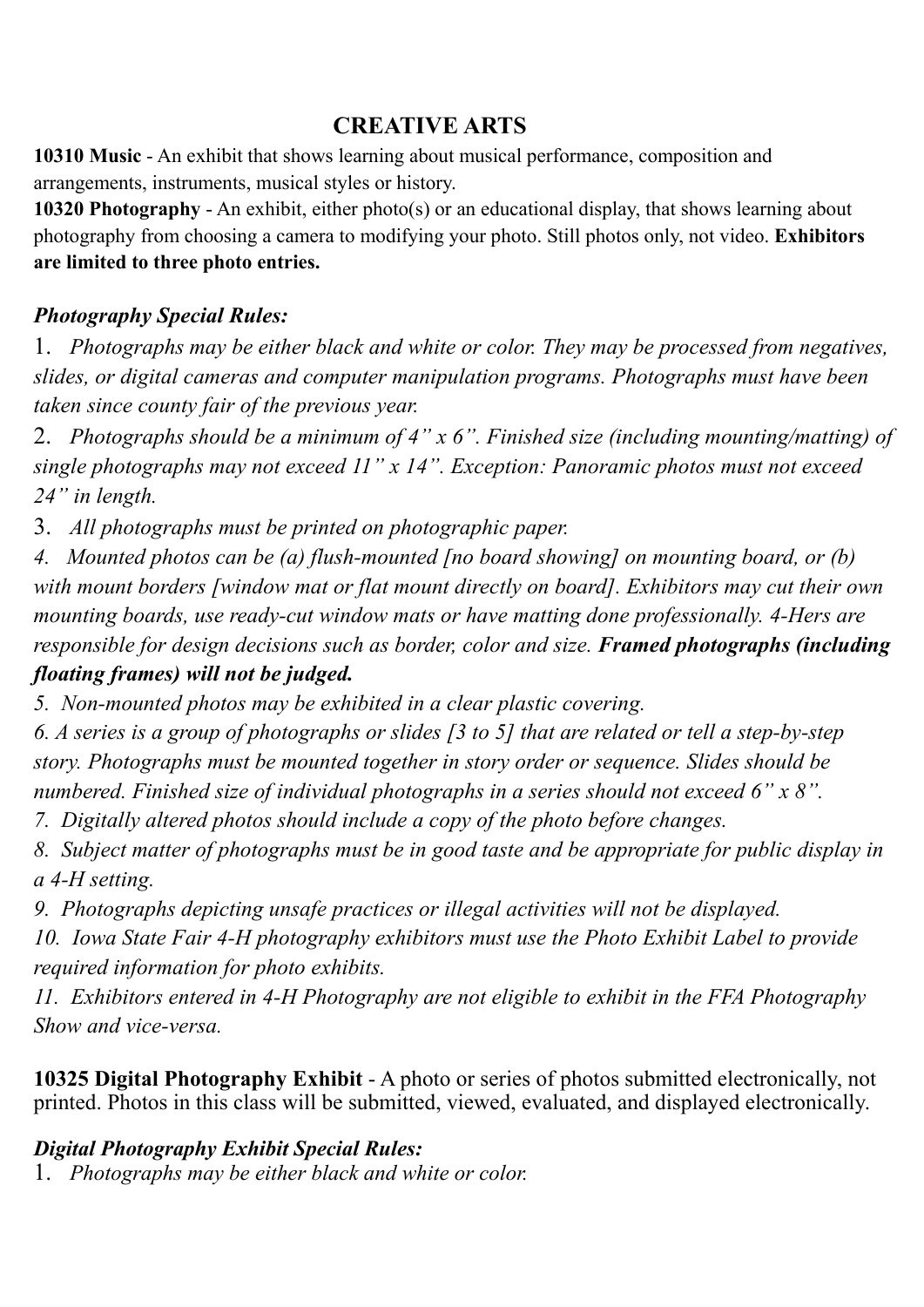2. *Photographs will not be printed.*

3. *Entries may be a single photo or a series of photos. A series is a group of photographs [3 to 5] that are related or tell a step-by-step story. Series photo entries must have all photos in the series viewable at the same time.* 

4. *Photos entered should be submitted in the highest resolution possible. A finished file size of 1 MB – 3 MB is recommended.*

5. *Photos should be submitted in an acceptable and commonly used format for ease of viewing.*

6. *Subject matter of photographs must be in good taste and be appropriate for public display in a 4-H setting.*

7. *Photographs depicting unsafe practices or illegal activities will not be displayed.*

8. *4-H photography exhibitors must use the Photo Exhibit Label to provide required information for photo exhibits. The Photo Exhibit Label may be submitted electronically with the photo entry.*

9. *Photos entered in this class will be evaluated on the same evaluation criteria used for printed photographs.*

*10. Exhibitors entered in 4-H Photography are not eligible to exhibit in the FFA Photography show and vice-versa.* 

**10340 Alternative/Creative Photography** - A single photograph or photographic image that has been created with an alternative photographic process, or a photograph that was creatively edited or modified beyond reality in a creative, imaginative and experimental way to make it more interesting and visually engaging. Could be a composite of multiple overlapped photographs.

### *Alternative/Creative Photography Special Rules:*

1. *Photograph/Image must be mounted on foam core no smaller than 4"x4" and no larger than 10" x 10" in height and width. No matting and no framing is allowed, put your creativity into the photography!*

2. *Photograph/Image can be created from film negative, digital negative, or digitally manipulated in computer.*

3. *Photograph must be on photo paper, canvas, or other flat material.*

*4. Exhibit must have Photo Exhibit Label on back with required information for photo exhibits. Include information about the processes used.* 

*5. Subject matter must be in good taste and be appropriate for public display in a 4-H setting, photographs depicting unsafe practices or illegal activities will not be displayed.*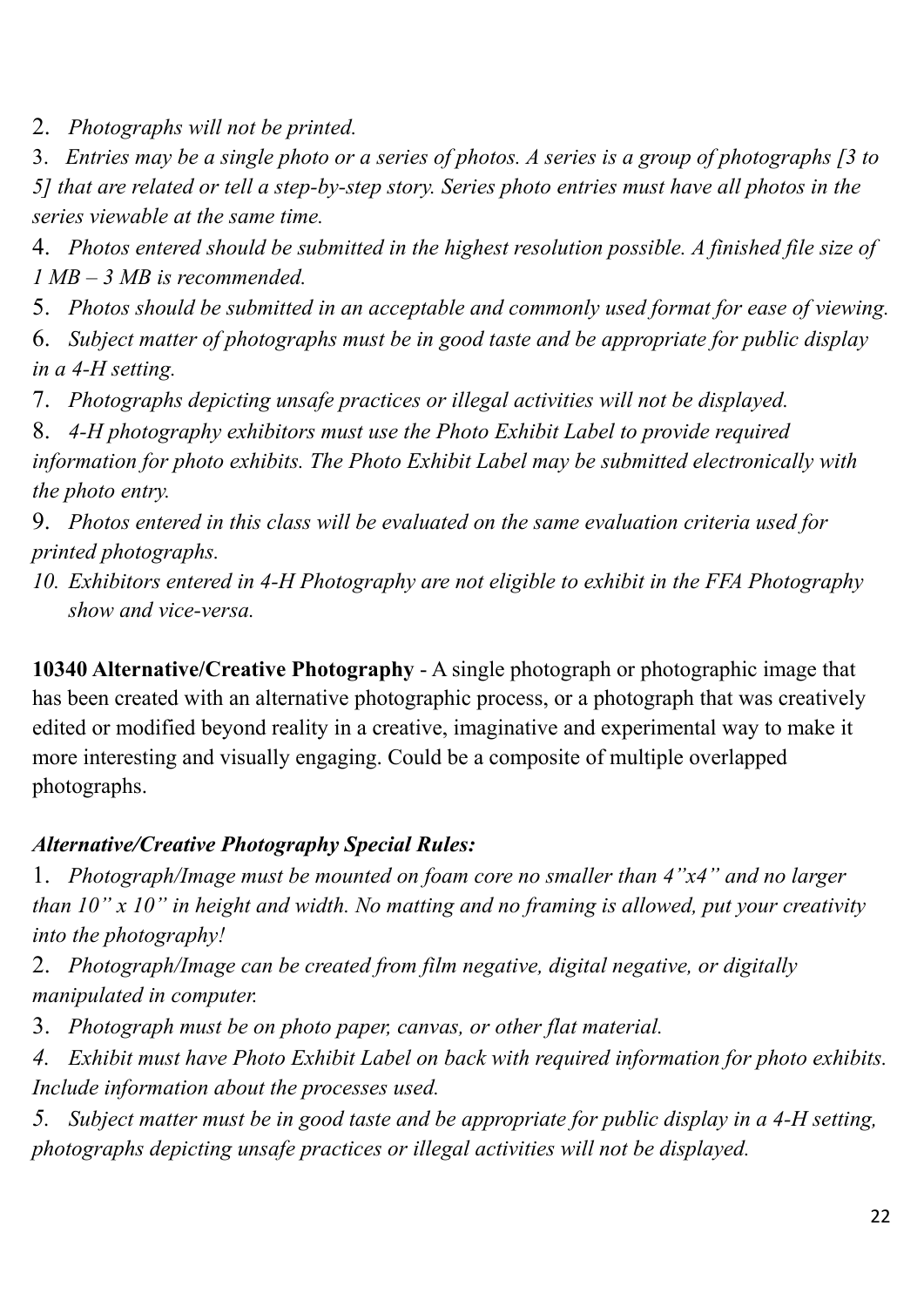**10345 Photography Idea/Educational Display** - An exhibit that demonstrates learning about photography that does not fit into any previous photography class. This class includes photos printed on canvas, fabric, ceramic, etc. as part of an educational display showing learning about printing techniques, display, merchandising, etc.

**10350 Visual Arts** - An exhibit that shows learning through original art, exploration of an art technique, or study of any other visual arts topic.

### *Visual Arts Special Rules:*

1. *Exhibits made from kits or preformed molds will not be accepted. Exception: Preformed molds (green ware, white ware) may be used to provide the appropriate surface for a process technique or application of original design.* 

2. *If the exhibit is a finished art object, the source or inspiration of the design, design sketches, or other process for creating the object and design must be included.* 

3. *Original works of art must be a creative expression of a design unique to the artist, or represent a significant modification to an existing design to make a new and original statement by the artist.* 

*4. Exhibition of derivative works created by a 4-H'er is prohibited without the written permission of the original copyright holder/owner. Use of copyrighted or trademarked designs, images, logos, or materials in 4-H visual arts exhibits is prohibited unless written permission has been obtained from the copyright or trademark holder/owner. For additional information, see 4-H Exhibit Copyright Information at https://www.extension.iastate.edu/4h/ visual-art* 

### **FAMILY & CONSUMER SCIENCES**

**10410 Child Development** - An exhibit that shows learning about children. Examples: child care, growth and development, safety and health, children with special needs, and careers in child development.

**10420 Clothing and Fashion – Constructed/Sewn Garments & Accessories** - A constructed garment or accessory (sewn, knitted, crocheted, or other process) that shows learning about style, fashion, design, thrifty spending, wardrobe planning, types of fabrics, and clothing care. Exhibits must be intended to be worn by humans.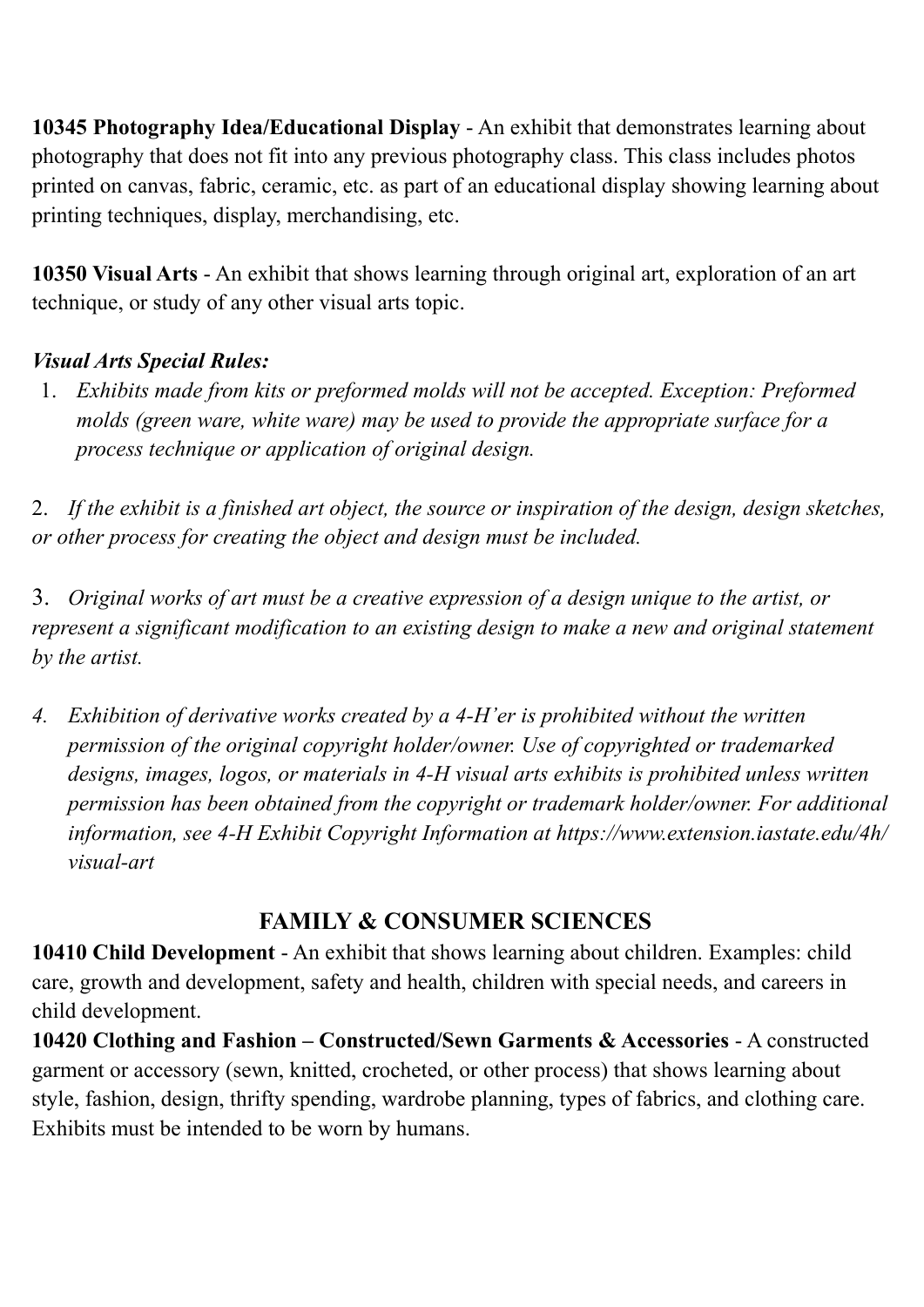**10422 Clothing and Fashion – Purchased Garments & Accessories** - Purchased garments or accessories that shows learning about style, fashion, design, thrifty spending, wardrobe planning, types of fabrics, and clothing care. Exhibits must be intended to be worn by humans. **10424 Clothing and Fashion – Other Ideas/Educational Exhibits** - Any other educational exhibit that shows learning about clothing and fashion including but not limited to design illustrations, exploration of clothing styles, careers, clothing care, etc.

### *Clothing and Fashion Special Rule:*

*Outfits or accessories which will be worn during the Awardrobe Clothing Event may not be entered as a 4-H Iowa State Fair exhibit.* 

**10430 Consumer Management** - An exhibit that shows learning through savvy budgeting, comparison shopping, money management, and consumer rights and responsibilities. **10440 Food & Nutrition – Prepared and Preserved Product** - An exhibit of a prepared or preserved food product that shows skills or learning about cooking, baking, eating and choosing healthy foods, safety practices, or food preservation through the making of a prepared or preserved food product. See *Food & Nutrition Special Rules below and HS 76 "Foods for Iowa 4-H Fairs – Quick Reference Guide"* at https://store.extension.iastate.edu/product/6434 for additional information regarding prepared and preserved food products.

**10445 Food & Nutrition – Educational Display** - An educational exhibit (poster, report, display) that shows skills or learning about cooking, baking, eating and choosing healthy foods, safety practices, or food preservation. See *Food & Nutrition Special Rules below and HS 76 "Foods for Iowa 4-H Fairs – Quick Reference Guide"* for additional information regarding prepared and preserved food products.

### *Food & Nutrition Special Rules:*

*See the Foods for Iowa Fairs document explaining appropriate and inappropriate foods at*  https://store.extension.iastate.edu/product/6434

- 1. Any exhibit considered to be a food safety risk or portray a food safety risk will not be accepted, judged or displayed.
- 2. All food products/exhibits should be appropriate for human consumption.
- 3. Food product exhibits must be prepared, baked or cooked using only food grade utensils and containers.
- 4. Products that require refrigeration will not be accepted, judged or displayed.
- 5. Meat jerky products are prohibited.
- 6. The recipe must be included for any prepared food exhibit; credit the source of the recipe.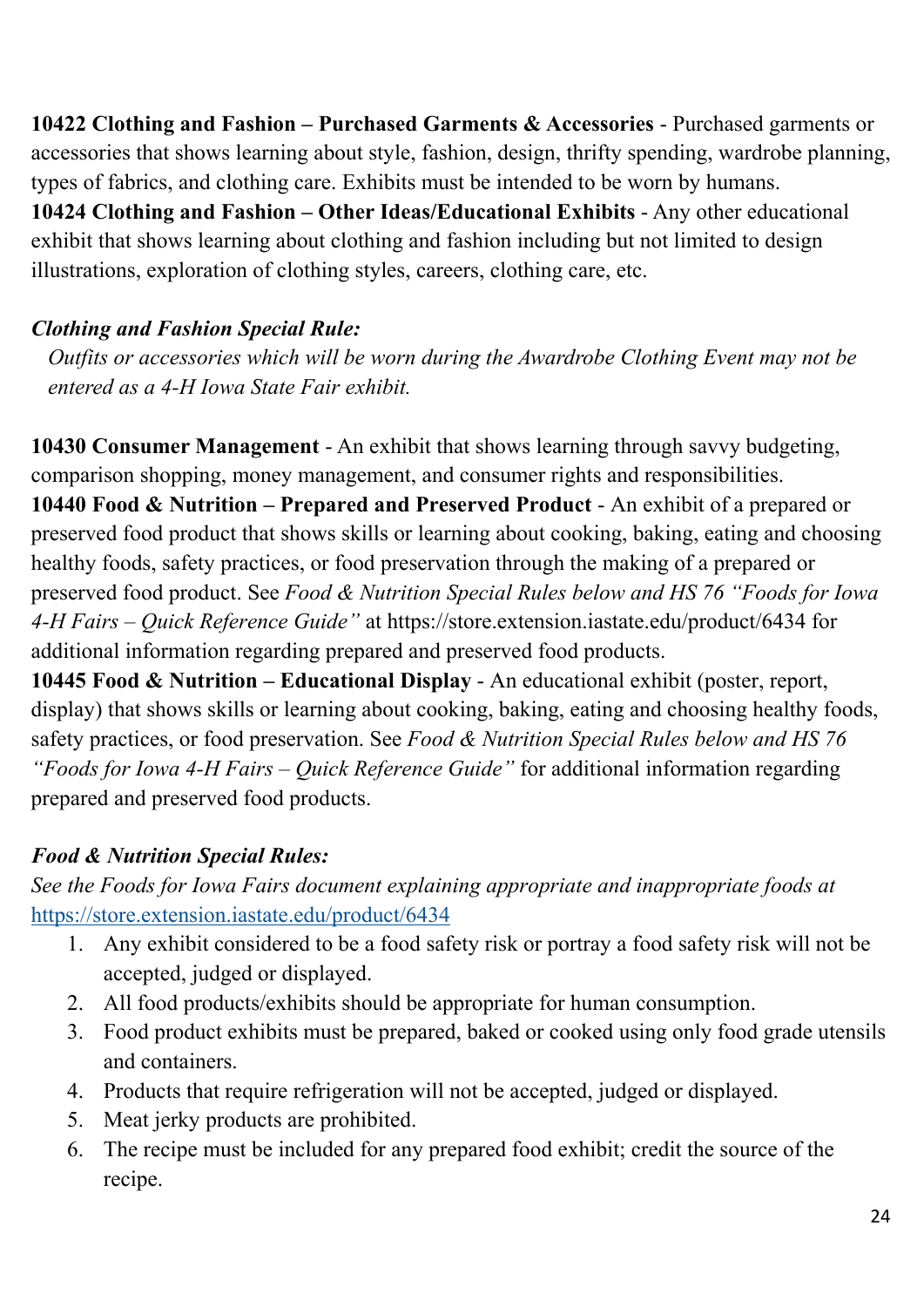- 7. Preserved foods must include the Food Preservation Exhibit Label. Only food processed after August 1, 2019 is acceptable. Current USDA and/or Iowa State University guidelines for home food preservation must be used.
- 8. Preserved food exhibits **must** include two product samples. One will be opened for evaluation and discarded; the second will be placed on display and returned to the exhibitor. All perishable food products will be discarded when removed from display.
- 9. Prepared foods should be placed on a firm disposable plate or flat cardboard. Place food product exhibit in a closable plastic bag with entry tag fastened outside the bag.
- 10. The use of alcoholic beverages in the preparation or production of 4-H food exhibits is NOT permitted.

**10450 Health** - An exhibit that shows learning through food choices, safe activities and skills such as first aid and CPR, careers, and healthy lifestyle choices.

**10460 Home Improvement** - An exhibit that shows learning in planning, improving and caring for your home living space, including extended personal living areas immediately adjacent to the home. Exhibits may include new or refinished/reclaimed/restored items.

**10470 Sewing and Needle Arts - Constructed item** (sewn, knitted, crocheted, or other process) that shows learning and skill in sewing, knitting, crocheting, or other needle arts. May include the construction of household items such as pillowcases, curtains, table runners, quilts, wall hangings, or other items. Exhibits in this class are not intended to be worn by humans.

**10472 Sewing and Needle Arts – Other Ideas/Educational Exhibits** - Any other educational exhibit that shows learning about sewing and needle arts including but not limited to construction techniques, use and care of fabrics and fibers, design illustrations, decorative processes, careers.

### *Food & Nutrition Special Rules:*

*See the Foods for Iowa Fairs document explaining appropriate and inappropriate foods at*  https://store.extension.iastate.edu/product/6434

- 1. Any exhibit considered to be a food safety risk or portray a food safety risk will not be accepted, judged or displayed.
- 2. All food products/exhibits should be appropriate for human consumption.
- 3. Food product exhibits must be prepared, baked or cooked using only food grade utensils and containers.
- 4. Products that require refrigeration will not be accepted, judged or displayed.
- 5. Meat jerky products are prohibited.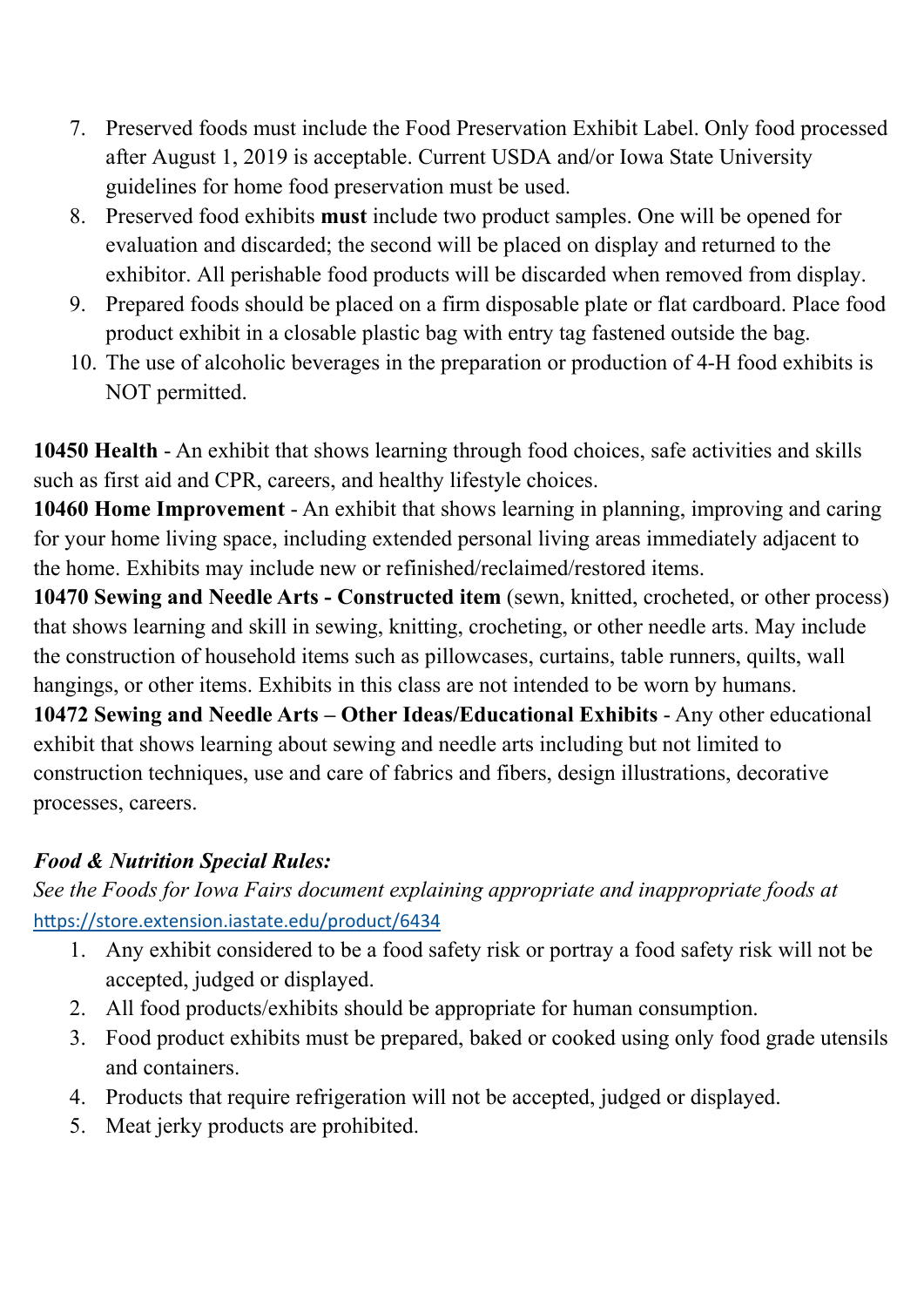- 6. The recipe must be included for any prepared food exhibit; credit the source of the recipe.
- 7. Preserved foods must include the Food Preservation Exhibit Label. Only food processed after August 1, 2018 is acceptable. Current USDA and/or Iowa State University guidelines for home food preservation must be used.
- 8. Preserved food exhibits **must** include two product samples. One will be opened for evaluation and discarded; the second will be placed on display and returned to the exhibitor. All perishable food products will be discarded when removed from display.
- 9. Prepared foods should be placed on a firm disposable plate or flat cardboard. Place food product exhibit in a closable plastic bag with entry tag fastened outside the bag.
- 10. The use of alcoholic beverages in the preparation or production of 4-H food exhibits is NOT permitted.

**10450 Health** - An exhibit that shows learning through food choices, safe activities and skills such as first aid and CPR, careers, and healthy lifestyle choices.

**10460 Home Improvement** - An exhibit that shows learning in planning, improving and caring for your home living space, including extended personal living areas immediately adjacent to the home. Exhibits may include new or refinished/reclaimed/restored items.

**10470 Sewing and Needle Arts - Constructed item** (sewn, knitted, crocheted, or other process) that shows learning and skill in sewing, knitting, crocheting, or other needle arts. May include the construction of household items such as pillowcases, curtains, table runners, quilts, wall hangings, or other items. Exhibits in this class are not intended to be worn by humans.

**10472 Sewing and Needle Arts – Other Ideas/Educational Exhibits** - Any other educational exhibit that shows learning about sewing and needle arts including but not limited to construction techniques, use and care of fabrics and fibers, design illustrations, decorative processes, careers.

**10480 Other Family and Consumer Science -** An exhibit that demonstrates learning about a family and consumer science topic that does not fit any previous Family & Consumer Science class listed.

### **PERSONAL DEVELOPMENT**

**10510 Citizenship and Civic Engagement** - An exhibit that shows learning about or contributing to your community, your country or your world.

**10520 Communication** - An exhibit that shows learning about written, oral, and visual communication skills in their many forms.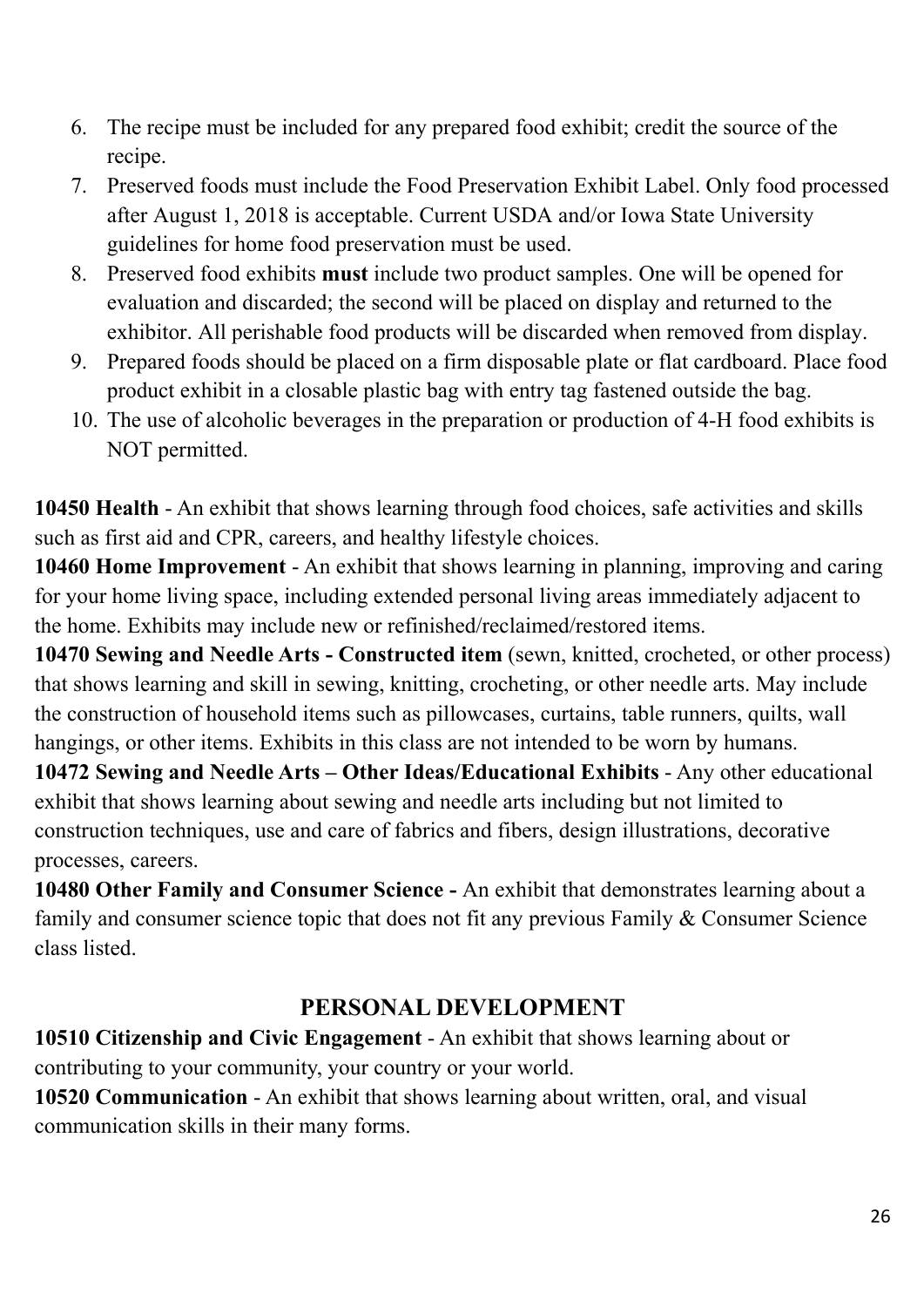**10530 4-H Poster Communication Exhibit** - Special poster exhibit to visually tell a story or idea about 4-H to the general public.

### **Exhibitors must use one of the following themes:**

- 4-H is . . . (open to 4-H'er's interpretation)
- *Join 4-H*
- *4-H Grows...* (4-H.org national marketing theme)
- Quest to be Your Best (2021 Iowa 4-H Youth Conference theme)
- *Nothing Compares to 4-H Favorites* (Iowa State Fair theme)

### *Poster Communication Special Rules:*

- 1. *Only one poster per 4-H'er may be entered.*
- 2. *All posters must be designed on, or affixed to, standard poster board or foam core board - size minimum of 14" x 20" or maximum of 15" x 22".*
- 3. *Posters may be vertical or horizontal. Posters may be any medium: watercolor, ink, crayon, acrylic, charcoal, oils, collage.*
- 4. *Posters cannot be 3-dimensional. Materials used to make the poster may not extend more than 1/8 inch above the poster or foam core board.*
- 5. *Each poster must have the completed Poster Exhibit Entry Form attached to the back.*
- 6. *Posters cannot use copyrighted material or exact copies of other promotional designs, such as the Iowa 4-H Youth Conference theme logo.*
- 7. *4-H'ers may include the 4-H clover in the poster.*
- 8. *All 4-H Communication Poster participants will be given Certificates of Recognition and written evaluation comments. Outstanding posters will receive Seals of Merit. Superior posters will receive Seals of Excellence.*

**10540 Digital Storytelling** - Any exhibit that demonstrates the application of technology to produce a creative movie/film/video. Exhibits may include a finished movie or video, creation of a detailed storyboard, editing techniques using digital video software, production techniques, or other display to share what was learned. Copyright permission must be obtained for any nonoriginal material included as part of a film/movie/video.

**10550 Leadership** - An exhibit that shows learning about leadership skills and influencing others in a positive way.

**10560 Self Determined—**An exhibit that shows learning as part of your 4-H adventure and helps you develop a project that enhances you as a person. Tell goal, what you learned and how you became more aware of your topic.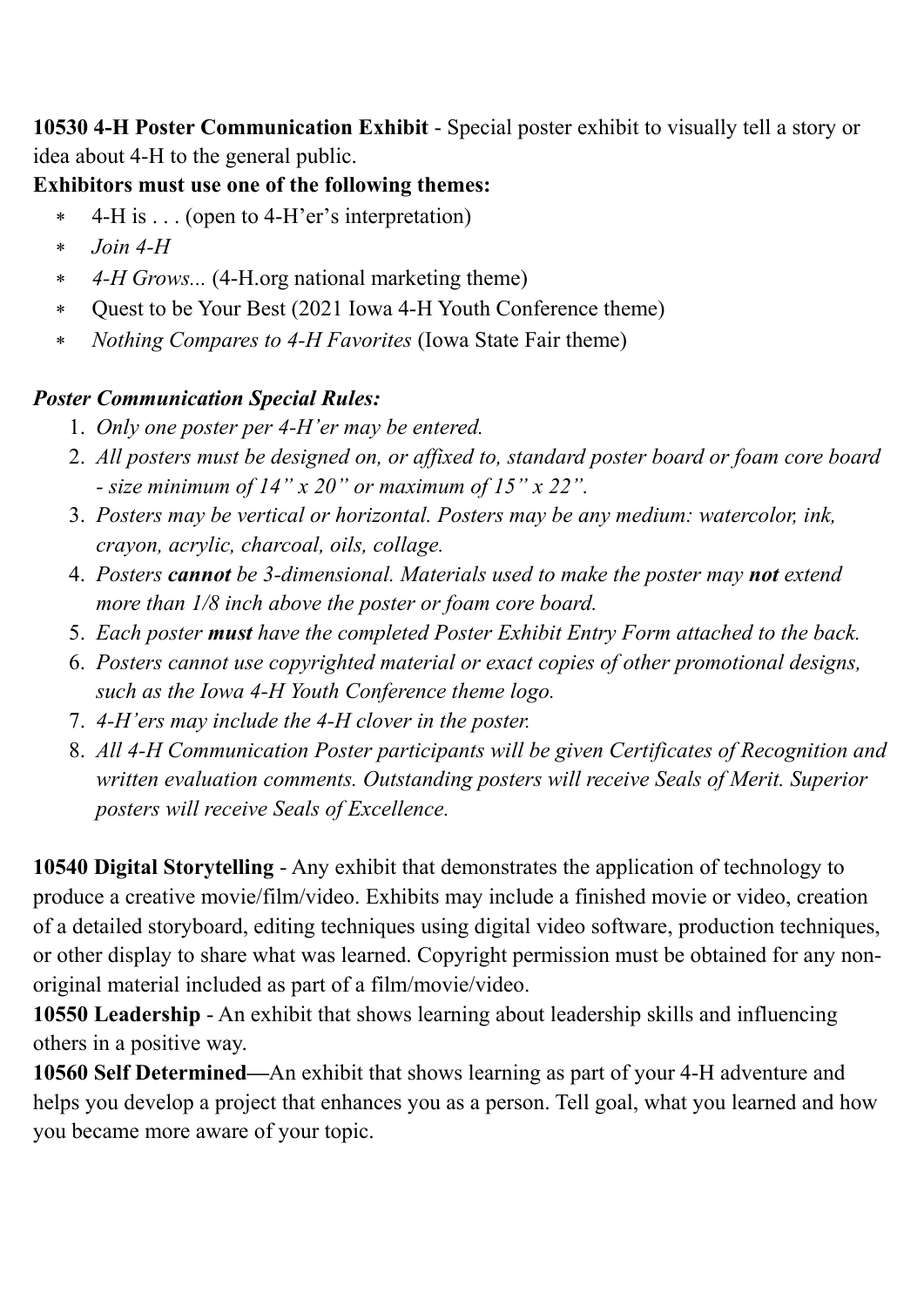### **SCIENCE, ENGINEERING & TECHNOLOGY**

**10610 Mechanics** - Any exhibit that shows skills or learning about general mechanics or engineering solutions or that involve a combination of skills.

**10612 Automotive** - Repaired or restored vehicle

**10614 Electric** - Constructed or repaired article or educational display that shows skills or learning about electric wiring, appliances, lighting, electrical energy sources, safety, etc.

**10615 Small Engine** - Repaired or restored operating engine or educational display or other type exhibit that shows skills or learning about small engines. This class includes repaired or restored lawn tractors, small motorcycles, go-karts, etc.

**10616 Tractor** - Repaired or restored tractor.

**10618 Welding** - Constructed item or educational display that shows skills or learning about welding.

**10620 Woodworking** - Any exhibit that shows learning about wood, woodworking techniques, and safe uses of woodworking tools and machines. Exhibits may include newly constructed or refinished/reclaimed/restored wood items.

**10630 Science, Engineering & Technology** - Any exhibit that shows learning about or helps explain how science and technology help us interact with the world. Topics include aerospace, biological and chemical sciences, computers  $\&$  networking, earth  $\&$  climate, geospatial mapping (GPS/GIS), robotics, or any other application of Science, Engineering, or Technology.

### *Science, Engineering & Technology Special Rule:*

1. *Exhibitors entered in the 4-H Science, Engineering & Technology classes may not enter in similar FFA Ag Mechanics classes and vice-versa.* 

**10640 Beautification in a Bucket** (Union County 4-H Beautification in a Bucket is unique to Union County; this is not a project that qualifies for the Iowa State Fair.)

### *Beautification in a Bucket Special Rules:*

- *1. Use 5-gallon bucket with hole in bottom for drainage.*
- *2. Fill part-way full of packing peanuts, bark or wood chips.*
- *3. Add dirt and plant(s) flowers, crops or other plants*
- *4. Label with member name, club, and name of plant(s).*
- *5. Bring on conference judging day will be judged by agronomy/horticulture judge.*
- *6. Exhibits will be judged on creativity and health of plant.*
- *7. Decorating bucket and adding accents (silk flowers, bows, etc.) is optional.*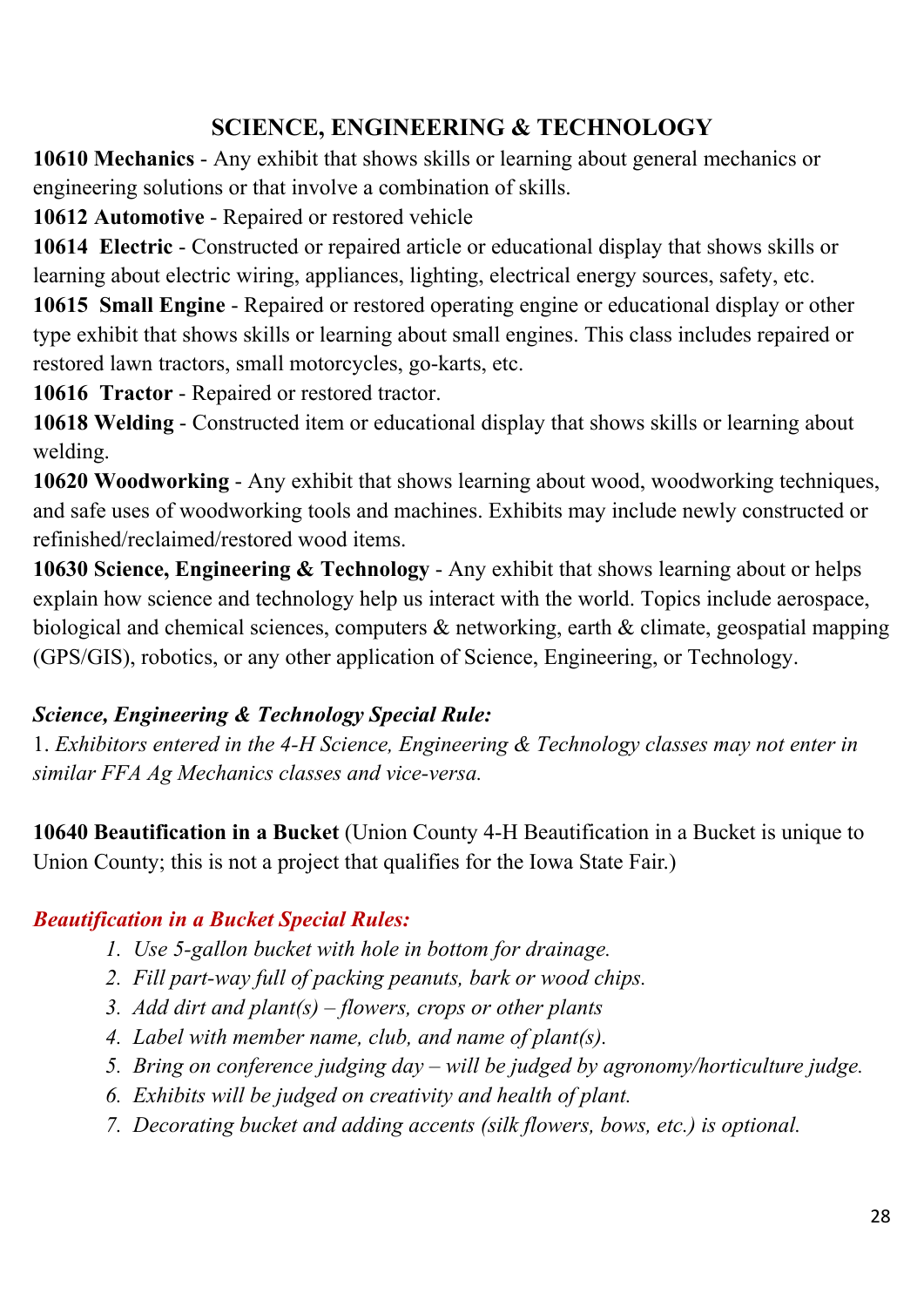*8. A grand and reserve champion will be selected and awarded with rosettes. 9. 4-H members can work individually or as a team of two. 10. Clover Kids are welcome to participate. Bring to Clover Kids judging on Sunday. 11. Buckets will be placed around fairgrounds during the fair to beautify the fairgrounds. 12. Exhibitor will be responsible for watering their exhibit.* 

*13. 4-Hers will be required to complete a project write up. Clover Kids do not have to complete a write up.* 

# **4-H COMMUNICATION AND CLOTHING EVENT PROGRAM**

This department is open to youth who are participating in the 4-H Youth Development programs conducted by Iowa State University Extension. All participants are responsible to read and comply with 4-H program rules, 4-H General Rules and Regulations, and specific program event rules and regulations.

Event will take place on June 26th, location and times to be announced.

#### **PURPOSE**

The Communication Event program provides opportunities for 4-H youth to develop their personal communication skills by sharing talents, knowledge, or information with others. The events provide a series of development experiences for different age levels.

#### **LIMITS**

Counties may enter up to 6 Educational Presentations, 4 Working Exhibits, 3 Share-The-Fun, and 2 Extemporaneous Speakers. Limit of two (2) Communications Posters per county.

#### **GENERAL EVENT PROGRAM RULES AND REGULATIONS**

Judging format will take place face-to-face in 2021 unless otherwise stated. Look for official guidance from Extension office on changes and updates due to COVID-19 restrictions and recommendations.

1. 4-H'ers that have completed 4th grade through 12th grade (or equivalent) of the current 4-H year are eligible to participate. Clover Kids and FFA members are also eligible to participate, but will not be eligible to be selected to go to the state fair. Clover kids will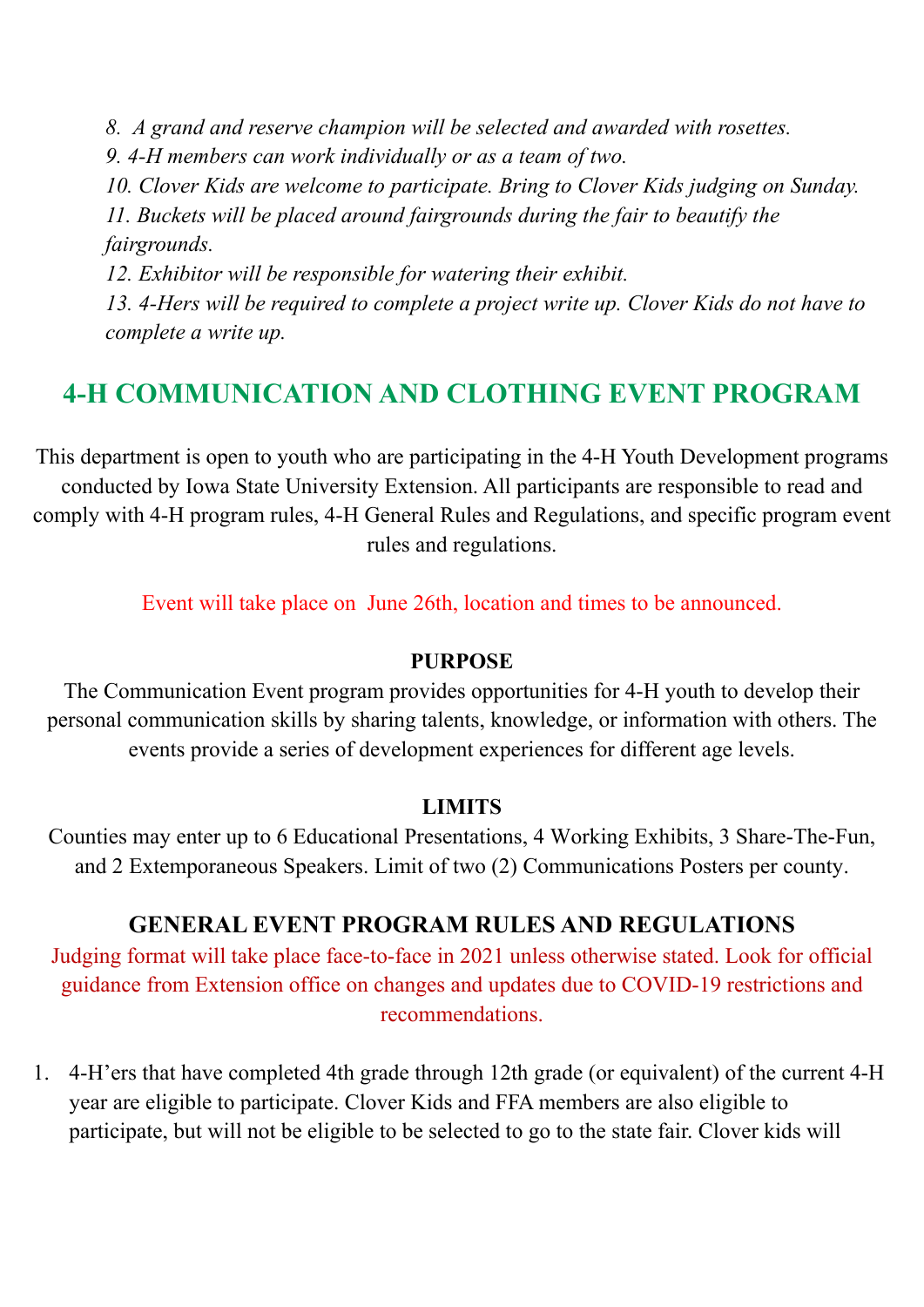compete on a non-competitive basis.

**Exception**: Share the Fun and Extemporaneous Speaking – See rules for age guidelines.

- 2. Educational Presentations and Working Exhibits may be given by one or more 4-H'ers. Teams consisting of youth of mixed grades will be entered in the class of the member in the highest grade level (i.e. a team with a 5th grade and an 8th grader must be entered in the intermediate/senior class).
- 3. Topics selected by the 4-H'er(s) should be an outgrowth of his/her 4-H experience(s). Topics should be appropriate for presentation to a general audience.
- 4. Participants in the 4-H Communication Programs are expected to wear appropriate clothing representative of the 4-H Youth Program and/or the topic of the presentation.
- 5. 4-H'ers must use sanitary and safe procedures and methods at all times. Educational Presentations and Working Exhibits involving food must follow established food safety guidelines.
- 6. All participants are expected to comply with all copyright/trademark regulations. Copyrighted material may not be distributed without permission.
- 7. All communications participants must provide their own equipment with the exception of microphones.

### **EDUCATIONAL PRESENTATION DEPARTMENT**

**Purpose:** Provide an opportunity for 4-H'ers to demonstrate communication skills by presenting knowledge, information, or a process to an audience in order to gain a desired response.

### **Educational Presentation Rules**

1. Time limit: Junior Presentations (4th, 5th, and 6th grade) must not exceed 15 minutes. Intermediate/Senior Presentations (7th - 12th grade) must not exceed 20 minutes. Presenters will be verbally told to "STOP" when they exceed the time limit.

2. Participants must turn in a completed Educational Presentation Report form during event check-in.

- 3. 4-H'ers may participate in one Educational Presentation per year at the Iowa State Fair.
- 4. Presentation content must be the original work of the presenter(s). Extensive paraphrasing from other sources is prohibited. Use of brief quotations or excerpts of from other work(s) is permitted provided the source is identified.

**Class** 

- **11110 Junior Educational Presentation (Grades 4, 5, & 6)**
- **11120 Intermediate Educational Presentation (Grades 7 & 8)**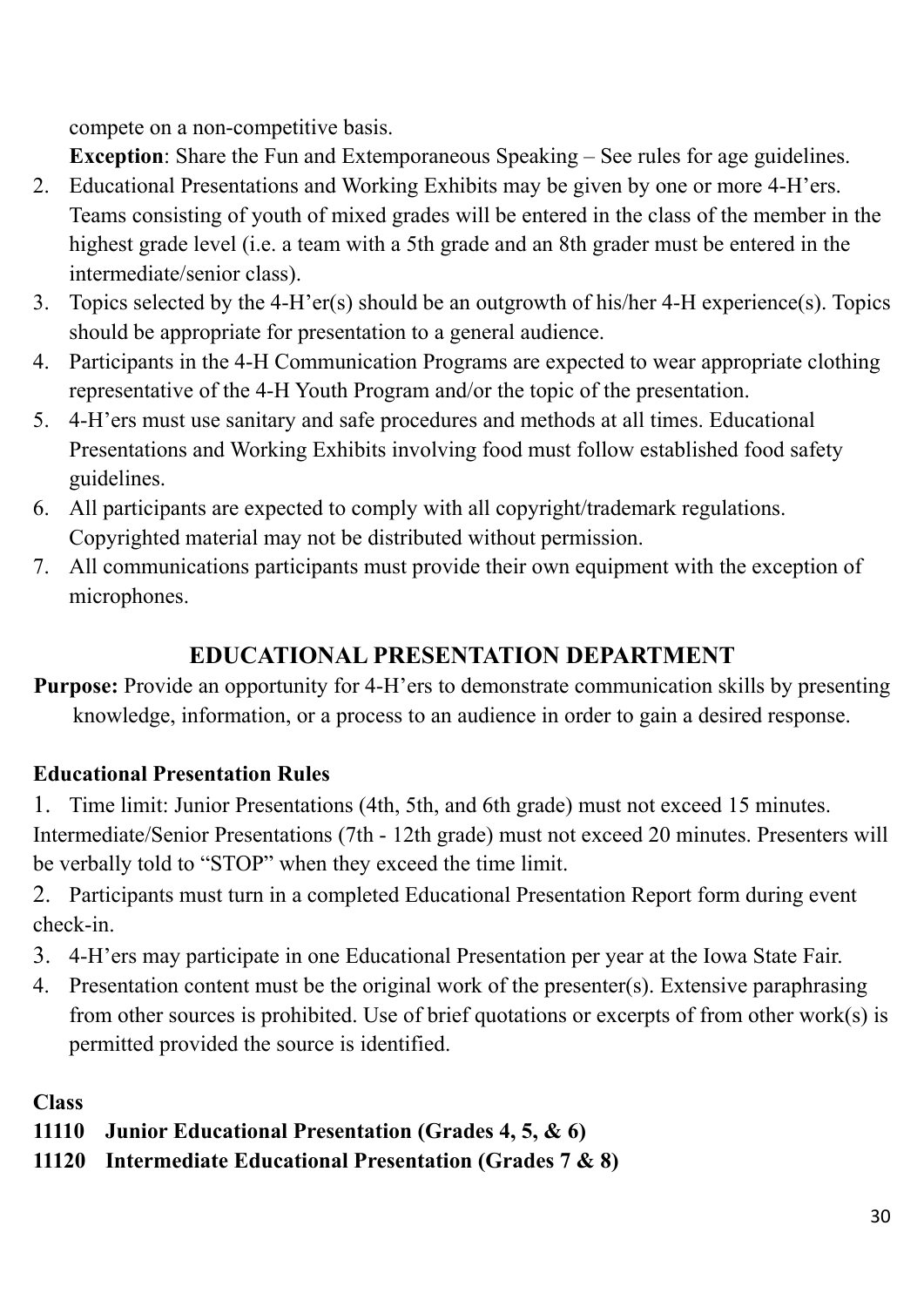### **11130 Senior Educational Presentation (Grades 9, 10, 11, & 12)**

### **WORKING EXHIBIT DEPARTMENT**

**Purpose:** Provide an opportunity for 4-H'ers to communicate, interact with, and teach an audience in an informal and experiential way.

### **Working Exhibit Rules**

1. Time limit: Junior Working Exhibits (4th,  $5<sup>th</sup>$ , and 6th grade) will be scheduled for a 25 minute period. Intermediate/Senior Working Exhibits (7th - 12th grade) will be scheduled for a 45 minute period.

2. Participants must turn in a completed Working Exhibit Report form during event check-in. 4-H'ers may participate in one Working Exhibit per year.

### **Class**

- **11210 Junior Working Exhibit (Grades 4, 5, & 6)**
- **11220 Intermediate Working Exhibit (Grades 7 & 8)**
- **11230 Senior Working Exhibit (Grades 9, 10, 11, & 12)**

### **SHARE-THE-FUN DEPARTMENT**

**Purpose:** Provide an opportunity for 4-H'ers to share their skills and talents before an audience purely for the sake of enjoyment.

**Clover kids** will be allowed to participate in share the fun, but will be evaluated and given participation ONLY. Clover kids CANNOT advance to the state fair.

#### **Share-The-Fun Rules**

- 1. Eligibility: 4-H'ers who have completed 4th grade through 12th grade (or that equivalent) in 2020. Exception: If the Share-The-Fun act involves a whole club, at least 80% of the performing group must have completed 5th through 12th grade in 2020.
- 2. **Share-The-Fun performances must not exceed eight minutes in length.**
- 2. Skits, songs, stunts, short one-act plays, dance, and other entertainment will be acceptable. All performances must be appropriate for presentation to a general audience.
- 3. All performers must turn in a completed 4-H Share-The-Fun Report form at event check-in to confirm stage setup, cue music, etc.

**Class 11300 Share-The-Fun Program (4-12) 11301 Share-The-Fun Program (Clover kids)**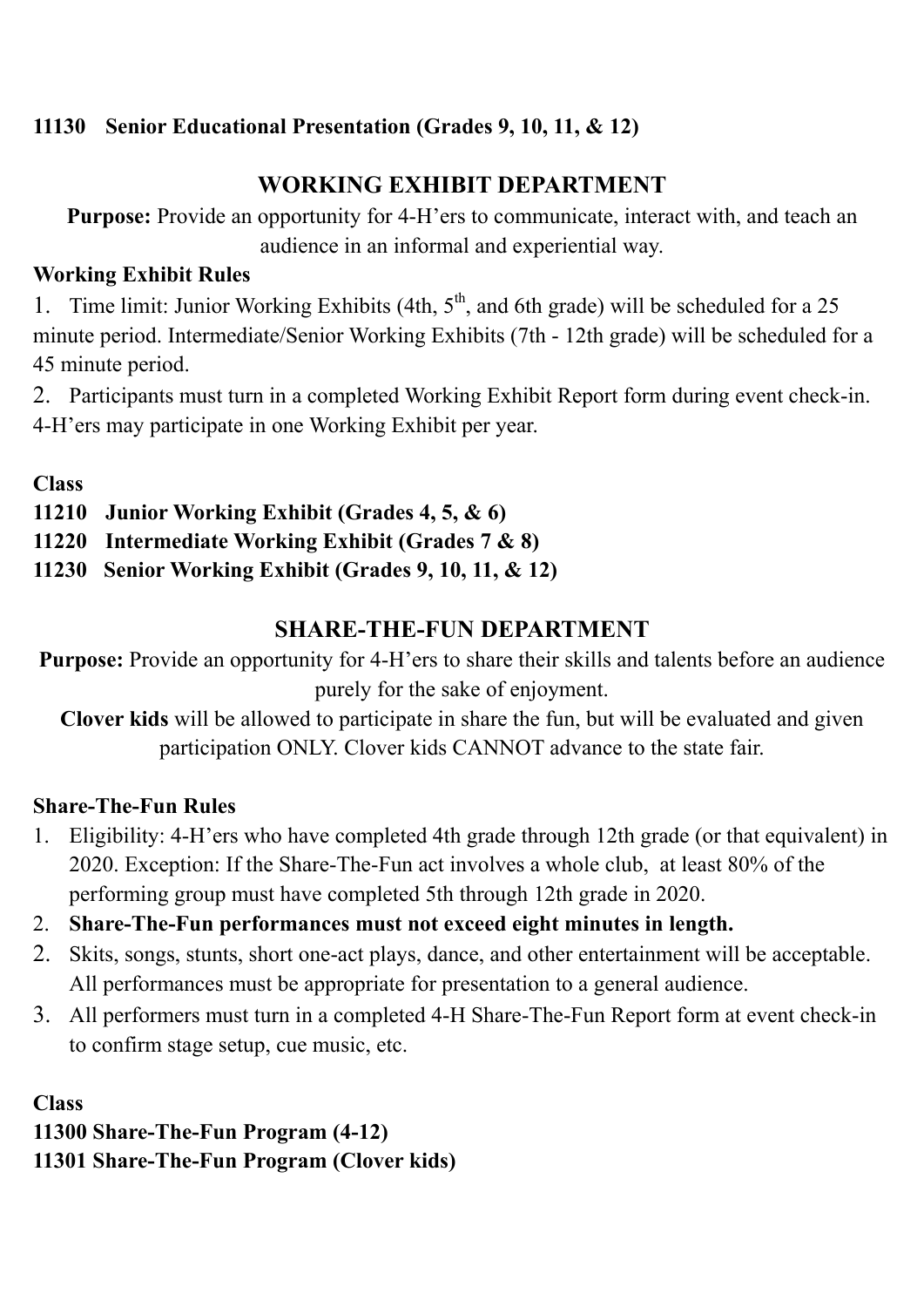# **EXTEMPORANEOUS SPEAKING DEPARTMENT**

**Purpose:** Encourage the development of communication skills by providing an opportunity to think, organize thoughts, prepare a speech, and respond to questions when given a limited amount of preparation time.

### **Extemporaneous Speaking Rules**

- 1. Participants must be senior 4-H'ers completed 9th through 12th grade (or that equivalent) in 2020
- 2. Each youth may make one entry into Extemporaneous Speaking.
- 3. Program format:
	- Thirty minutes before the program, each participant will draw three of the available topics, selecting one to speak on.
	- The selected topic will not be available to the other participants in the speaker's assigned room. The general nature of the topics will relate to 4-H. The other two topics drawn but not chosen will be returned to the available topics for the other participants.
	- A preparation room is to be used with one participant per speaking site admitted initially and one additional participant per speaking site admitted each 15 minutes as the program progresses. A participant may not leave the preparation room until it is time to speak, nor may a participant receive help from a parent, leader, other adult or any other youth.
	- A program official will assist participants with the time requirements.
- 4. All reference material will be screened by a program official on the following basis:
	- Participant may bring his/her own books, magazines or newspaper clippings for reference during the thirty minutes of preparation.
	- Reference material must be printed material such as books or magazines (cannot be notes, outlines or speeches prepared by the participant or by another person for use in this program).
	- Some relevant reference material will be available in the preparation room. This material will consist of historical material related to the 4-H program.
- 5. Each speech shall be the result of the 4-H'ers own efforts using approved reference material that a participant may bring to the preparation room. No other assistance may be provided. Plain note cards will be provided for each participant in the preparation room. If notes are used, the note cards provided must be used in delivering the speech.
- 6. Only notes made during the preparation period may be used.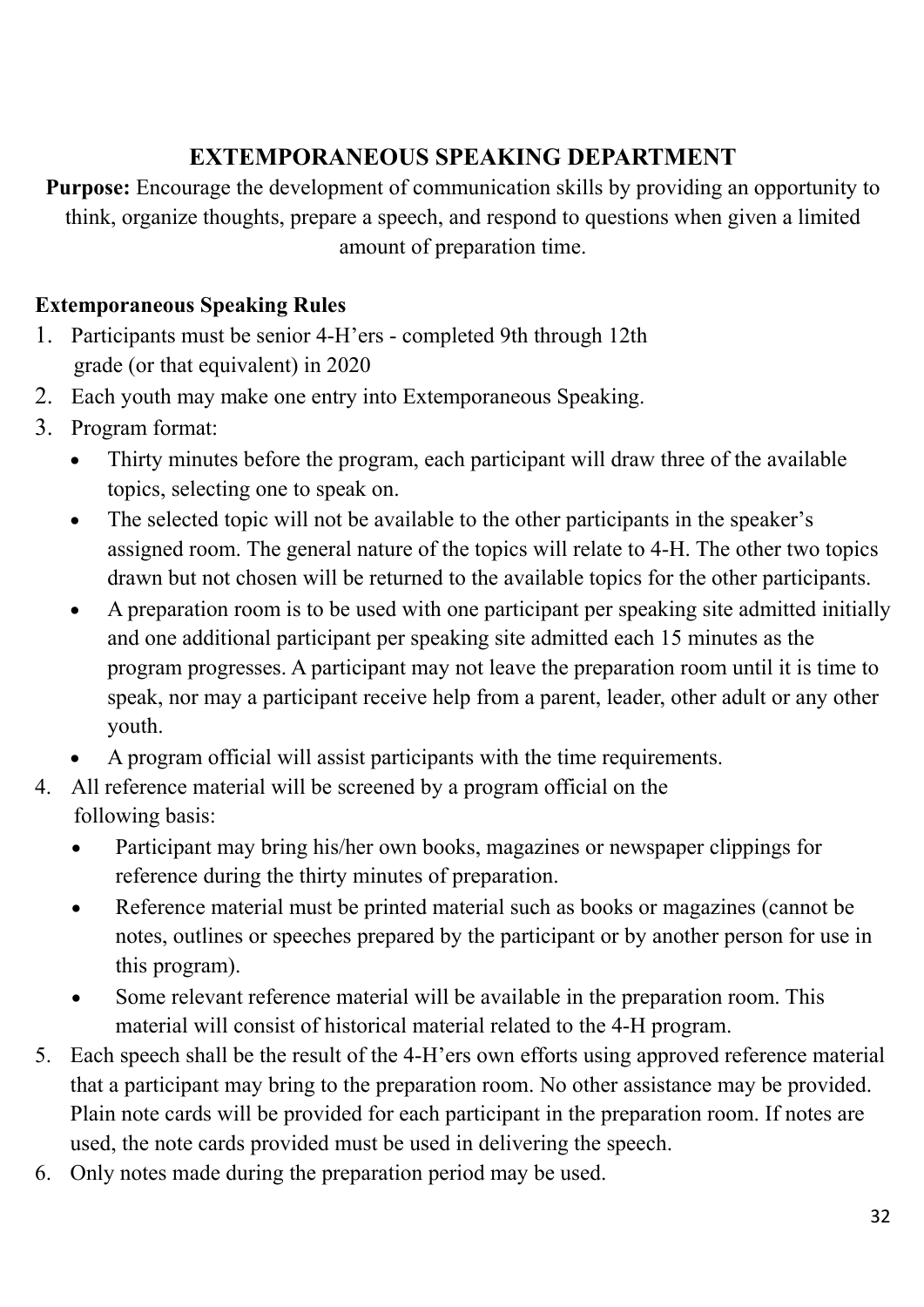7. Each speech shall be not less than four but no more than six minutes with five minutes additional time allowed for related questions, which shall be asked by the judge. The participant will be shown time cards in an ascending order  $(1, 2, 3, 4, 5)$  by the time keeper. "Stop" will be said at six minutes.

8. The program timekeeper will introduce each participant by name and the county he/she represents. The participant will be expected to introduce his/her speech by title only.

9. Participants are not permitted to use any props, gadgets, posters or audiovisuals of any sort. A podium not will be available.

10. Speeches will be evaluated using the following criteria:

- a. Content related to topic.
- b. Knowledge of the subject.
- c. Organization of material.
- d. Power of expression.
- e. Voice.
- f. Stage presence.
- g. General effect.
- h. Response to questions.
- 11. A judge's critique/conference with each participant will be included as a part of the program.

#### **Class**

#### **11400 Extemporaneous Speaking Program**

### **RADIO BROADCASTING DEPARTMENT County-Only Division**

Union County 4-H Radio Broadcasting communications event is unique to Union County; this is not a communications event that qualifies for the Iowa State Fair.

All 4-H members, 4-12 grades, may participate in the radio broadcasting communications project.

### **Radio Broadcasting Classes & Rules: 11510 Radio Broadcasting Junior Division (Grades 4, 5, and 6)**

The junior competition is open to 4-H members who have completed the 4th– 6th grades. Member will prepare a 3 minute story which must include one commercial. Stories must be a factual local story written by the member. Commercials must be original commercials written by the member. Commercials may NOT promote an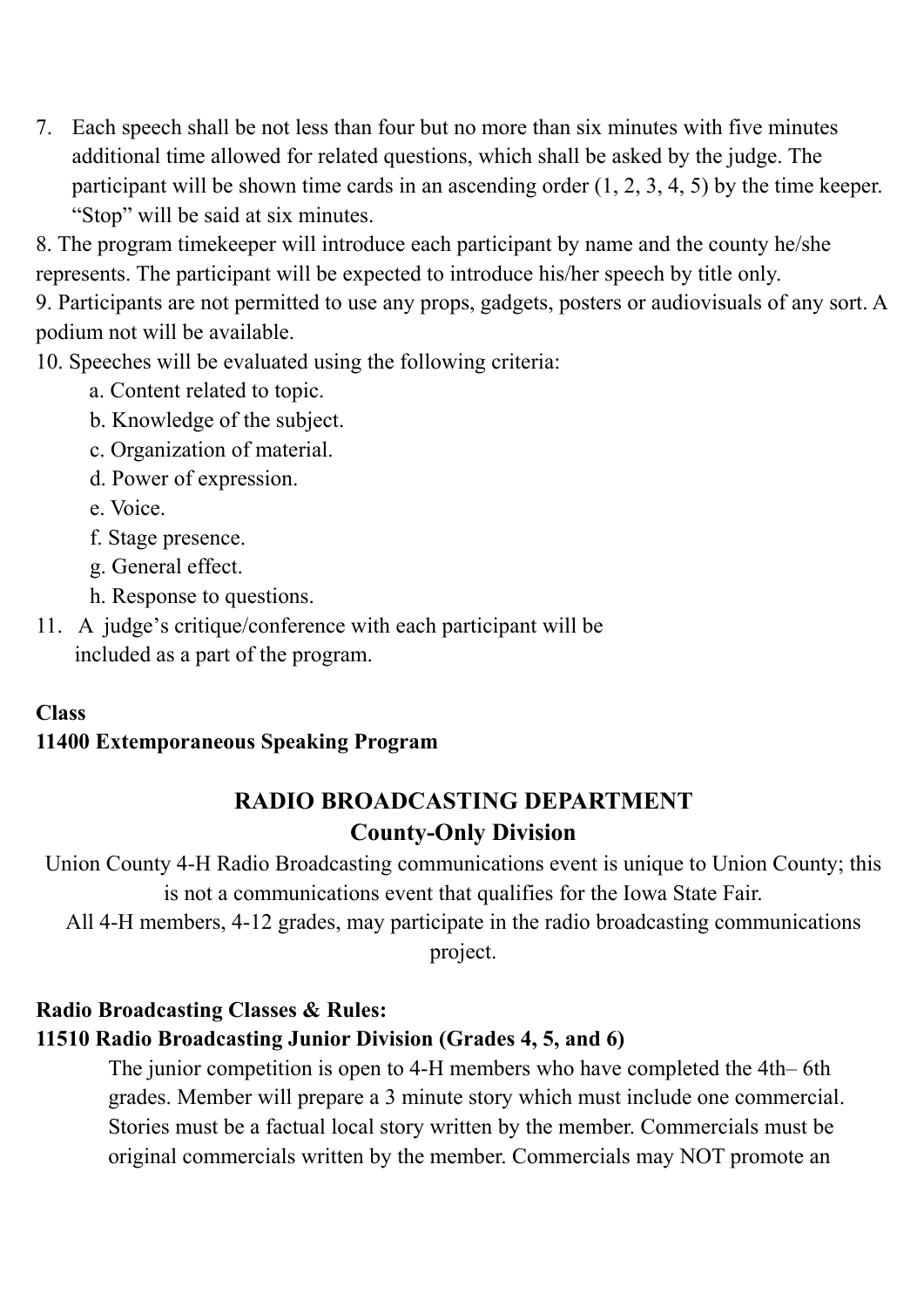established business or product name (ex: Coca Cola or McDonalds; Willy's Wiggly Worms would be acceptable). Judge(s) will have questions for member following the judging of the taped broadcast.

#### **11520 Radio Broadcasting Intermediate Division (Grades 7 & 8)**

The intermediate competition is open to 4-H members who have completed the 7th and 8th grades. Member will prepare a 3 minute story which must include one commercial. Member must write one factual local story and one original commercial (commercial cannot promote an established business or product). Member will have three minutes to broadcast live their two stories and one commercial. Judge(s) will have questions for member following the judging of the live broadcast.

#### **11530 Radio Broadcasting Senior Division (Grades 9, 10, 11, & 12)**

The senior competition is open to 4-H members who have completed the 9th through 12th grade. Member will broadcast two news stories and at least one commercial. Member must write one factual local story, and at least one original commercial (commercial cannot promote an established business or product). Member will have no more than five minutes to broadcast live their two stories and one or more commercials. Judge(s) will have questions for the member following the judging of the live broadcast.

### **JUDGING CRITERIA**

Members will be judged by the following criteria: Fluency – the flow of words, story and commercial Timing – use of time (too fast or too much silence). Excitement – energy to which the broadcast is presented. Story Line – quality of the news being reported. Diction – how crisp the words are spoken in the broadcast. Creativity – creativity of the story line and commercial.

#### **AWARDS**

An outstanding member will be selected from each division for the most complete broadcast. Outstanding members from each division will assist in hosting the Union County Fair radio broadcast on KSIB radio. Members will receive ribbons.

### **4-H CLOTHING EVENT CATEGORIES**

Judging and entry format may change due to COVID restriction in 2020. Look for official guidance from the Extension Office on changes and updates.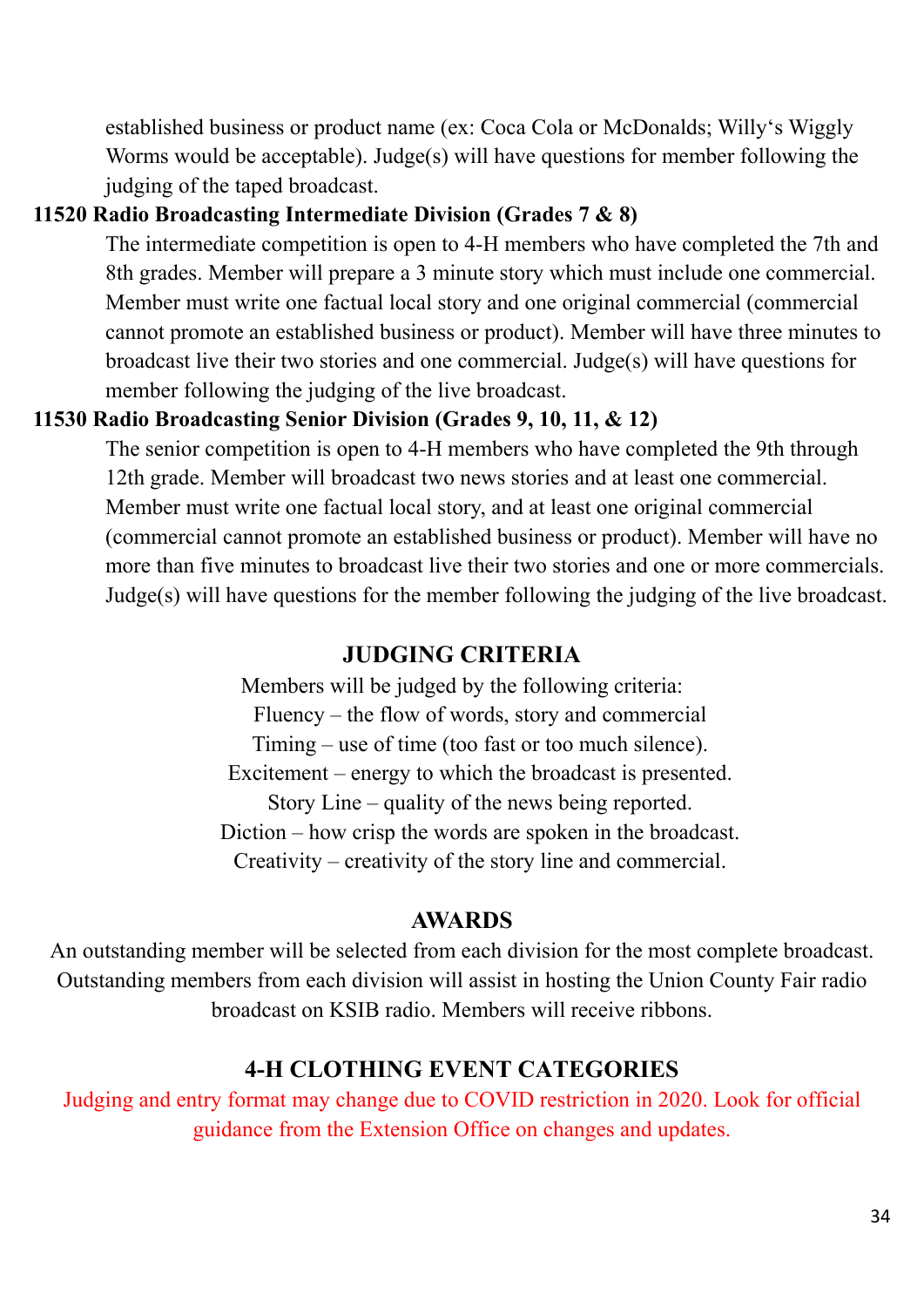These are the descriptions of what each clothing category is and requires, which follow the State Fair rules and guidelines.

4-Hers wishing to participate in a clothing category will attend the county judging day prior to county fair.

4-Hers will complete a write-up prior to judging, participate in conference judging during judging day, and walk for the judge while showing off their outfit. Ribbons and awards will be given out during the Fashion Show during the county fair. 4-Hers are encouraged to bring their clothing garments to static exhibit day on Thursday, July 18th at the County Fair to be judged as projects for another judge

#### **Clothing Selection: 12201 Junior 12202 Intermediate 12203 Senior**

1. Participants should select and purchase an outfit that represents the 4-Hers goal or intended use of the selected outfit.

2. Judging is based on fit, color, style, suitability, attractiveness, quality and construction features, stage presentation, required care, and cost comparison.

3. There is no consideration in the judging on the amount spent, only in the process of recordkeeping and reflection on the cost of the individual items as a part of the process.

4. Outfits may be purchased at a department store, boutique, online store, sidewalk sales, retail shops or mall stores. Outfits may also be purchased at garage sales or other second hand venues with a total price of over \$15. Outfits may be gifts, hand-me-downs, relative or friend's modern or vintage clothing, or existing personal clothing, as long as the 4-Her actually selected the item as part of this specific outfit for the stated purpose.

5. Home-sewn clothing that was not sewn specifically for the participant are acceptable, such as purchases from a used clothing store.

### **\$15 Challenge:**

#### **12301 Junior**

### **12302 Intermediate**

### **12303 Senior**

1. This category is designed to expand the 4-H'er's shopping experience to shopping venues emphasizing recycling, reducing and reusing. Outfits must be purchased at a garage sale, consignment store, Goodwill, Salvation Army, or similar place.

2. Online venues are allowed, must be second-hand in nature. Shipping and handling is not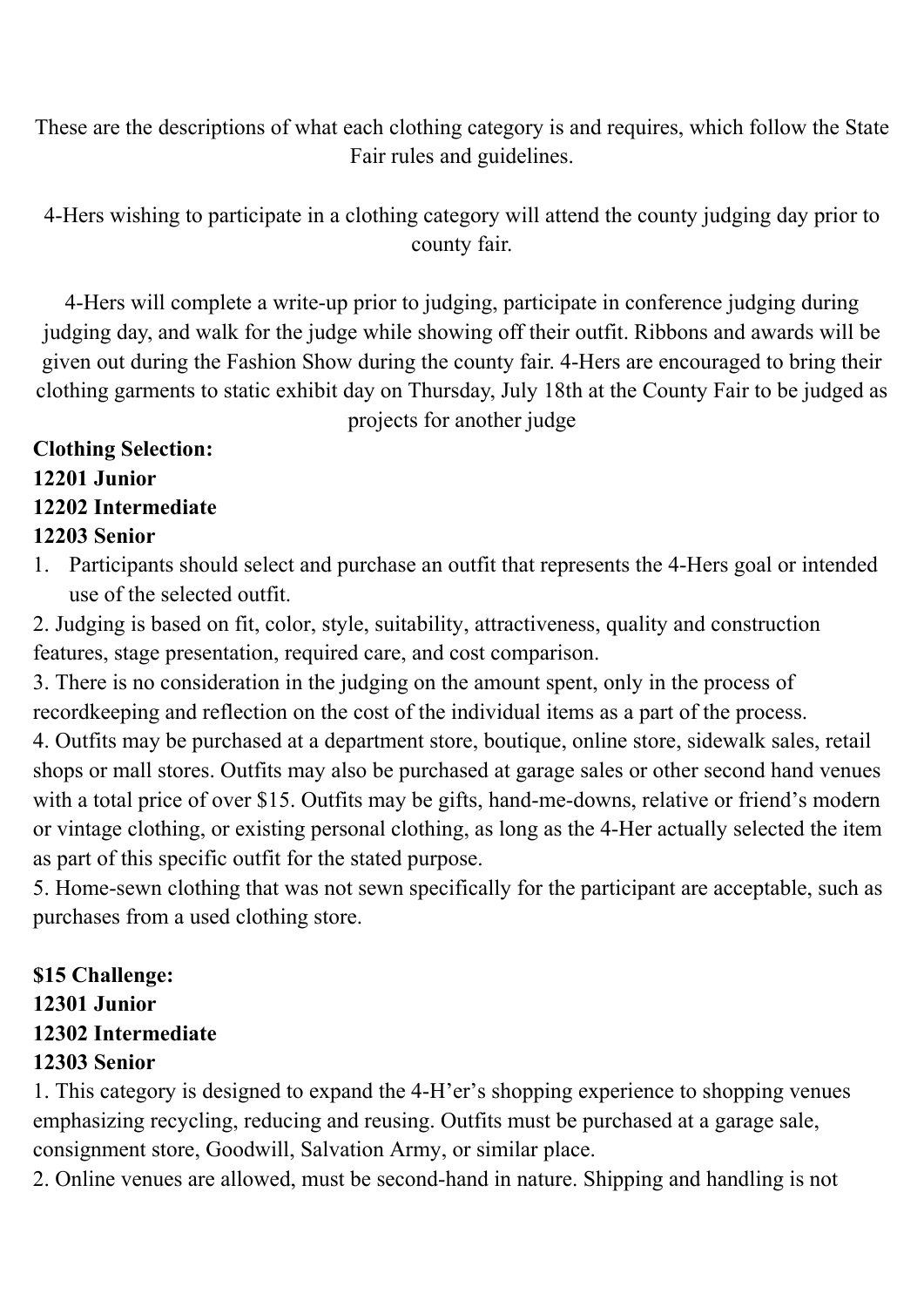included in the total calculations.

3. Traditional shopping venues may not be used, regardless of a low regular or sale price. Handme-downs or clothing as gifts do not qualify, but may be entered in Clothing Selection if 4-H'er selected the items to meet a specific purpose/goal.

4. Fifteen dollars is the purchase price limit including tax. However, some second hand stores and venues do not typically charge sales tax.

5. Receipt(s) MUST be turned in with the Clothing event Report form.

6. Alterations are permitted to achieve a desired look or fit.

7. An outfit consists of major clothing pieces such as a shirt and pants or a dress. Shoes, undergarments and accessories are not included in the \$15 purchase price limit.

8. The outfit pieces should be purchased to meet the 4-Hers' goal or intended use for the purchased outfit, and the 4-Her should have had an experience in choosing shopping alternatives, evaluating fit, quality and construction features, price, and cost comparison.

9. \$15 Challenge participants will model their garment(s) and answer judges' questions regarding fit, care, quality and construction features and cost.

10. Three \$15 Challenge participants (one male, one female, or minority) will be eligible to represent Union County at the Iowa State Fair. Participants must be Senior 4-Hers (grade 9-12). 11. A 4-Her may NOT be selected for the Iowa State Fair more than once in the Iowa State Fair \$15 Challenge Event.

### **Fashion Revue:**

### **12101 Junior Fashion Revue**

### **12102 Intermediate Fashion Revue**

### **12103 Senior Fashion Revue**

1. The purpose of this category is to encourage the sewing of a personal garment or outfit. Garments do not have to be perfect to advance.

2. Consideration is given to fit, color, style, suitability, attractiveness, quality of construction, stage presentation, and required care.

3. Youth participants will model a garment or outfit they constructed, hand-knitted, machineknitted, or crocheted during the current 4-H year.

4. A garment or outfit consists of one to three pieces such as, but not limited to, party clothes, tailored suits, vest, slacks, shirt, skirt, active sportswear and/or coats.

5. Blouses, shirts, and sweaters are usually considered as garments. If they are used to complete an outfit, they may be constructed or selected.

6. All other accessories and undergarments may be constructed or selected.

7. Appropriateness of an outfit or garment will only be considered in terms of fit.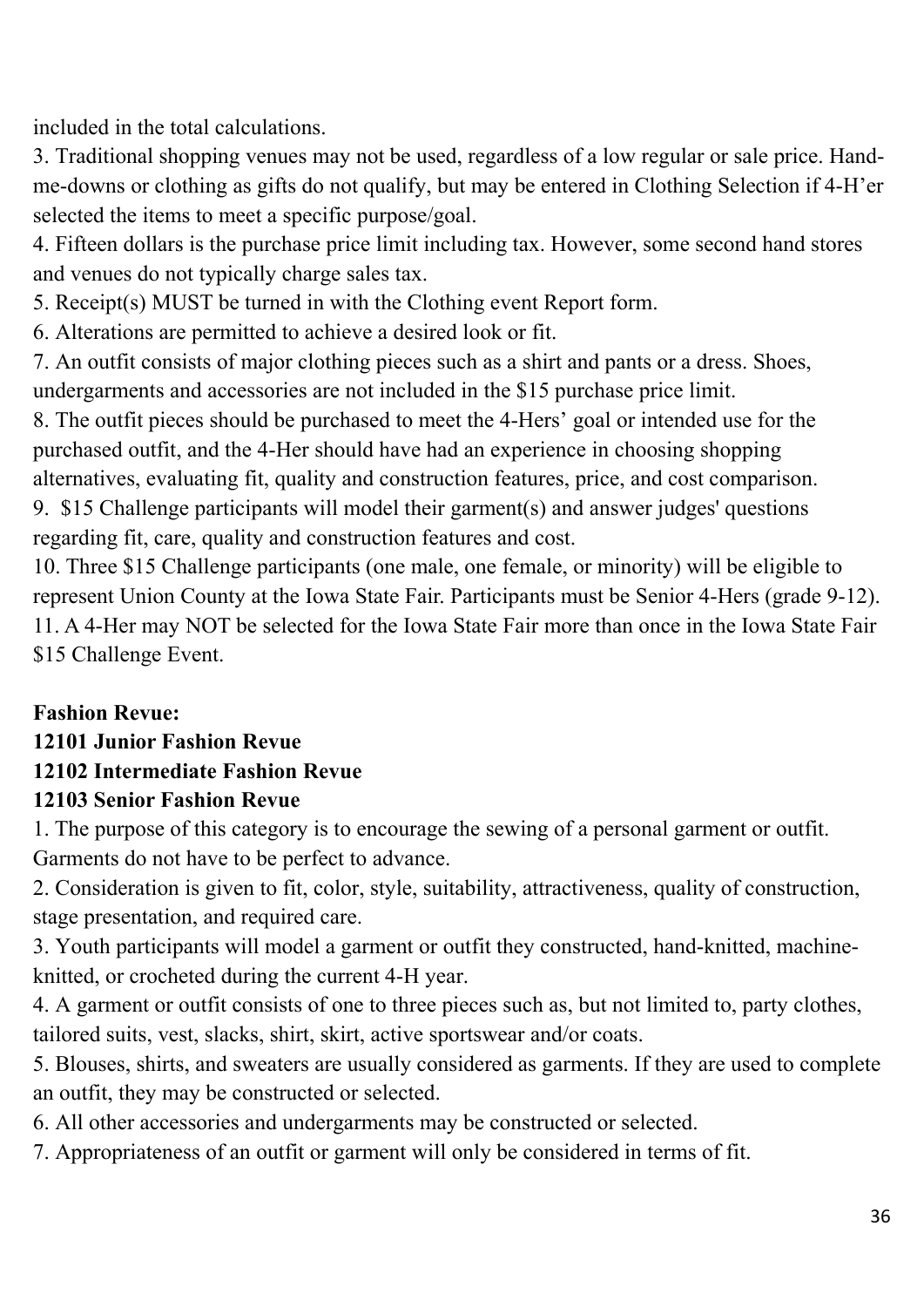8. Four participants will be eligible to represent Union county in the Fashion Revue portion of the Iowa State Fair 4-H Awardrobe Clothing Event with no more than two in each category (categories: male, female and minority). Participants must be Senior 4-Hers (grades 9-12). A 4- Her may be selected for the Iowa State Fair more than once in the Iowa State Fair Fashion Revue Event.

### **Mother and Son/Daughter Challenge (County-Only Event): 12400 Mother and Son/Daughter Challenge**

This is a Union County specific category, therefore no State Fair selections are made for this challenge.

- 1. \$40.00 limit excludes shoes & accessories
- 2. Mother substitute may be used
- 3. Clothing may be purchased anywhere
- 4. Youth picks out an outfit for themselves and their mother.
- 5. Mother/ Daughter Challenge participants will model their garments and answer judges' questions regarding fit, care, quality and reasons for choosing outfits for them and their mother.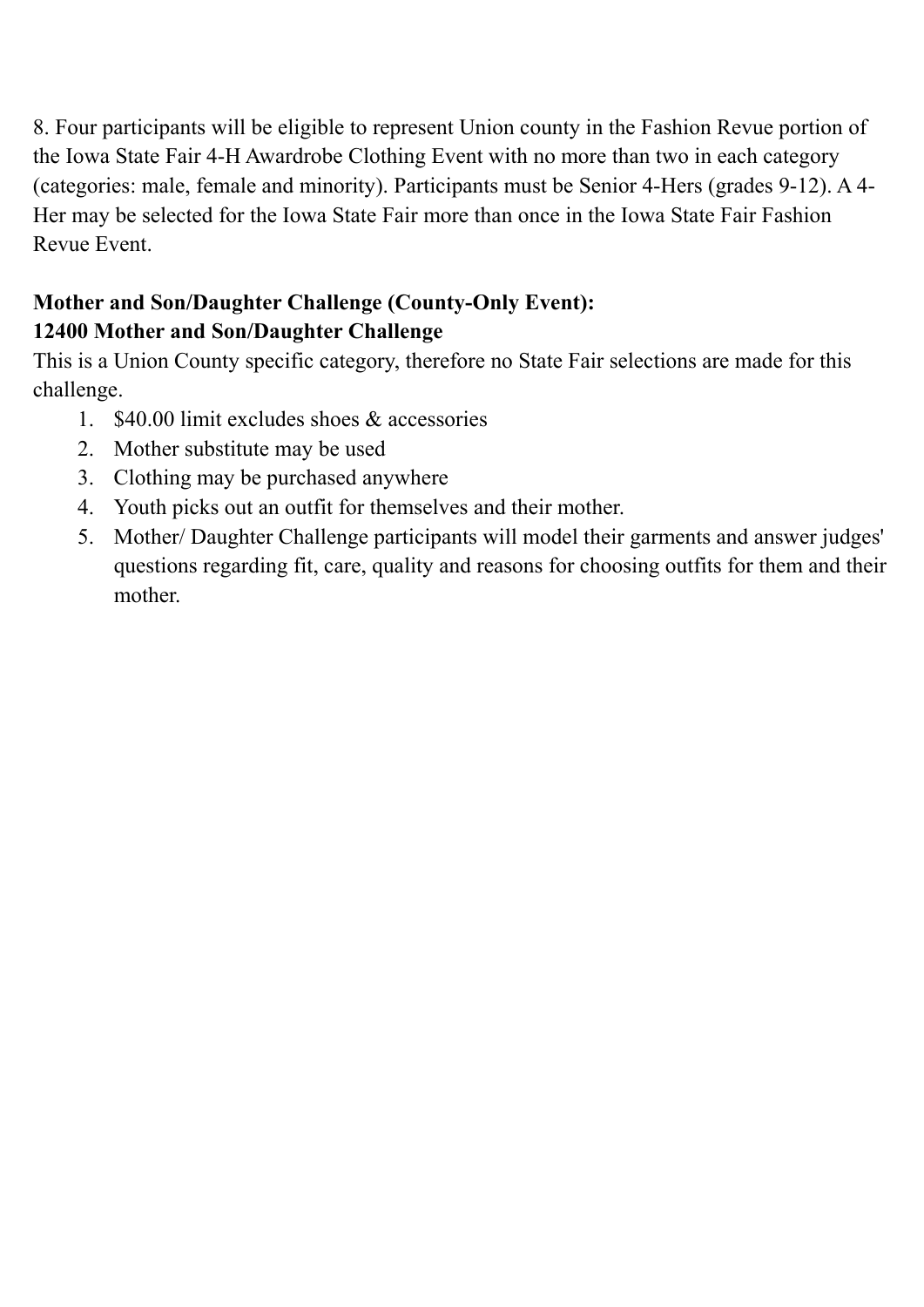# **AGRICULTURAL DEPARTMENT**

### **LIVESTOCK GENERAL RULES**

**1.** All entries in this division must be made by members enrolled in FFA, or 4-H. Members must be in good standing in their local club and be enrolled in the project being shown. Exhibitors must have completed 4th grade - 12th grade (graduated in current year).

**2.** Exhibitors must have properly identified their livestock projects in 4-H online with final date of date of May  $15<sup>th</sup>$  of the current 4-H year FFA members must have their paperwork turned into the County Extension Office by May 15th. Rabbits and poultry have a July  $1<sup>st</sup>$  deadline for identification online. Animals which must be identified are: dairy cattle, goats, cattle, sheep, swine, dogs, horses, rabbits, and bottle animals.

Market beef must have been weighed in and verified in 4-H online by Feb 1st. Breeding Beef, Swine, Goats, Sheep, Horses, and Dogs, must be weighed in and verified in 4-H Online by May 15th. All animals listed in 4-H online of the current 4-H year become your county fair entries. Maximum ID limits for both county and state fair 4-H animals in 4hOnline, (# of animals):

| <b>Breeding Beef</b>       | 10                                  |
|----------------------------|-------------------------------------|
| Market Beef                | 10                                  |
| Dairy Cattle               | 20                                  |
| Dairy Goats                | 20                                  |
| Dog                        | 4                                   |
| Horse                      | 5 total, Max of 2 leased            |
| Meat Goat (weighed in)     | 10                                  |
| Meat Goat (not weighed in) | 10                                  |
| Rabbit                     | 30                                  |
| Poultry                    | (not required to ID for State Fair) |
| Sheep (weighed in)         | 30                                  |
| Sheep (not weighed in)     | 15                                  |
| Swine (weighed in)         | 40                                  |
| Swine (not weighed in)     | 40                                  |
|                            |                                     |

**3.** All exhibitors showing beef, sheep, meat goats, swine, rabbits and/or poultry must be YQCA compliant. Members may complete the YQCA Face-to-Face training, YQCA online testing or YQCA online training option. Members must stay current with YQCA to be eligible to show livestock.

**4.** The Livestock Sub-Committee of each division will be responsible for interpreting the rules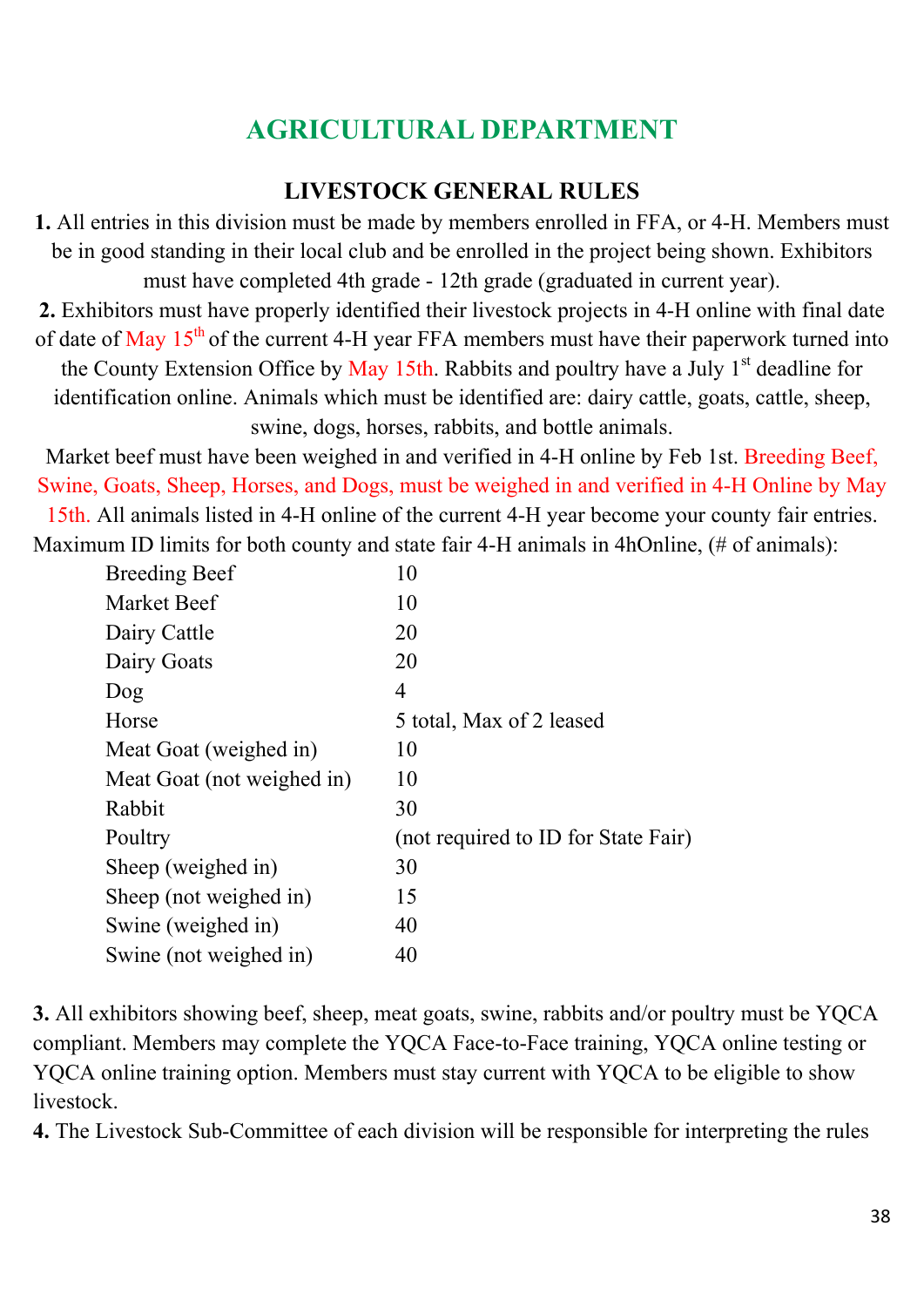and regulations for each respective division. In the event of a conflict of placing, all disputes will be settled by the judge and committee of that department

**5.** All exhibits must be on the grounds by Noon on Friday, July 17th (except dogs and pets/cats) and will remain until 8:00 AM on Wednesday, July  $22<sup>nd</sup>$ . Removal of project prior to the established release time, without approval, will automatically be cause to withhold all ribbon and sale premiums.

**6.** Livestock (beef, sheep, swine and poultry) exhibited as market projects may be sold at the county fair livestock auction on Wednesday starting at 1:00 PM. Projects to be sold at the county fair auction must have been entered and shown at the county fair. Exhibitors wanting to sell their livestock projects at the county fair must notify the Extension office staff within 2 hours following their species show.

**7.** Animals offered for sale in an auction are considered as having changed ownership even though bought back by the original owner and will no longer be considered a 4-H/FFA project. Said project cannot be exhibited at any other 4-H/FFA shows as a 4-H/FFA project. However, all animals sold at the auction will continue to be the responsibility of the member until they are delivered to the purchaser or their representative. Premium monies (including ribbon premiums and/or auction premiums) may be withheld from the member at the discretion of the fair board, the department committees, and/or Extension council and staff for failure to act responsibly and in accordance with the 4-H policy.

**8.** Grooming and fitting rules will follow those established by the State Fair and livestock committee members. Such rules will be regulated by the departmental committee. Animals being exhibited are to be groomed by the exhibitor as much as possible with assistance from immediate family members or other youth exhibitors only. Painting, dying and use of color agents on beef animals, as well as icing on sheep, is not allowed. Projects which show evidence of this will not be permitted into the show ring. Exhibitors may use coloring or grooming aids on hooves. No artificial tail heads or tail fins will be permitted. Show officials reserve the right to re-inspect an animal for incorrect practices after it has entered the show ring.

**9.** No exhibitor will e allowed to show who does not take charge and care of the project in the show ring. Exhibitors must have animals trained so that they may be exhibited without the aid of an adult. Animals that become wild and uncontrollable and presents a danger to other exhibitors during the show may be declared ineligible and removed from the show ring by the committee. **10.** Ribbon Premiums: Exhibits will be rated purple, blue, red, and white ribbon groups. The amount of ribbon premium to be paid will be pro-rated.

**10.** Livestock exhibitors are responsible for cleaning stall area or pens used to exhibit entries and assist with final clean up on Wednesday and Thursday morning. Clean-up includes moving bedding, etc., from stall area to spreaders, furnished by the committees and/or fair board, and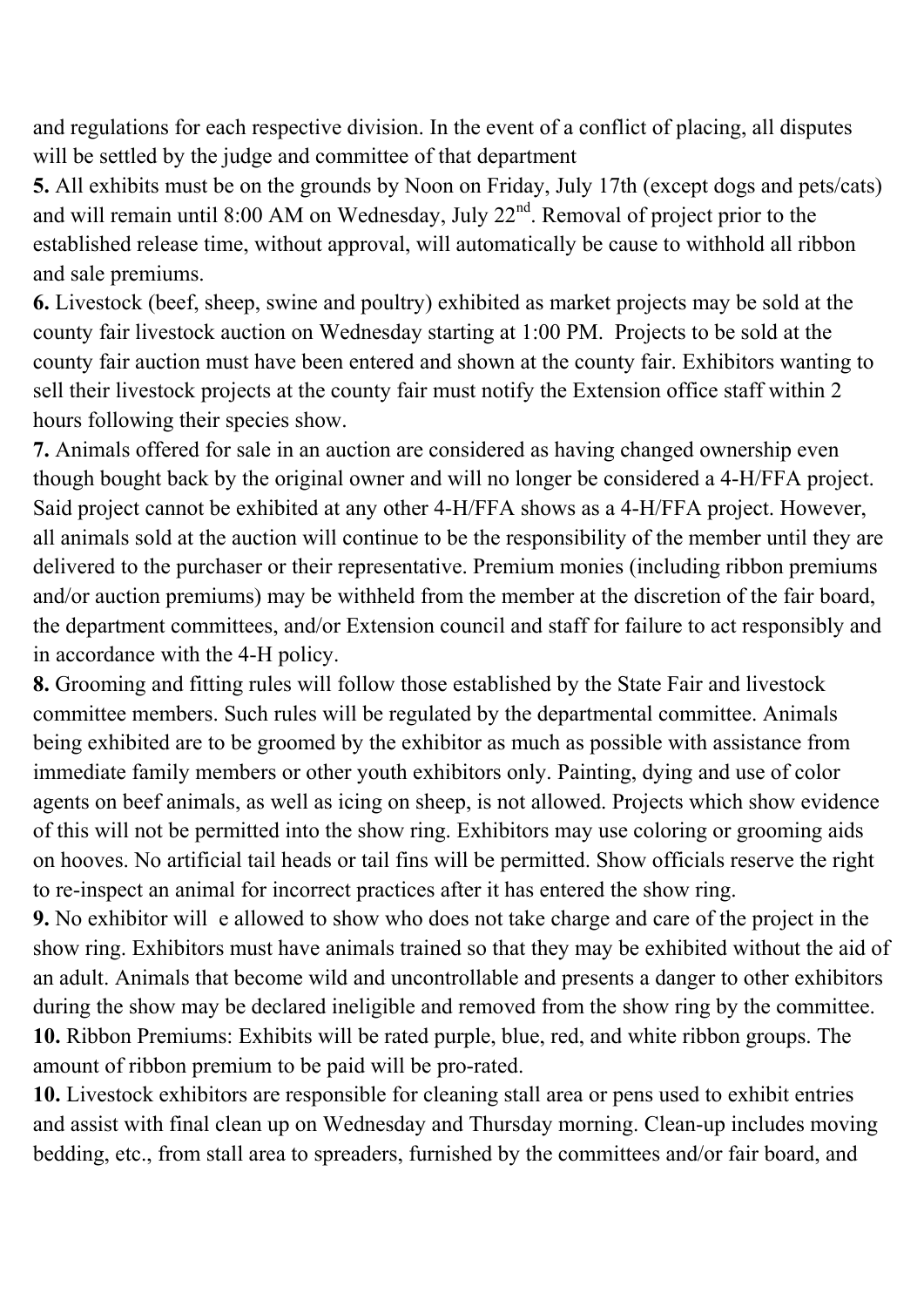away from the fairgrounds. Cleanup is coordinated with department committee chairman. Premium monies (including ribbon premiums and/or auction premiums) may be withheld at the discretion of the fair board, the department committees, and/or Extension staff for failure to clean-up responsibly.

**11.** Violative Drugs. To knowingly send an animal to slaughter with a residue of any violative drugs is a violation of the Federal Food, Drug and Cosmetic Act. Failure to comply with regulations will result in fines, prison sentences or both. Veterinarians should be aware of these laws as well and should not distribute violative drugs for use on show stock going to slaughter. **12.** Substitute Showman. Excusing a member from personally exhibiting his/her project defeats one of the important objectives of youth work; therefore, the use of substitute showman will only be accepted in case of injury or serious illness. A substitute showman must be of 4-H age. Approval to use a substitute must be given by the committee in advance of the show. **13.** Dress Code - Beef, sheep, swine, dogs and small animal exhibitors must wear a Union County Fair 4-H or FFA t-shirt while exhibiting in the show ring. No hats or caps in the show ring. Violators will be dropped one ribbon group in the show and will not be eligible to participate in showmanship. Beef, sheep and swine exhibitors should wear closed toed boots or shoes. Horse exhibitors should check the rules in the horse department for dress rules. **14.** If an exhibitor wants to sell extra animals on the truck, it needs to be cleared with the extension office, the trucker and a weigh ticket is required.

**15.** Parade of Champions. All champion and reserve champion livestock winners (including breeding and non sellable species) are invited to participate in this event. It will replace the Sale of champions. Participants will get to walk through the arena with any trophies or champion ribbons won (without the animal). This will happen between the Buyers Lunch and the Sale. **16. Clubs will be expected to fulfill their obligations during the fair in the food shack, 4-H exhibit building clean-up, and daily grounds cleanup or the fair board may withhold ribbon premiums for the club.** 

#### **HEALTH REQUIREMENTS**

**1.** All members must have animals inspected on entry day by Fair Veterinarian. All animals must meet animal health regulations as outlined by the State Veterinarian.

 Any evidence of visibly active warts, ringworm, foot rot, pink eye, draining abscesses or any other contagious or infectious condition will eliminate the animal from the show.

**2.** A withdrawal statement for the use of drugs and feed additives will be completed for each market animal entered in the livestock sale.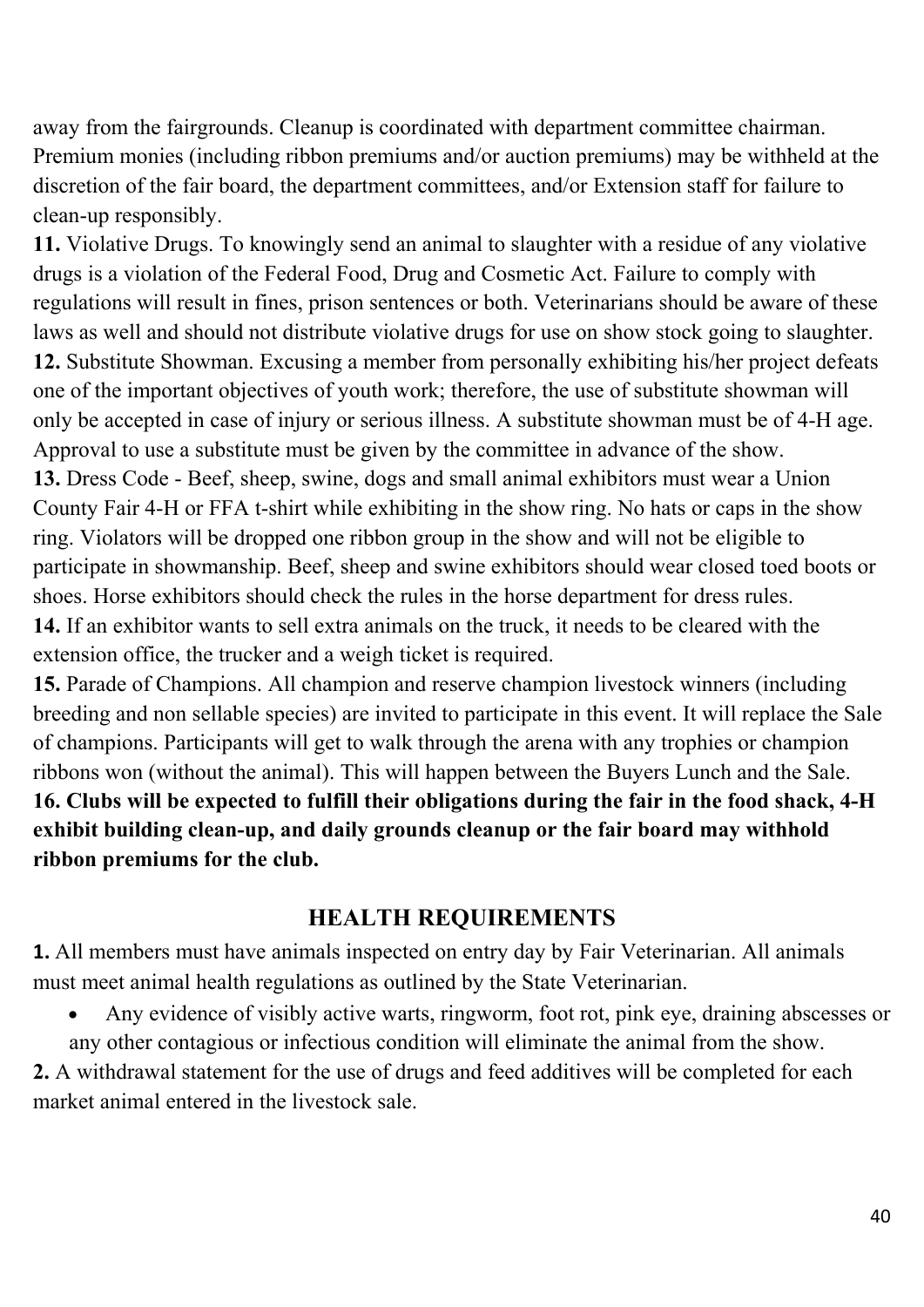**3.** No individual health certificates will be required on animals exhibited at a County Fair 4-H and/or FFA Exhibition, but exhibit must be inspected when unloaded or shortly thereafter by the official Fair Veterinarian.

**4.** Quarantined animals or animals from quarantined herds cannot be exhibited.

**5.** All reproductively intact sheep must have an individual Scrapie Flock of Origin identification tag. All reproductively intact goats must be identified with an individual Scrapie Flock of Origin identification tag or by an official registered tattoo.

**6.** All dogs and cats exhibited must have current Rabies and Distemper vaccinations. Dogs must also have received a PARVO vaccination. Papers must be presented to committee personnel at check-in time.

**7.** All poultry must be tested for pullorum. PT testing will take place at the fairgrounds upon check in for the fair.

### **THE DECISION OF THE OFFICIAL SHOW VETERINARIAN WILL BE FINAL**

Southern Hills Veterinary Services State Veterinarian Bureau of Animal Industry

### **NATIONAL CODE OF SHOW RING ETHICS**

**1.** All exhibitors must present, upon request of fair and livestock show officials, proof of ownership, length of ownership and age of all animals entered. Misrepresentation of ownership, age, or any facts relating thereto is prohibited.

**2.** Owners, exhibitors, fitters, trainers, or absolutely responsible persons shall provide animal health certificates from licensed veterinarians upon request by fair or livestock show officials. **3.** Junior exhibitors are expected to care for and groom their animals while at the fairs or livestock shows.

**4.** Animals shall be presented to show events where they will enter the food chain free of violative drug residues. The act of entering an animal in a livestock show is the giving of consent by the owner, exhibitors, fitters, trainers and/or absolutely responsible person for show management to obtain any specimens of urine, saliva, blood, or other substances from the animal to be used in testing. Animals not entered in events, which culminates with the animal entering the food chain, shall not be administered drugs other than in accordance with federal, state, and provincial statutes, regulations and rules. If the laboratory report on the chemical analysis of saliva, urine, blood, or other sample taken from livestock indicates the presence of forbidden drugs or medications, this shall be prima facie evidence such substance has been administered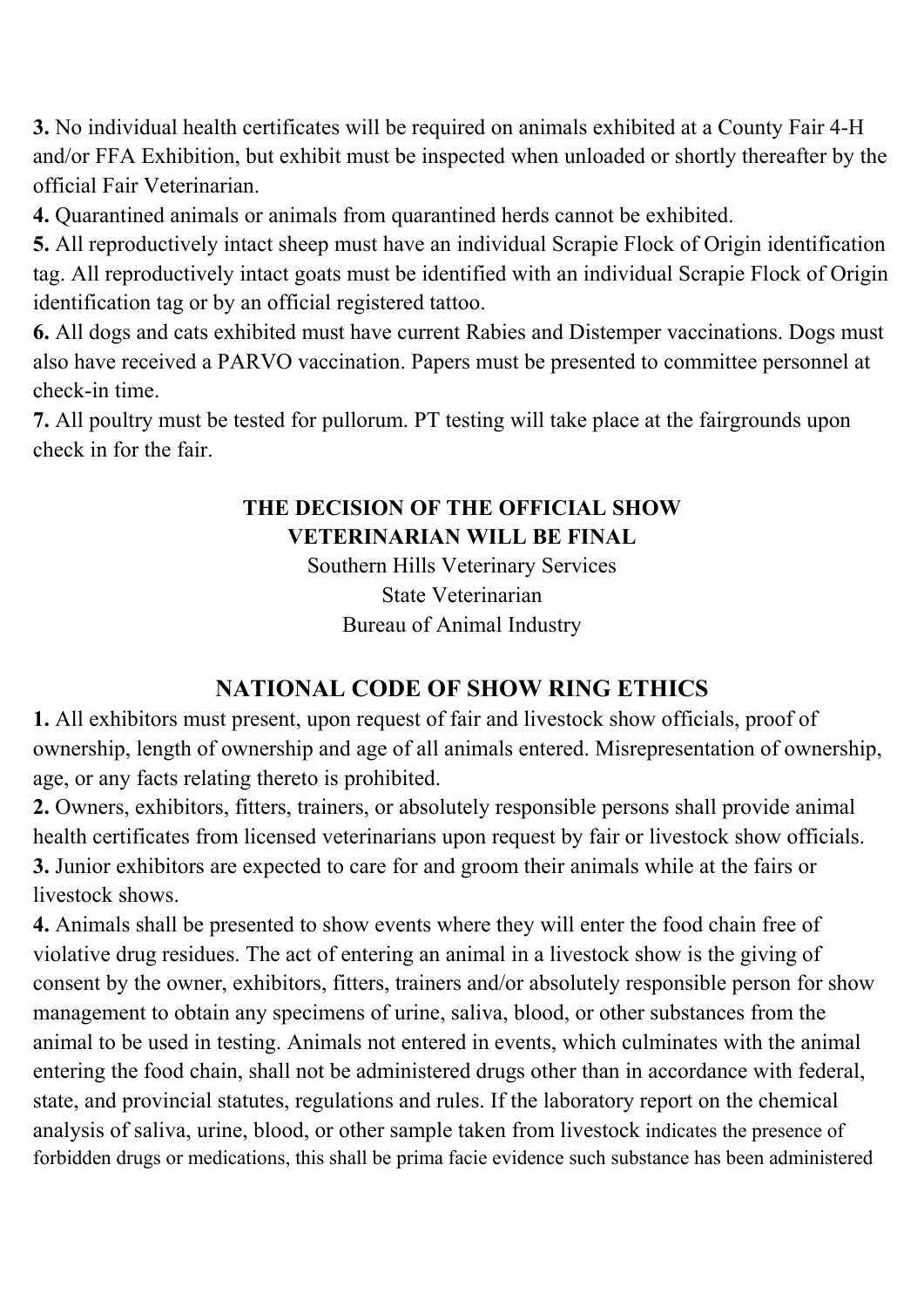to the animal either internally or externally. It is presumed that the sample of saliva, urine, blood, or other sample tested by the approved laboratory to which it is sent is the one taken from the animal in question, its integrity is preserved and all procedures of said collection and preservation, transfer to the laboratory pertains to the sample taken from the animal in question and correctly reflects the condition of the animal at the time the sample was taken, with burden of the owner, exhibitors, fitters, trainers or absolutely responsible person to prove otherwise at any hearing in regard to the matter conducted by the fair or livestock show premises, all treatment involving the use of drugs, and/or medications shall be administered by a licensed veterinarian.

**5.** Any surgical procedures or injection of any foreign substances or drug or the external application of any substance (irritant, counterirritant or similar substance) which could affect the animal's performance or alter its natural contour, conformation, or appearance, except external applications of substances to the hoofs or horns of animals which affect appearance only and except for surgical procedures performed by a duly licensed veterinarian for the sole purpose of protecting the health of the animal, is prohibited. **6.** The use of showing and/or handling practices of or devices such as striking animals to cause swelling, using electrical contrivance, or other similar practices are not acceptable and are prohibited.

**7**. Direct criticism or interference with the judge, fair or livestock show management, other exhibitors, breed representatives, or show officials before, during or after the competitive event is prohibited. In the furtherance of their official duty, all judges, fair and livestock show management, or other show officials shall be treated with courtesy, cooperation and respect and no person shall direct abusive or threatening conduct toward them.

**8.** No owner, exhibitors, fitters, trainers, or absolutely responsible person shall conspire with another person or persons by affirmative action or inaction to violate this code of ethics. Violation of this rule shall subject such individual to disciplinary action.

**9.** This application of this code of ethics provides for absolute responsibility for an animal's condition by an owner, exhibitors, fitter, trainer or participant whether or not he or she was actually instrumental in or had knowledge of the treatment of the animal in contravention of this code of ethics.

**10.** The act of entering an animal is the giving of consent by the owner, exhibitors, fitters, trainers, or absolutely responsible person to have any disciplinary action taken by the fair or livestock show against such individuals responsible person to have any disciplinary action taken by the fair or livestock show against such individuals published in any publication of the IAFE, including Fairs and Expositions and any special notice to members.

**11.** The act of entering of an animal in a fair or livestock show is the giving of verification by the owner, exhibitors, fitters, trainers or absolutely responsible person that he/she has read the IAFE National Code of Show Ring Ethics and understands the consequences of and penalties provided for actions prohibited by the code. It is further a consent that any action which contravenes these rules and is also in violation of federal, state, or provincial statutes, regulations, or rules may be released to appropriate law enforcement authorized with jurisdiction over such infractions.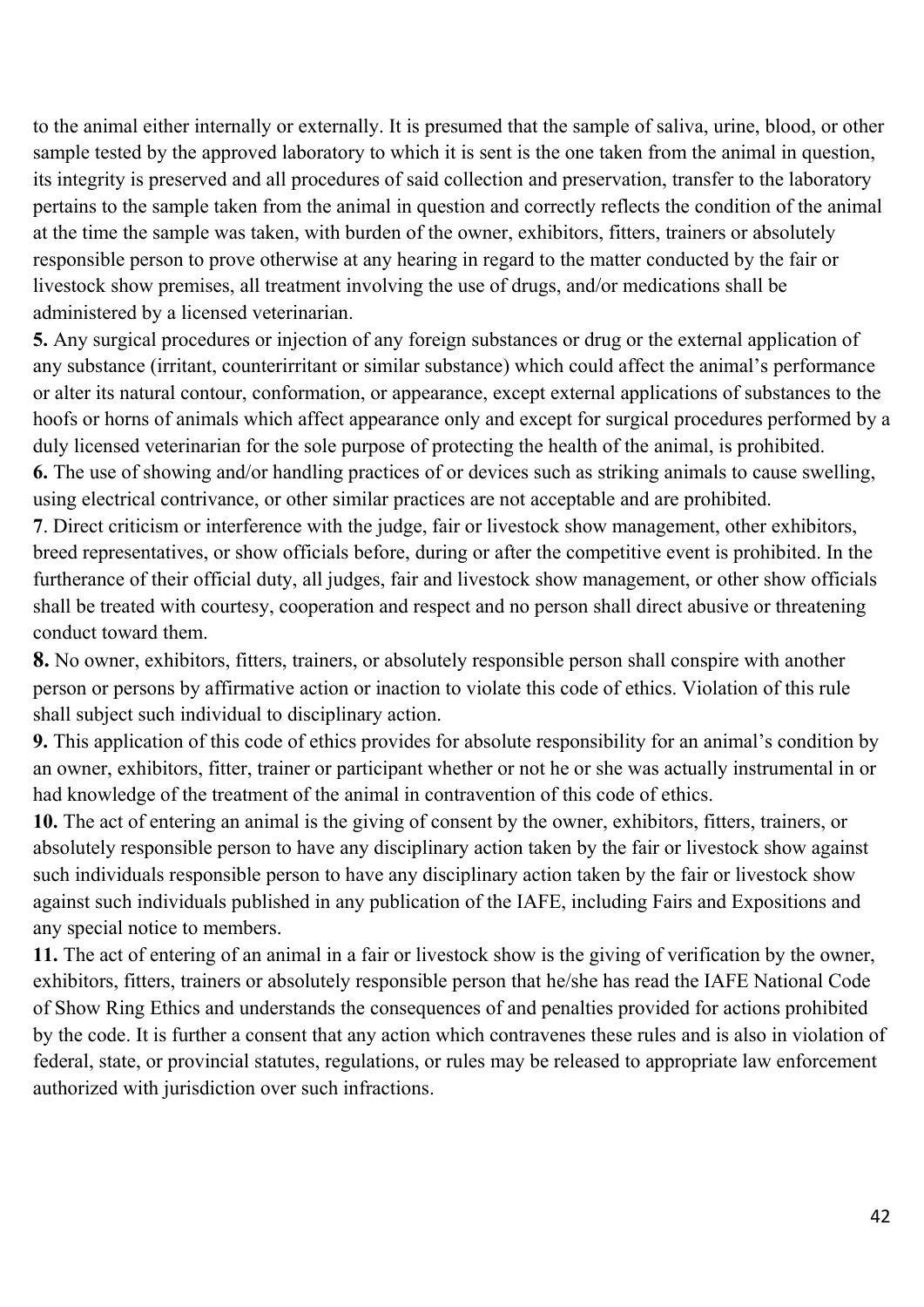# **PETS, POULTRY, AND RABBITS DEPARTMENT**

**Committee:** Selena Sampson (superintendent), Cora Haley, Billy Jo Davenport, Jennifer Tallmon

**1.** Fowl and animals must meet requirements listed in items # 6 & 7 under Health Requirements listed under General Rules for Agriculture Division. Vaccination papers should be available at entry check in. Poultry must be tested for Pullorum.

**2.** Cages will be assigned for each exhibitor's birds and rabbits and grouped by club. Feed, water and feeders will be the responsibility of the exhibitors.

**3.** Each youth exhibitor will be responsible for his/her animals and must be present when they are judged.

**4.** Release time for pet classes and cats is immediately following the show.

**5.** Exhibitors are responsible for feeding and watering of animals. Water must be present at all times. Cleaning of cage and area needs to be done at least twice daily and at check out.

**6.** All animals must be checked in prior to being put in the cages

**7.** For show day, exhibitors need to bring their own transportation cages to get animals to and from the show arena.

**8.** Cages will be assigned before fair by committee. If a problem with cage assignments arises, a committee member should be informed. Each member will get 1 cage for two standard size chickens, 1 cage for 3 bantum chickens, 1 cage for each rooster. If accommodations need to be made for chickens that cannot be penned together, the committee needs to be informed by July 1st of the current year.

### **3rd grade Rabbit/Poultry Class**

To qualify for this class each rabbit or chicken entered must be in the member's possession and have the animal listed on 4-H Online by July 1 of the current year.  $3<sup>rd</sup>$  Grade clover kids will be able to keep the animals on the fairgrounds for the duration of the week. They will show at the beginning of the regular rabbit and poultry shows in the arena (poultry after broilers) (Clover Kids will receive participation)

- **1.** Each exhibitor can identify up to 3 of each species but will be limited to 1 entry of each species at the county fair.
- **2**. 3rd grade Clover kid rabbit/chickens will be checked in with the small animal committee at the small animal barn on Thursday, and will remain on the grounds until release at 8:00 am on Wednesday.
- **3.** Judging will be based on the following: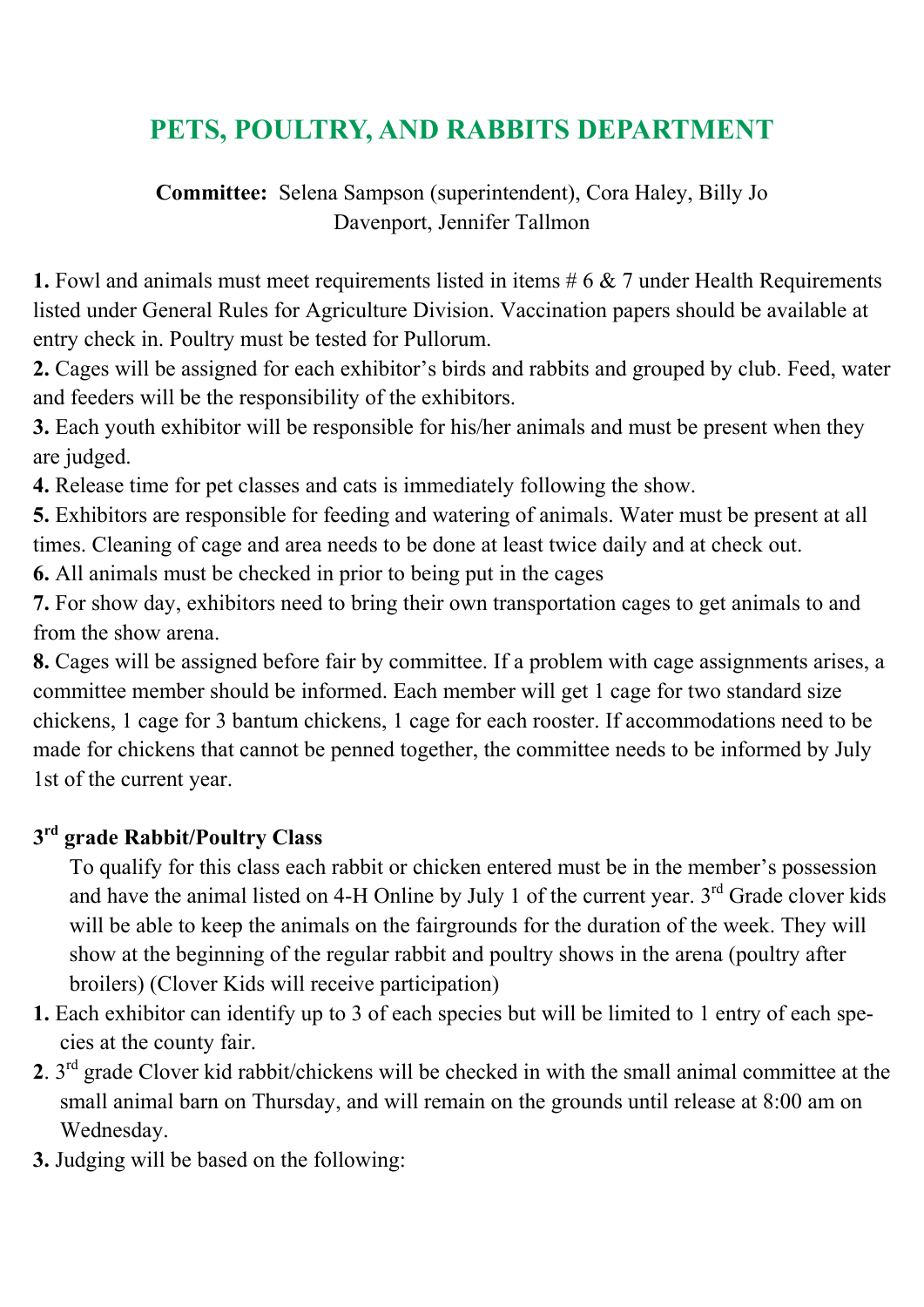a. What the exhibitor has learned about the care and raising of the animal.

- b. The general health and appearance of the animal and the exhibitor's knowledge in the health area.
- c. The completed record sheet. (The record sheet should be turned in by July 1st to the Extension Office, so the judge has time to read them over)

\*\*Clover kids still have to option to show in the regular Clover Kids Pet show.

#### **90701 # 3rd grade Clover Kids Poultry 27601 # 3rd grade Clover Kids Rabbits**

### **PETS, POULTRY, AND RABBITS SHOWMANSHIP**

There will be at least one showmanship class each for Pets, Poultry and Rabbits. There may be more depending on number of youth participating. Showmanship Classes will be held after completion of each small animal show.

| 90601 Poultry Junior       | 27401 Rabbit Junior       |
|----------------------------|---------------------------|
| 90602 Poultry Intermediate | 27402 Rabbit Intermediate |
| 90603 Poultry Senior       | 27403 Rabbit Senior       |

### **PETS DEPARTMENT**

- Exhibitors must provide food, water, and bedding for their pets.
- Pets will check-in and check-out on day of show.
- All pets will be judged in one class.
- Exhibitors are required to share a poster about their pet. (poster should include facts, pictures, charts, etc.) The poster must be turned in to the STATIC building on the first day of the fair.

**99101 – Pets (all small animals excluding dogs)** 

#### **Clover Kids Pet show**

 Clover Kids will recieve participation ribbons for participating in this class. This includes all small animals, including dogs.

#### **99001 - Clover Kids Pet Show**

### **CATS DEPARTMENT**

All cats must be on a leash during the show.

All cats will be judged in one class.

A Showmanship class for cats will be held. (includes all divisions

**99102 – Cats**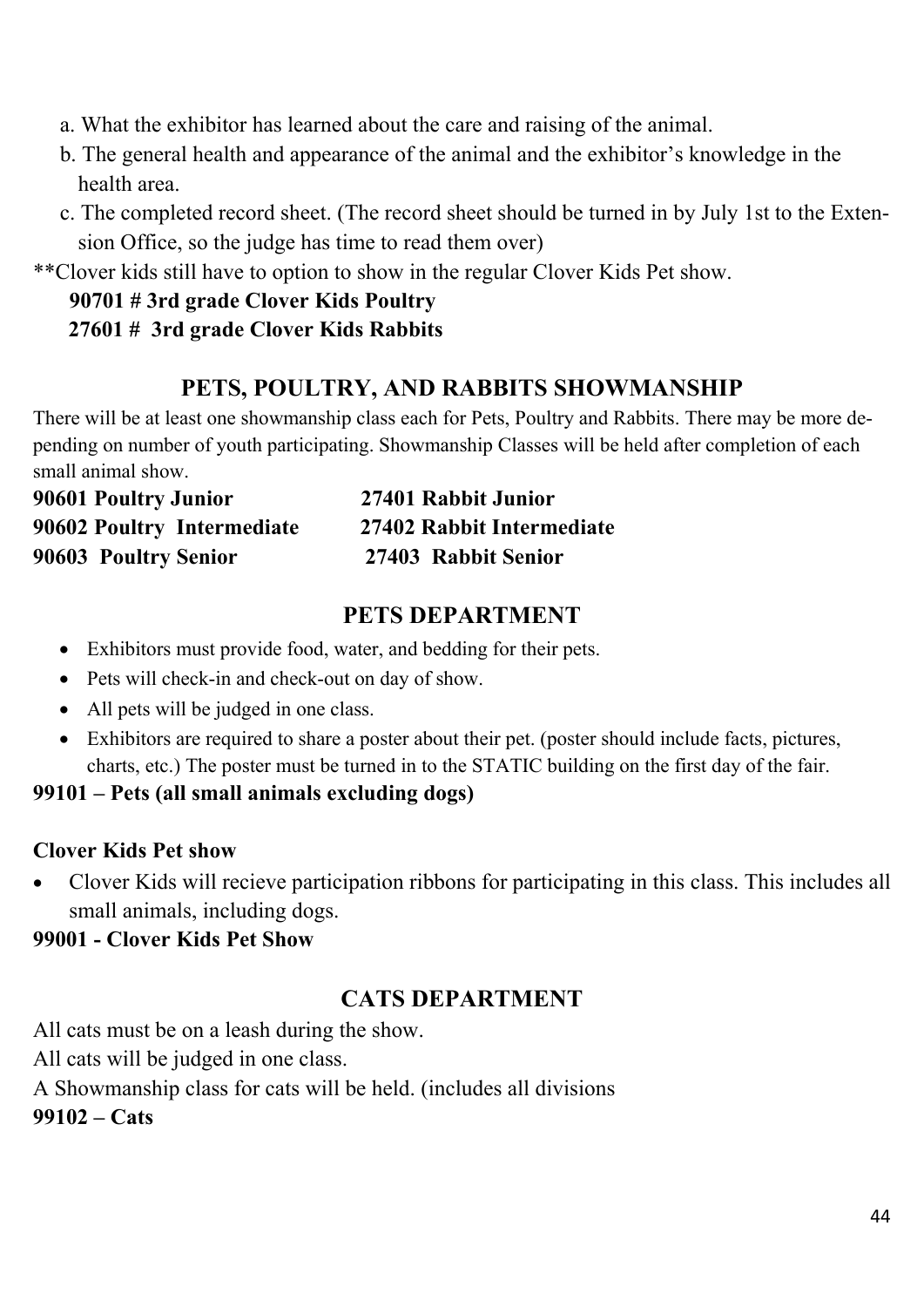#### **Pets and Cat Posters**

#### *\*Required by all exhibitors to exhibit with their cat or small pet.*

Posters should be checked in to the 4-H Exhibit Building between 3:00 and 6:00 PM on Wednesday July 21st. Posters will be judged an unbiased judge, separate from your live judging of your entry during show. Posters will be hung up for display on the fairgrounds for duration of the rest of the fair and awards be given for posters (2 awards for cat posters, 2 awards for small pet posters) during the show.

#### **Posters should include but are not limited to:**

- No larger than a poster board sized poster (22" X 28")
- Animal name, age, gender Facts about that animal
- What you feed your animal Photos of your animal **99201 – Cat Posters** 
	-

#### **99202 – Pet Posters**

### **POULTRY DEPARTMENT**

All breeding birds should be entered as cock, hen, cockerel or pullet with these terms defined as: **Cock** – male chicken 1 year or older, **Hen** – female chicken 1 year or older, **Cockerel** – male chicken less than 1 year old, **Pullet** – female chicken less than 1 year old.

Entries in meat and egg classes may be any commercial meat or egg type bird. Production practices generally accepted by the commercial poultry industry are acceptable.

Exhibitors will be limited to a total of 10 entries. A breeding pen of chickens consists of 1 male and 2 females of the same breed (1 entry). A breeding pen of waterfowl consists of 1 male and 1 female of the same breed. An individual bird may also be shown in a pen. The market broiler project counts as 1 entry.

#### **Standard Breed Classes:**

#### **American Class**

*Breeds in this class include: Plymouth Rock, Dominique, Wyandotte, Javas, Rhode Island Reds, Rhode Island Whites, Buckeyes, Chanticleer, Jersey Giants, Lamina, New Hampshire*  **90001- Breeding Pen of Three 90002- Cockerel/Cock 90003- Pullet/Hen**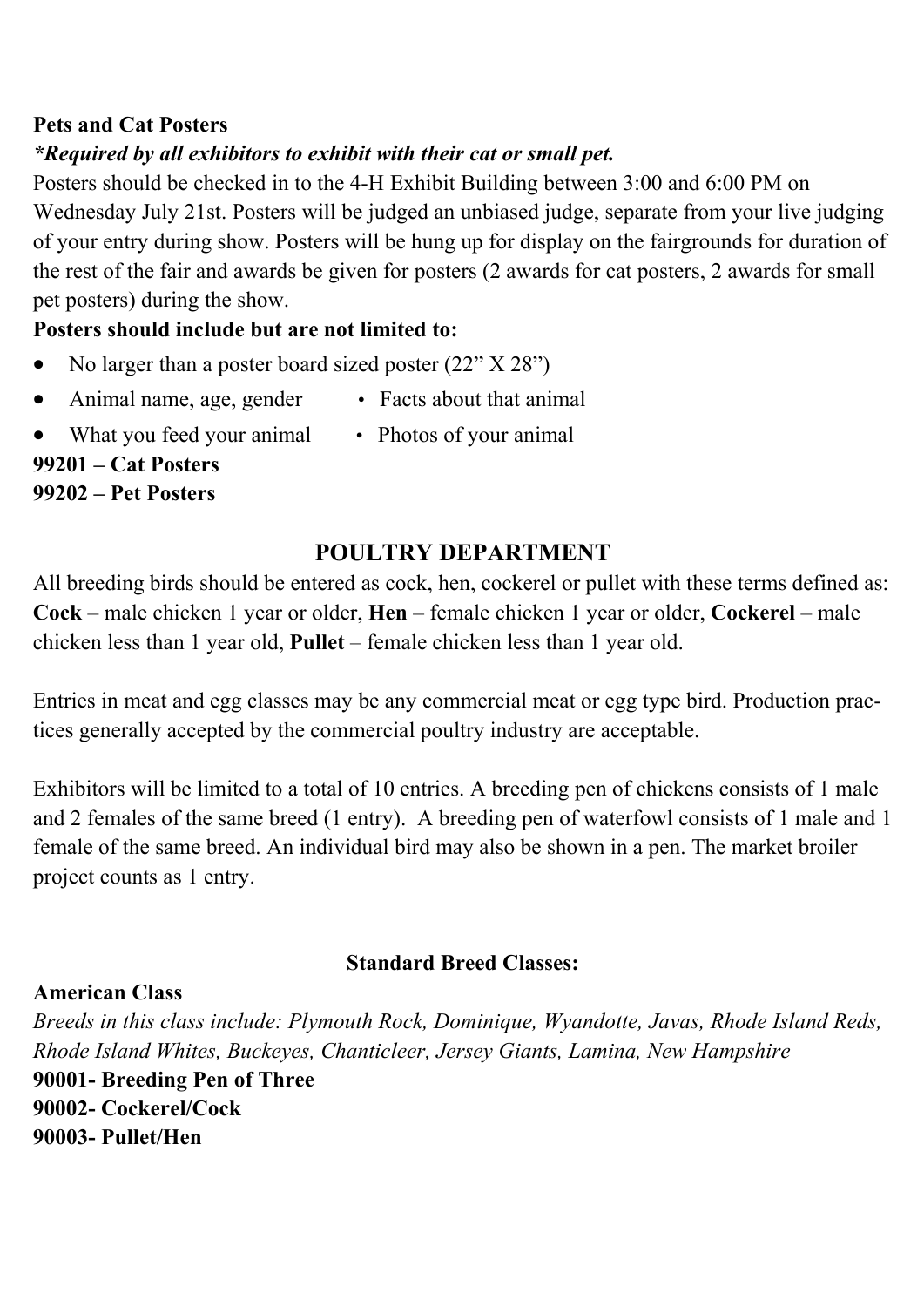**Asiatic Class**  *Breeds in this class include: Brahmas, Cochins, Langshans*  **90004- Breeding Pen of Three 90005- Cockerel/Cock 90006- Pullet/Hen** 

**English Class** 

*Breeds in this class include: Dorkings, Redcaps, Cornish, Orphingtons, Sussex, Australorpes*  **90007- Breeding Pen of Three 90008- Cockerel/Cock 90009- Pullet/Hen** 

**Mediterranean Class** 

*Breeds in this class include: Leghorns, Minorcas, Spanish, Andalusians, Anconas, Sicilian, Buttercups, Catalanas*  **90010- Breeding Pen of Three 90011- Cockerel/Cock 90012- Pullet/Hen Continental Class**  *Breeds in this class include: Barnevelders, Hamburgs, Campines, Lakenvelders, Welsumers, Polish Non Bearded, Polish Bearded, Houdans, Crevecoeurs, Lafleche, Faverolles, Marans*  **90013- Breeding Pen of Three 90014- Cockerel/Cock 90015- Pullet/Hen** 

#### **All Other Standard Breeds Class:**

*Modern Games, Old English Games, Sumatras, Malays, Cubalayas, Phoenix, Yokohamas, Shamos, Sultans, Naked Necks, Araucanas, Ameraucanas* 

**90016- Breeding Pen of Three 90017- Cockerel/Cock 90018- Pullet/Hen** 

#### **Bantam Breed Classes:**

**Game Bantam Class**  *Breeds in this class include: Modern Games, Old English Games*  **90101- Breeding Pen of Three 90102- Cockerel/Cock**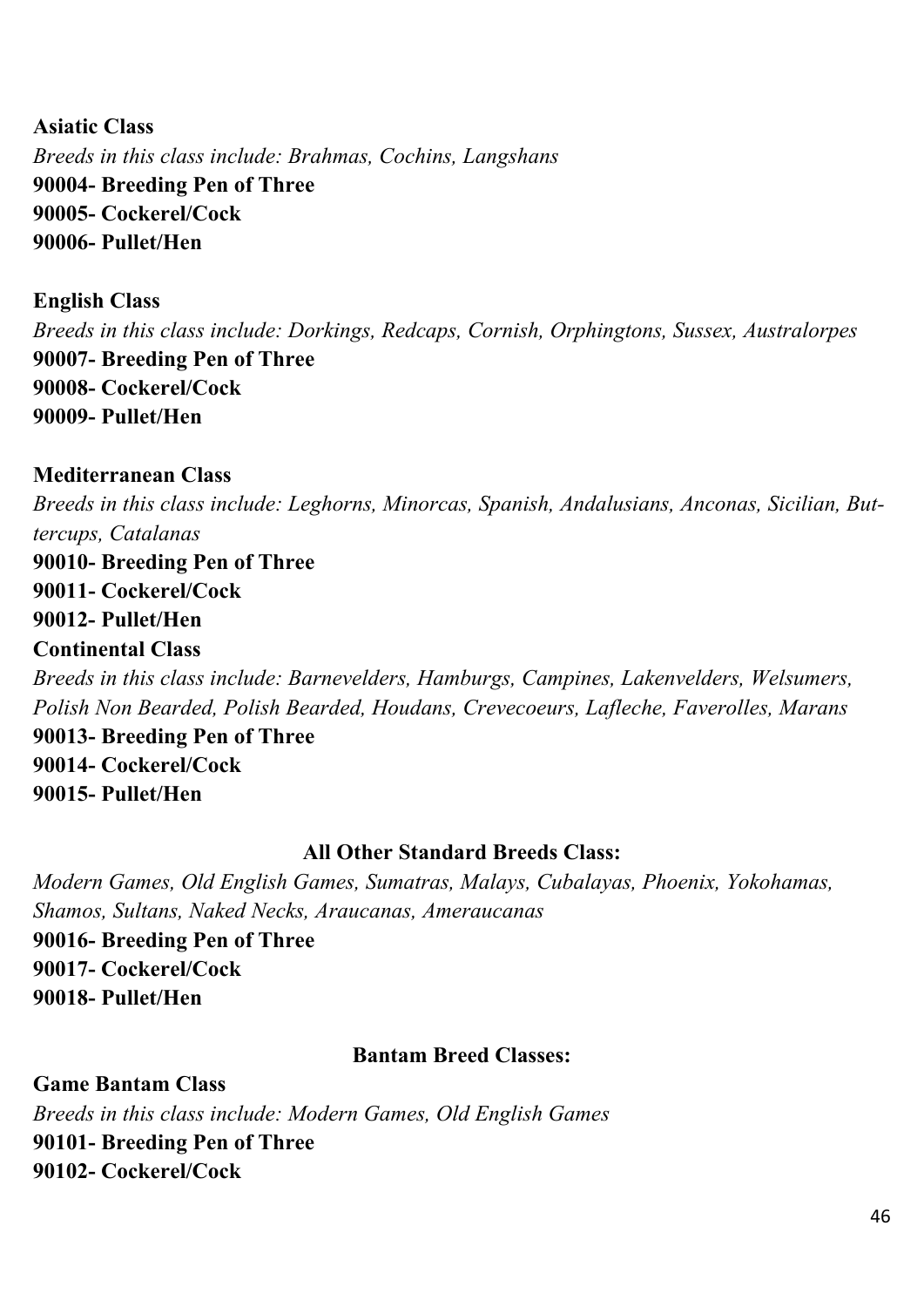#### **90103- Pullet/Hen**

#### **Single Comb Clean Legged Bantam Class**

*Breeds in this class include: Ancona, Andalusians, Australorps, Campines, Catalanas, Delwares, Dorkings, Dutch, , Hollands, Japanese, Javas, Jersey Giants, Lakenvelders, Lamonas, Leghorns, Minorcas, Naked Nexks, New Hampshires, Orphingtons, Phoenix, Plymouth Rocks, Rhode Island Reds, Spanish, Sussex*  **90104- Breeding Pen of Three 90105- Cockerel/Cock 90106- Pullet/Hen** 

#### **Rose Comb Clean Legged Bantam Class**

*Breeds in this class include: Anconas, Belgian Bearded D'Anvers, Dominiques, Dorkings, Hamburgs, Leghorns, Minorcas, Redcaps, Rhode Island Reds, Rosecombs, Sebrights, Wyandottes*  **90107- Breeding Pen of Three 90108- Cockerel/Cock 90109- Pullet/Hen** 

#### **All Other Combs Clean Legged Bantam Class**

*Breeds in this class include: Ameraucana, Araucanas, Buckeyes, Chanteclers, Cornish, Crevecoeurs, Cubalayas, Houdans, Lefleche, Malayas, Polish, Shamos, Sicilian Buttercups, Sumatra*  **90110- Breeding Pen of Three 90111- Cockerel/Cock 90112- Pullet/Hen** 

**Feather Legged Bantam Class**  *Breeds in this class include: Booted, Belgian Bearded D'Uccle, Brahmas, Cochin, Faverolles, Langshans, Silkies, Sultans* 

**90113 Breeding Pen of Three 90114- Cockerel/Cock 90115- Pullet/Hen** 

**Hybrid/Mixed Breed Commercial Class**  *Pertains to all poultry crossed breeds that do not fall under any of the classes listed above.*  **90116 Breeding Pen of Three 90117 Cockerel/Cock**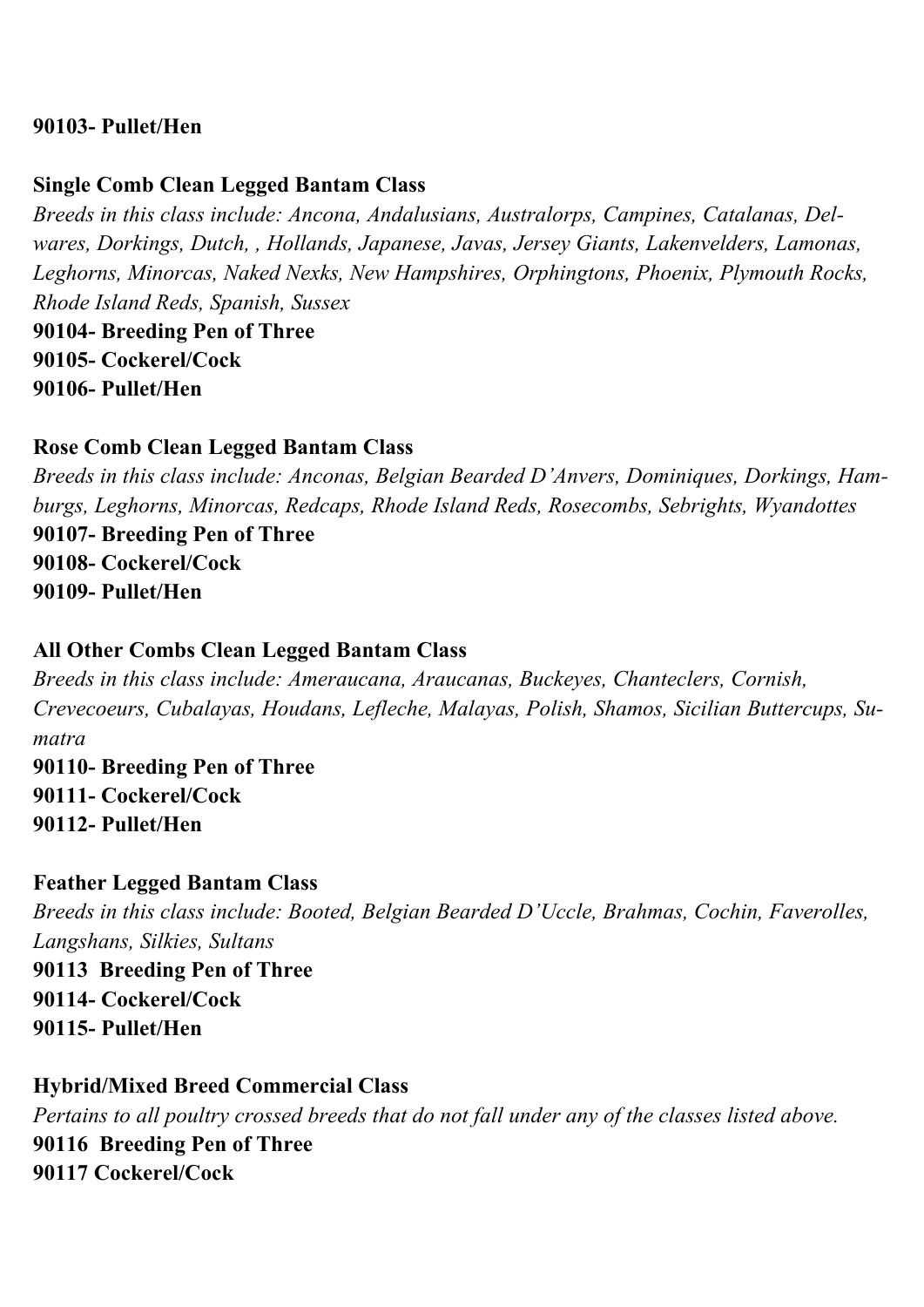#### **90118 Pullet/Hen**

#### **Layer Production Class- Pullet Pen of Three**

**90201-Pen of three layers** *(pullets) of the same breed, purebred or commercial. Birds shown in the Laying Classes must be at least 16 weeks old at the time of the show. Birds must be hatched after January 1st of the current year.*

#### **MARKET BROILER PROJECT**

- 1. 4–H'er must sign up for Market Broiler Project by May 15th with the Extension office.
- 2. Each exhibitor will be given a project worksheet at pick-up in June. The worksheet will need to be filled out brought back and turned in at county fair check-in.
- 3. Broiler entries are limited to one per exhibitor. Each pen of five birds must weigh a minimum of 20 pounds total. Wide variation in weight of individual birds will cause the pen to earn a white ribbon.
- 4. Each exhibit must be healthy and clean or they will earn a white ribbon.
- 5. Cages will be provided.
- 6. Exhibitors may bring one extra bird to be weighed in, but only five will be shown. The committee will offer a leg band to identify the extra bird.
- 7. All exhibitors must present their own birds to the judge.
- 8. Broilers have the option to sell through the ring. All birds being sold through the ring must be processed at a state inspected butchering facility. Price for processing and transportation will be deducted from the sale check.

#### **90301 – Market Broilers**

#### **Waterfowl Class**

*Consists of ducks or geese. Can be shown as an individual or a breeding pen (one male and one female). Classes will be decided by committee based on entries at July 1st.* 

**90401- Duck 90402-Goose** 

#### **All Other Fowl Class**

*Class consists of but is not limited to pigeons, quail, peafowl, turkeys, Guinea, etc. Can be shown as an individual or a breeding pen (one male and one female). Classes will be decided by committee based on entries at July 1st.* 

**90501- Other Fowl**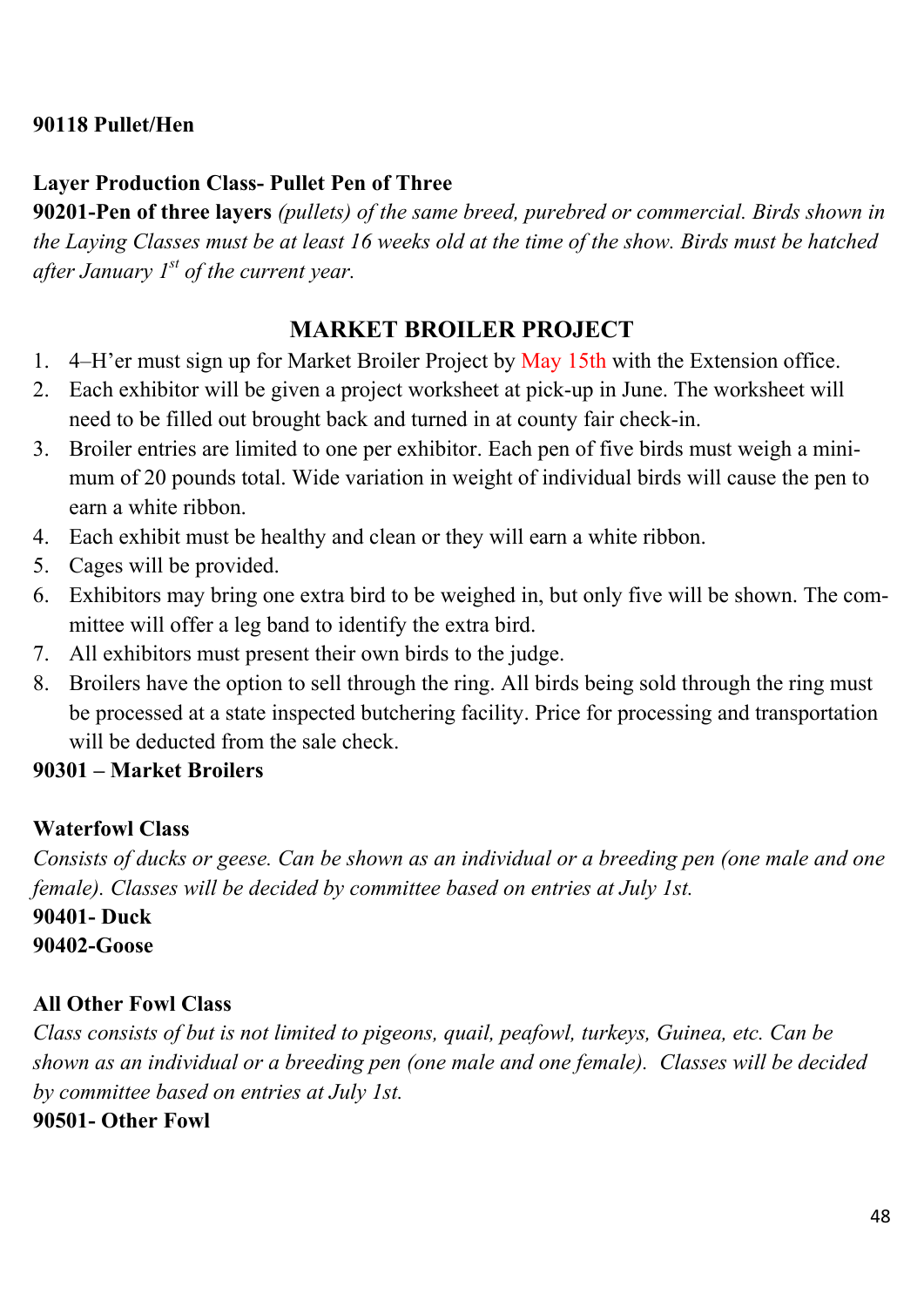#### **RABBIT DEPARTMENT**

An exhibitor may show a total of one meat pen, and 12 individuals. Individuals may come from a meat pen. Classes will be divided into: (a) Commercial Rabbits, (b) Fancy Rabbits and (c) Market Rabbits. Commercial and Fancy classes will be shown by breed standards. An exhibitor is not allowed to bring a lactating mother with kits to the fair. All rabbits must be identified in 4-H Online by July 1 with tattoo. All rabbits must be permanently identified with a tattoo in the left ear prior to check-in. Tattoos must be entered in 4-H Online. **No tattooing on** 

**the county fair premises.** Rabbit classes according to identification, classes may change.

#### **Best of Breed will be awarded for class.**

Champion Class 4 will be awarded.

#### **Best of Show will be awarded from the Champion Class 6 and Champion Class 4**

#### **Commercial Rabbits:**

Rabbits will be broken down first into breeds, and then down into subclasses by age. If breed type is not found in Fair-Entry, enter under the AOB class.

**Ages are broken down as follows:** 

**Senior Bucks** (over 8 months of age)

**Senior Does** (over 8 months of age)

**Intermediate Bucks** (6-8 months of age)

**Intermediate Does** (6-8 months of age)

**Junior Bucks** (under 6 months of age)

**Junior Does** (under 6 months of age)

#### **Fancy Rabbits: Class 4 Show by Breed Standards**

Rabbits will be broken down first into breeds, and then down into subclasses by age. If breed type is not found in Fair-Entry, enter under the AOB class.

**Ages are broken down as follows:** 

**Senior Bucks** (over 6 months of age)

**Senior Does** (over 6 months of age)

**Junior Bucks** (under 6 months of age)

**Junior Does** (under 6 months of age)

#### **Market Rabbits**

**Meat Pen Rules**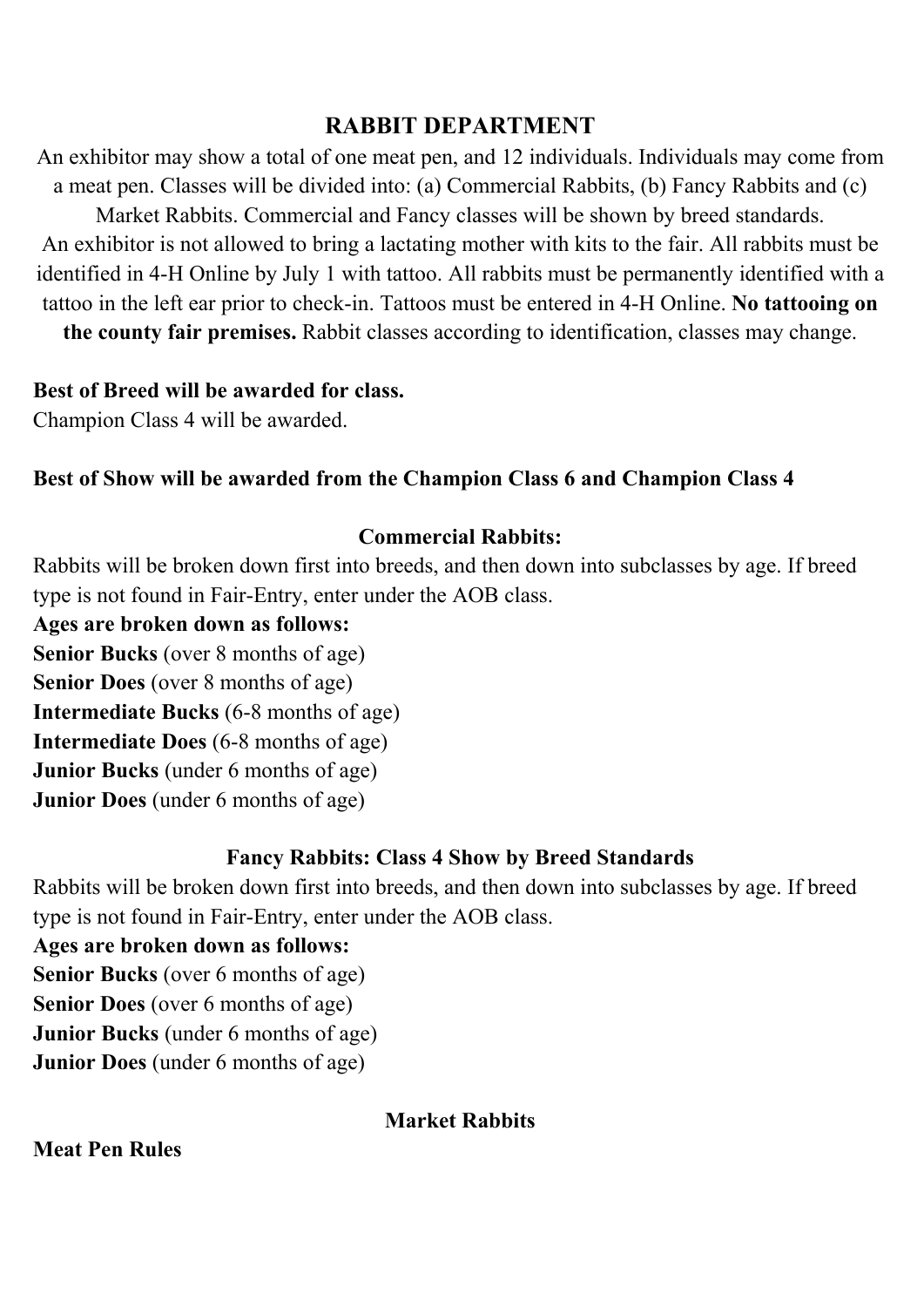1**.** Meat pens will consist of three rabbits of the same breed and variety. Age limit not over 10 weeks and weight limit of 3 to 5.5 pounds each.

- **2.** This division allows crossbred rabbits; however, they must be of the same variety.
- **3.** Each exhibitor may enter one meat pen.
- **4.** Champion and reserve will be selected
- **5.** Shown by market value or weight and uniformity

### **Single Fryer Rules**

**1.** Single fryer will consist of one rabbit not over 10 weeks and weight limit of 3 to 5.5 pounds each.

**2.** This division allows crossbred rabbits.

**3.** Each exhibitor is limited to one Single Fryer entry. The fryer must not be pulled from meat pen.

**4.** Champion and reserve will be selected

### **Roaster Rules**

**1.** Roaster consists of one rabbit less than six months of age with a minimum weight over five pounds and a maximum weight of eight pounds.

- **2.** This division allows crossbred rabbits.
- **3.** Each exhibitor is limited to one Roaster entry.
- **4.** Champion and reserve will be selected
- **27301 Meat Pen**
- **27302 Single Fryer**
- **27303 Roaster**

#### **Supreme Market Champion**

An overall Supreme Market Champion and Reserve Supreme Market Champion will be selected from the Champion Meat Pen, Champion Single Fryer, and Champion Roaster, An award will be presented to the Supreme Market Champion.

#### **Rabbit Costume Contest**

### **Friday, July 17th following the rabbit show.**

Open to all  $4<sup>th</sup>$ -12<sup>th</sup> grade rabbit exhibitors who will be exhibiting rabbits at county fair. Contest will be judged by a local celebrity and awards will be given.

- Rabbits entered in costume contest must also be shown in the 4-H/FFA Rabbit Show class can be entered for in Fair-Entry
- Each exhibitor limited to one entry per exhibitor.
- No entry fee in required for the costume contest.

# **27501 Rabbit Costume Contest**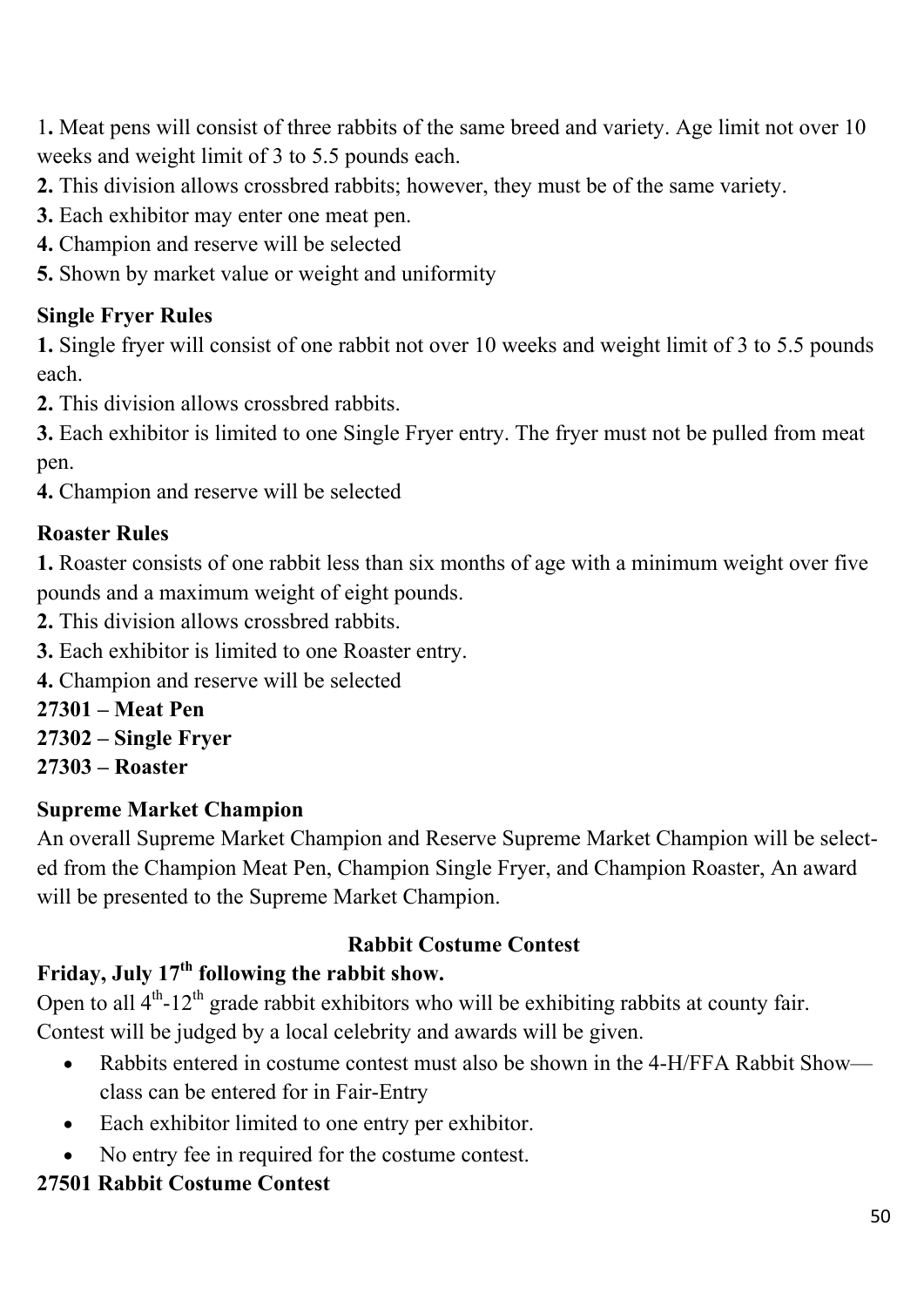# **BEEF DEPARTMENT**

#### **COMMITTEES:**

| Beef Committee — | Karen Loudon (Superintendent), Larry Bailey, Jeff Welch, Zach Welch, |
|------------------|----------------------------------------------------------------------|
|                  | Luke Baker, William Long, Ben Adamson, Rob Evans, Ron Skarda,        |
|                  | Callie Anderson, Cole Miller                                         |
|                  | Youth: Tyler Loudon                                                  |
| Ultrasound $-$   | Bonnie Larson                                                        |

### **BEEF GENERAL RULES**

**1.** General Rules - Review livestock general rules printed at beginning of this division.

**2.** Stall assignments for each club will be posted in each barn.

**3.** No grooming chutes inside the barns. All grooming chutes should be placed in the covered grooming area to the south of the show arena.

**4.** Barn or stall assignments will not be posted until all cow-calf and feeder pens are arranged.

**5.** Stall Dividers– No butt fans. Each club will be limited to one set of stall dividers. Beef Committee has final say.

**6.** Beef exhibits should line up at south end of show ring and enter show ring in order listed in show program.

**7.** Substitute Showman - See General Rules.

**8.** Showmanship classes will be shown in the following order: Senior, Intermediate, Junior, and Elite Showmanship.

**9.** Fair board will charge \$10 per animal entered by the July 1 Fair entry deadline for bedding (except Clover kids bottle calves). (Cow calf =\$20, Pen of 3 =\$30)

### **MARKET BEEF (MARKET STEERS & MARKET HEIFERS)**

**1.** All market beef animals must have been weighed in and identified by tags from the County Extension Office prior to February 1st. Animals to be weighed on arrival at County Fair. Rate-of -gain is to be calculated on all animals entered as market steers or market heifers.

**2.** Classes will be established for home raised exhibits. Calves to be exhibited as Home Raised must have been identified as Home Raised on the 4-H/FFA Market Beef Identification Form at weigh-in. and on file in the county Extension Office. For Home Raised classes, exhibitor's immediate family (parents, grandparents, or legal guardian) must own the dam of the market steer/heifer at the time of conception. Entries will be shown by weight divisions. Class winners will compete for division Champion and then for Grand champion of the show.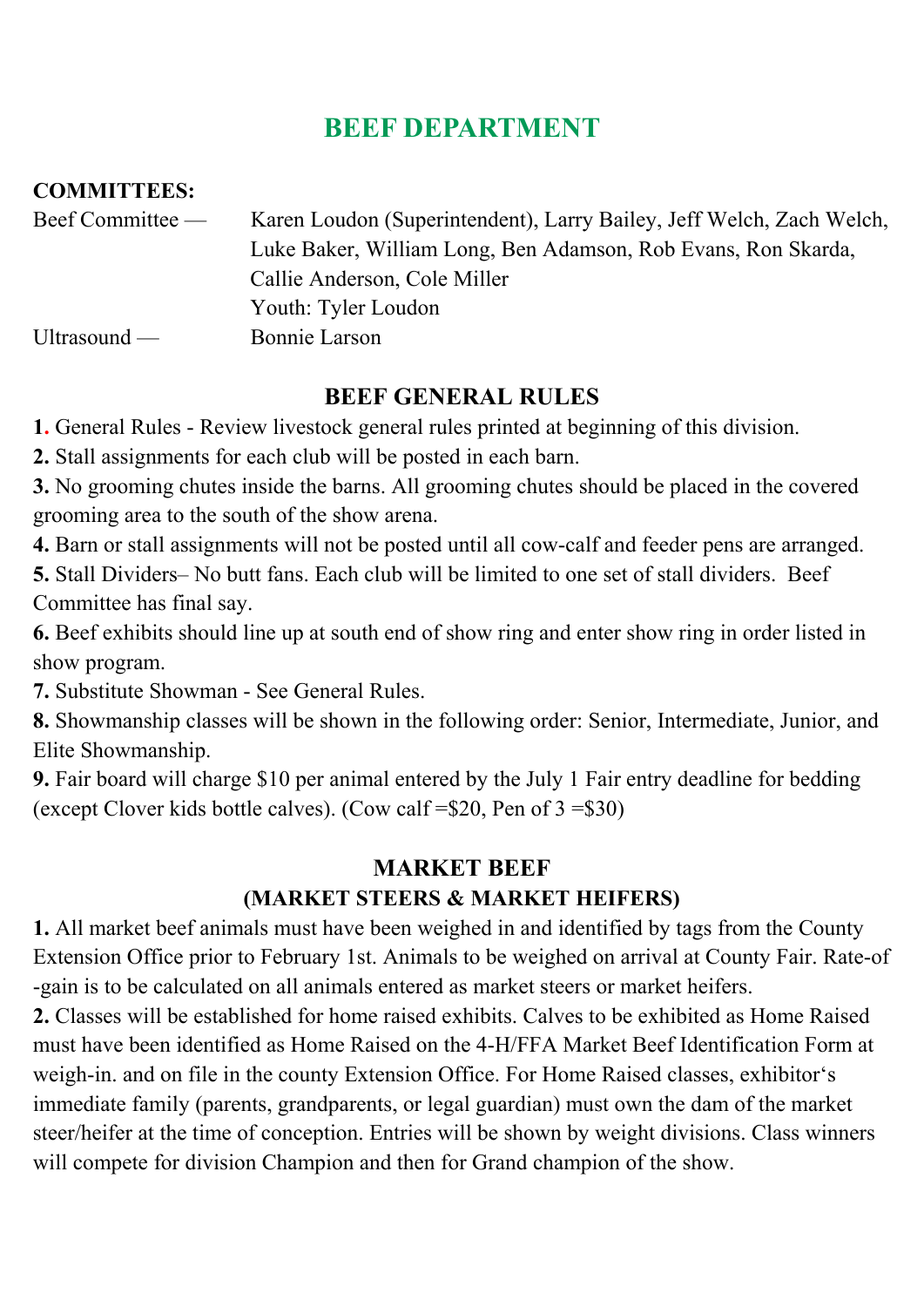**3.** Each exhibitor may exhibit a total of four (4) market beef tie animals. Includes carcass animal.

**4.** To qualify for a purple or blue rating a market steer must have an average daily gain of 2 lbs. and market heifers 1.75 lbs. (Note: Animals being exhibited at the State Fair must meet qualifications noted in state fair regulations.

**5.** Market beef classes will be evaluated by the beef judge on appearance as in the past (you may choose to have an animal in these classes scanned but that information will be for your personal use only and will be shared after the fair).

**6.** Market Heifer/Breeding Heifer ID change —

 If heifer is originally weighed in as a market heifer, the animal does NOT need to be ID'ed again in 4hOnline as a breeding heifer BUT MUST must have a **tattoo, birthdate, and second form of ID** entered by Feb 1st when market beef profiles lock. If these additions are not made prior to Feb 1st, another breeding heifer entry MUST be made on 4hOnline by

May 15th per the breeding heifer guidelines on page 50.

**40205 — Purchased Market Steer** 

**40206 --- Homeraised Market Steer** 

**40202 — Market Heifer** 

### **PEN OF THREE CLASS**

**1.** A class of three feeders to be tagged and weighed in at time of weigh in. They may be either steers or heifers but not mixed sex. Member may weigh-in up to six animals per pen, but may bring only one pen of three to the fair.

**2.** Pen of three pens will be weighed at a time selected by the committee for pay weight for livestock sale. All pen of three animals will be ultrasounded. Animals from pens cannot compete in the ultrasound carcass class.

**3.** Exhibitors are responsible for cleaning pens and assisting with removal of pen gates from the barns.

**4.** Must provide required criteria for judge to examine**.** Ultra-sound data of all three animals will be provided for the judge prior to the judging.

**5.** Pen of three class will be evaluated by the beef judge on appearance, rate of gain, data posters, brief interview and ultrasound data.

### **Poster Rules**

1. Exhibitors participating in the Pen of 3 project are required to create a poster of your beef project. Poster needs to be on a poster board sized material, approximately 22" X 28"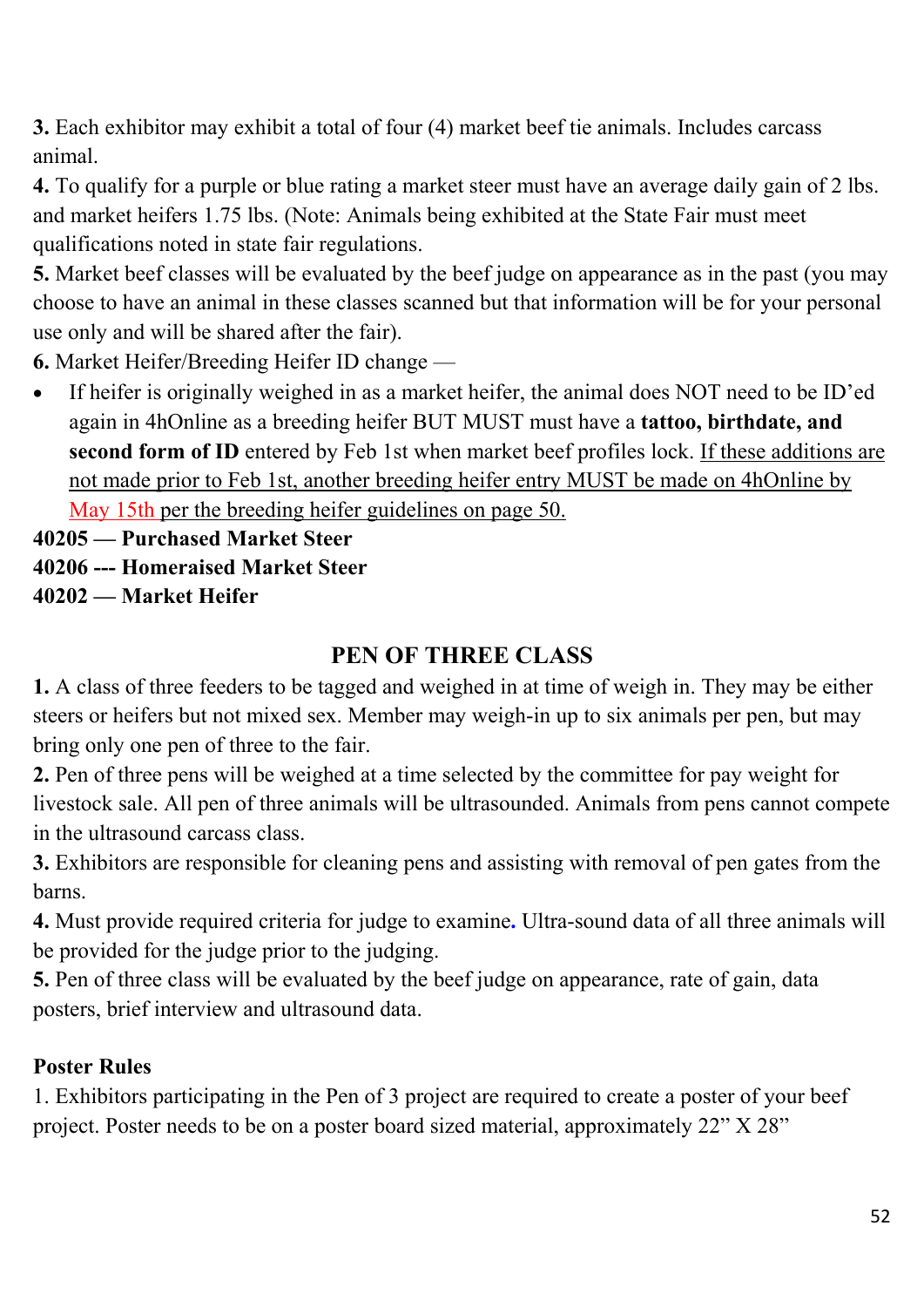**2.** Poster should include but is not limited to:

- Exhibitor Name
- Home Raised or Purchased
- Beginning weights of beef animals
- Picture(s) from duration of beef project
- Feed ration details for beef animals (feed inputs, feed costs, etc.)

**3.** Upon completion of the initial fair weigh-in and ultrasound on Friday of county fair, then exhibitors in the Pen of 3 project will need to complete a final form obtained from the fair office which needs to be hung next to the exhibitor's existing poster.

The form will include: Beginning weight, county fair weight, average daily gain, and ultrasound data.

### **40204 — Pen of Three—Market Beef**

# **ULTRASOUND CARCASS BEEF CLASS**

**1.** Members may indicate one animal that is entered in county fair to be scanned and an ultra sound reading done. Additional animals may be scanned at the member's expense and may not be entered in the carcass class. Member must report the animal they choose to have entered in the carcass class at the time of ultra-sounding; calves entered in the carcass class must be lead/ tie calves.

**2.** Ultrasound will be done during the beef weigh-in, Friday by a qualified technician(s).

**3.** There will be a specific market beef carcass class judged at the county fair during the beef show.

**4.** Placing is up to the judge's discretion with the carcass data provided by the ISU Extension Beef Program Specialist being used as a tool.

**5.** Carcass class will have a champion and reserve champion honors and designated trophy.

**6.** Top carcass animal will compete in the overall grand champion market class, and it will sell, if so desired, in the champion line-up at the livestock auction.

**7.** Beef carcasses will be ranked by increase in retail value of the carcass per day on feed. This is influenced by average daily gain, degree of marbling, fat thickness, loin-eye muscle area, % kidney, pelvic and heart fat, carcass weight and price premiums and discounts.

### **Carcass Value Per Day On Feed is calculated as follows**:

((Estimated hot carcass weight  $-$  (.55 x beginning live weight) x percent retail product x contest carcass price as determined by appropriate grid))/.64/days on feed.

**40207 – Carcass**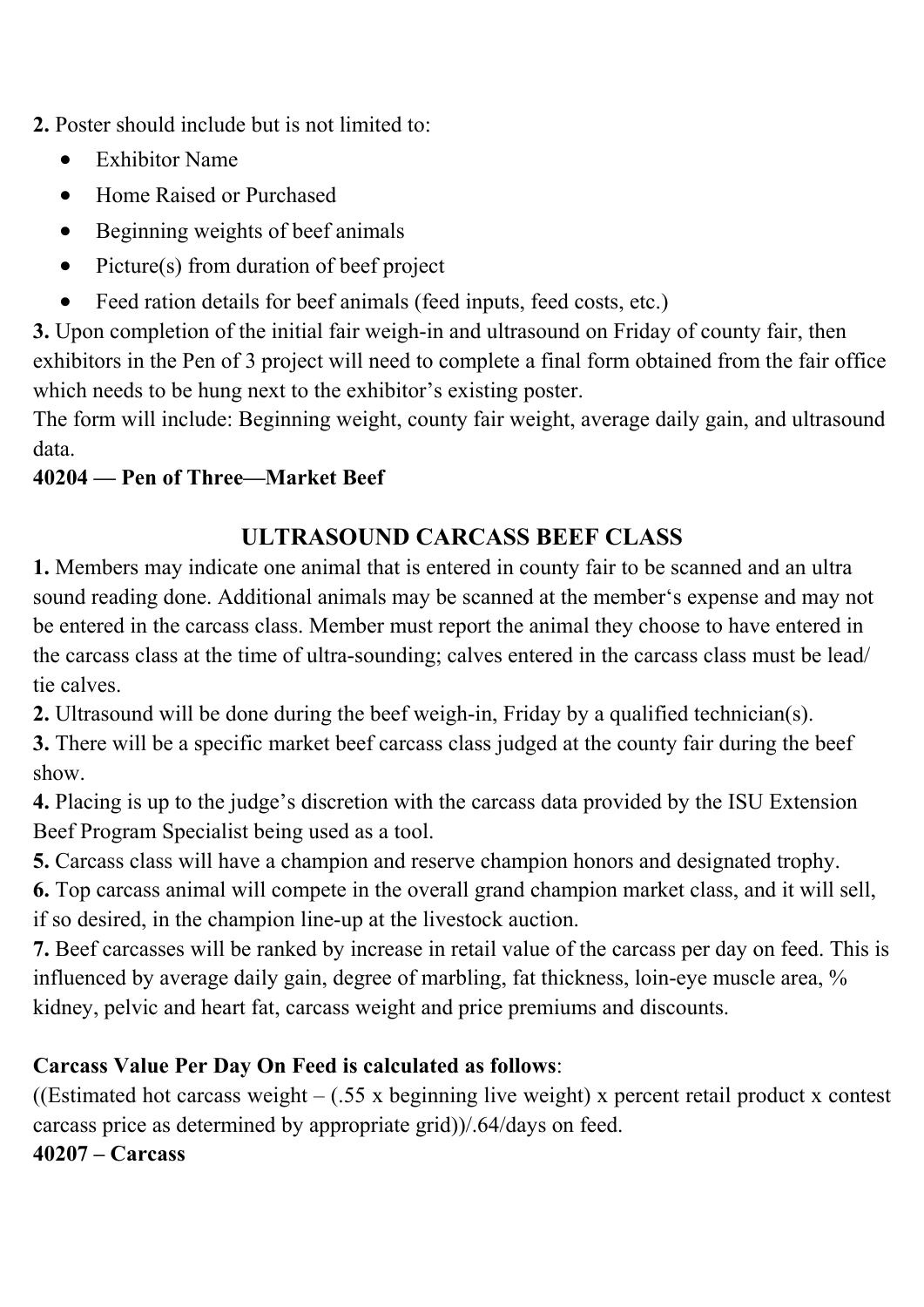**Pen of three class** will be evaluated by the beef judge on appearance, rate of gain data and ultrasound data as described above.

**Market beef classes** will be evaluated by the beef judge on appearance as in the past (you may choose to have an animal in these classes scanned but that information will be for your personal use only and will be shared after the fair);

**Market beef carcass class** will be evaluated by an Iowa State University livestock specialist using the ultrasound data as described in the ultrasound beef rules.

## **BEEF BREEDING HEIFERS**

**1.** Breed, purebred/registered, classes will be established for all entries with association papers, providing there are 2 in a class. If not, you will be AOB or commercial.

**2.** Commercial classes will be divided according to weight.

**3.** All heifers to be eligible shall be born between September 1, 2019 and December 31, 2020.

**4.** All heifers will be judged from the standpoint of breed characteristics, type, quality, and conformation with future usefulness as a breeding cow.

**5.** All breeding heifer projects must be identified by an **EAR TATTOO (both registered and commercial)** by May 15th in 4-H Online; (calfhood vaccination tattoo is NOT acceptable identification as the primary tattoo) AND a second form of identification for ALL breeding beef. The second form can be a calfhood vaccination number or an official 4-H ear tag if the animal is not registered.

**6.** All breeding heifers must have birth date and be checked in at weigh in time on Friday morning. Registration papers and tattoos will be checked at scales on all heifers.

**7.** An exhibitor may exhibit a maximum of 3 breeding heifers.

#### **40304 — Registered/Purebred Breeding Heifer**

### **40305 — Crossbred Breeding Heifer**

### **BEEF COW AND CALF**

**1.** Limit of one cow-calf per exhibitor for each class.

**2.** The calf must be the offspring of the cow.

**3. Calf** must be identified by **July 1st** of current year. The **cow** must be entered by May 15th in 4 -H online

**4.** Cow and Calf pairs must check in by the beef committee members. Beef committee members will come around to the barns.

**5.** All cows must be identified by an **EAR TATTOO** (not calfhood). Calf must have **a tag of identification.**

**40302 — Cow and Calf — First Calf Heifers 40303 — Cow and Calf — All Other Cow/Calf pairs.**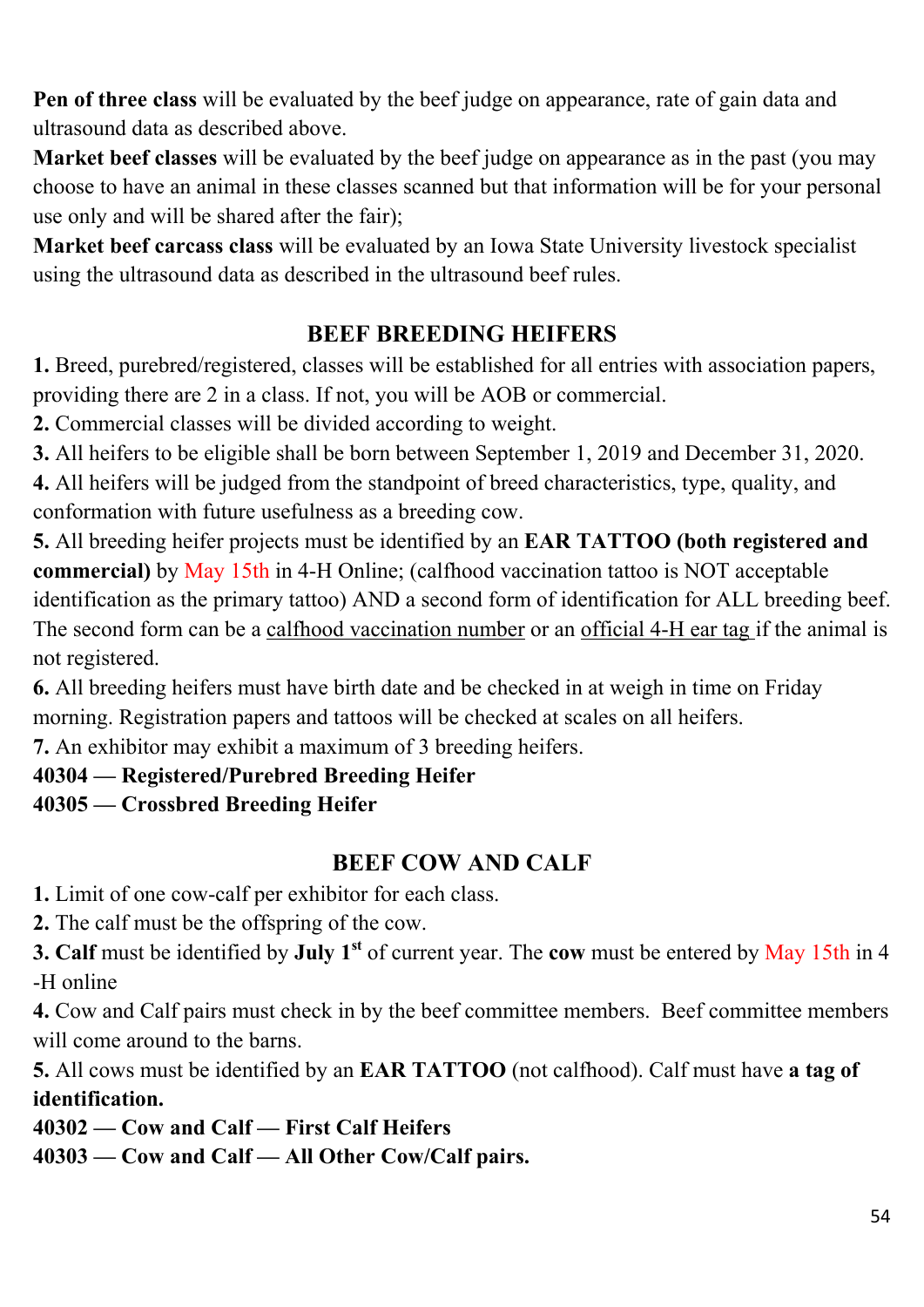### **FEEDER CALVES**

The purpose of this class is to provide exhibitors enrolled in the beef breeding project an opportunity to exhibit the result of the product their (or their families) herd.

**1.** To qualify for this class each calf (heifer, steer, or bull) entered must have a certified birth date and could be the offspring of a breeding female identified in 4-H online as a breeding beef project by May 15th of the current 4-H year.

**2.** Each exhibitor will be limited to two entries.

**3.** Entries may be heifer, steer or bull calves born between Jan 1, 2021 and May 15th

**4.** Feeder calves must be on the fairgrounds by 8:30 A.M.

**5.** Feeder calves must be broke to lead and to stand tied unless in pen with dam.

**6.** Feeder Calves must be identified by **EAR TATTOO** or **ear tag**. They must be in 4-H Online by May 15th.

**7.** Feeder Calves cannot come in until day of show and must go home immediately after the show.

#### **40402 — Feeder calf - Steer**

**40401 — Feeder calf - Heifer** 

**40403 — Feeder calf - Bull** 

#### **BUCKET/BOTTLE CALF**

**1.** To qualify for this class each calf entered must be in the member's possession and have the animal listed on 4-H Online by May 15th of the current year. This goes for Clover Kids too.

**2.** Each exhibitor can identify up to 3 animals but will be limited to 1 entry at the county fair.

**3.** Entries may be male or female born from January 1 to May 15th

**4.** Calves must be broke to lead and tie.

**5.** All calves will be identified by a 4-H ear tag.

**7.** Bucket/Bottle Calves will be checked in with the beef committee at the scale house on Friday, and will remain on the grounds until release at 8:00 am on Wednesday.

**8.** Clipping is allowed. NO FITTING, NO ADHESIVES. Show halters and show sticks are optional.

**9.** Judging will be based on the following:

- a. What the exhibitor has learned about the care and raising of the calf.
- b. The general health and appearance of the calf and the exhibitor's knowledge in the health area.
- c. The completed record sheet. (The record sheet should be turned in by July 1st to the Extension Office, so the judge has time to read them over)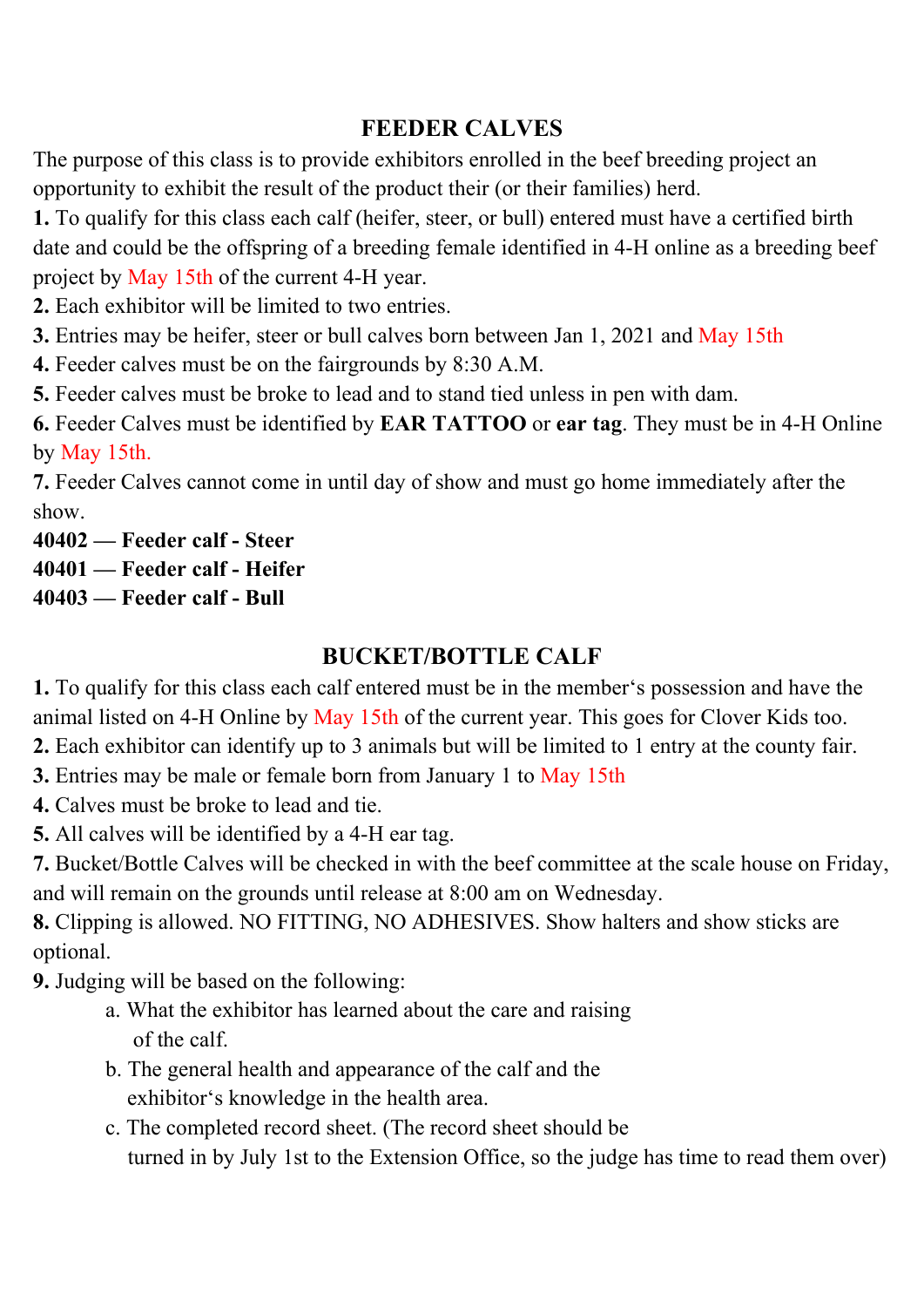**40101 — 3rd grade Clover Kids** (Clover Kids will not be evaluated

with ribbon placing)

**40102 — Juniors** 

### **40103 — Intermediates and Seniors**

# **RETURNING BUCKET/BOTTLE CALF**

- **1.** To qualify for this class:
	- Each calf must have been shown at county fair the previous year
	- All market and breeding heifer returning bucket calves must be weighed-in at beef weigh-in and identified in 4-H Online in January and all breeding returning bucket calves must be identified in 4-H Online by May 15th of the current year. (All breeding returning bucket calves must follow the same rules as breeding beef, see breeding beef section). Tattoos are required, calfhood tattoo vacc. does not count.
- **2.** Calves must be broke to lead and tie.
- **3.** All returning Bucket/Bottle Calves will be weighed at the county fair weigh-in.
- **4.** Any animal shown in this class may not be shown in any other beef or dairy class during the fair.
- **5.** Clipping and fitting of animals is allowed.
- **6.** Any member may sell their market type animal at the sale on Wednesday. Let the office know you are selling by 1 hour after the completion of the show.
- **7.** Judging will be based on the following:
	- a. What the exhibitor has learned about the care and raising of the calf.
	- b. The general health and appearance of the calf and the exhibitor's knowledge in the health area.
	- c. The completed record sheet. (The record sheet should be turned in by the date set before fair, so the judge has time to read them over.)

**8.** Grand Champion and Reserve Champion Returning Bucket Bottle Calves will be in competition for Grand Champion and Reserve Grand Champion market/ breeding beef.

### **40201 — Returning Bucket/Bottle Market**

**40301 — Returning Bucket/Bottle Breeding Heifer** 

#### **SHOWMANSHIP CLASSES 40601—Junior**

**40602—Intermediate** 

- **40603—Senior**
- **40604—Elite**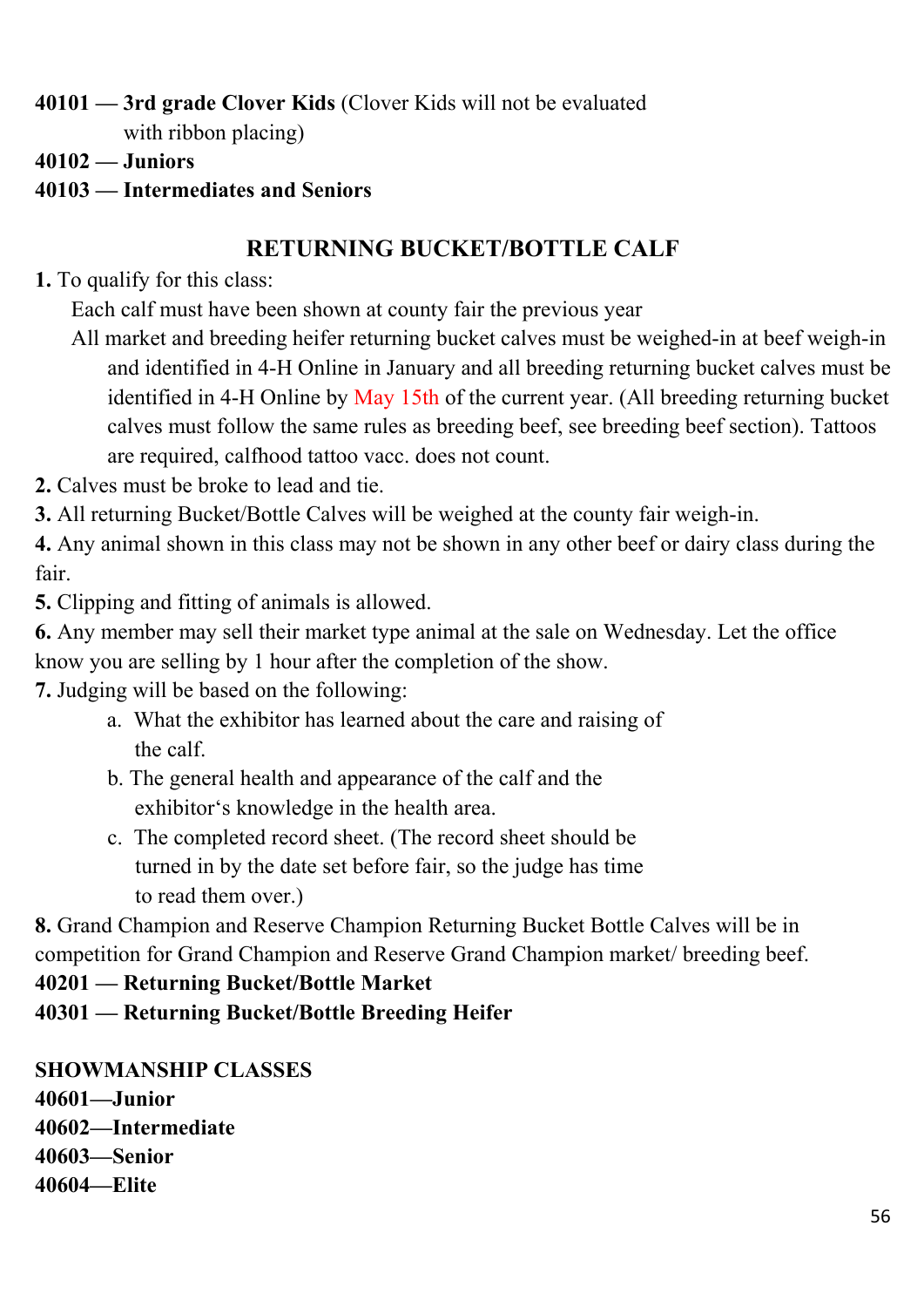# **SWINE DEPARTMENT**

**COMMITTEE:** Terry Weinkoetz (Superintendent), Alex Ripperger, Sam McKnight, Beth McKnight, Tim Foglesong, Darren Toppin, Randy Wuebker

### **SWINE GENERAL RULES**

- **1.** All state fair swine nominations will happen through the county office.
- **2.** All state fair market or breeding swine will still need DNA ear punch tags.
- **3.** Swine projects must be owned or purchased prior to April 24th.
- **4.** Exhibitors are limited to 15 swine nominated for the county fair. May nominate up to 4 head for the carcass class.
- **5.** Swine must be entered on 4-Honline by family by May 15th.
- **6.** 2-3 head per pen will be allotted at the fair.
- **8.** A member may exhibit any combination of the following swine (up to 6) at fair: 2 individual market gilts and 2 individual market barrows, 1 carcass hog, and 2 breeding gilt
- **9.** Members have the option to sell their hogs at the livestock auction. If hogs are taken home, state laws must be followed.
- **10.** All pigs will be tattooed before the sale unless you notify a swine committee member.
- **11.** You must make your own arrangements to have fresh bedding in the pens on a daily basis.
- **12.** Within two hours after weigh-in members must notify the swine committee with tag numbers of animals being placed into their specified show classes.
- **13.** Following July county fair weigh-in and penning of swine, there will be an exhibitor meeting. Families are encouraged to attend.
- **14.** You are responsible to bring your animal to and from the holding pen/show ring.
- **15.** We encourage you to keep your pen area clear of debris and manure. This will help to ensure your club/barn performs well in herdsmanship.
- **16.** Each animal will be identified by
- Ear tag at both county and state fair 4-H/FFA
- Ear notches
- Color pattern description
- **17.** Animals may be pre-tagged prior to spring ID date.
- **18.** All animals will be brought to the fairgrounds on designated Union County Swine ID day to be recorded, or will contact the County Extension office for an alternate date. Animals will be identified on the trailer.
	- Only the owners will physically handle the swine unless being weighed for carcass.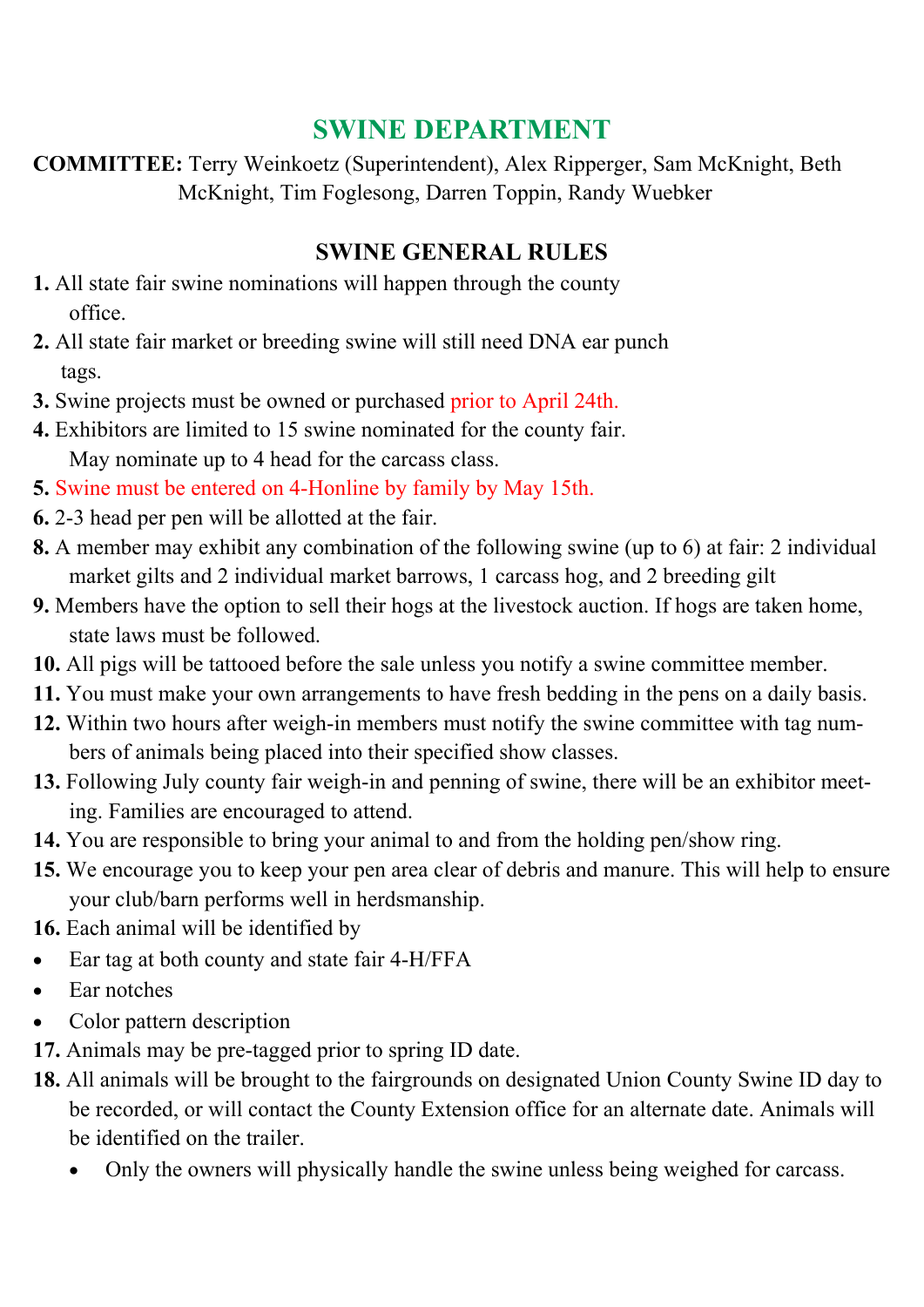Only swine that are identified for the carcass contest will be weighed.

### **MARKET SWINE (X-bred & Purebred)**

**1.** Entries open to market swine identified in 4-H Online by May 15th.

**2.** All county fair swine entries must attend spring weigh-in at Fairgrounds.

**3.** All hogs will be weighed at county fair in July. Hogs weighing less than 220 lbs. may be shown, however, they are ineligible to participate in the final drive.

**4.** Individual market class entries may be selected from those identified in 4-H Online.

**5.** Individual market pigs will be divided into classes by gender, weight, and breed.

**6.**There must be a minimum of three purebred animals, per breed, per class for a complete class. If there is not a full class, they will be combined into AOB (All Other Breeds) to be exhibited.

**7.** Pedigrees for purebred swine must be presented at fair weigh-in and in an exhibitor or logical family name.

**50301 — Market Barrow Pig - Crossbred**

**50302 — Market Gilt Pig - Crossbred** 

**50303 — Market Barrow - Purebred** 

**50304 — Market Gilt - Purebred** 

### **HOME RAISED SWINE**

**1.** You must indicate Home Raised on your swine ID sheet at spring weigh-in time or in 4-H Online by May 15th.

**2.** Exhibitor must have ownership and farrowing done on their farm OR exhibitor's immediate family farm (parent or grandparent).

**3.** Committee will decide availability of Home Raised class based on numbers at July 1entry deadline.

**50305 — Market Barrow - Homeraised 50306 — Market Gilt - Homeraised** 

### **BREEDING GILTS (X-bred & Purebred)**

**1.** Entries open only to gilts identified in 4-H Online by May 15th.

**2.** Exhibitor must be enrolled in the swine project. All gilts must be owned by ID date & identified by ear tag.

**3.** Each member may exhibit two breeding gilts, one commercial and one purebred. Breeds will be broken up into their own class if there are three exhibited.

**4.** Breeding gilts may be sold in fair sale, the same as market pigs. If a gilt is taken back to the farm from the fairgrounds, quarantine procedures must be taken according to Iowa law.

**5.** Breeding gilt cannot be shown in market class.

**6.** There is no minimum or maximum weight requirement to show. Weight requirements will apply to those selling at auction.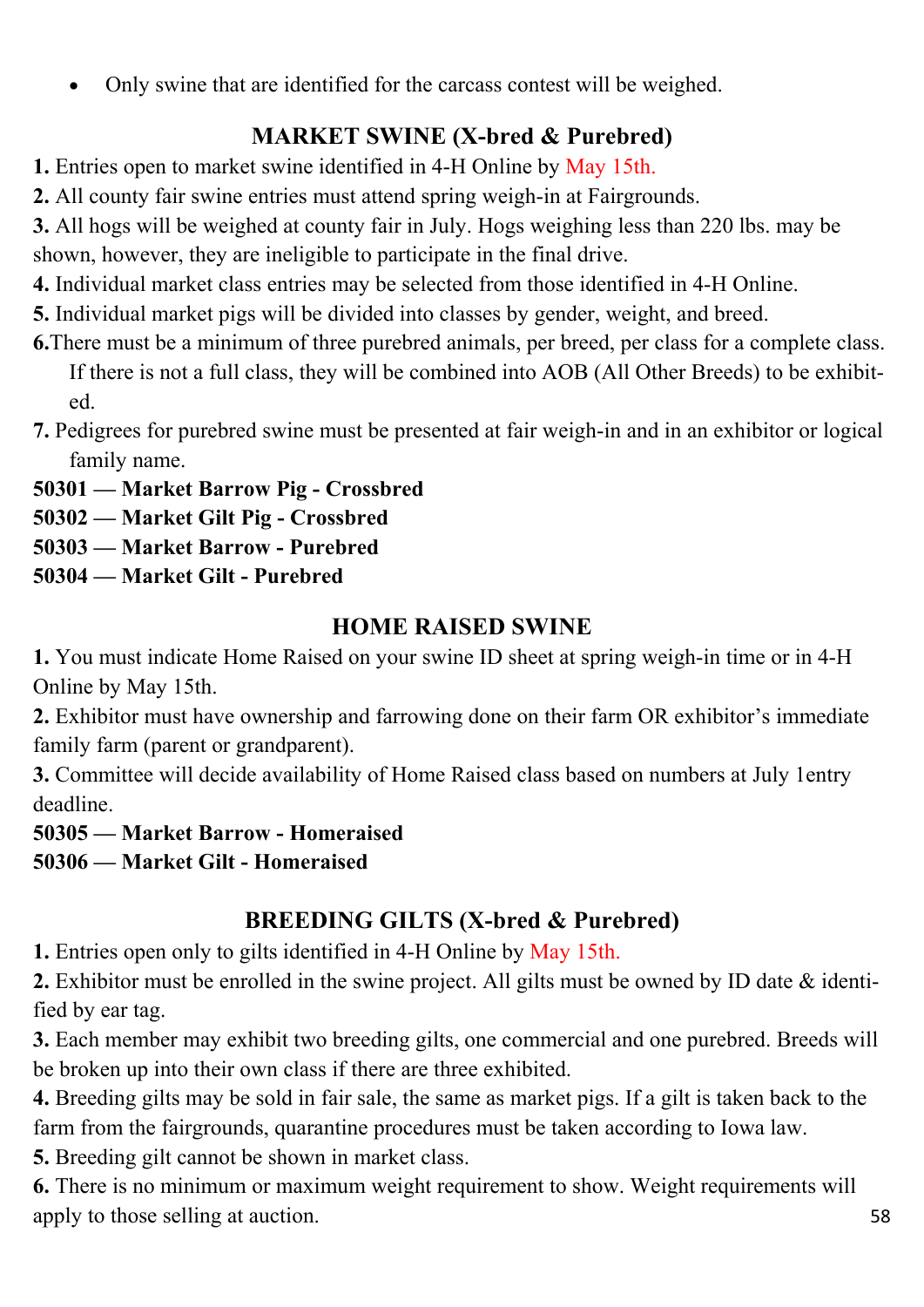- **7.** Divisions will be made based on weight.
- **8.** There must be a minimum of three purebred animals, per breed, per class for a complete class. If there is not a full class, they will be combined into AOB (All Other Breeds) to be exhibited.
- **9.** Pedigrees for purebred swine must be present and in an exhibitor or logical family name.

10. Purebred Gilts must be born on or after December 15th.

# **50201 — Commercial Breeding gilt**

# **50202 –- Purebred gilts**

#### **CARCASS HOGS**

- 1. Maximum beginning weight for a swine project to be considered for the carcass class is 80 pounds.
- 2. Carcass class entries must weigh at least 240 pounds at fair during the initial weigh-in.
- 3. Carcass class entries will be judged both live and hanging at Weaver's Locker. Exhibitors are encouraged to go to the locker on Monday at 5:00 PM to view the carcasses with an ISU Livestock specialist.
- 4. Swine carcasses will be ranked on live carcass evaluation, and hanging weight, and hanging carcass evaluation. This criterion is influenced by back fat and loin-eye muscle area.
- 5. Carcass Hogs cannot be shown in any other class.
- 6. Rate of gain contest will ONLY apply to carcass animals.

### **HANGING CARCASS HOGS AND SALE RING PROCEDURE**

**1.** Exhibitors with a carcass entry will enter the ring in place of their carcass swine project. Winner of carcass class will be announced during this time.

- **2.** The Hanging Carcass Hog class counts as one time through the ring.
- **3.** All carcass hogs will sell at actual weight.
- **4.** Hogs weighing over 320 lbs. will be sold at a maximum weight of 320 lbs.
- **5.** Hogs weighing less than 220lbs can be sold, but not through the auction ring unless they fall into the weight bracket at weigh back.

#### **50307- Live Class & Hanging**

#### **SHOWMANSHIP CLASSES**

- **50101—Senior**
- **50102—Intermediate**
- **50103—Junior**
- **50104—Elite**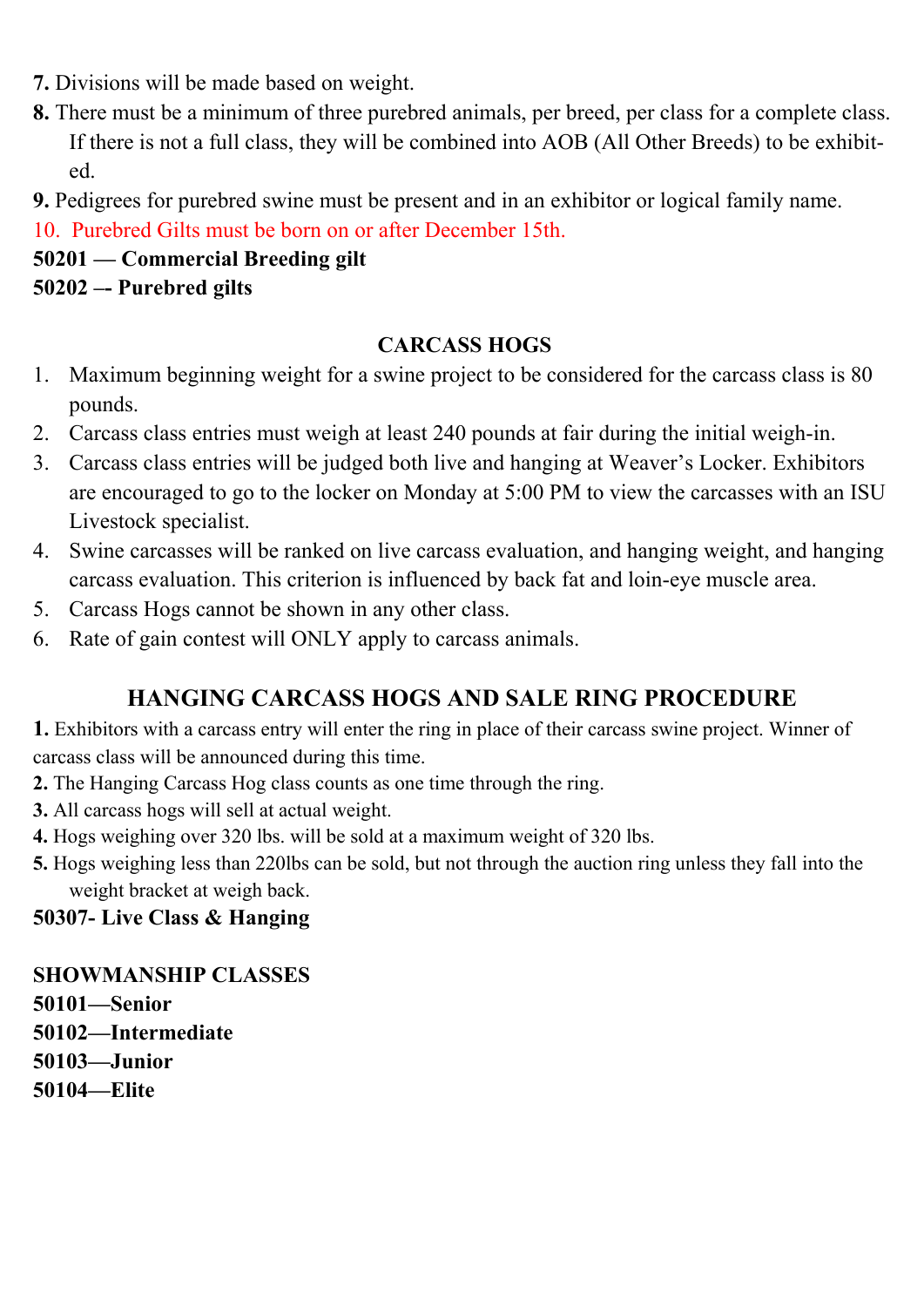# **SHEEP DEPARTMENT**

**Committee:** Dean Hadley (Superintendent), Doug Huntington, Doug Bierle, Dalton Bierle, Darin Hatfield

#### **SHEEP GENERAL RULES**

- 1. All market lambs, purebred and commercial breeding sheep must have been tagged with an official 4-H ear tag.
- 2. All sheep must have complete identification information entered in 4h Online by May 15th.
- 3. All animals must be entered on Fair Entry for classes by July 1 up to the limit. If the animal entered dies, another animal of the same species can be substituted for the same class(es) as long as that animal has been properly identified on 4-H online by May 15sth.
- 4. All reproductively intact lambs (ewes and rams) must have a scrapies ear tag in place by the time of county fair weigh-in.
- 5. No icing, artificial fitting practices, or drenching as per State Fair rules.
- 6. Market Classes will have both a Purchased division and a Home Raised division. A grand and reserve grand champion will be selected from the champions and reserve champions of the Purchased and Home Raised divisions. A grand and reserve breeding ewe champion will be selected. A grand and reserve champion ram will be selected.**.**
- 7. All State Fair sheep must have a 4-H ear tag and retinal imaging.
- 8. Sheep exhibits should line up at North end of show ring and enter show ring in order listed in show program.

#### **MARKET LAMBS**

- 1. All market lamb projects will be individually weighed and tagged at an official verification site by the sheep committee on a date to be selected. It is recommended that market lambs be shorn before being weighed. Must be banded or castrated.
- 2. All market lambs must have fleece shorn within 10 days (or less) prior to first day of county fair. Suggested fleece length for market lambs is 1/4 inch or less. The sheep committee will work with market lamb exhibitors in providing instructions and assistance with fleece shearing.
- 3. All male market lambs must be castrated.
- 4. Market lambs must be born after January 1 of current year.
- 5. Market lambs will be divided into classes by weight.
- 6. An exhibitor may exhibit a total of seven market lambs in the market classes; one pen-ofthree, three individuals and one performance lamb. Individual market lambs may come from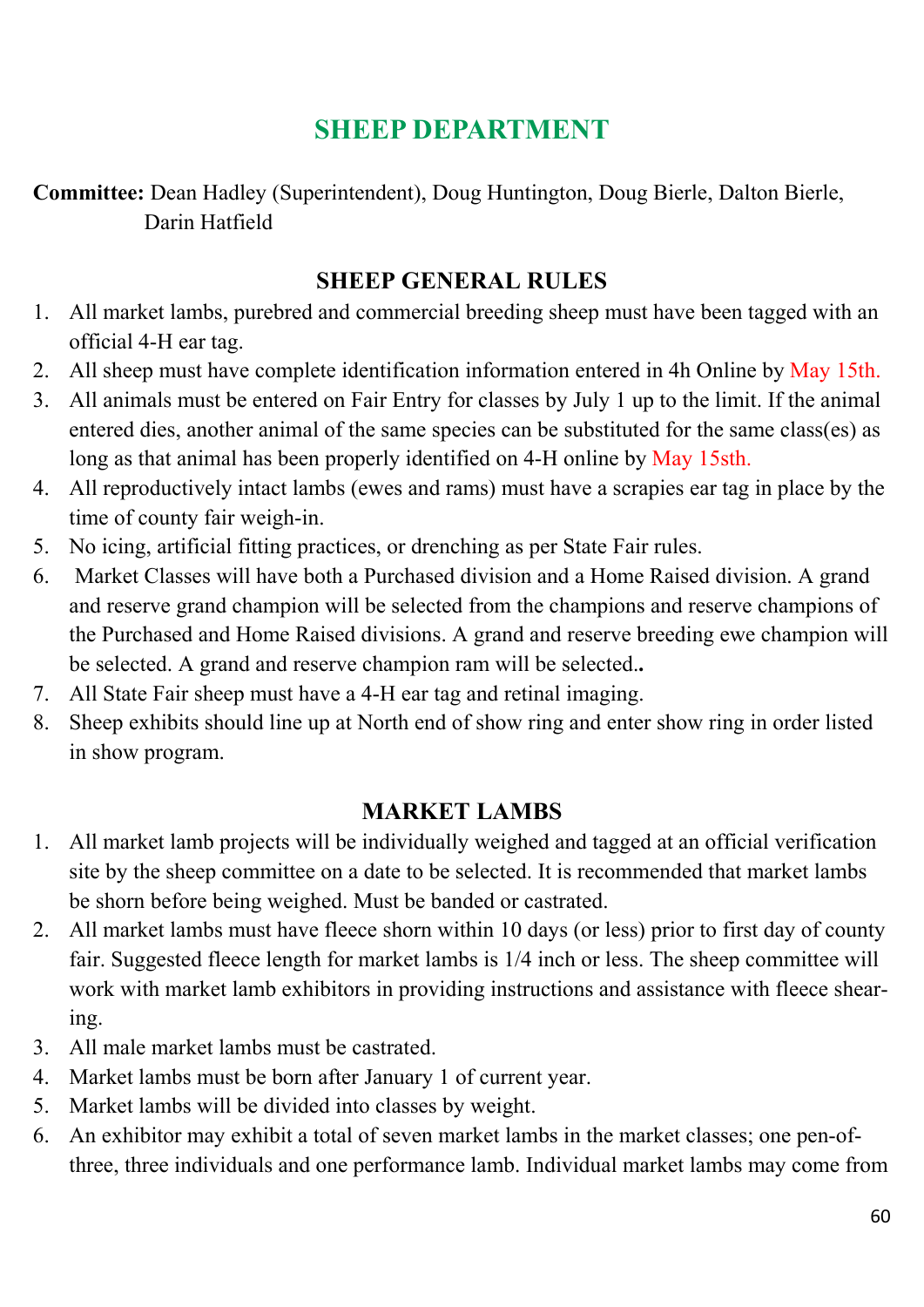the pen-of-three, Speckled Faced lambs, or any other market sheep class except for Performance.

- 7. After county fair weigh-in and before taking lambs to assigned pens, exhibitor must finalize show entries with a member of the sheep committee. This includes lamb number per class and lambs planned to sell.
- 8. All market lambs weighed in at the County Fair are considered to be officially entered and must be exhibited.

### **Rate of Gain Class Special Rules**-

 An exhibitor may enter up to six lambs in the rate of gain class. Entry must come from the market classes.

### **Speckled Face Class Special Rules**

- Class will be determined at April Weigh-in by committee.
- Exhibitor must commit to Speckled –Face class at May 15th when they enter weigh in data into 4-H Online.
- The speckled face division for market lambs must have speckles on TWO of the three areas: face, ears, and legs. Color must be at least 1/3 of that area. The face will include the top of the poll down to the nose (see picture below). Leg wool and wool caps are not considered part of the 1/3 coloring; hair color only is allowed. Judgement will be made by the committee at the scale.
- Must be a minimum of 3 speckled faces to make a class and will not be divided into home raised or purchased. Committee will combine speckled face and white face classes if lack of numbers.
- Speckled faces can be shown in Pen of Three.

#### **Pen of Three Market Class Special Rules**

 Pen of Three exhibitor may secure the assistance of 2 other youth in holding lambs. This procedure is at the option of the owner, however, youth assisting must be of 4-H/FFA age.

### **Performance Lamb Class Special Rules**

Lambs will be evaluated and final ranking will be based on a formula that will incorporate live placing (50% of total score, and carcass merit/ultrasound (50% of total score).

- Live score is based on ribbon placing (purple  $(20)$ , blue  $(15)$ , red  $(10)$ , white  $(5)$ ).
- The Performance lamb class with be the first class of the day, results of the Performance Class will be given at the end of the lamb show.
- Performance lambs cannot be shown in any other class.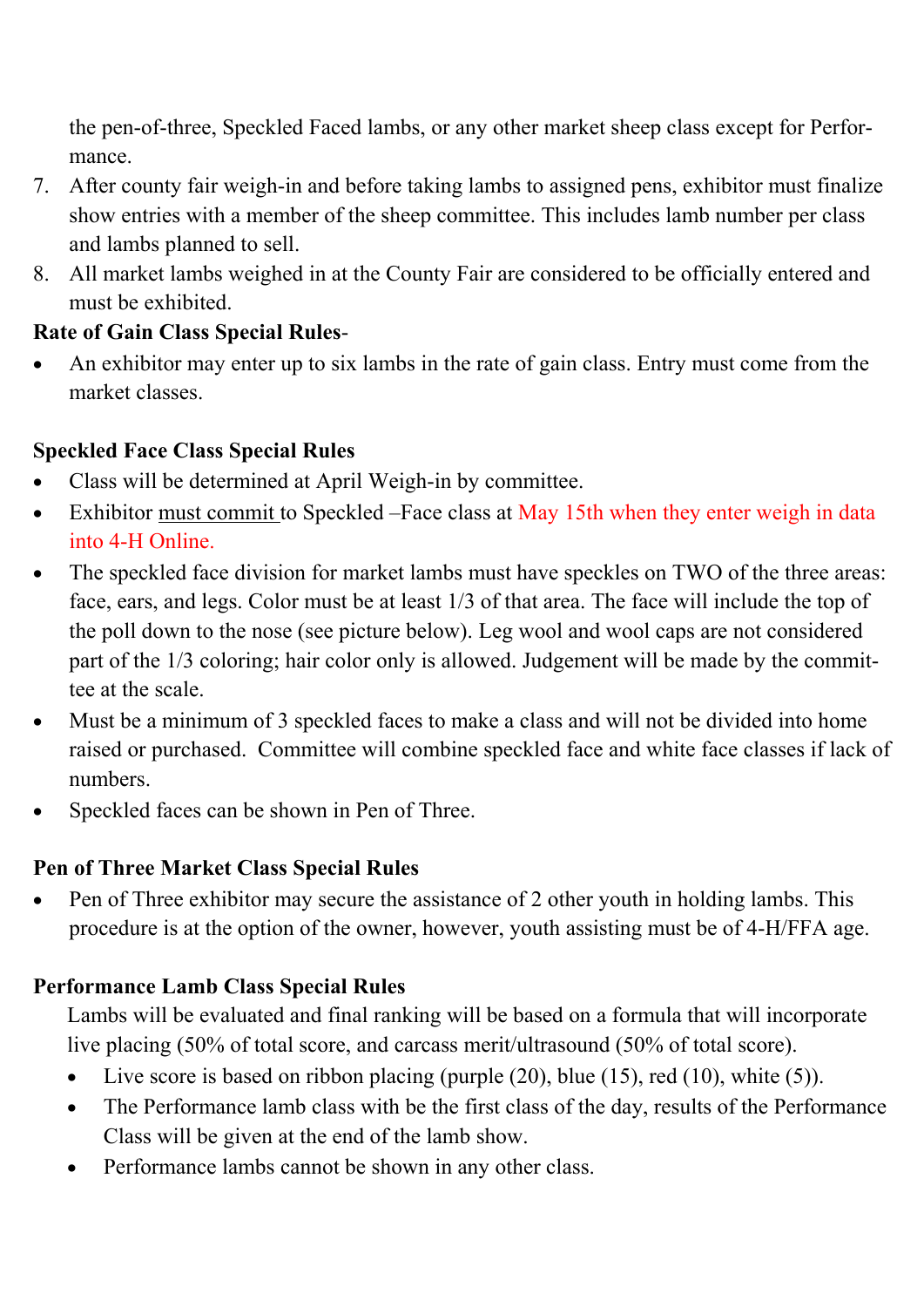- Performance lambs do not count as rate of gain.
- Performance lambs cannot be exhibited in pen of 3.
- **60301: Performance Lamb**

**60302: Crossbred Market Lamb - Home Raised** 

**60303: Speckled-Face Market Lamb - Home Raised** 

**60305: Crossbred Market Lamb - Purchased** 

**60306: Speckled-Face Market Lamb - Purchased** 

**60308: Pen of Three Market Lamb** 

### **BREEDING SHEEP**

- 1. Breeding ewes cannot be shown in market lamb classes.
- 2. An exhibitor can show up to 4 ewe lambs
- 3. An exhibitor can show up to 2 mature ewes and 2 yearling ewes.
- 4. There is no distinction between purebred and grade ewes.
- 5. Breeding ewes born in 2020 must have lambed in 2021.
- 6. Mature ewes have to have lambed in 2020 and 2021 (or previous years)
- 7. It is recommended that producer or regular ear tags be used in breeding animals except commercial ewes.
- 8. Rams will stay on the fairgrounds throughout fair. Final discretion will be determined by the sheep and goat committee Tuesday, following fair prep clean up.
- 9. Maximum of 4 rams per exhibitor.
- 10. Breeding animals will not be eligible to sell in the livestock sale.

### **BREEDING CLASSES**

**60201 — Purebred Yearling Ewe** (have lambed in 2021)

**60202 — Commercial Yearling Ewe** (have lambed in 2021)

- **60203 Purebred Ewe Lamb**
- **60204 Commercial Ewe Lamb**
- **60205 Speckled Face Ewe Lamb**
- **60206 Hair Ewe Lamb**
- **60207 Mature Ewe**  have lambed 2020 and 2021
- **60208 Ram –** (class to be determined by entries)

### **BOTTLE LAMB**

1. All general livestock rules, regulations, and health requirements apply to this project area.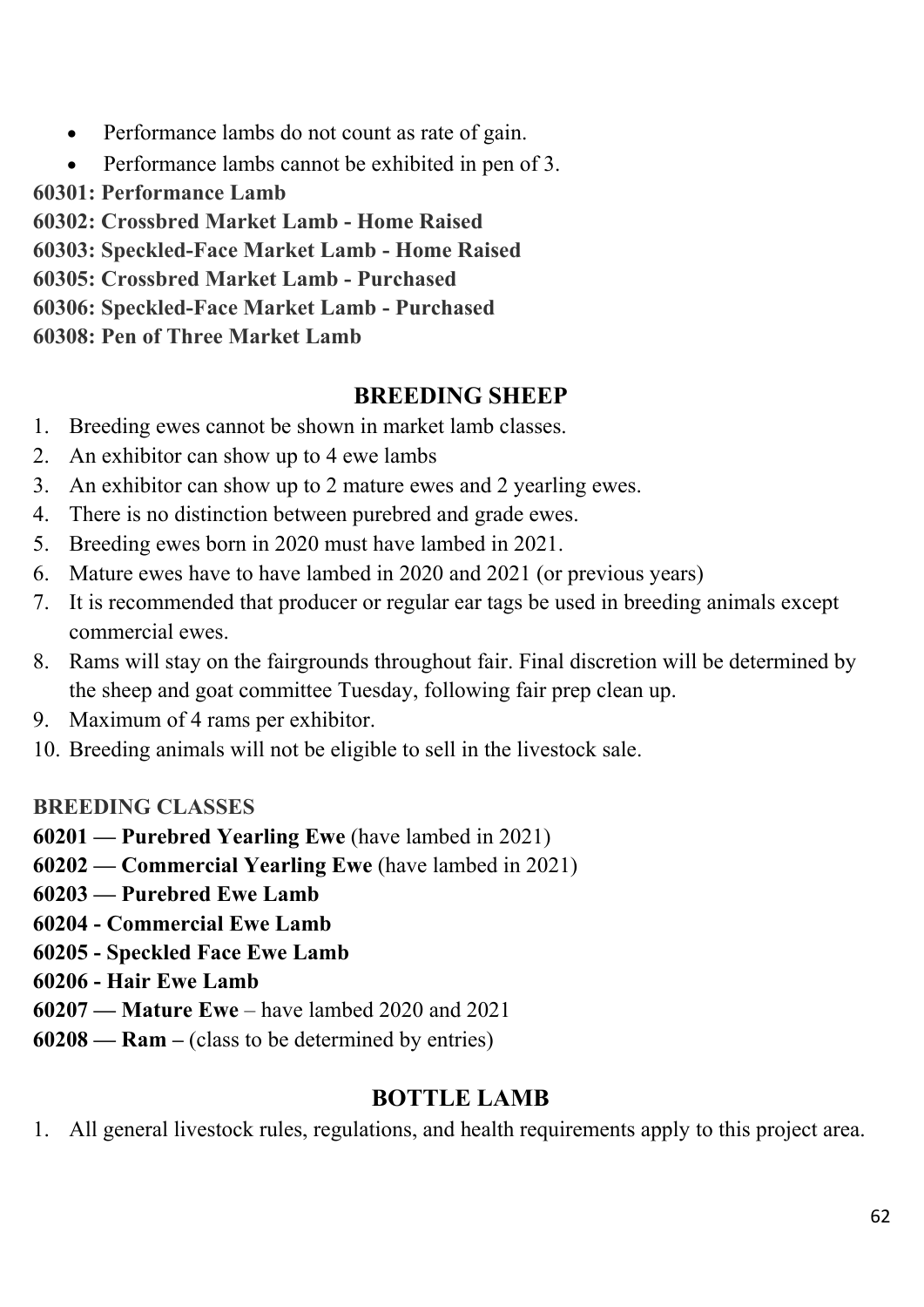- 2. Project open to 3rd grade Clover Kids and all junior, intermediate and senior 4-H/FFA members.
- 3. Lambs need to be separated from the mother within 7 days of birth and in the member's possession. No nursing is permitted after 7 days of age.
- 4. Class is open to orphaned female and male lambs born on or after January 1 of the current year through May 15th of the current year.
- **5.** Lambs that will be sold at the livestock sale must be weighed in at the April market lamb weigh in. **Clover Kid bottle lambs CANNOT be sold at the fair sale NOR can they go on the truck afterwards.**
- 6. All lambs must have tails docked; ram lambs must be castrated/banded at the time of weigh in. All lambs are required to have an official 4-H ear tag and the originating farm scrapies tag if reproductively intact.
- 7. Exhibitor may identify up to 4 bottle lambs; 1 may be shown at the county fair.

8. Lambs must be identified by May 15th as a bottle lamb. Bottle lambs may not be shown in the Market Lamb Class and market lambs may not be shown in the Bottle Lamb Class.

9. Lambs must be broke to halter lead; lambs will be shown on halter.

10. There will not be a special showmanship class for Bottle Lambs because this is already included in the class judging.

11.Class will be judged by the following criteria:

- Bottle Lamb project write up (records of what you have learned; forms provided by the extension office). Must be turned in by July 1st to the County Extension Office.
- Knowledge of bottle lamb (answer questions of the judge in the show ring the day of the show).
- Showmanship (lead the lamb on halter, move the lamb around the ring as asked by the judge, and keep the lamb between themselves and the judge).
- General cleanliness of the animal and overall health of the animal.

**60101 - 3rd grade Clover Kids -** (Clover kids will not be evaluated with ribbon placing ) **60102 - Juniors** 

**60103 - Intermediates and Seniors** 

**SHOWMANSHIP 60401 — JUNIOR 60402 — INTERMEDIATE 60403 — SENIOR 60404 — ELITE**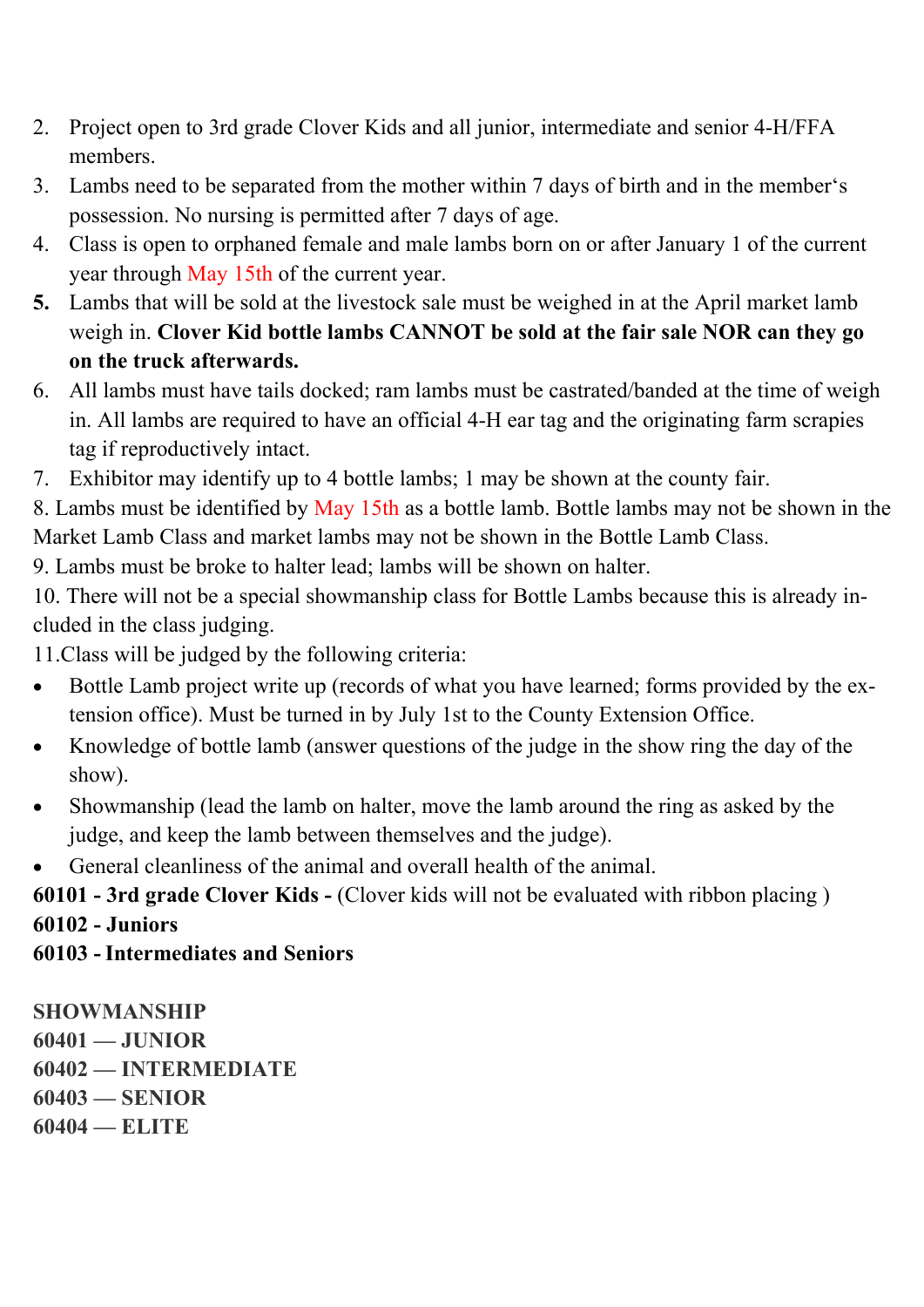# **DAIRY DEPARTMENT**

Classes to be determined by number of entries. There must be at least 2 entries to have a class.

1. All cows must be entered on 4-H online by May 15th.

2. All animals must be entered on Fair Entry for classes by July 1 up to the limit. If an animal entered dies, another animal of the same species can be substituted for the same classes as long as that animal has been properly identified on 4-H online by May 15th.

**40501 — Heifer 40502 — Cows** 

**SHOWMANSHIP 40601 — Junior 40602 — Intermediate 40603 — Senior** 

### **GOAT DEPARTMENT**

**Committee:** Casey Purdum (Superintendent), Troy Wheeler, Katie Goodenberger

#### **DAIRY GOATS**

**1.** Each exhibitor can show two animals per class, but no more than six animals in the entire show.

**2.** Must be at least 2 per breed to make your own goat breed division– if not, then they go to an AOB class.

**3.** All Dairy Goats must be identified in 4-H online by May 15th of current year with a 4-H ear tag (or tattoo under tail for short eared animals)

**4.** All animals must be entered on Fair Entry for classes by July 1 up to the limit. If an animal entered dies, another animal of the same species can be substituted for the same classes as long as that animal has been properly identified on 4-H online by May 15th.

#### **JUNIOR**

(Does under 24 months of age that are not in milk and have never freshened.)

**70401 — Under 4 months** 

**70402 — 4 months and under 8 months** 

**70403 — 8 months and under 12 months** 

**70404 — 12 months and under 24 months** 

**70405 — Billy, 12 months and under** 

#### **SENIOR**

(Does in milk or that have freshened)

**70406 — Under 24 months in milk** 

**70407 — 2 years and under 3 years**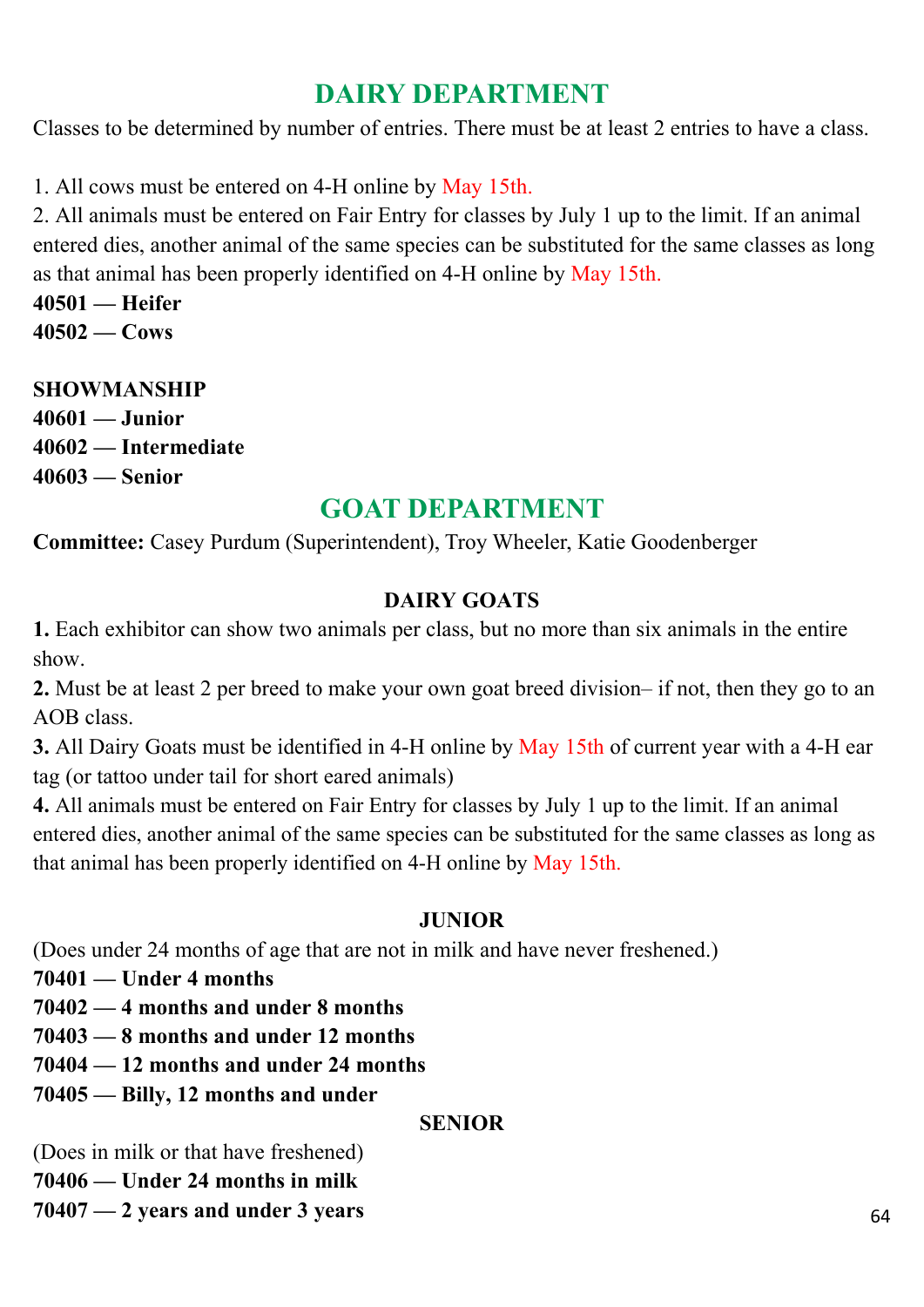#### **MEAT GOATS**

### **Health and Identification Requirements**

**1.** All goats must be identified with an individual Scrapie flock or Origin identification tag or by an official registered, readable tattoo. If identified with a tattoo the tattoo number must be listed on the Certificate of Veterinary Inspection. The Certificate of Veterinary Inspection must also include a statement certifying the herd's participation in the Scrapie Program and include premise number.

**2.** All market goats (wether and does) must be tagged or ID'd at an official verification site prior to May 15. Breeding does must have tag/tattoo number and birth date identified in 4-H online by May 15th of current 4-H year.

**3.** All animals must be entered on Fair Entry for classes by July 1 up to the limit. If an animal entered dies, another animal of the same species can be substituted for the same classes as long as that animal has been properly identified on 4-H online by May 15th.

**4.** Removal of the bracing rule: All goats must have four feet on the floor in the show ring at all times. Lifting feet off the ground or placing on any support or altered ring surface is not acceptable. Exhibitors will receive one warning if they are found lifting or slapping goats. Second offenses will result in automatic exhibitor disqualification from the 4-H Meat Goat Show.

**5.** All meat goat wethers MUST have a 4-H tag in place; breeding does must have either a 4-H tag OR permanent tattoo. Those showing at State Fair or Aksarben must have retinal imaging done.

**6.** If breeding meat goat does attend a weigh-in to get tagged, and are entered in 4hOnline by staff under the "weighed-in" category, they MUST have a birthdate; they do not need to be re-ID'ed under the "not weighed in" category.

**7.** Each 4-H'er is allowed to bring a total of six meat goats (maximum four market)

**70201—Market Meat Goats Wethers (Shown by weight)** 

**70202—Market Goat Does (Shown by weight)** 

**Dairy Type Market Goat 70205 – Market Wethers – Dairy Variety** 

**Goat Class: Pen of 3 70204 – Pen of 3 Wethers 70203 – Pen of 3 Does** Individual market goats may come from Pen of 3.

**Breeding Meat Goats 70301 - Does 0-3 months**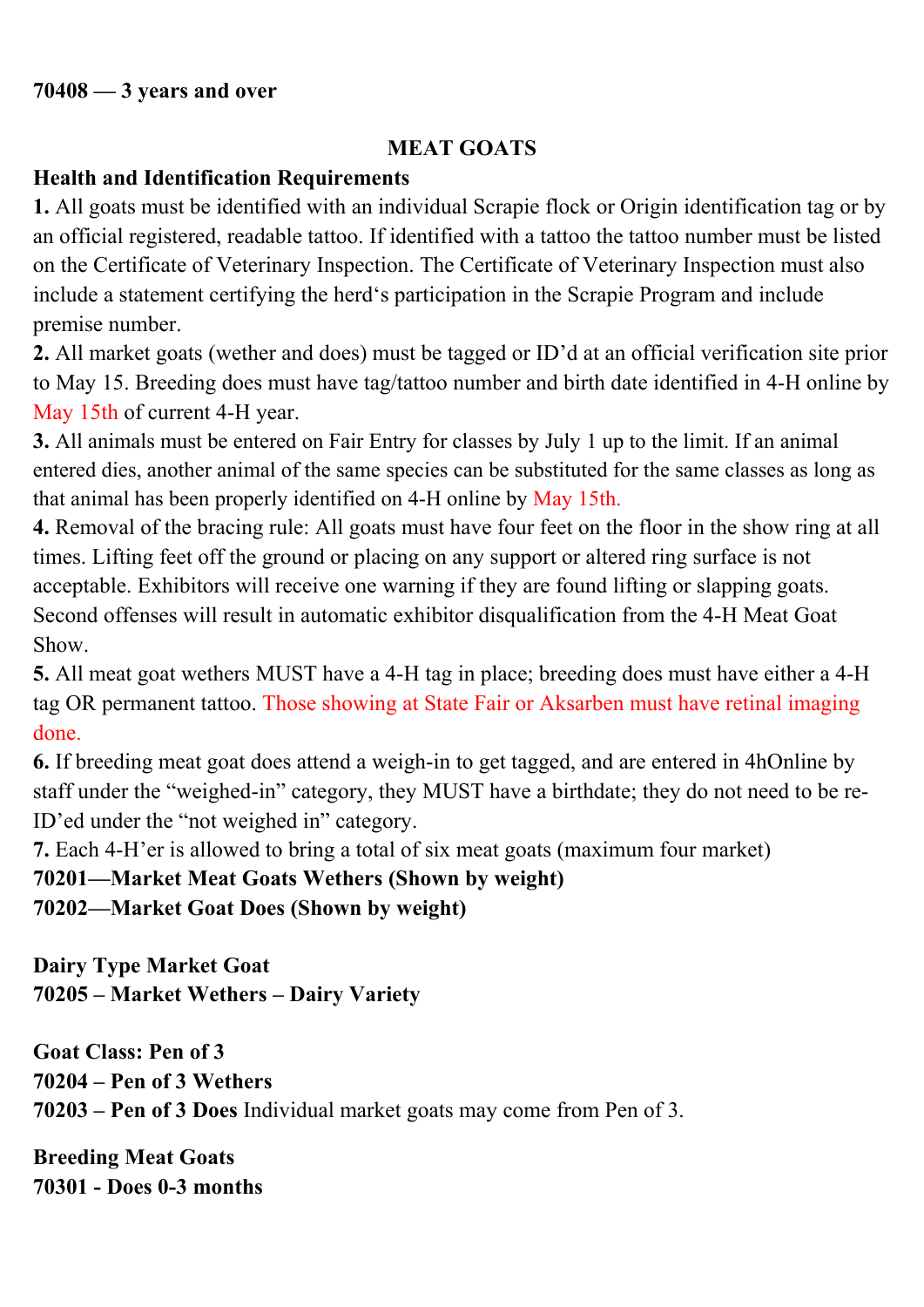**70302 - Does 3-6 months 70303 - Does 6-9 months 70304 - Does 9-12 months** 

**Junior Division champion and reserve (if numbers permit, discretion of committee) 70305 - Does 12-16 months 70306 - Does 16-20 months 70307 - Does 20-24 months** 

**Yearling Division Champion and Reserve (if numbers permit, discretion of committee 70308 - Does 24-36 months 70309 - Does 36 months and older** 

#### **Senior Division Champion and Reserve (if numbers permit, discretion of committee) Grand & Reserve Breeding Does**

The committee reserves the right to combine classes, depending on numbers. Market goats will sell at the livestock auction.

### **BOTTLE GOATS**

- 1. All general livestock rules, regulations, and health requirements apply to this project area.
- 2. Project open to 3rd grade Clover Kids and all junior, intermediate and senior 4-H/FFA members.
- 3. Lambs need to be separated from the mother within 7 days of birth and in the member's possession. No nursing is permitted after 7 days of age.
- 4. Class is open to orphaned female and male kids born on or after January 1 of the current year through May 15th of the current year.
- **5.** Goats that will be sold at the livestock sale must be verified at the April market weigh in. **Clover Kid bottle goats CANNOT be sold at the fair sale NOR can they go on the truck afterwards.**
- 6. Horns need to be disbudded or snubbed down as in the Market Goat requirements for Wethers & Market Does. However breeding does, must have full intact hors for "breed type".
- 7. Exhibitor may identify up to 4 bottle goats; 1 may be shown at the county fair.
- 8. Goats must be identified by May 15th as a bottle goat. Bottle goats may not be shown in the Market Goat Class and market goats may not be shown in the Bottle Goat Class.
- 9. Goats will not be shown on halter.
- 10. Class will be judged by the following criteria:
- Bottle Goat project write up (records of what you have learned; forms provided by the extension office). Must be turned in by July 1st to the County Extension Office.
- Knowledge of bottle goat (answer questions of the judge in the show ring the day of the show).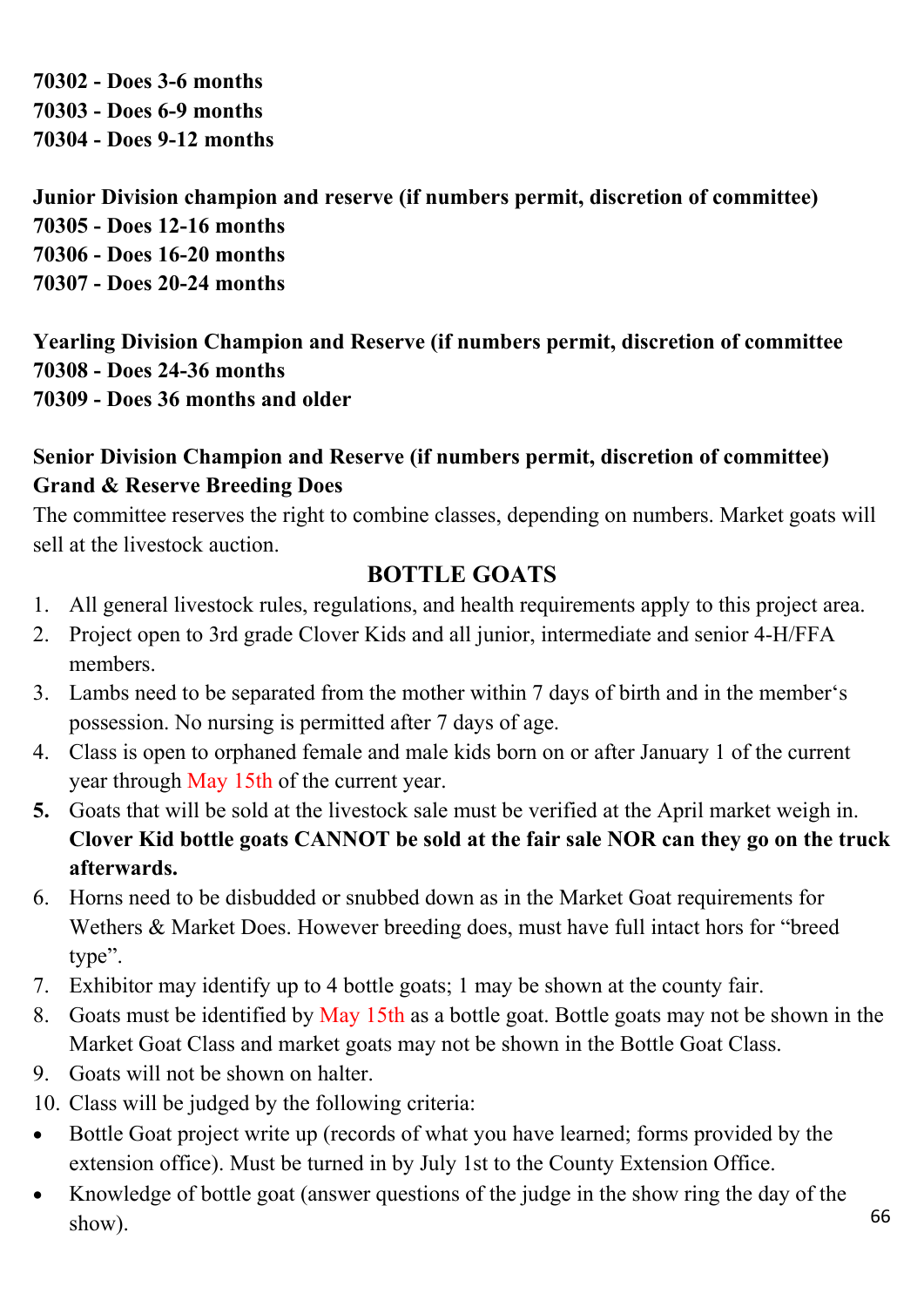- Showmanship (lead the goat on halter, move the goat around the ring as asked by the judge, and keep the goat between themselves and the judge).
- General cleanliness of the animal and overall health of the animal.

### **70101 - 3rd grade Clover Kids - (Clover kids will not be evaluated with ribbon placing ) 70102 - Juniors**

#### **70103 - Intermediates and Seniors**

#### **SHOWMANSHIP CLASSES**

| $70501 -$ Junior     | $70503$ — Senior |
|----------------------|------------------|
| 70502 — Intermediate | $70504$ — Elite  |

## **SALE DEPARTMENT**

#### **COMMITTEE:** Darwin West, Sara Bolinger, Steve Churchill, Cody Frey, Tom Bradley **Species: Dean Hadley (sheep/goats), Terry Weinkoetz (swine), Selena Sampson (broilers), Larry Bailey (beef)**

The 4-H/FFA livestock sale is held at the end of the Union County Fair. Livestock for which there is an established slaughter market with packer/buyer available will be included in the sale. To be eligible for the sale the livestock must have been exhibited by a 4-H or FFA member in good standing.

Each livestock committee will be responsible for obtaining the packer/buyer and base bid for the auction. Each livestock committee along with 4-H and FFA exhibitors will be responsible for insuring that purchased livestock is removed from the barns at the conclusion of the sale and loaded on appropriate transportation for delivery to buyer. Any additional animals exhibited and receiving a ribbon at the fair may be sold at the end of the fair for the established packer price.

#### **Sale order will be as follows for 2021: Sale of Champions and Reserves Sheep Beef Swine Broilers Goats**

A youth exhibitor can sell through the sale ring 2 total times. Champions and Reserves ARE INCLUDED in that 2 times total through the ring, they are no longer considered "freebies" through the ring. A Pen of

Three counts as 3 times through the ring, meaning that one animal may not go through the ring. Champions and Reserves of each species will start each species section. A pen of market broilers counts as 1 time through the sale ring.

Parade of Champions: All champion and reserve champion livestock winners (including breeding and non sellable species) are invited to participate in this event. It will replace the Sale of Champions. Participants will get to walk through the arena with any trophies or champion ribbons won (without the animal). This will happen at the beginning of the Sale.

A deduction of 2 1/2% will be deducted from each member's total sale amount. This will be used to purchase a recognition ad for buyers at the livestock auction, provide senior livestock scholarships, maintain a livestock fund, and provide support for buyers in event of animal death loss.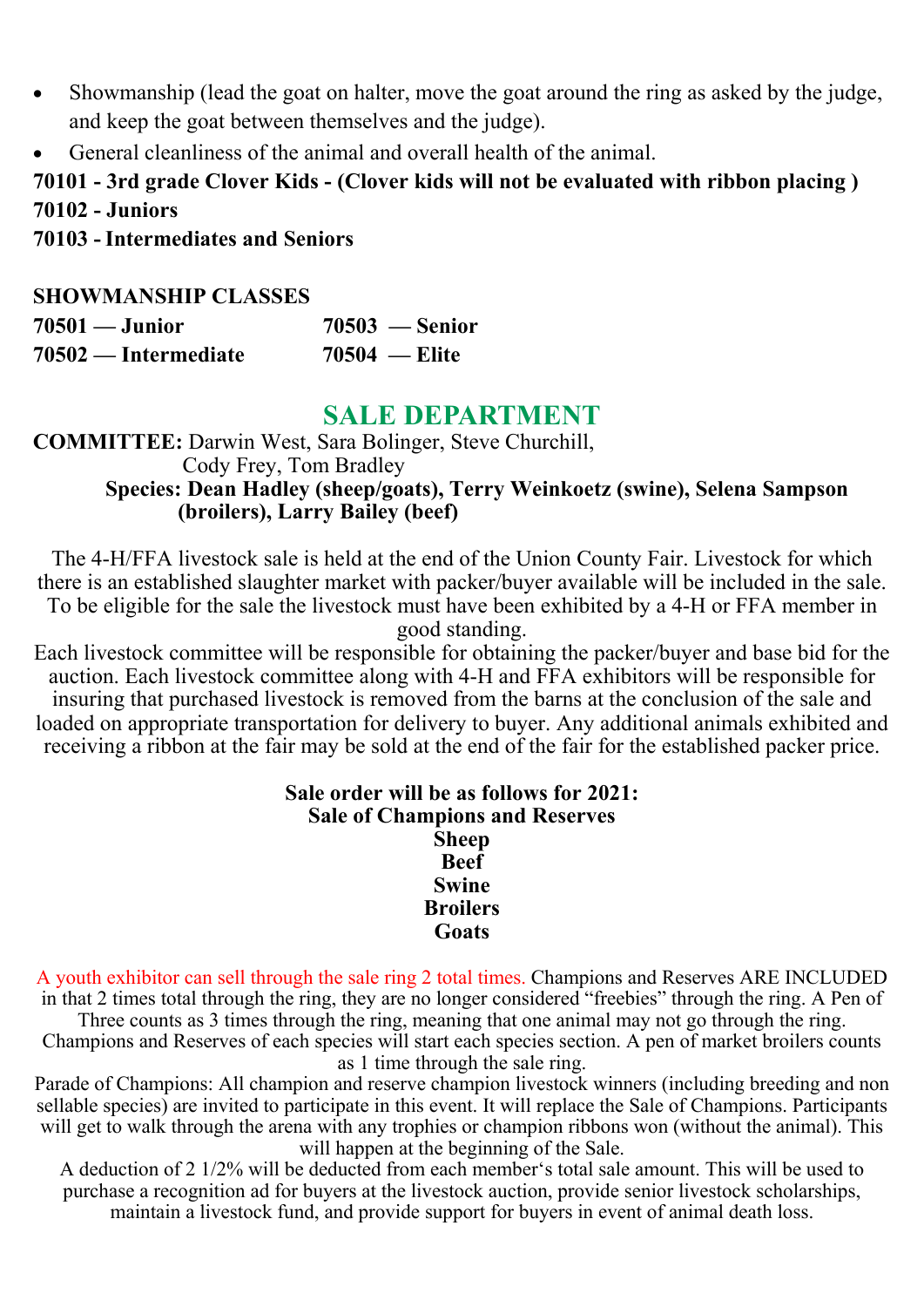# **DOG DEPARTMENT**

**Committee**: Miah Denton, Ashley Simmons, Lacy Sheil, Colleen Beatty

- 1. Dogs must have current rabies, parvo, and distemper vaccinations.
- 2. Entries are open to purebred or mixed breed dogs and may or may not be owned by the 4-H'er. BUT in all cases, the dog is to have been trained, cared for, and managed by the 4-H'er.
- 3. All dogs showing at the county fair must attend at least 3 Union County 4-H dog practices.
- 4. Any female in season or within 6 weeks post-partum may not be shown.
- 5. First year handlers may enter only one dog per obedience class, other 4-H'ers enter no more than two dogs in a class.
- 6. Dogs scoring 170 points or more in obedience classes will be awarded a blue ribbon.
- 7. Once a dog and handler have advanced in class, they cannot go back.
- 8. The dogs identified in 4-H Online by May 15th of the current year.
- 9. Any dog carried as a 4-H project that has received previous professional or outside training will be disqualified from exhibit at the Union County Fair.

#### **OBEDIENCE**

#### **30101 - Intro:**

| Heel $&$ Figure $&$                                                                                       | On leash                        | $40$ pts |  |
|-----------------------------------------------------------------------------------------------------------|---------------------------------|----------|--|
| Sit for examination                                                                                       | On leash                        | $40$ pts |  |
| Recall (no finish)                                                                                        | On leash                        | $40$ pts |  |
| Long sit $(1 \text{ min})$                                                                                | Handler at the end of the leash | $40$ pts |  |
| Long down $(1 \text{ min})$                                                                               | Handler at the end of the leash | $40$ pts |  |
| Intro class is for First year exhibitor with First year dog only. Dogs must not have earned any obedience |                                 |          |  |
| title through AKC, UKC, etc                                                                               |                                 |          |  |

| 30102 – Beginners Novice A |                               |          |
|----------------------------|-------------------------------|----------|
| 30103 – Beginners Novice B |                               |          |
| Beginners Novice A & B:    |                               |          |
| Heel                       | On leash                      | $40$ pts |
| Figure 8                   | On leash                      | $40$ pts |
| Sit for Examination        | On leash                      | $40$ pts |
| Sit/stay                   | Handler walks ring Drop leash | $40$ pts |

Beginners Novice A is only for dogs and handler teams in their 2nd year of training. Exhibitor/Dog team may only enter this class 1 year. Dogs must not have earned any obedience title through AKC, UKC, etc. Beginners Novice B is for dog/handler teams, where either the dog has had previous training, but this is the first year for the exhibitor, or for an exhibitor with experience, but this is the first year for the dog. This class is also open to exhibitor/dog teams in their 3rd year of training that did not receive a qualifying

Recall (No finish) and Contract Contract Contract Contract Contract Contract Contract Contract Contract Contract Contract Contract Contract Contract Contract Contract Contract Contract Contract Contract Contract Contract C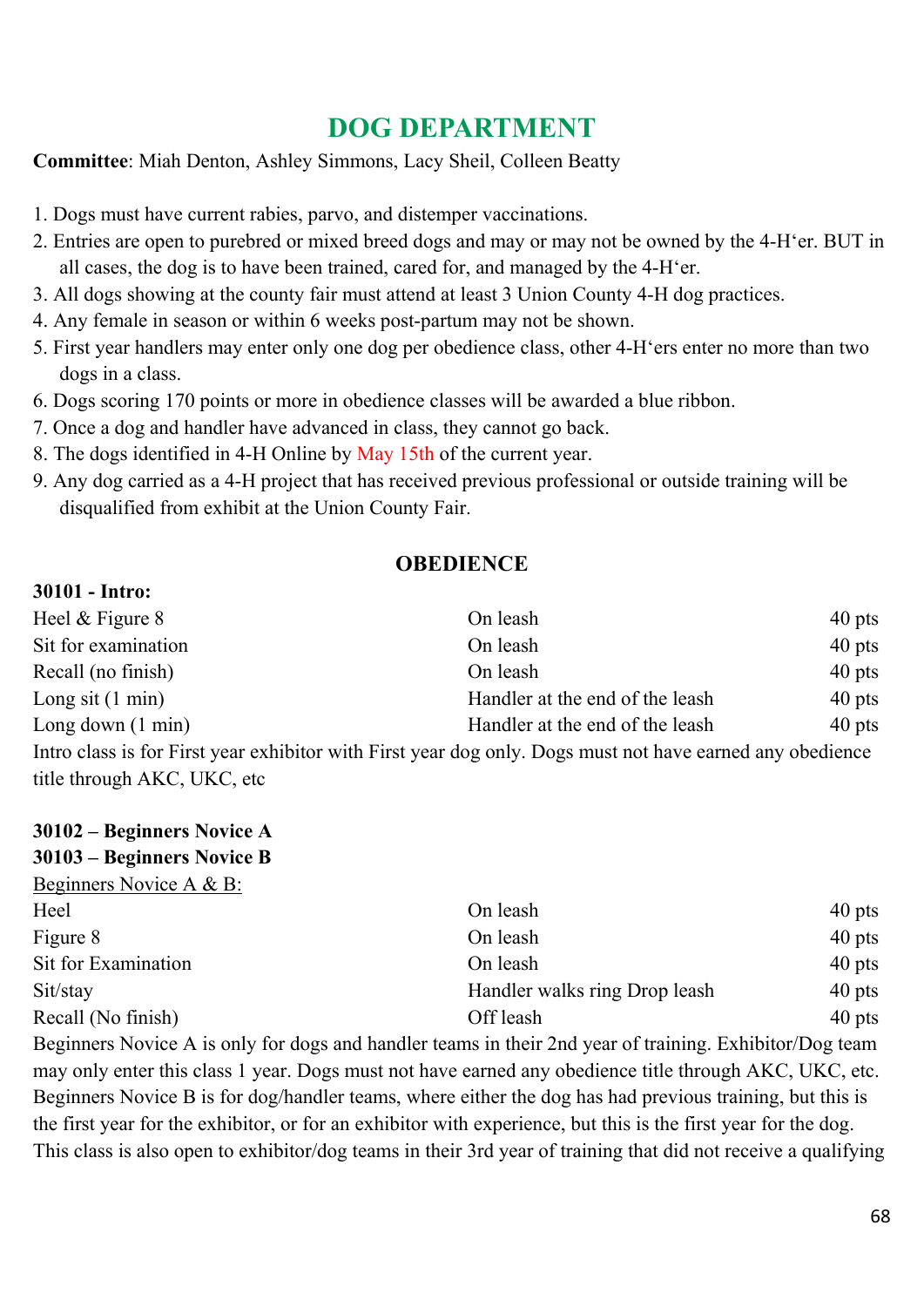score in Beginners Novice A last year. Any dog that has earned a 'PCD" level title or higher, before January 1, of the current year, is not eligible to enter these classes.

| 30104– Preferred Novice A.                                                  |                    |          |
|-----------------------------------------------------------------------------|--------------------|----------|
| 30106-Preferred Novice B                                                    |                    |          |
| Preferred Novice A & B:                                                     |                    |          |
| Heel $&$ Figure $&$                                                         | On leash           | $40$ pts |
| Stand for Examination                                                       | Off leash          | $30$ pts |
| Heel Free                                                                   | Off leash          | $40$ pts |
| Recall with finish                                                          | Off leash          | $30$ pts |
| $Stay - Sit$ or Down                                                        | Handler walks ring | $30$ pts |
| Sit Stay Get your Leash                                                     | Off leash          | $30$ pts |
| Preferred Novice A class - A handler /Dog team may enter this class 1 year. |                    |          |

Preferred Novice B class - A handler/Dog team may enter this class until they receive a qualifying score. Any dog that has earned a 'PCD" level title or higher, before January 1, of the current year, is not eligible to enter these classes.

| $30107 - Novice A$               |           |          |
|----------------------------------|-----------|----------|
| <b>30108 - Novice B</b>          |           |          |
| Novice A & B:                    |           |          |
| Heel & Figure Eight              | On leash  | $40$ pts |
| Stand for Examination            | Off leash | $30$ pts |
| Heel Free                        | Off leash | $40$ pts |
| Recall with Finish               | Off leash | $30$ pts |
| Sit Stay Get Your Leash          | On leash  | $30$ pts |
| Group Exercise – Sit & Down Stay |           | $30$ pts |
|                                  |           |          |

Novice A - A handler/Dog team may enter this class 1 year.

Novice B - A handler/Dog team may enter this class until they receive a qualifying score. Any dog that has earned any 'CD" level title before January 1, of the current year, is not eligible to enter these classes. **30109 – Graduate Novice A.** 

# **30110- Graduate Novice B**

| Off leash | 40 points |
|-----------|-----------|
| Off leash | 40 points |
| Off leash | 30 points |
| Off leash | 30 points |
| Off leash | 30 points |
| Off leash | 30 points |
|           |           |

Graduate Novice  $A$  – For dogs attempting the dumbbell work and have not received a qualifying score. Graduate Novice  $B$  – For dogs that readily carry the dumbbell, or have received a qualifying score in Graduate Novice A.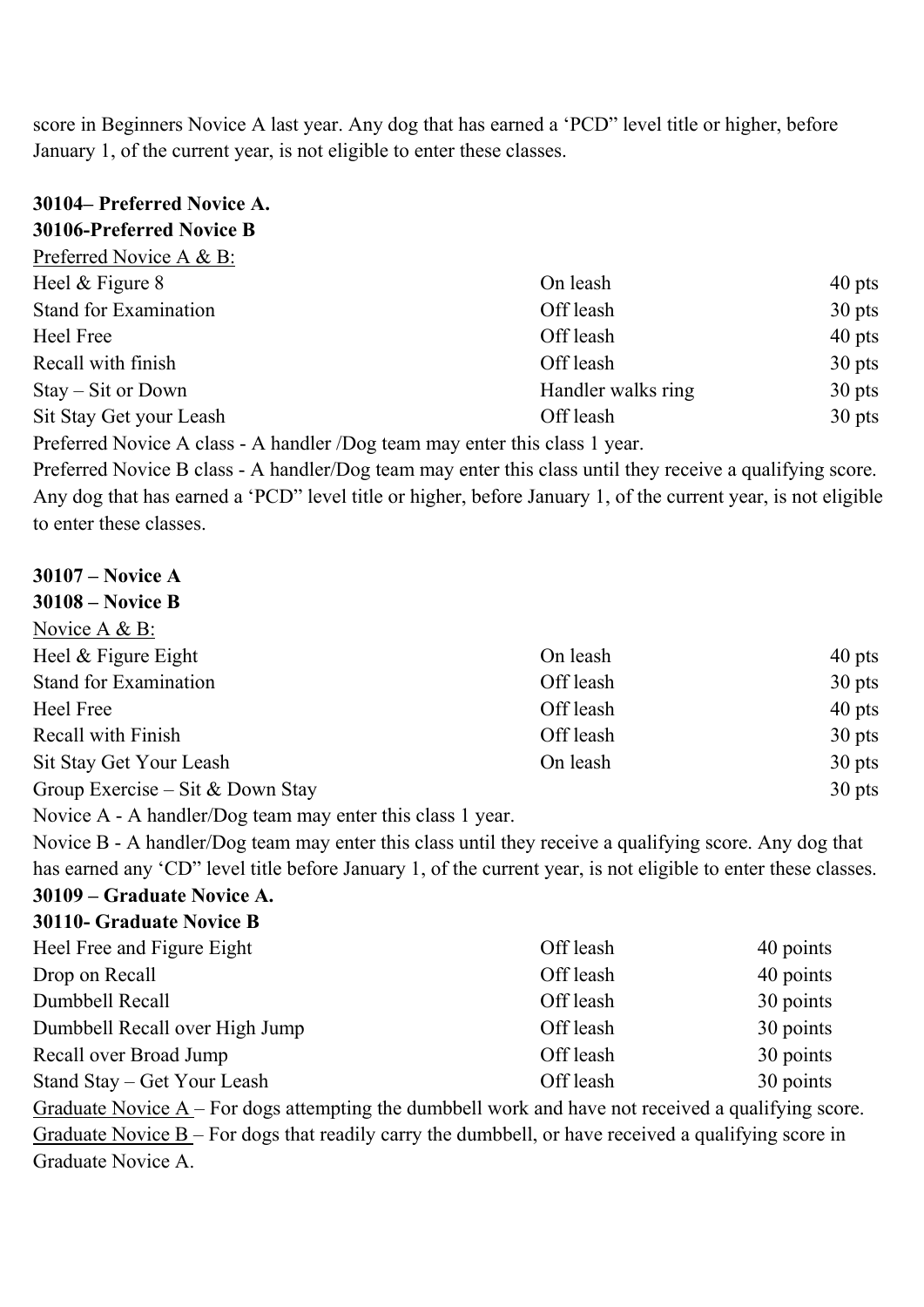Dogs must not have received any 'CDX' level titles.

#### **30112 - Open.**

| Heel Free & Figure Eight                  | Off leash | 40 points |
|-------------------------------------------|-----------|-----------|
| Command Discrimination (Stand, Down, Sit) | Off leash | 30 points |
| Drop on Recall                            | Off leash | 30 points |
| Retrieve on Flat                          | Off leash | 20 points |
| Retrieve over High Jump                   | Off leash | 30 points |
| Broad Jump                                | Off leash | 20 points |
| Stand Stay Get Your Leash                 | Off leash | 30 points |

#### **AGILITY**

This class is open to every exhibitor. Exhibitor is allowed one entry in the class. Dogs will complete an obstacle course in the best time possible; this is a timed event. Exhibitor can compete on or off leash at their discretion.

**30301: Junior Agility** (grades 5-6) **30302: Intermediate Agility** (grades 7-8) **30303: Senior Agility** (grades 9-12)

#### **HANDLING/ SHOWMANSHIP**

- 1. Entries in this division are open to purebred or mixed breed dogs and must be owned by the exhibitor or in partnership with parent or guardian.
- 2. All exhibitors entering the Handling Division MUST ALSO enter and exhibit in at least one Obedience Class, this includes rally.
- 3. The exhibitor is limited to one entry in this division.
- 4. The handler grades are as of the current completed school year.
- 5. Class determination is based on the age of the handler.
- 6. Handling classes will be judged using the following Showmanship Score Card:

Exhibitor (appearance, attitude) ....................... 10 points

Dog Grooming and condition............................ 10 points

Handling ........................................................... 40 points

Questions ......................................................... 40 points

Total................................................................ 100 points

7. Ribbons will be awarded as follows: Purple - 90-100 points, Blue - 80-89 points, Red - 70-79 points and White - 69 points or less.

**Dog Showmanship classes:** 

| 30401 .Junior | 30402 Intermediate |
|---------------|--------------------|
| 30403 Senior  | <b>30404 Elite</b> |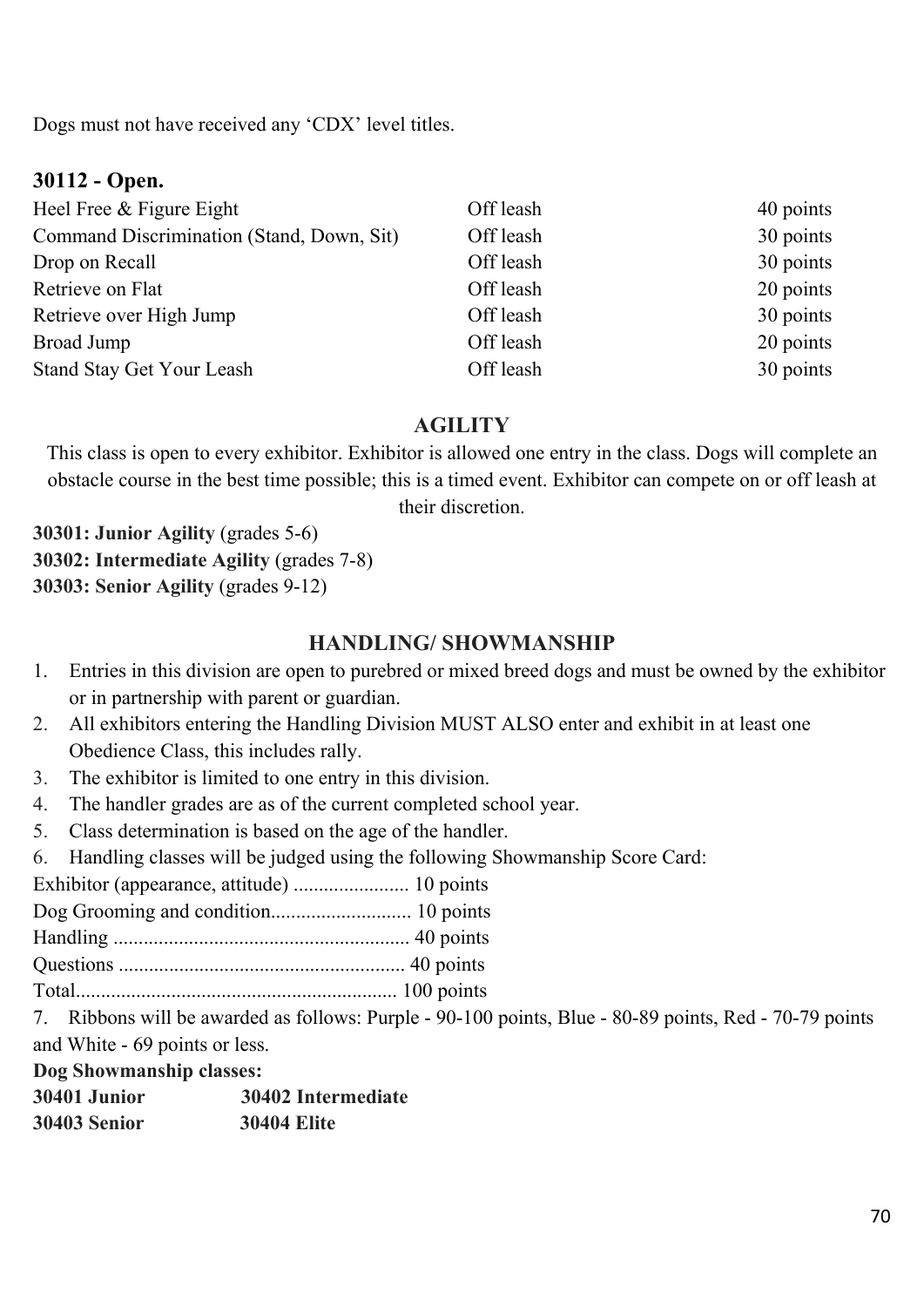# **HORSE DEPARTMENT**

**Horse Committee:** Clint Travis (superintendent), Dan Stephens, Jack Quee, Diane Sorrells, Liz Beatty, Wes and Marjie Skarda, Jamie Gard, Adam Travis, Brian Bolton, Marcie Page

### **HORSES & PONIES**

The Union County Horse Committee has the right to determine eligibility, combine classes with limited numbers and add or delete classes as deemed necessary. The committee will also address

any Horse Department questions should any arise during county fair.

**1. ALL** Horse exhibitors MUST sign-up for Horse Barn Duty at the start of fair week - in addition to individual herdsmanship.

**2.** Entries may be registered or grade animals, but must be club projects cared for, trained and managed by the exhibitor. Ponies are any equine under 14.1 hands or 57". Horses are any equine 14.1 hands or 57" and over. (1 hand  $=$  4 inches).

**ALL equine entries in Pony Halter and Pony Pleasure classes will be stick measured prior to horse show.** Ponies that are shod will have ½ inch deducted from their height. If you have horse breed registration papers (i.e. AQHA or APHA) you are allowed to classify the animal as a horse. Registration papers must be provided at check-in time.

**3.** An exhibitor is limited to exhibiting 3 different horses (mare & colt will be one entry).

**4.** Exhibitors may show only horses they identified in 4-H online by May 15th of the current year to exhibit in classes where the primary emphasis of evaluation is the skill level of the 4- Hers. Ownership is not required, however, the 4-Her or FFA member must take the primary role in the care and training of the animal. **Parents are discouraged from training youth's horses at the fair unless there is a safety concern, or extenuating circumstances. Trainers should be up in the stands, not down with the kids in between classes or talking with judges.** 

**5.** ASTM/SEI approved protective helmets must be worn in all mounted classes (See Iowa 4-H Program Horse Helmet Policy).

**6.** REQUIRED WESTERN SHOW ATTIRE: Clothing MUST be neat and clean. Shirts MUST be tucked in.

- A plain white or solid colored, button or snap front, long-sleeved, collared shirt is to be worn with blue jeans that have NO holes and tears.
- **The following is prohibited on shirts: personalized logos, embroidery (excluding shirt brand logo) and embellishments such as sequins, rhinestones, zippers, chains or bling of any kind.**
- **No chaps, ball caps, lace or sheer fabric blouses, sleeveless shirts/blouses, tank tops, sheer or jersey type shirts are to be worn during the horse show.**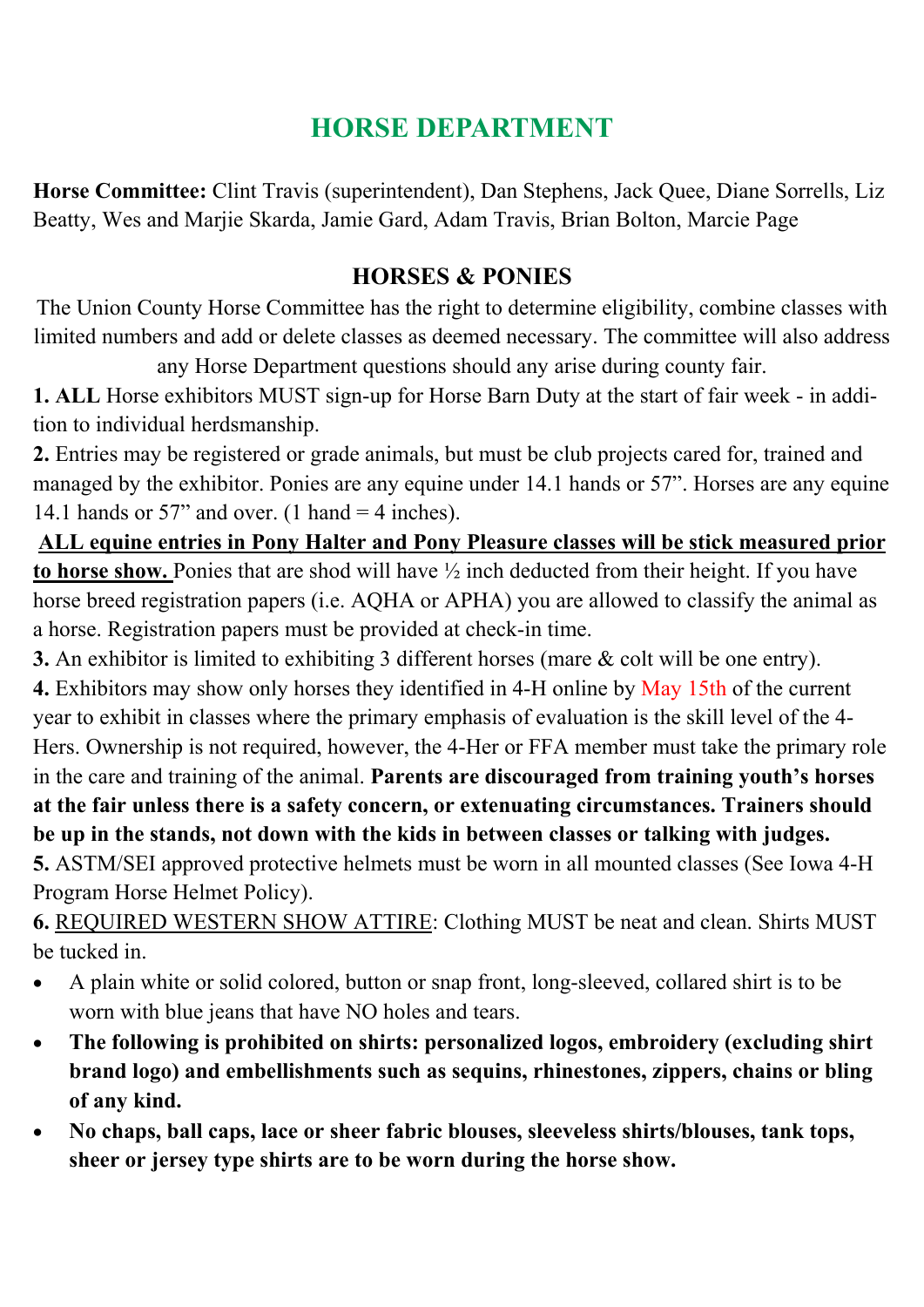- A belt worn under the loops is recommended. Neckties, kerchiefs or bolo ties are permitted.
- 4-H or FFA armbands are to be worn on the left upper arm.
- Hard soled western boots are considered safe and appropriate footwear and are to be worn at all times when showing, riding, working with and caring for your horse $(s)$  – Fashion heeled western boots are prohibited.
- 4-H club t-shirts must be worn for the county fair parade, horse show speed events, and rodeo events.

### **7. \*ALL Horse exhibitors MUST be in REQUIRED Show Attire when accepting awards – if not, they will be disqualified.\***

**8.** Bats or whips may be used only behind the saddle and excessive whipping or spurring will drop placing one ribbon group. Unnecessary roughness or discourtesy will be cause for dismissal from further competition in the show.

**9.** Halter and Western Showmanship classes: Exhibitors should not move or handle horses in any manner except by halter and lead strap. Ponies and horses being exhibited in halter or conformation classes must be owned by the 4-Her or FFA member. Entries will be judged on conformation type, quality, and way of going with attention to the type of conformation and associated expectation in the case of classes not divided by type and in the case of classes with separate sections for age.

In the judging hunter type halter horses, movement must be considered and suitable for purpose. **Transmissible weakness and/or unsoundness are to be counted strongly against the horse.**

**10.** An exhibitor may have a substitute show a horse at halter only if he/she should have more than one horse in a halter class - helper must be a current Union County 4-H or FFA member. **11.** Classes will be provided for Foals & Yearlings, 2 & 3 Year Olds, and 4 Year Olds and older. Foals shall be born between January 1 and June 30 of the current year; Yearlings between January 1 and December 31 of the previous year; 2-year-olds and older between January 1 and December 31 of the year of their birth.

**12.** Foals that are going to be exhibited should be trained with this in mind prior to county fair. An adult or older current Union County 4-H or FFA member may assist younger 4-Hers in exhibiting a foal if necessary.

**13.** The only stallions eligible to be shown are weanling stud colts. Stallions born in previous years may not be shown.

**14.** All horses being exhibited must be broke to tie. Box stalls will be guaranteed only for mares with foals.

\*The Union County Fair Horse Barn currently has 54 box stalls and 1 tie stall\*

**15. If you compete in Novice Rider Walk/Trot you are NOT allowed to compete in any other mounted/riding classes. You CAN, however, compete in Halter and Western Showmanship classes.** 

Horse class. Exhibitor will compete in age division and will be able to compete every year re- 72 **16.** Western Showmanship and Western Horsemanship classes will be treated like any other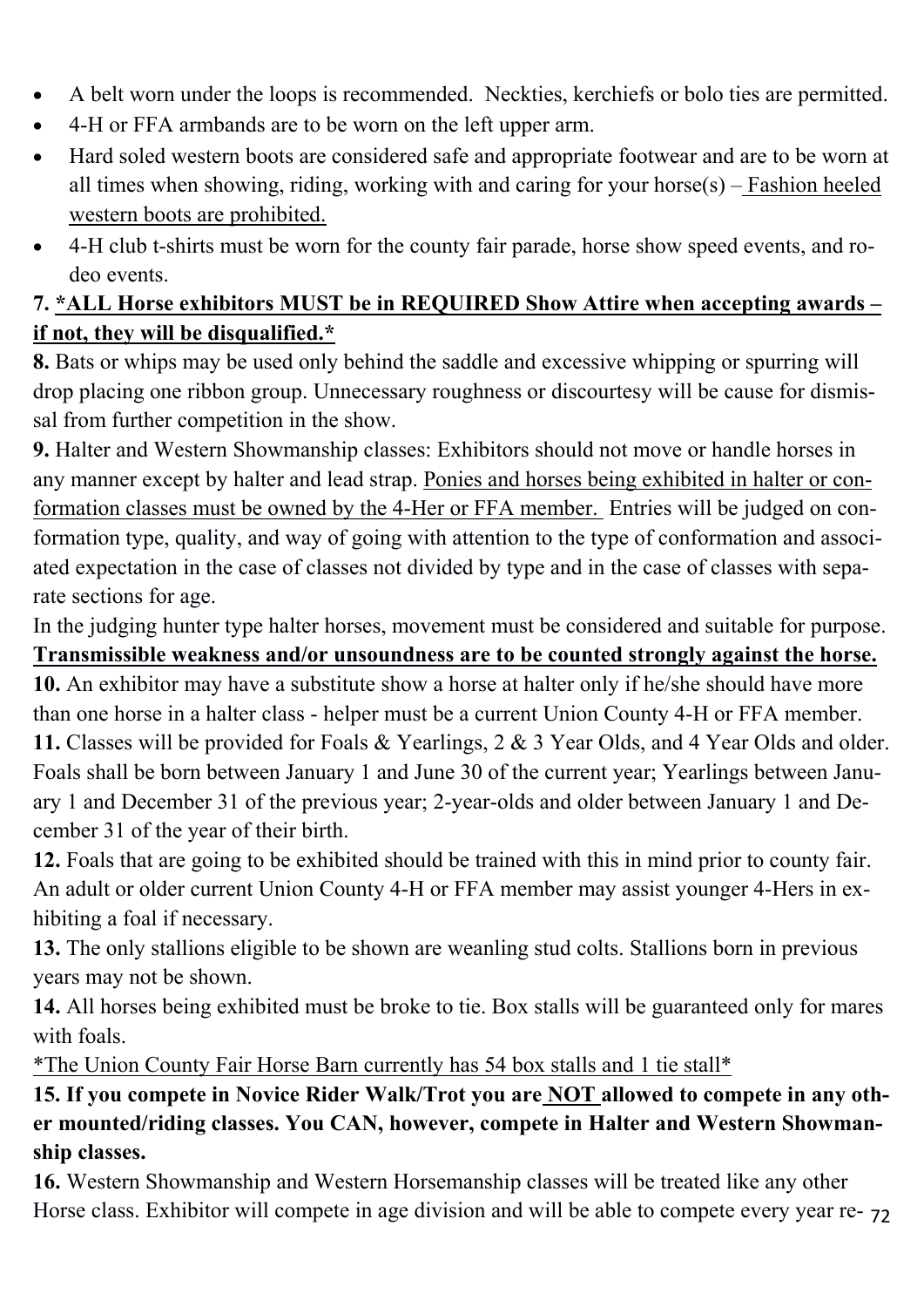gardless of previous placings in past years.

**17.** An individual horse may only be shown in either a Western Pleasure class or in Ranch Horse Pleasure, not in both.

**18.** Health Procedures: The Union County Horse Committee suggests that good health procedures be followed in preparing horses for the county fair. Vaccination recommendations are as follows:

- Minimum: 4 Way vaccine (Eastern and Western Encephalitis, Influenza, Tetanus) \***Recommended: 5 Way vaccine (Eastern and Western Encephalitis, Influenza, Tetanus, and Rhino pneumonitis (Rhino)**
- A health inspection of each horse will be conducted by the Union County Horse Committee at check-in time.
- The Union County Fair vet will be on hand to make any final decisions.

**19.** Horses will not be dismissed until Wednesday of fair week from 8:00-11:00 AM

## **IOWA 4-H PROGRAM- HORSE HELMET POLICY**

- All 4-H and FFA related horse events across the state of Iowa require exhibitors to wear properly fitted ASTM/SEI approved protective headgear with harness and chin strap. The protective headgear must be secured when mounted, riding and driving. **EVERY TIME, EVERY RIDE**
- All 4-Hers and FFA members are required to wear approved ASTM/SEI horse helmets at all times during all 4-H and FFA related events. Examples include, but are not limited to: county workshops, specific 4-H classes in open horse shows, practices, trail rides, drill teams, fairs, parades, etc. **EVERY TIME, EVERY RIDE**

## **Exhibitors in 4-H and FFA related mounted events will be eliminated if helmets are not**

#### **worn.**

Parents and volunteer adult leaders are strongly encouraged to support Iowa's 4-H Program Horse Helmet Policy and make an effort in being a role model and wear protective headgear **EVERY TIME, EVERY RIDE.** 

### **HALTER & WESTERN SHOWMANSHIP CLASSES**

#### **Pony Halter**

**(under 14.1 hands or 57")** 

 **—All Ages—** 

80101 Mare

80102 Geldings

\*Champion and Reserve will return for Grand Champion Halter Pony Class

#### **Grand Champion Halter Pony Reserve Grand Champion Halter Pony**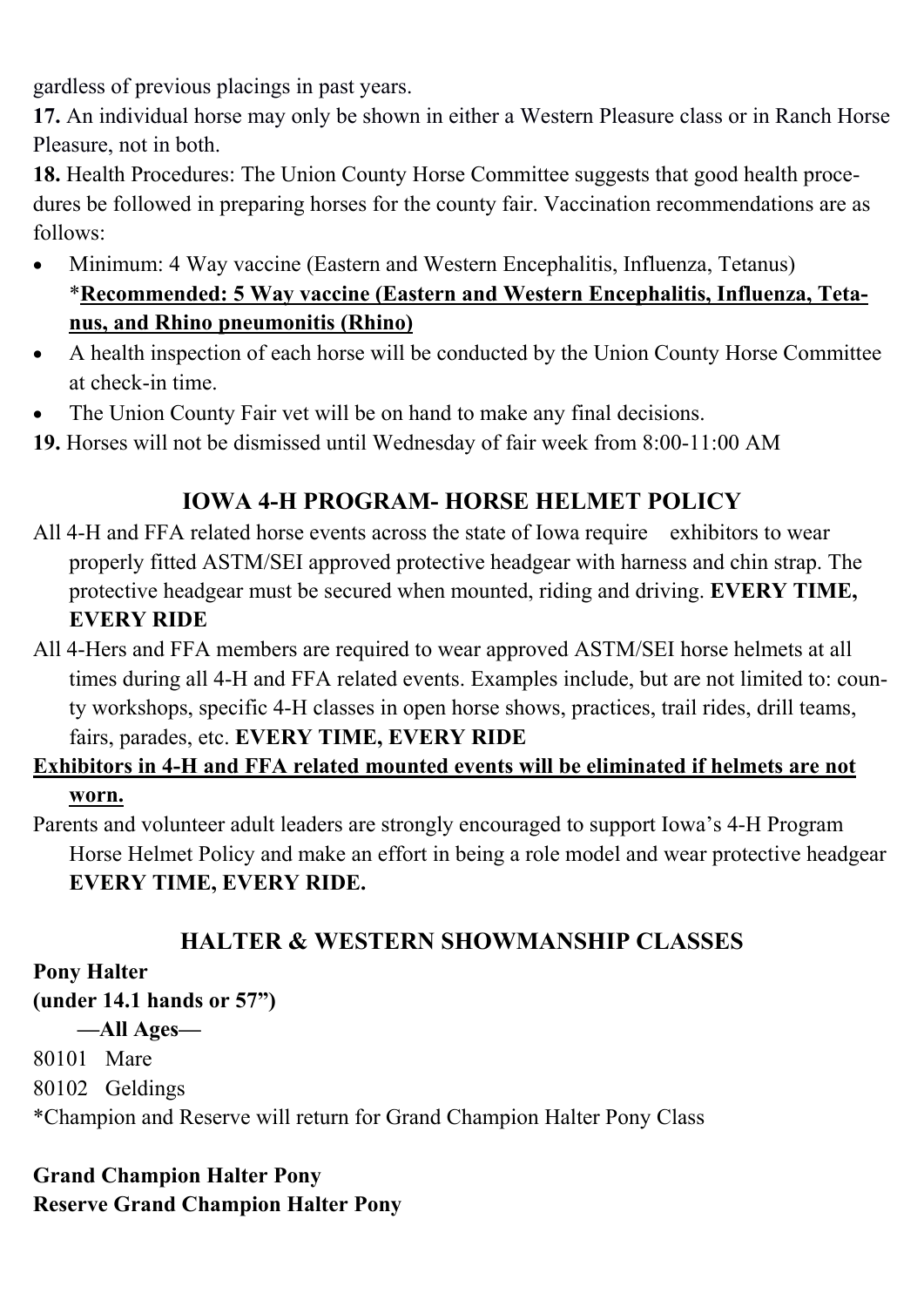#### **Horse Halter**

80201 Foal & Yearlings 80202 2 & 3 Year Olds 80203 4-9 Year Old –Mares 80204 4-9 Year Old –Geldings 80205 10 Year Old & Older-Mares 80206 10 Year Old & Older-Geldings \*Champion & Reserve will return for Grand Champion Halter Horse class **Grand Champion Halter Horse Reserve Grand Champion Halter Horse** 

#### **Halter Showmanship**

80301 Senior 80302 Intermediate 80303 Junior 80304 Elite

\*Top two overall scores for each age group will receive awards. Overall Senior Showman will receive a belt buckle. Elite showman will receive a trophy

## **PERFORMANCE CLASSES**

#### **Trail**

80401 Senior 80402 Intermediate 80403 Junior \*Top two overall scores receive Grand Champion & Reserve Grand Champion **Grand Champion Trail Reserve Grand Champion Trail English Pleasure**  80404 Junior 80405 Intermediate 80406 Senior \*Champion and Reserve (purples) will return for Grand Champion English Pleasure class **Grand Champion English Pleasure Reserve Grand Champion English Pleasure** 

#### **English Equitation**

80407 Senior 80408 Intermediate 80409 Junior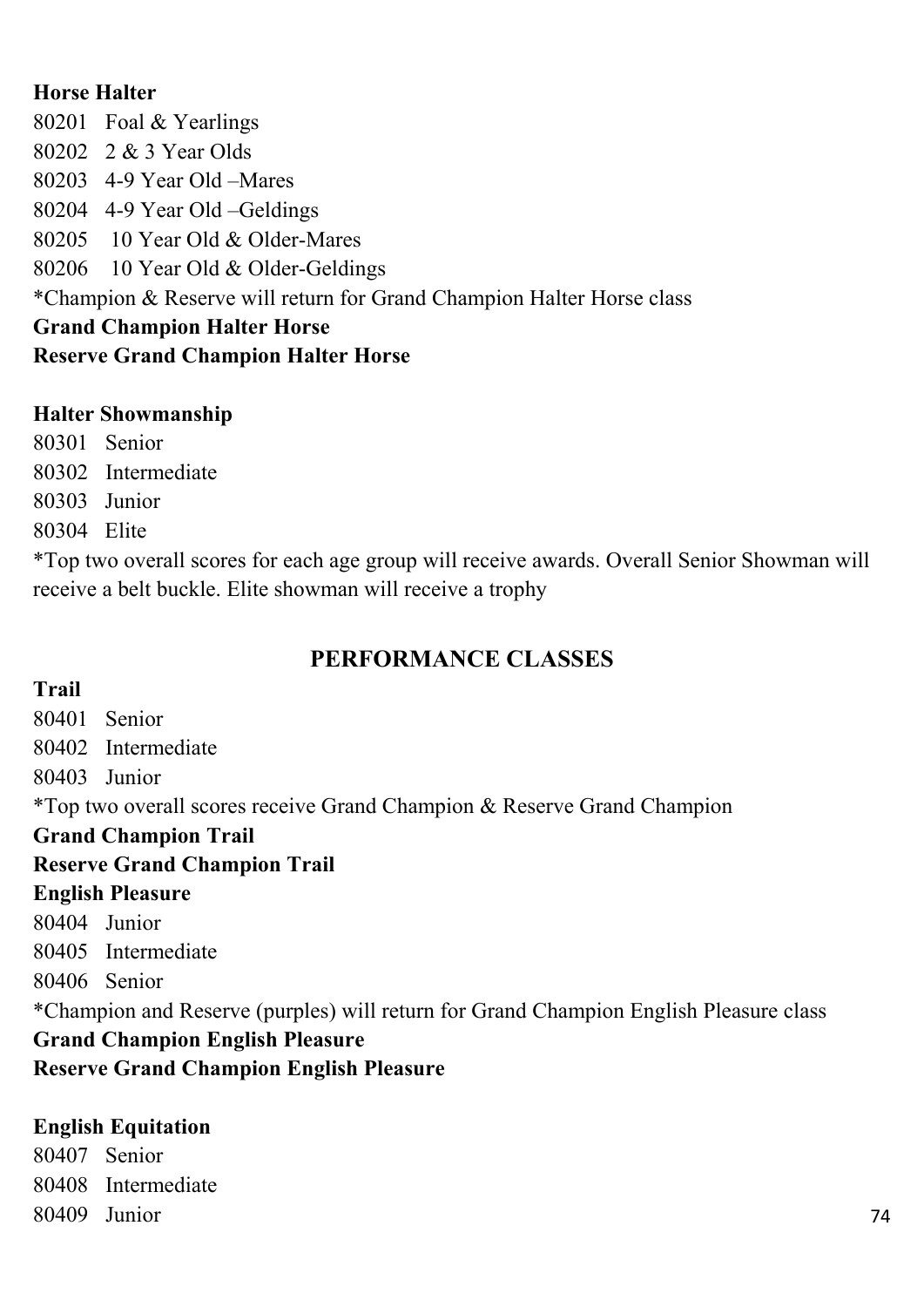#### \*Top two scores receive Grand Champion and Reserve Grand Champion **Grand Champion English Equitation Reserve Grand Champion English Equitation**

**Novice Rider Walk/Trot**  80410 Novice Rider Walk/Trot —All Divisions— *\*See Rule # 15\**  **Champion Novice Rider Walk/Trot** 

**Reserve Champion Novice Rider Walk/Trot** 

#### **2 &3 Year Old Pleasure**

80411 2 &3 Year Old Pleasure

—All Divisions—

#### **Champion 2 & 3 Year Old Pleasure Reserve Grand Champion 2 & 3 Year Old Pleasure**

*\*Champion & Reserve Champion from the 2 & 3 Year Old Pleasure class will be allowed to choose which Grand Champion class to advance into; either Grand Champion Western Pleasure or Grand Champion Ranch Horse Pleasure (not both).* 

*Exhibitors are responsible for informing Horse Show announcer and clerk of their Grand Champion class choice immediately upon completion of the 2 & 3 Year Old Pleasure class\** 

#### **Pony Pleasure**

80412 Pony Pleasure **(Under 14.1 hands or 57") —All Divisions—** 

#### **Champion Pony Pleasure Reserve Champion Pony Pleasure**

*\*Champion and Reserve Champion from the Pony Pleasure class will be allowed to choose which Grand Champion Class to advance into; either Champion Western Pleasure or Champion Ranch Horse Pleasure (not both).* 

*Exhibitors are responsible for informing Horse Show announcer and clerk of their Grand Champion class choice immediately upon completion of the 2 & 3 Year Old Pleasure class\** 

#### **Western Pleasure**

80413 Junior

80414 Intermediate

80415 Senior

\*Champion and Reserve (purples) will return for Grand Champion Western Pleasure class **Grand Champion Western Pleasure**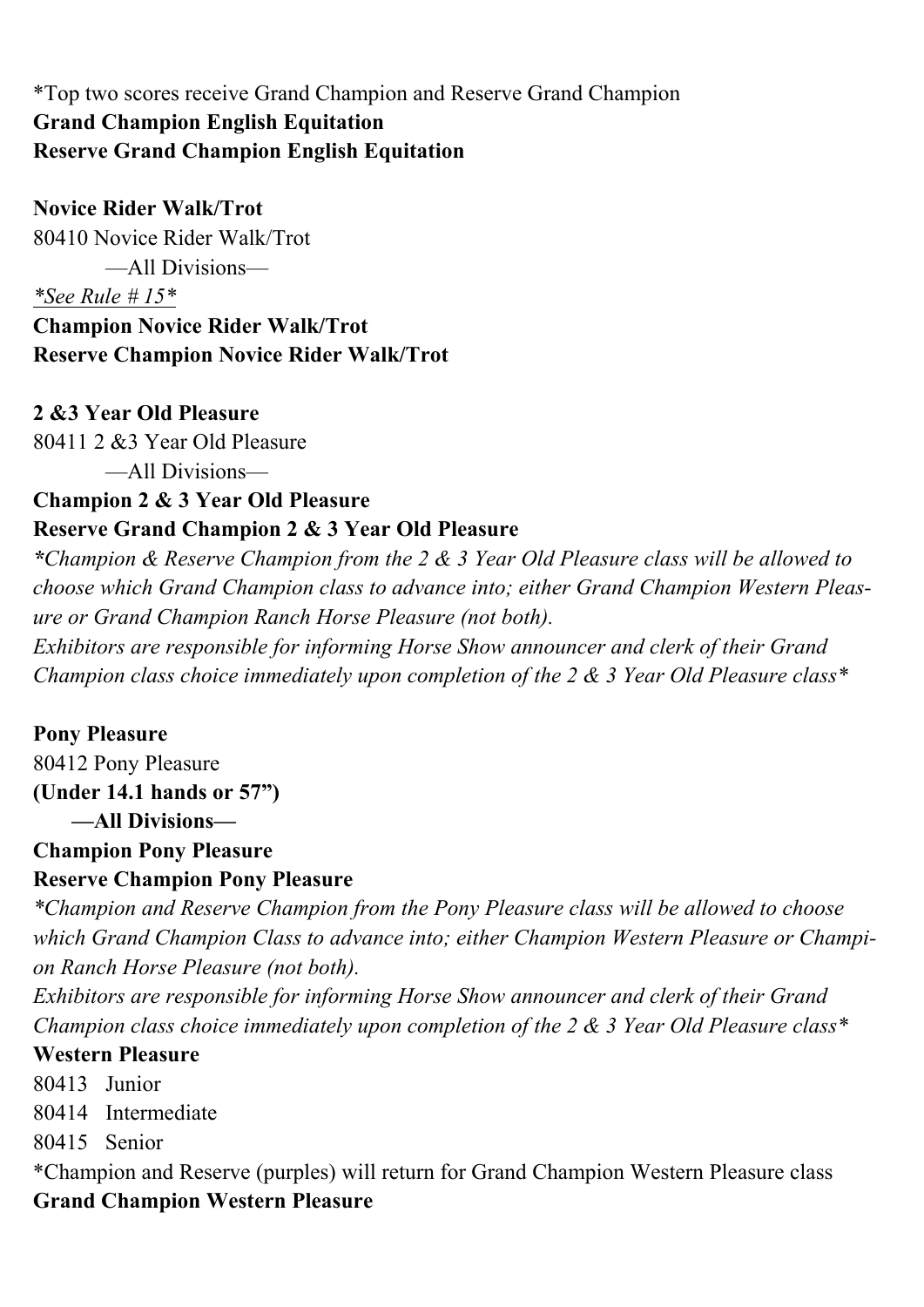#### **Reserve Grand Champion Western Pleasure**

#### **Ranch Horse Pleasure**

80416 Junior 80417 Intermediate 80418 Senior \*Champion and Reserve (purples) will return for Grand Champion Ranch Horse Pleasure class **Grand Champion Ranch Horse Pleasure Reserve Grand Champion Ranch Horse Pleasure** 

#### **Western Horsemanship**

80419 Senior 80420 Intermediate 80421 Junior \*Top two overall scores receive Grand Champion and Reserve Grand Champion

#### **Grand Champion Western Horsemanship Reserve Grand Champion Western Horsemanship**

#### **Ranch Riding (pattern)**

80422 Senior 80423 Intermediate 80424 Junior \*Top two overall scores receive Grand Champion & Reserve Grand Champion **Grand Champion Ranch Riding Reserve Grand Champion Ranch Riding** 

#### **SPEED EVENTS**

#### **Flag Race**

80501 Junior 80502 Intermediate 80503 Senior \*Top two fastest times overall receive Grand Champion & Reserve Grand Champion **Grand Champion Flag Race Reserve Grand Champion Flag Race** 

#### **Pole Bending**

80504 Junior 80505 Intermediate 80506 Senior *\*Top two fastest times overall receive Grand Champion & Reserve Grand Champion*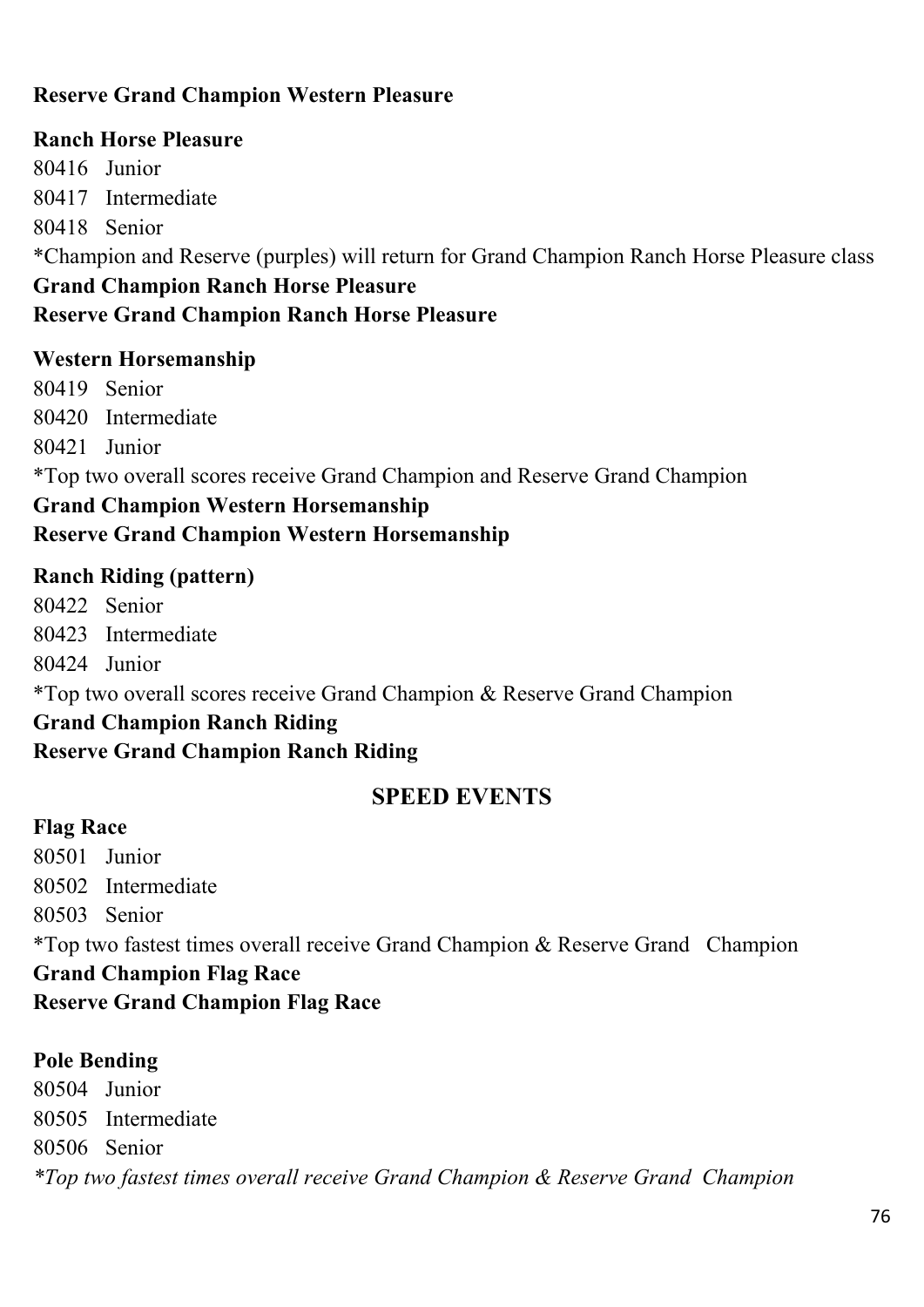#### **Grand Champion Pole Bending Reserve Grand Champion Pole Bending**

#### **Cloverleaf Barrel**

80507 Junior 80508 Intermediate 80509 Senior *\*Top two fastest times overall receive Grand Champion & Reserve Grand Champion*  **Grand Champion Cloverleaf Barrels Reserve Grand Champion Cloverleaf Barrels** 

#### **HIGH POINT HORSE AND RIDER COMBINATION**

Junior, Intermediate, and Senior Divisions

ALL classes will be scored for High Point Horse and Rider Combination. Exhibitors will need to choose whether they want their English, Ranch, or Western Pleasure to be counted towards the high point calculation at check in.

Point system is as follows:

5 points- Champion with a purple

4 points- Reserve Champion with a purple

3 points- Purple ribbon

2 point- Blue

1 points- Red/White

2 points will be awarded to a class champion receiving a blue ribbon and 1 point to a class reserve champion receiving a blue ribbon

1 point will be awarded to a class champion receiving a red ribbon and 0 points will be awarded to a class reserve champion receiving a red ribbon.

No points will be awarded for winning Grand Champion and Reserve Grand Champion Overall. (Combined Junior, Intermediate, Senior classes).

High Point awards will be awarded to the Champions and Reserve Champions of each age division: Junior, Intermediate, Senior.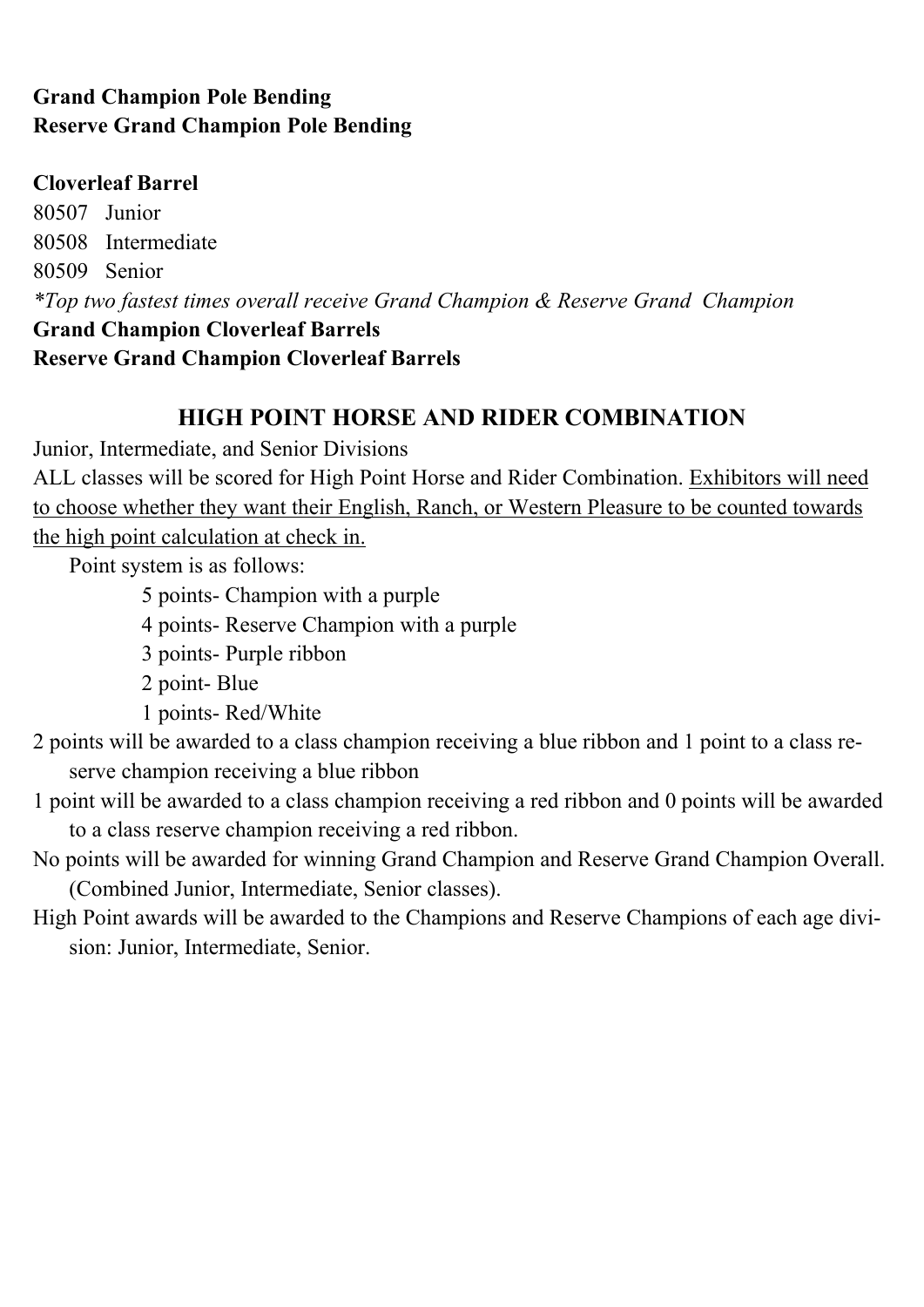## **CLUB HERDSMANSHIP AWARD**

Herdsmanship will be judged on a scale of (0-20) points by individuals evaluating the barn areas at an AM and PM time each day.

- 1. Cleanliness of alleys and pens or stalls.
- 2. Cleanliness and appearance of animals.
- 3. At least one courteous attendant present at all times from 8 a.m. to 7:30 p.m. daily.
- 4. Arrangement of exhibit.
- 5. Neat and complete stall cards for each animal or pen, readable from alley.
- 7. Each division of livestock will be judged separately. Division placing will be averaged out to determine club herdsmanship placing for that time of inspection.
- 8. Judging is for 5 days starting with Friday night through Tuesday evening.

The winning club will receive a traveling plaque and a pizza party from the Friends of 4-H.

## **PURPLE RIBBONS PROVIDED BY UNION COUNTY FAIR ASSOCIATION**

## **SHOWMANSHIP**

1. Showmanship classes will be provided in Beef, Dairy, Dog, Goat, Horses, Poultry, Rabbit, Sheep, and Swine.

**2.** If needed, a committee member in sheep, swine, and beef may select up to 10 exhibitors in their department to participate in the showmanship classes for these departments; otherwise, all members may participate.

**3.** Selection will be based on (1) fitting the animals; (2) showing performance; (3) knowledge of animal and presentation of showman; (4) equipment used.

**4.** Senior showmanship winners in each division will receive a belt buckle provided by the 4-H Foundation. Intermediates and Juniors will receive prizes donated by other contributors.

**5.** An exhibitor can win once as a Junior, once as an Intermediate, and once as a Senior in each species. Previous winners are not eligible to participate in the division in which they have won. **Exception: Horses** (see Horse rules).

**5.** Elite Showmanship is available to those exhibitors who have won Showmanship in their age division.

 Exhibitors can compete in Elite Showmanship year after year until they reach their next age division.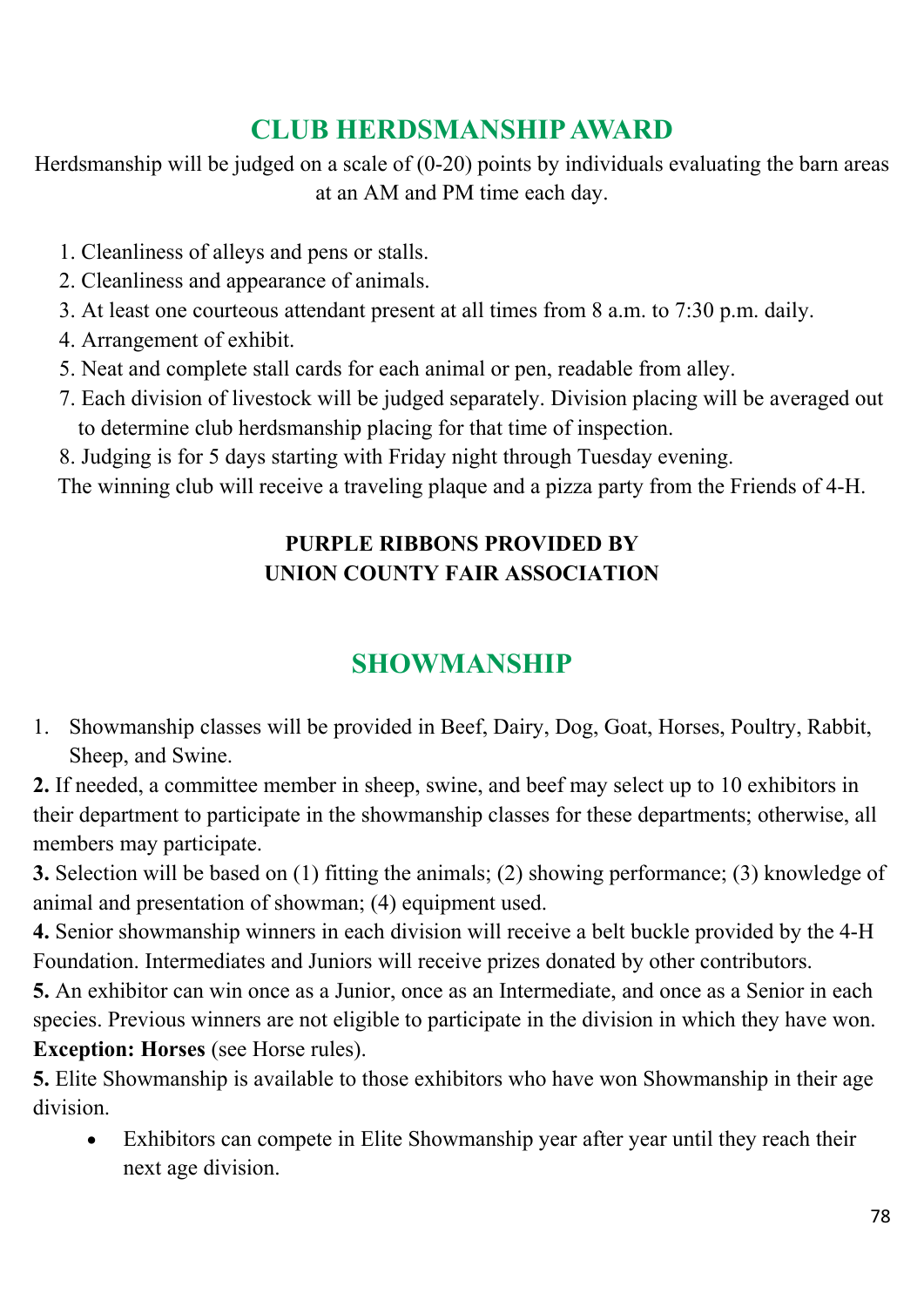- Exhibitors will be competing against the other age division showmanship winners for the Elite title.
- Trophies will be awarded to the Champion in Elite Showmanship.

**6.** Animals exhibited in showmanship classes must be owned by exhibitor, and must have been exhibited in an earlier class.

**Juniors—**4th, 5th, & 6th grade in the fall of previous year **Intermediates—7**th, & 8th grade in the fall of previous year **Seniors—**9th, 10th, 11th, and 12th grade in the fall of previous year **Elite—**For exhibitors who have won in their age division: Junior, Intermediate, Senior